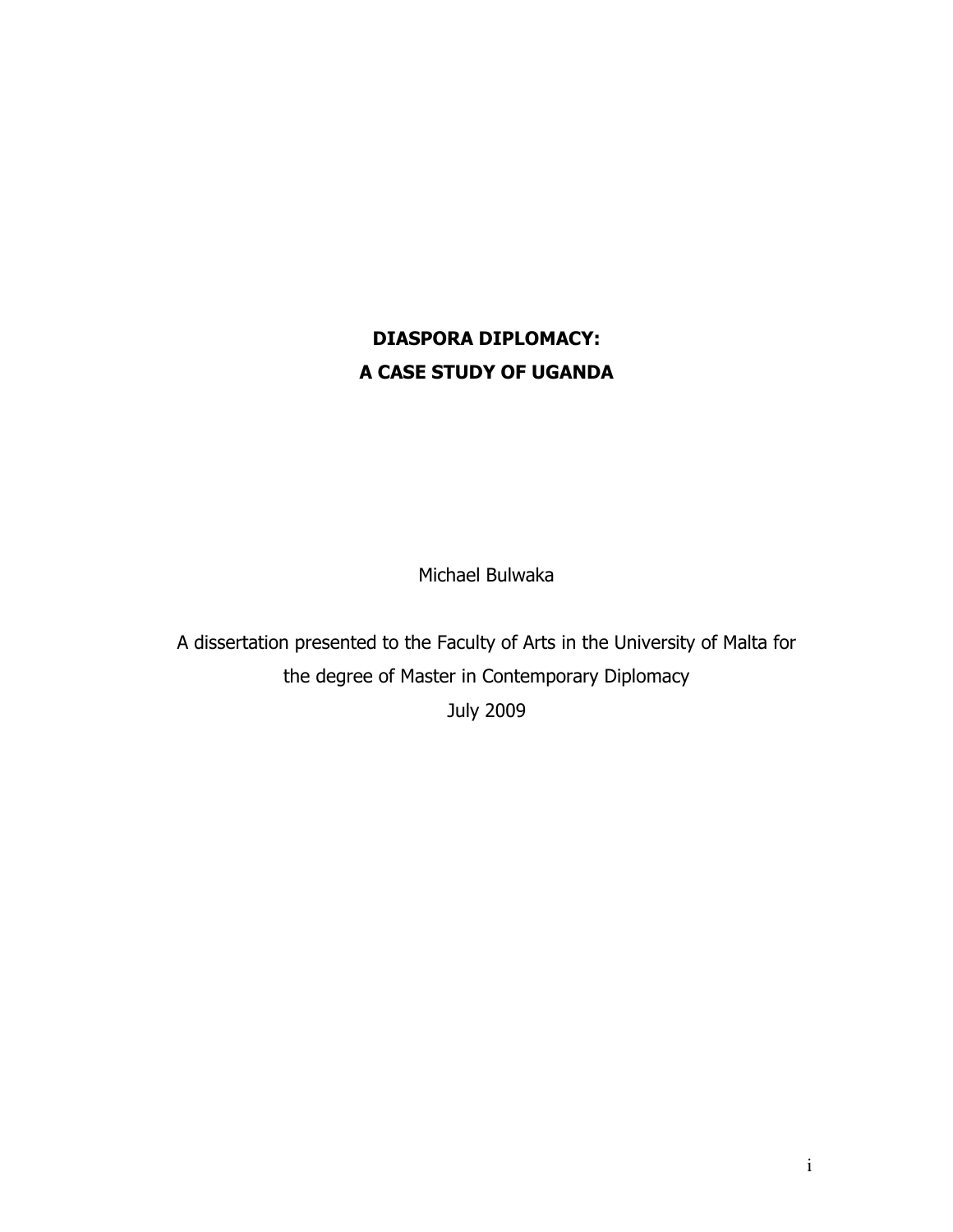## DECLARATION

I hereby declare that this dissertation is my own original work.

Michael Bulwaka 31 July 2009,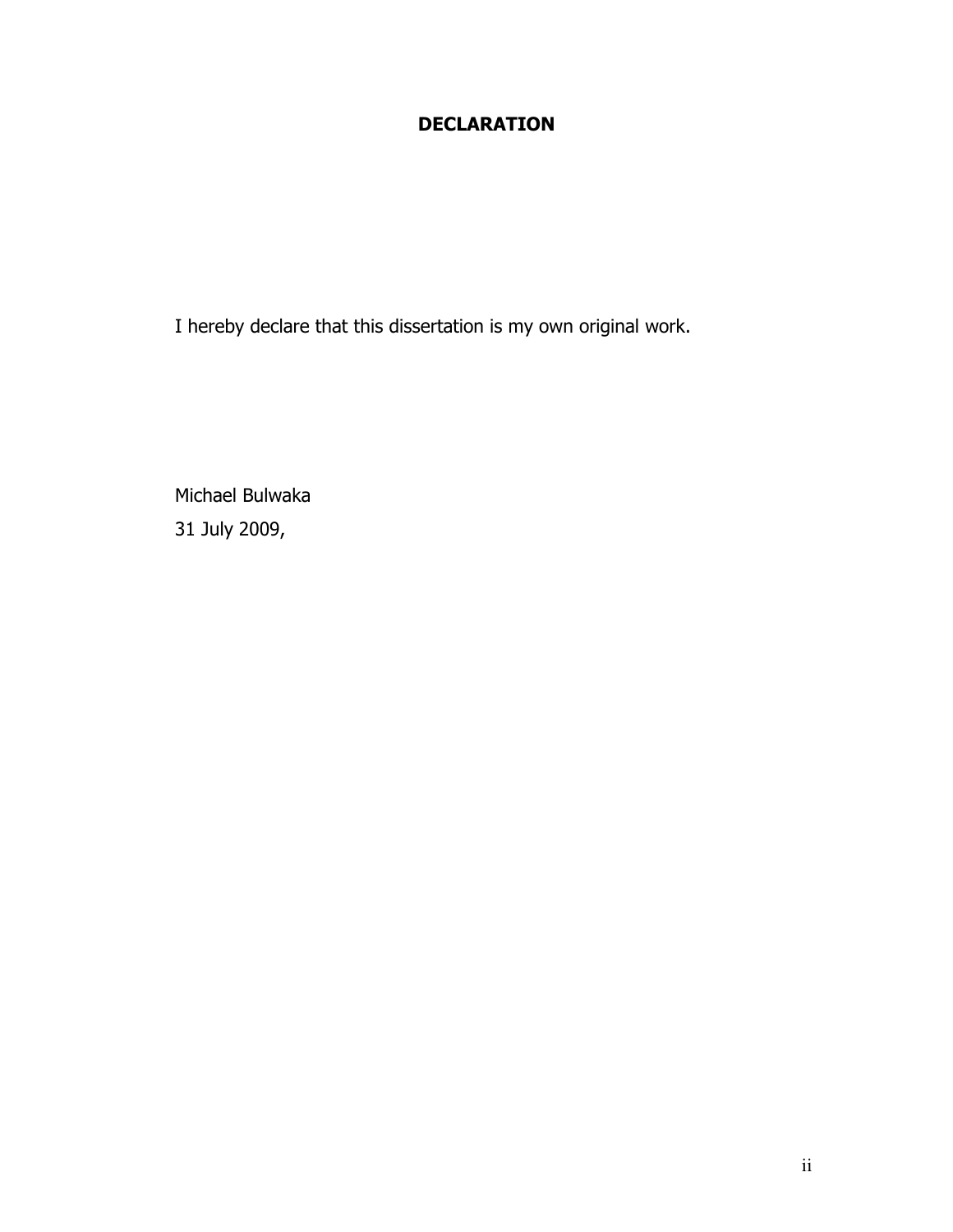#### ACKNOWLEDGEMENTS

I would like to sincerely thank Prof. Dietrich Kappeler and all the Staff at Diplo Foundation for the constant support, encouragement and valuable insights that were vital in carrying out this study.

I am grateful to the Administration of the Ministry of Foreign Affairs Uganda for granting me the Career development opportunity to pursue graduate studies and enrich my knowledge in Contemporary Diplomacy.

I thank the Commonwealth Secretariat, London and in particular the Governance and Institutions Development Division (GIDD) for providing some of the funding for my studies.

I am indebted to the Ministry of Foreign Affairs Uganda, Diaspora Division; Uganda Investment Authority (UIA); Bank of Uganda; and Ministry of Gender, Labour and Social Development for supporting this study by providing the necessary data used for analysis.

Finally I thank the Almighty God who made everything possible for me to complete this study.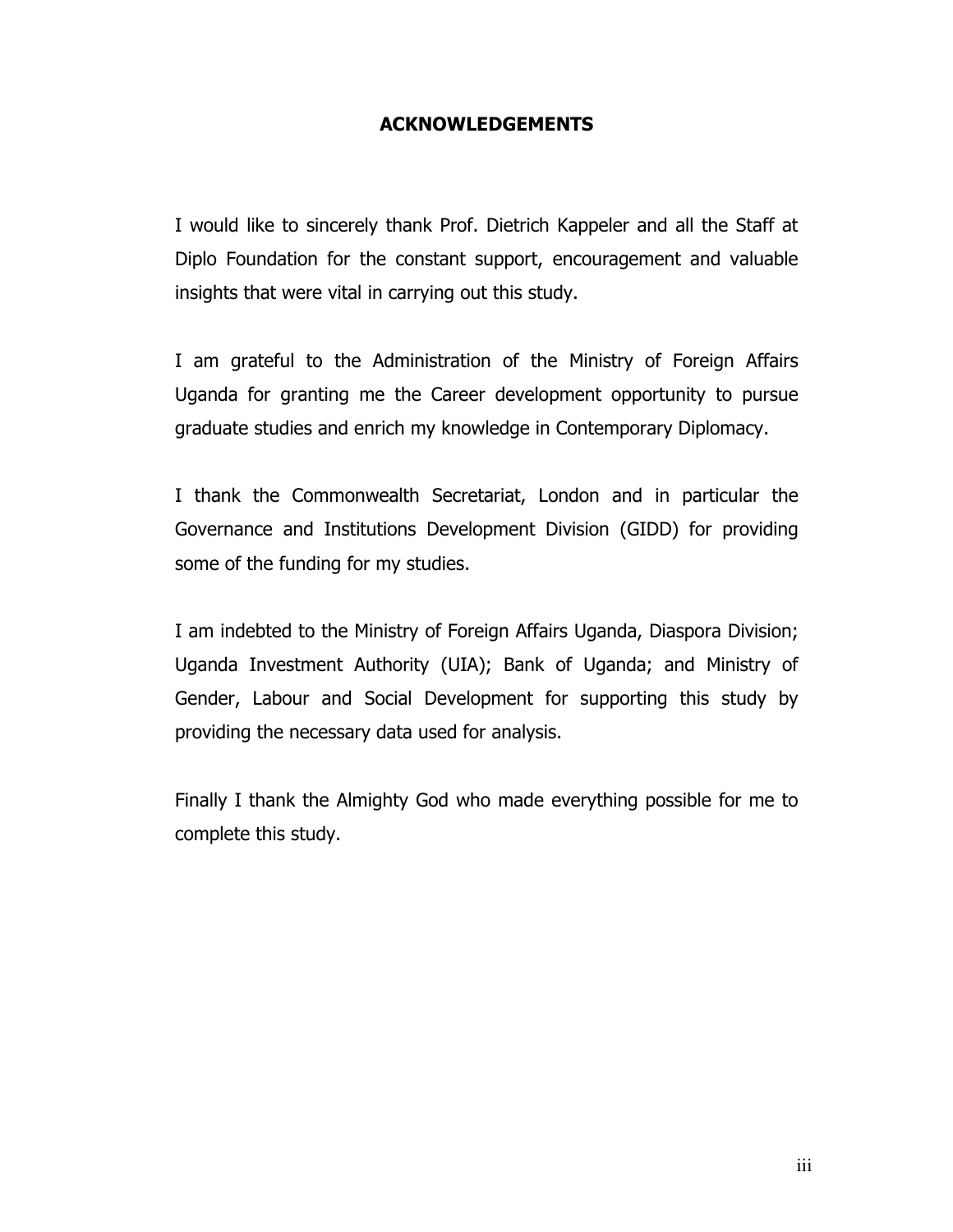### DEDICATION

This book is dedicated to all Ugandans in the Diaspora who are working hard to improve their livelihoods and making a contribution to the development of their origin and host countries.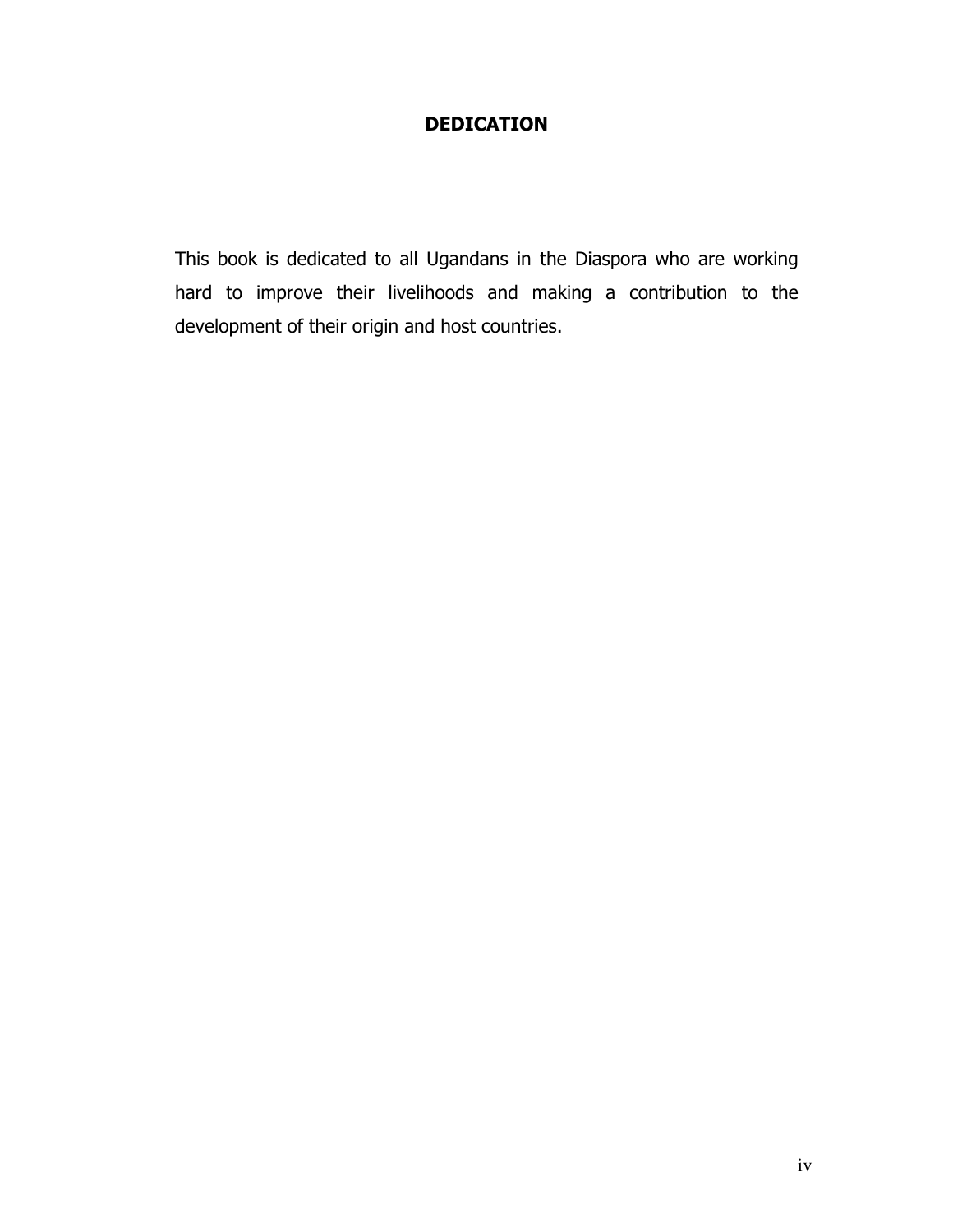#### **ABSTRACT**

International migration in the  $21<sup>st</sup>$  Century is attracting a lot of attention of policy makers due to its global impact and increasing linkages to development in an era of increased cooperation and interdependence between countries.

As the movement of people crossing national borders in search of opportunities for better livelihood continues to grow, policy makers are faced with a challenge of broadening focus of migration policies from the narrow view of Migration Control to the wider view of Migration Management.

This study presents the argument that the Diaspora communities, formed as a result of continuous migration, can play an active and important role in development of their origin country but need coordinated efforts and implementation of appropriate policies by Government, Civil Society and other stakeholders to achieve maximum benefits to all parties.

It is estimated that 2.2% of Uganda's population or approximately 660, 000 Ugandan nationals live in the Diaspora. The Diaspora community is contributing to development of Uganda through Foreign Direct Investments, remittances, promotion of trade, public diplomacy and culture, technology and skills transfer, philanthropic activities, peace building and national reconciliation.

The need for a multi-stakeholder partnership and shared responsibility between all parties involved in international migration i.e. migrants, host country and origin country cannot be over emphasized. Governments need

v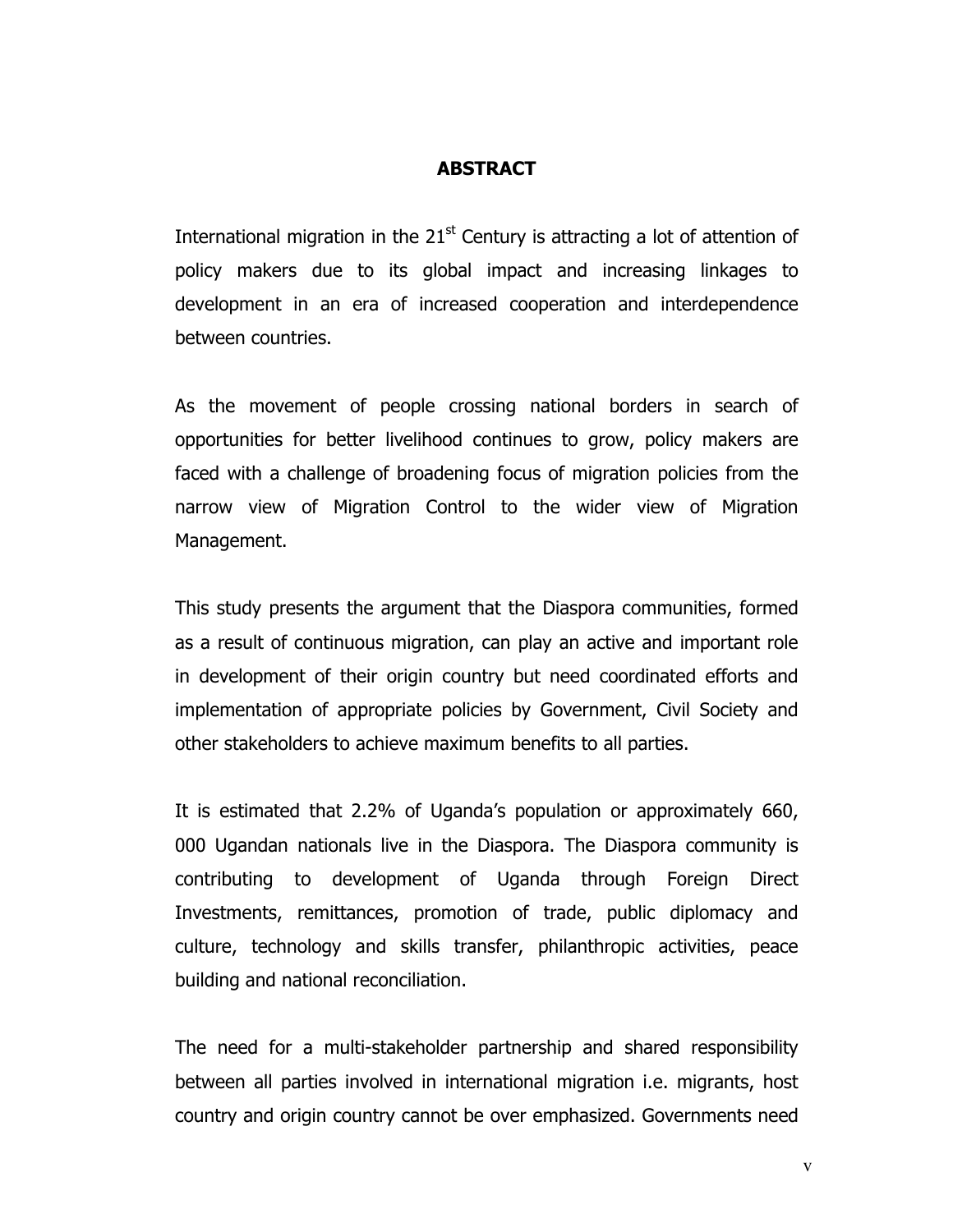to take the lead in consultation with other stakeholders in designing appropriate policies to ensure that the benefits from international migration are shared by all.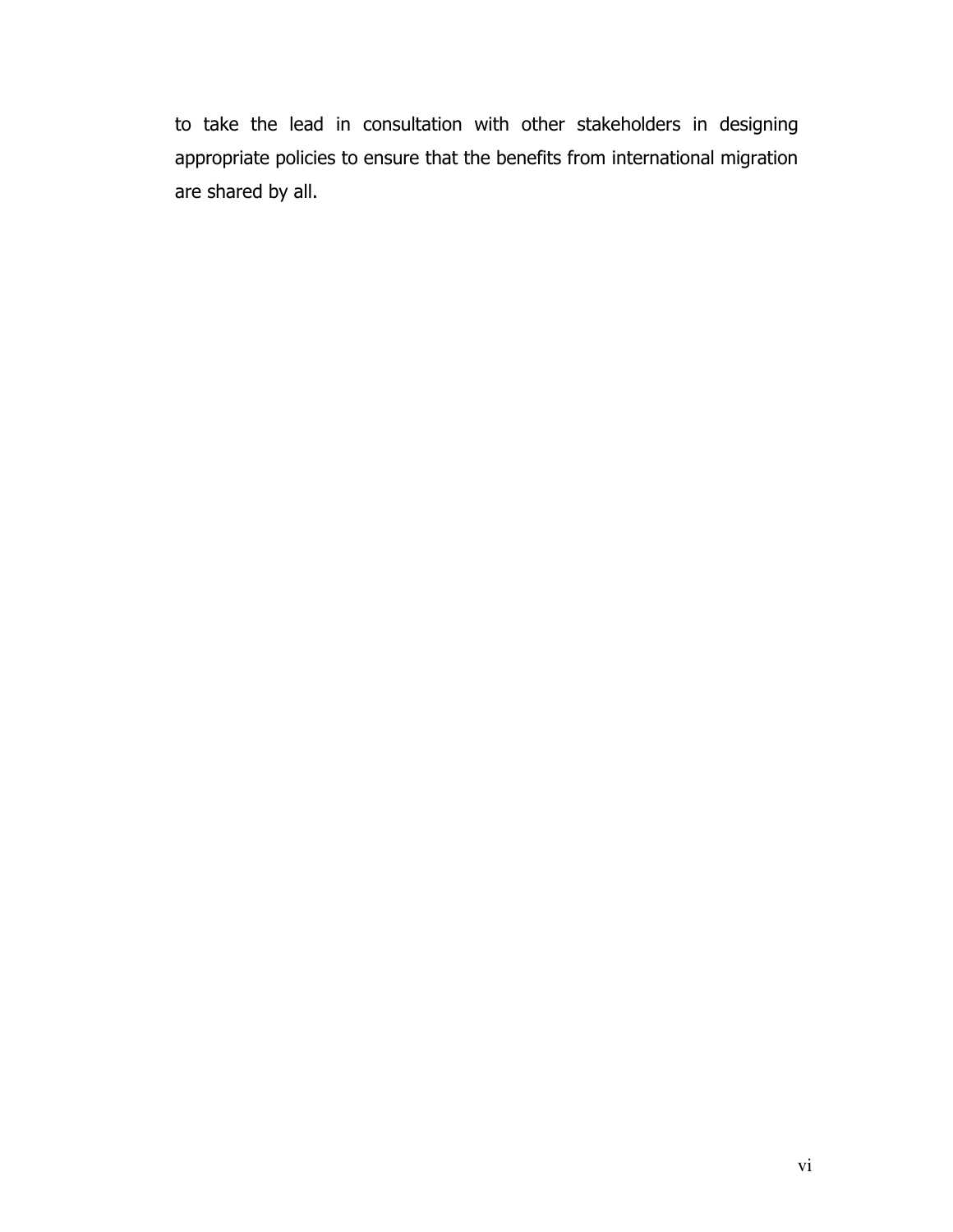### TABLE OF CONTENTS

#### page of the contract of the contract of the contract of the contract of the contract of the contract of the con

## Introduction

## Chapter 2

# Role of Diaspora in Promotion of Foreign Direct Investment, Trade, Technology and Skills transfer

| Role of Diaspora in promotion of Foreign Direct Investment14 |  |
|--------------------------------------------------------------|--|
| Challenges faced in mobilizing Foreign Direct Investment23   |  |
| Role of Diaspora in Trade promotion and Market Access25      |  |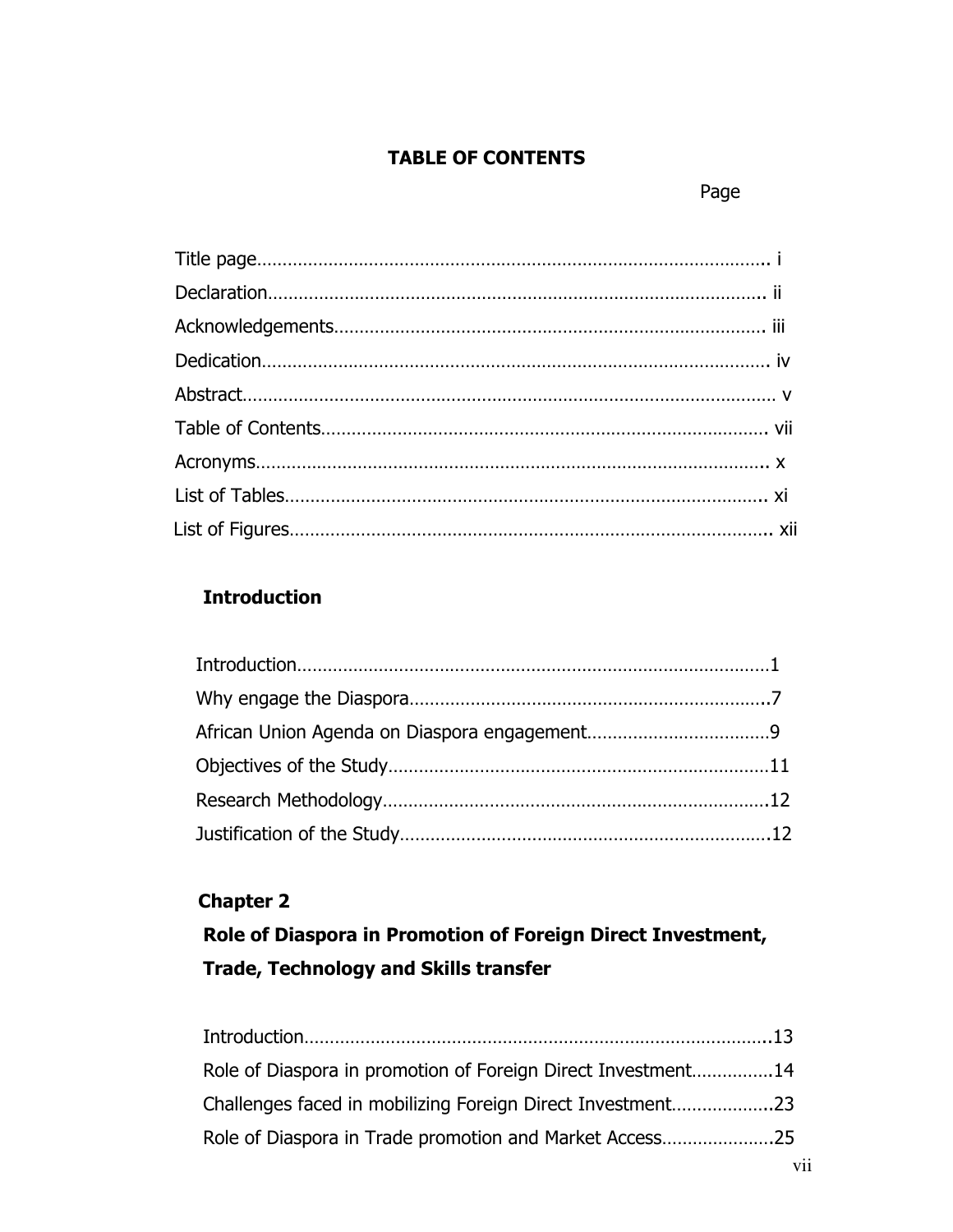| Role of Diaspora in Skills and Technology transfer30             |  |
|------------------------------------------------------------------|--|
| Challenges faced by Diaspora in Technology and Skills transfer37 |  |

### Chapter 3

### Impact of Diaspora Remittances on Uganda's Economy

| Channels used by Diaspora in sending remittances51 |  |
|----------------------------------------------------|--|
|                                                    |  |
|                                                    |  |

#### Chapter 4

# Role of Diaspora in Public Diplomacy, Promotion of Soft Power, Philanthropy and Culture

| Role of Diaspora in promotion of Public Diplomacy & Soft Power65 |
|------------------------------------------------------------------|
|                                                                  |
|                                                                  |
| Role of Diaspora in Philanthropy and Community development84     |
| Role of Diaspora in Peace building and National reconciliation87 |

# Chapter 5 Uganda Government Diaspora Engagement Initiatives

| Government Initiatives towards engagement of the Diaspora96 |  |
|-------------------------------------------------------------|--|
|                                                             |  |
|                                                             |  |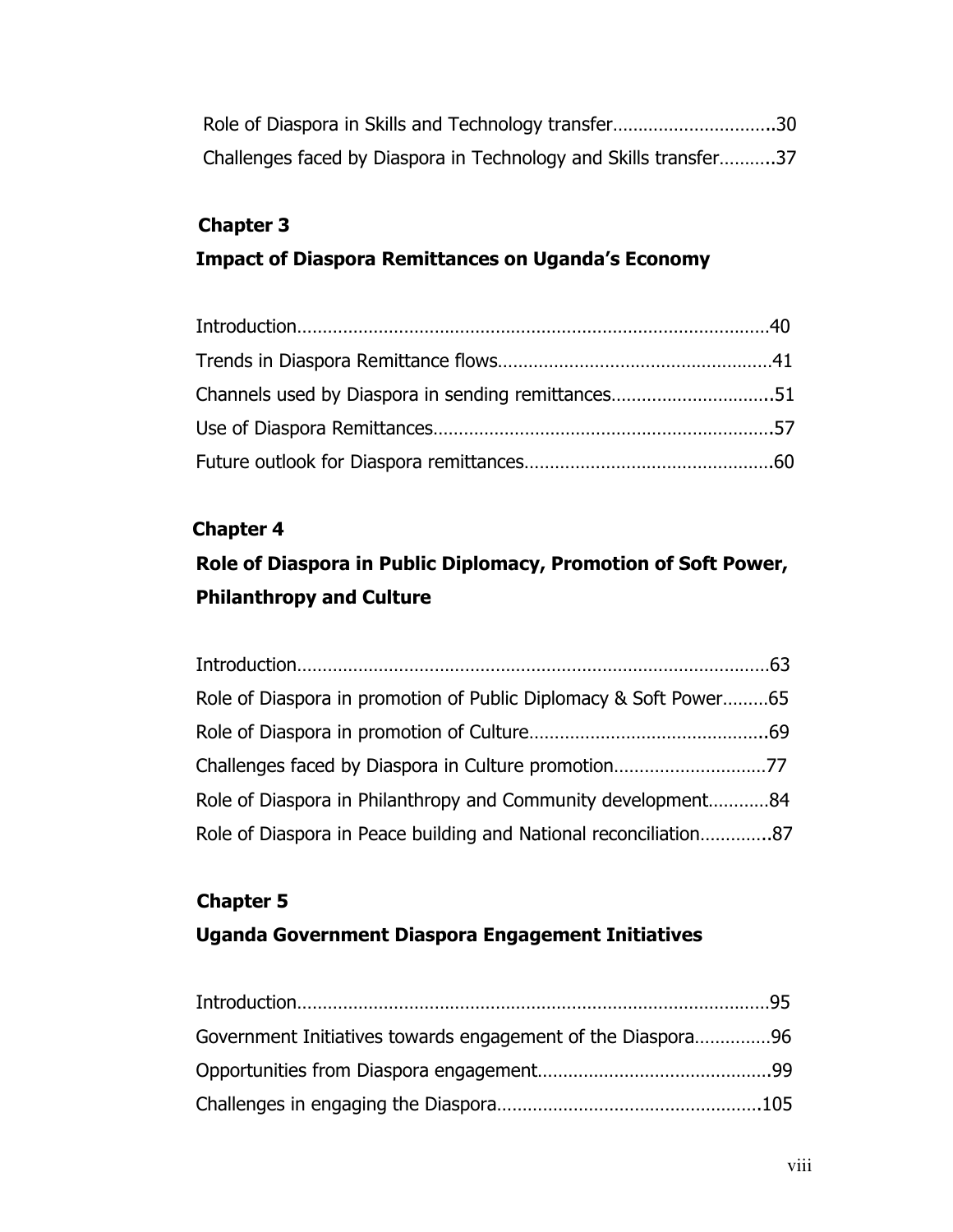## Chapter 6

## Observations, Recommendations and Conclusion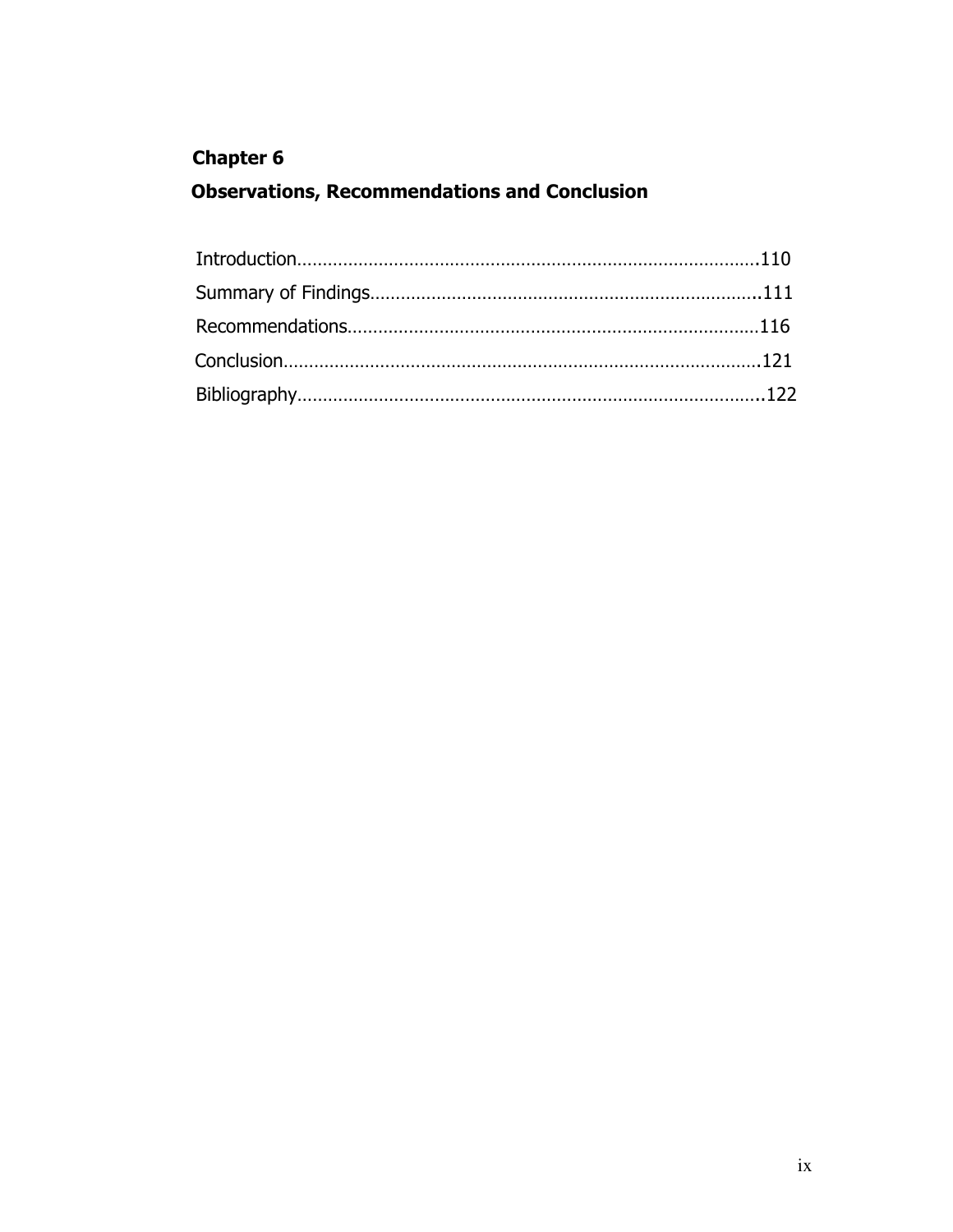#### **ACRONYMS**

- AGOA African Growth and Opportunities Act
- AU African Union
- CHOGM Commonwealth Heads of Government Meeting
- COMESA Common Market for Eastern and Southern Africa
- EAC East African Community
- IOM International Organization for Migration
- LRA Lord's Resistance Movement
- MIDA Migration for Development in Africa
- PEAP Poverty Eradication Action Plan
- PIRT Presidential Investor's Round Table
- UBPA Uganda Business and Professionals Association
- UIA Uganda Investment Authority
- UNAA Uganda North America Association
- UNCST Uganda National Council for Science and Technology
- UNCTAD United Nations Conference on Trade and Development
- UNESCO United Nations Educational Scientific and Cultural Organization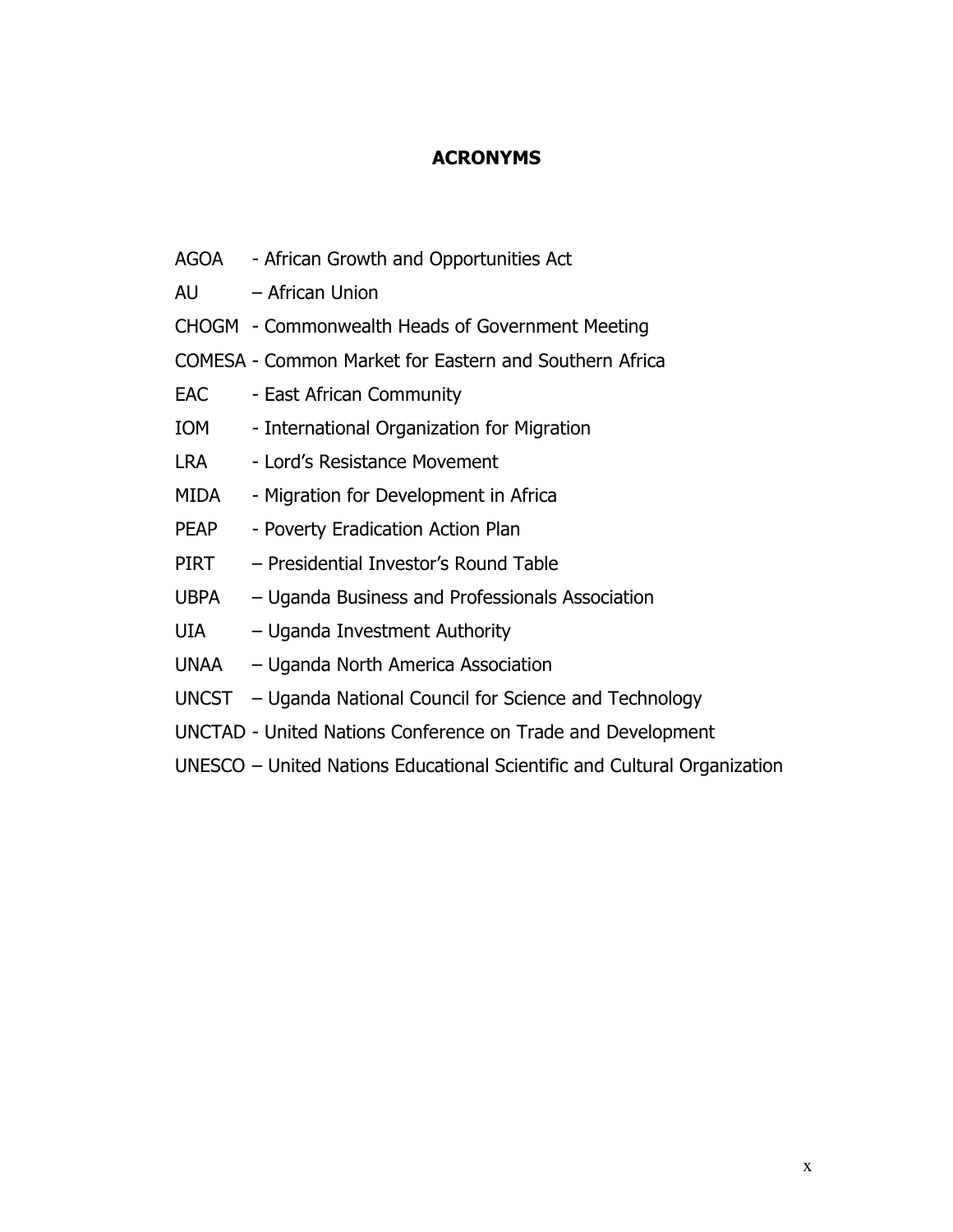#### LIST OF TABLES

- Table 1 Trends in Foreign Direct Investment
- Table 2 Regional and International Markets by Value
- Table 3 Trends in Remittance Inflows to Uganda 1997/98 2006/07
- Table 4 External Financial flows to Uganda 1997/98-2006/07
- Table 5 Source of Remittances by Regional grouping
- Table 6 Remittance Channels
- Table 7 Monthly distribution of Remittances (cash) 2006
- Table 8 Use of Remittances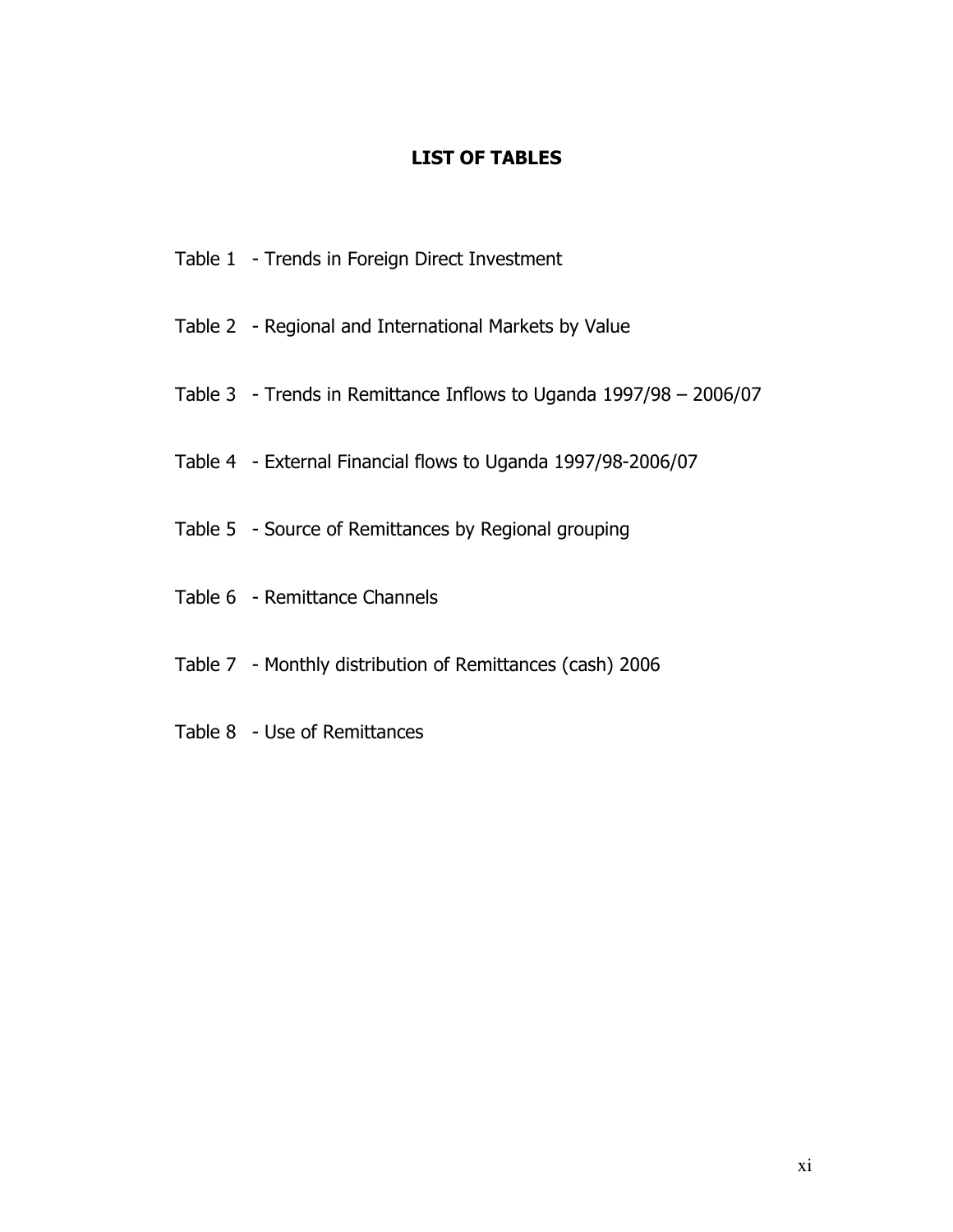#### LIST OF FIGURES

- Figure 1 Trends in Foreign Direct Investment Inflows
- Figure 2 Uganda 2007 Share of Total Exports Destination by Region
- Figure 3 Trends in remittance Inflows
- Figure 4 Trends in External Financial flows to Uganda 1997/98 2006/07
- Figure 5 Remittance Channels
- Figure 6 Monthly distribution of remittances (cash) 2006
- Figure 7 Use of Remittances
- Figure 8 Acculturation Strategies in John Berry's Model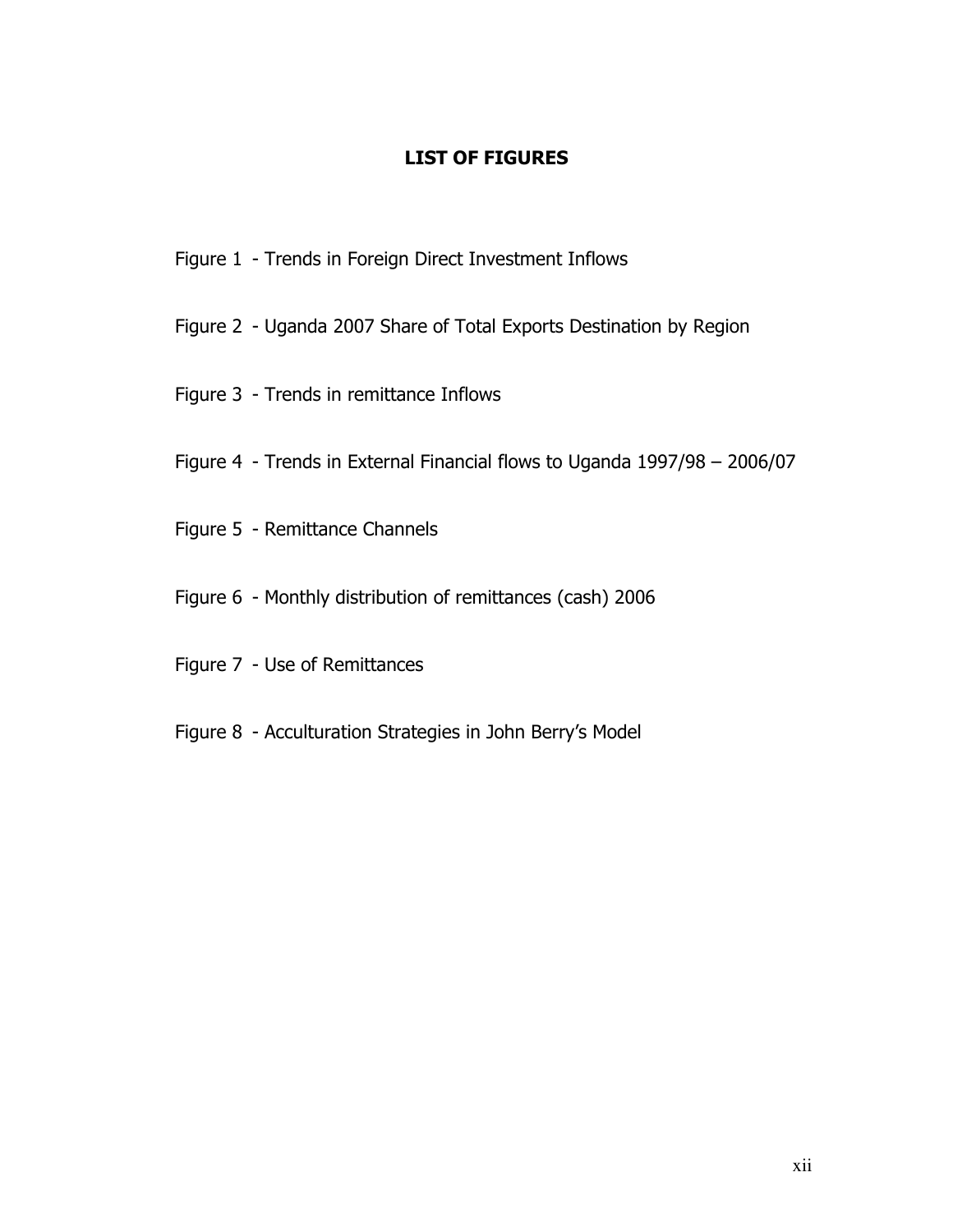#### INTRODUCTION

International migration in the  $21<sup>st</sup>$  century is attracting a lot of attention from policy makers due to its global impact and increased linkages to development in an era of increased cooperation and interdependence between countries. As the pace of globalization increases due to significant advances in technology, so has the movement of people across national borders in search of opportunities for better livelihood.

In Uganda like many other countries, emigration of nationals has been on the increase and can be attributed to a variety of factors both voluntary and involuntary. Some of the involuntary factors include natural disasters, famine, wars and conflicts while on the other hand some of the voluntary factors include employment, trade, studies, tourism and marriage among others. It cannot be pointed out that one particular factor is the main cause of emigration of Ugandans to other countries but rather a combination of factors and this cuts across all sectors of society as opposed to a single age group, tribe or level of education.

In pre-colonial times, slave trade thrived on the African continent resulting in a massive exodus of Africans sold into slavery in the Middle East, Europe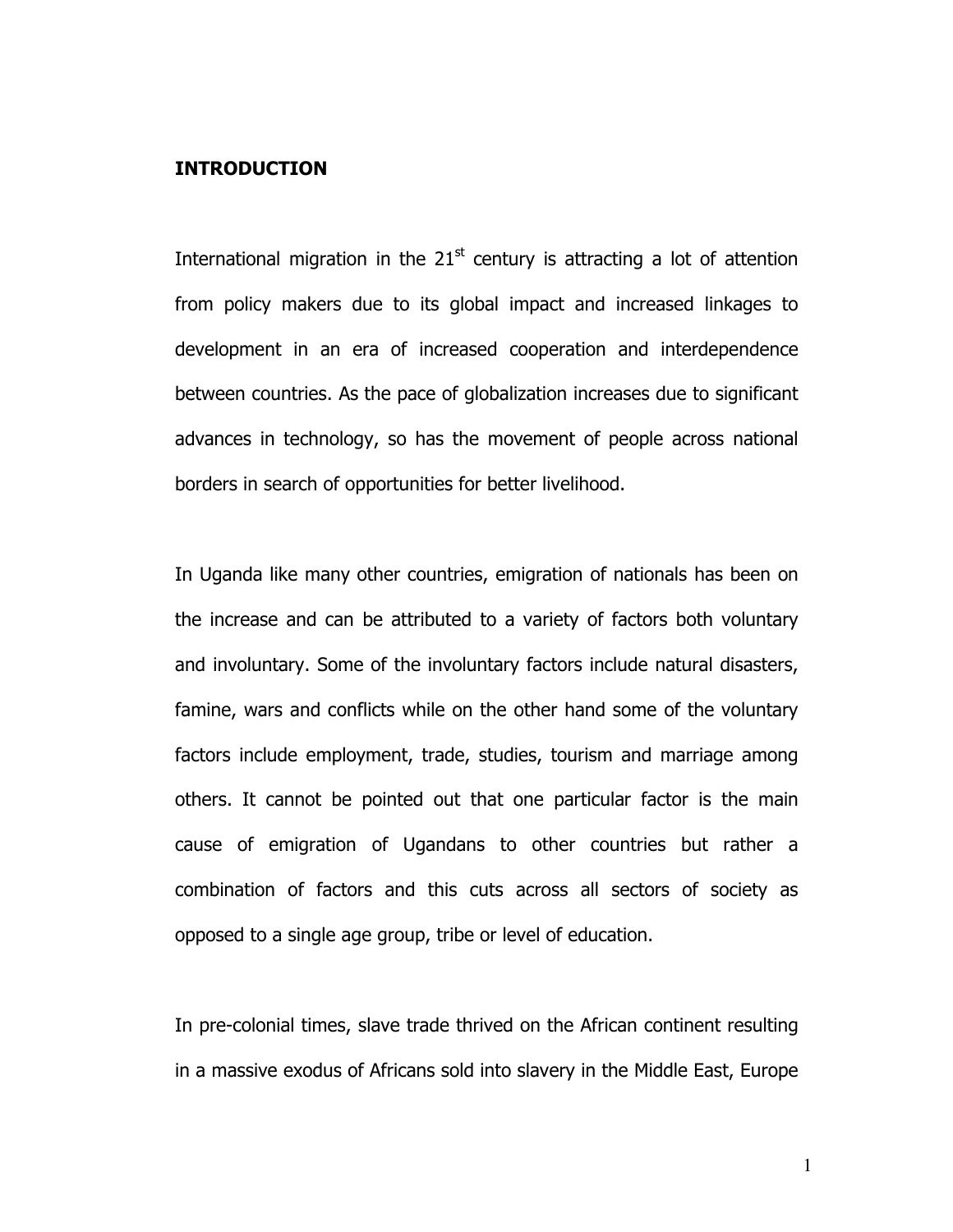and the Americas. This greatly affected the economic and social structure of African societies as the best talented and productive persons were taken away. Some of the people shipped out of Africa as slaves were returned and resettled in countries like Liberia and Sierra Leone after the abolition of Slave trade. However, a significant number of former slaves remained and integrated with the culture and ways of life of the host countries.

The colonial period saw an increase in influence of European countries in Africa. The Imperial British East Africa Company (IBEAC) was established in the year 1888 and took charge of trade and administration of both Kenya and Uganda that were colonies of Britain. Since Uganda was a landlocked country, the British embarked on construction of a railway line from the Kenyan coastal town of Mombasa to Uganda terminating at the town of Packwach in Northern Uganda. This rail line opened up the territory of Uganda to international trade, exploitation of natural resources and Influence of European culture brought by Missionaries mainly in the form of Western religions and education. Ugandans who had received some elementary education were urged to travel overseas to pursue higher education on scholarship.

 The industrial revolution in Europe also fueled an increase in demand for raw materials from Africa. Explorers were sent to several countries in Africa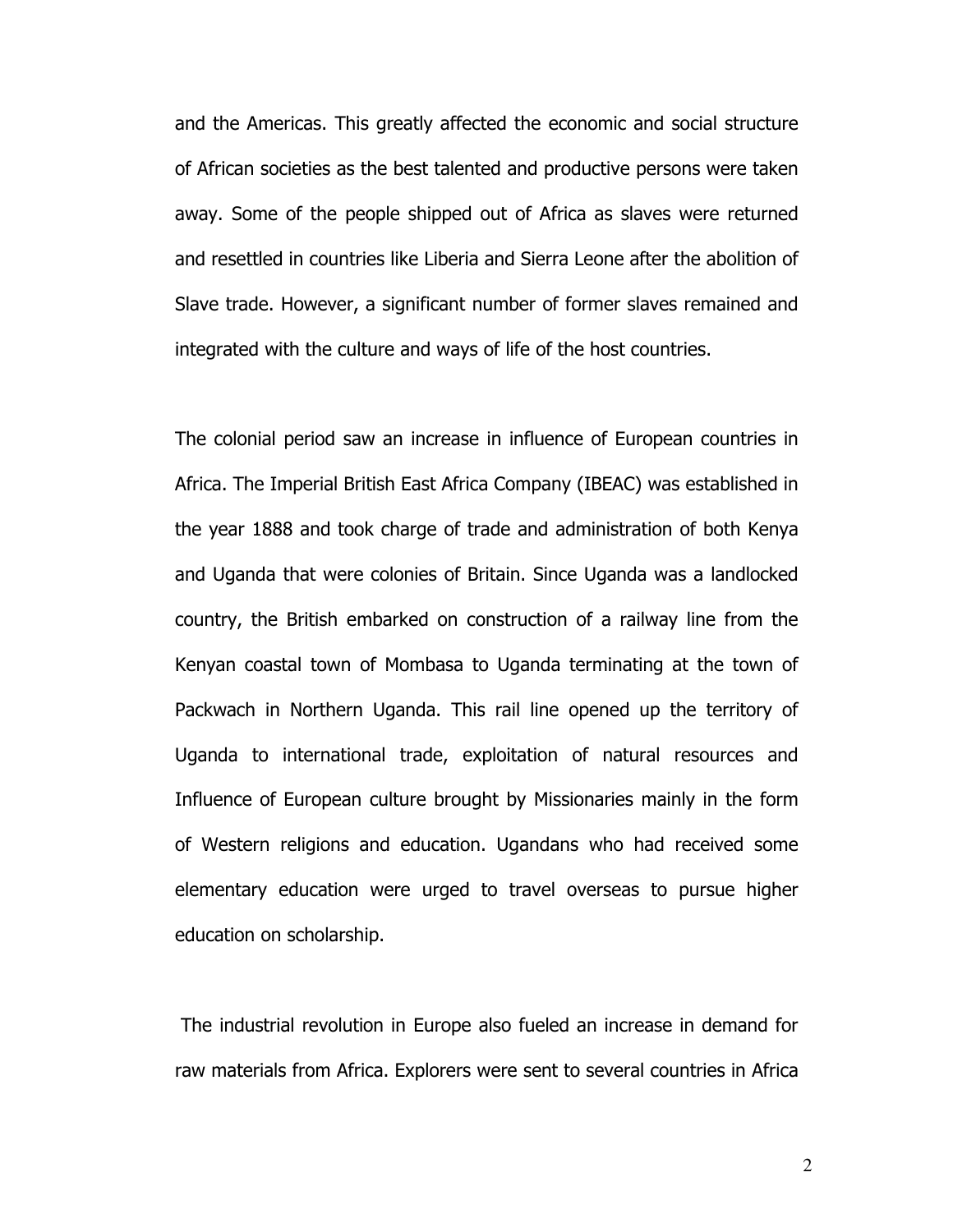in search of vital minerals and other raw materials for industries in Europe. In Uganda and several other African countries, cash crop growing was introduced that provided a constant source for industrial production in Europe but also became a source of income for the local farmers. Some of the cash crops introduced in Uganda at that time are coffee, cotton, tea and tobacco. Africans were generally strong bodied and hardworking and it was not surprising that when the World wars came, young African men were swiftly incorporated in the colonial armies, this resulted in further movement of African natives abroad to participate in the first and second world wars on the side of their colonial masters.

Uganda was a British colony, achieving its independence on 9 October 1962. The post independence period between 1968 and 1985 witnessed massive emigration of Ugandans due to political instability and civil war that affected the country. The civil strife was as a result of the flawed system of governance left behind by the colonialists that empowered some tribal groups at the expense of others that is the divide and rule system. In addition, there were weak and undeveloped state structures of governance. The military was the dominant institution that controlled state power and was soon used by opportunistic leaders to abuse human rights and oppress those opposed to their rule. The result of this was more Ugandans fleeing to live in exile to guarantee their safety.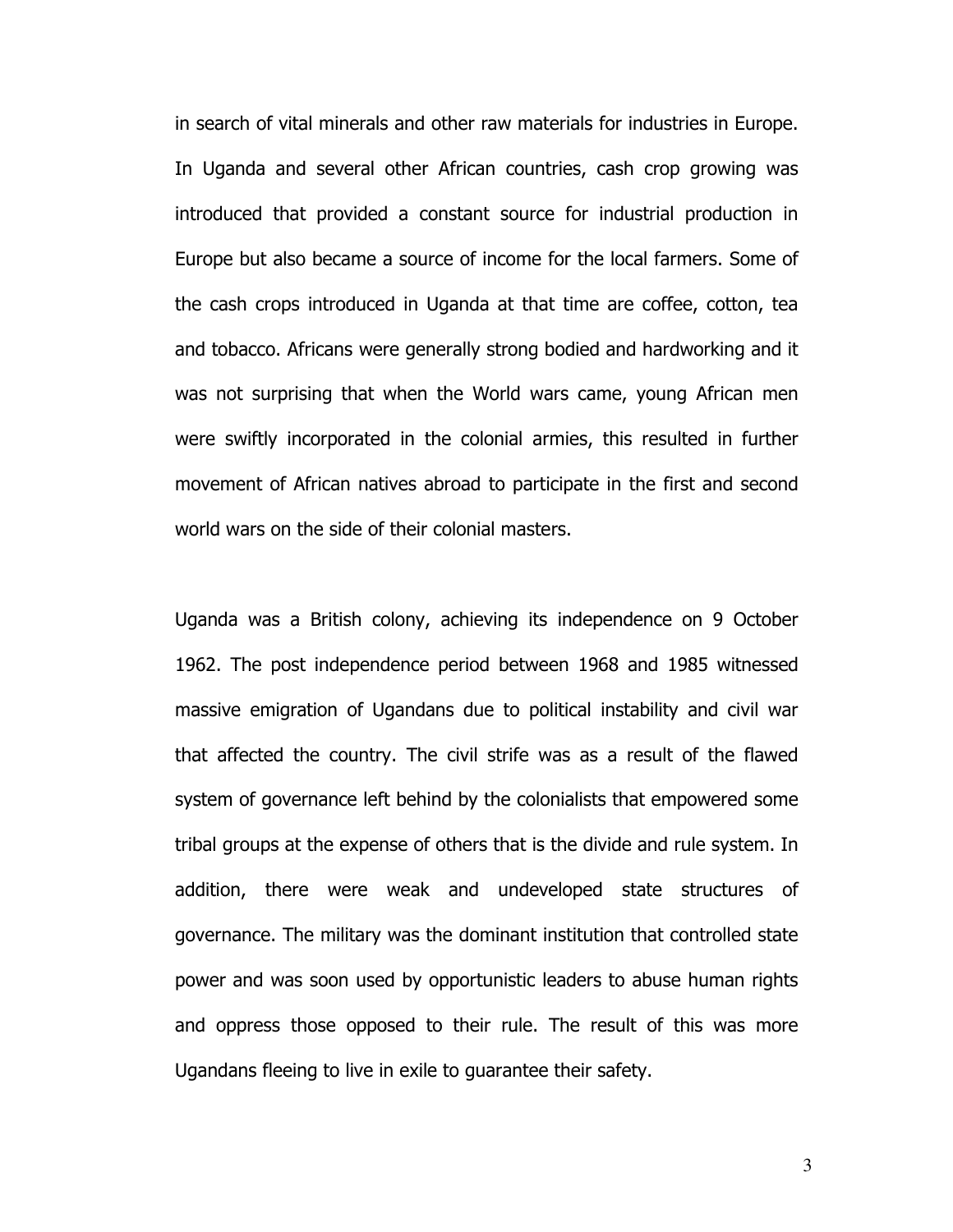In modern times, fuelled by the forces of globalization, Ugandans are emigrating mainly for economic reasons to obtain work and enjoy a better standard of living in the more developed countries. Uganda is a developing country with about 35% of the population living below the poverty line that is living on less than a dollar per day. The rate of unemployment is high and similarly there is a significant number of those under employed. In addition, over half of the population is under the age of 15 years, this has led to a high dependency ratio and put a strain on utilization of natural resources and provision of social services. Uganda also has one of the fastest growing populations, it is estimated that on average each woman bears 7 children during her child-bearing years. This increases the burden of households to provide the basic needs like food, shelter, health care, clothing and education. Emigration is thus seen as a lifeline for people to earn higher incomes abroad and provide social support to their families back home in the form of remittances.

There is also an ever growing demand for pursuing higher education abroad from Ugandan nationals in a bid to become globally competitive and make progress in the field of knowledge and research. In addition there have been tremendous developments in the area of information and communications technology that have made people in Uganda and other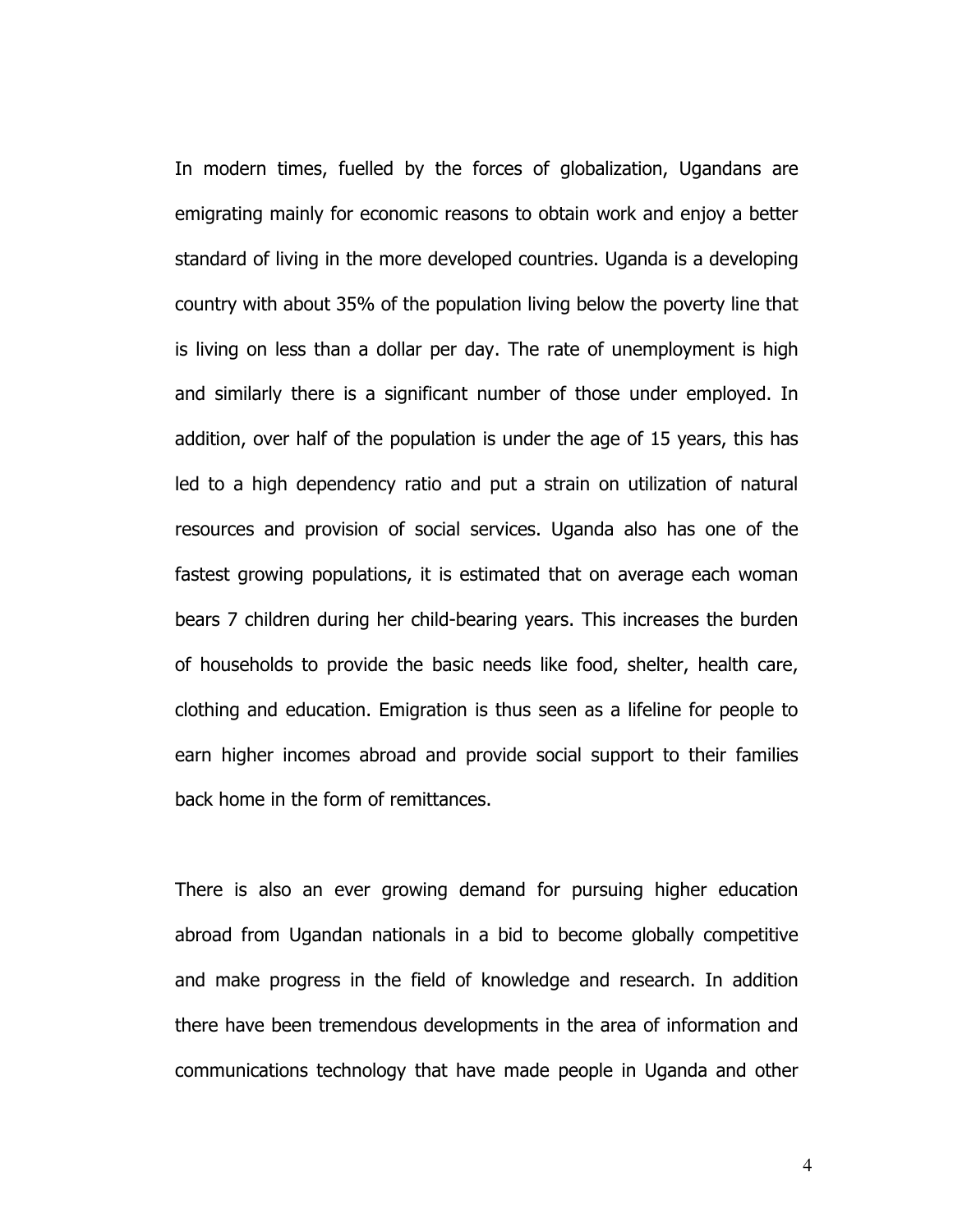areas in the world to have an awareness of events and opportunities available globally that they can benefit from.

The growth in demand for skilled labour internationally has also attracted a large number of Ugandans to move abroad. Professionals such as teachers, doctors and nurses constitute an ever growing "brain drain" effect for Uganda as more skilled labour is lost than the country receives.

Uganda is a multicultural society and therefore Ugandan nationals have a positive attitude towards interacting and integrating with other cultures. This has resulted in an increased and ever growing number of crosscultural marriages. This phenomenon has also contributed to Ugandan citizens traveling abroad to join their marriage partners and reunite with their families.

The result of these waves of movement has been the creation of a significant Diaspora community of Ugandans in the countries they emigrated to. The Diaspora is a diverse people representing several ethnic groups in Uganda and still has strong links and family ties to their motherland.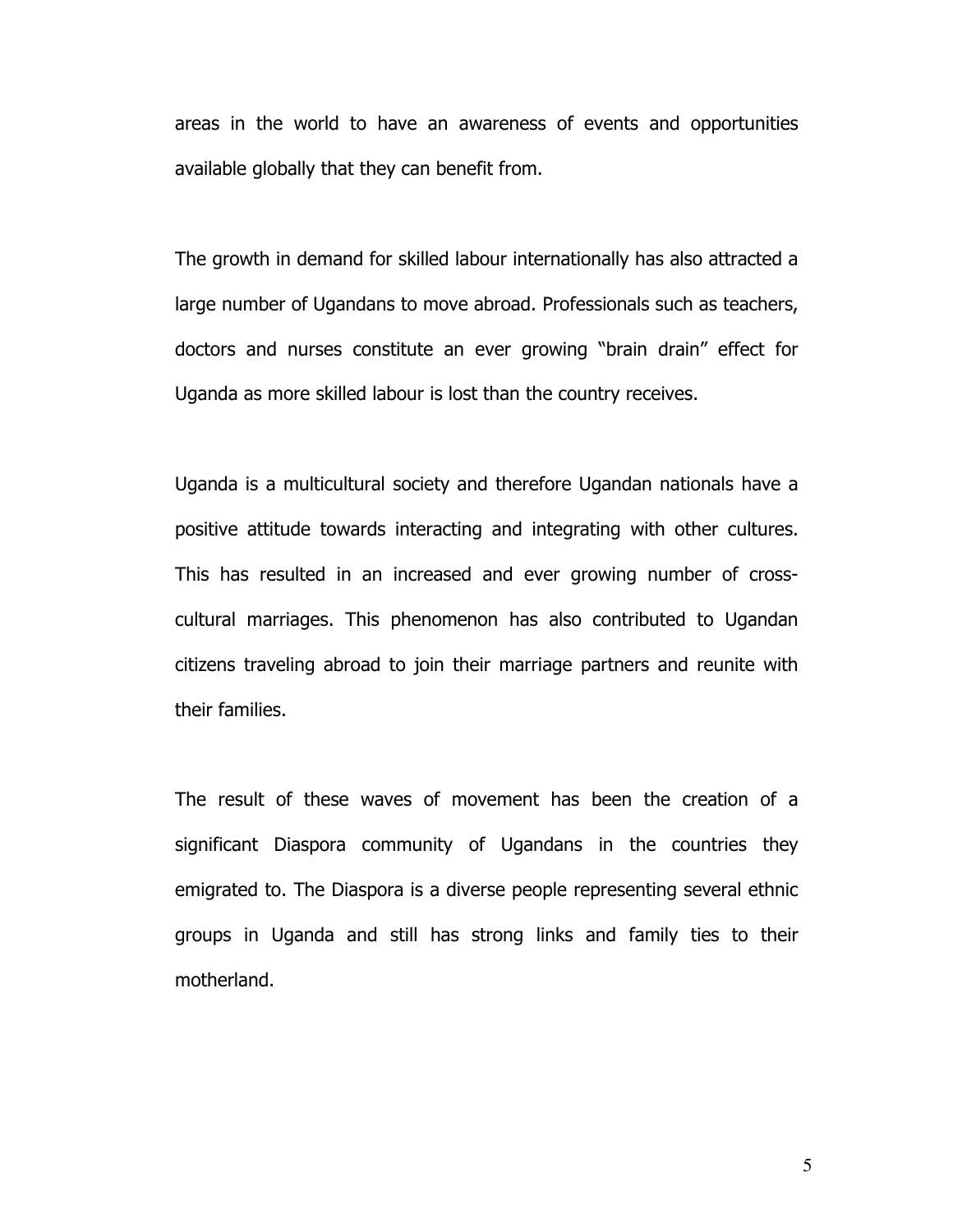For purposes of this study, I adopt Gabriel Scheffer's (1986, p.3) definition of Diaspora: "modern diasporas are ethnic minority groups of migrant origins residing and acting in host countries but maintaining strong sentimental and material links with their countries of origin."

The presence of these diaspora communities has opened up several opportunities as well as challenges as they continue to grow in influence both in their destination countries as well as origin in Uganda. The Uganda Diaspora community is the human face or image around which their respective host country nationals form their perceptions and attitudes about Uganda. Good behaviour, achievement and reputation amounts to the benefit of Uganda's image while bad behaviour, crime and negative reputation harms Uganda's image. Therefore an origin country like Uganda faces a dilemma of how to effectively engage and work with its Diaspora community who are under the jurisdiction of another country and therefore not directly under its control to maximize opportunities and minimize challenges from this important partnership.

The perception in Uganda about the diaspora communities has evolved overtime from indifference and non-involvement to active engagement and interest. In the past Ugandan emigrants were looked down upon as desperate casual workers or "nkuba-kyeyo" which means "broom-wielder"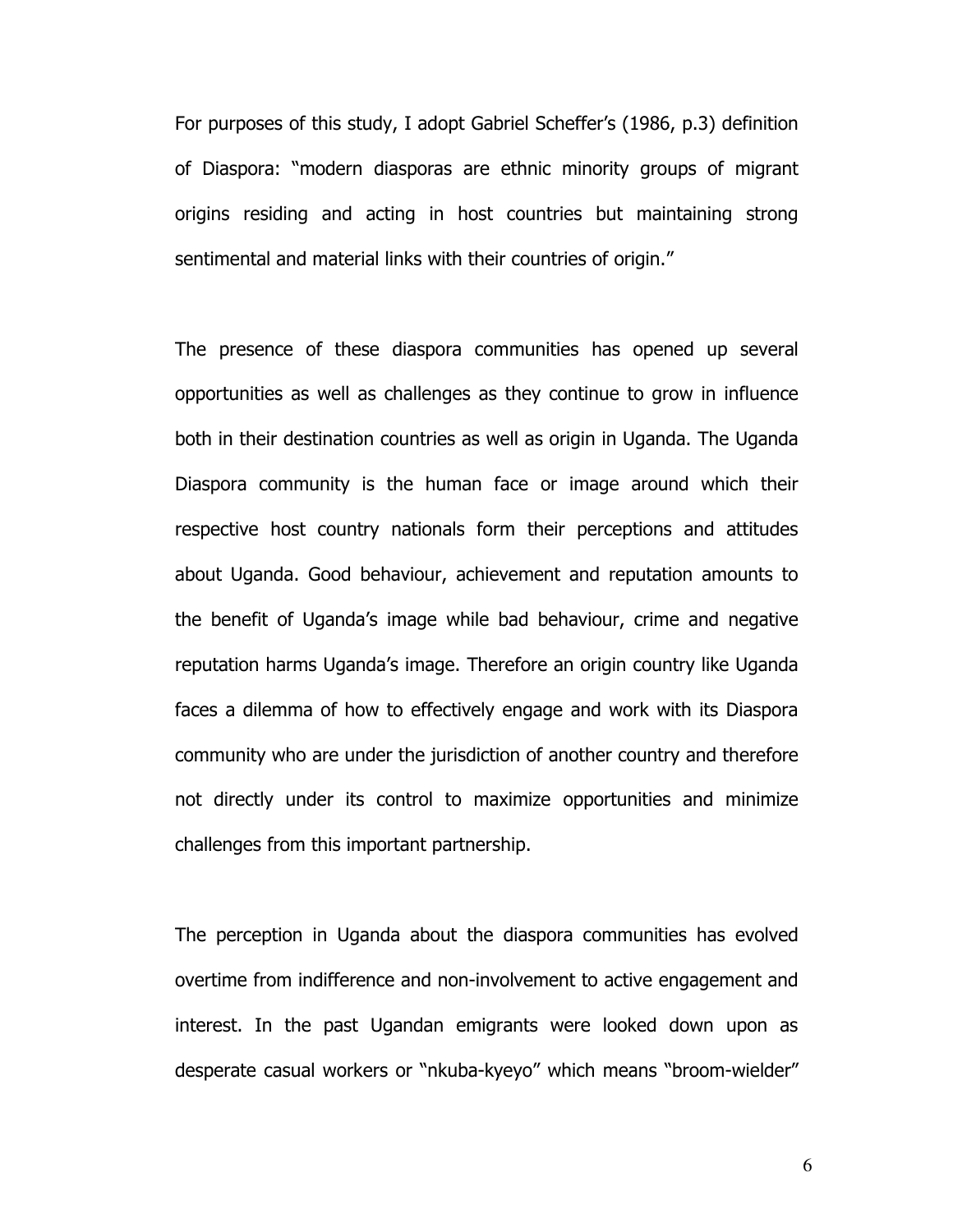in the local dialect. Today the diaspora community is held in high regard due to their contributions to poverty reduction in their families and the national economy through remittances and other investments.

Uganda is a land locked country and therefore suffers the disadvantage of remoteness and limited access to international markets, global trade and investment opportunities. Several efforts to attract foreign direct investment have resulted in minimal impact. The diaspora community provides a good opportunity to increase Uganda's networking with the international community to promote trade and investment through contacts they make in countries they have settled in.

This paper aims at studying the role that the Diaspora is playing in the development of Uganda and what policies Uganda government has put in place to engage its Diaspora community.

#### WHY ENGAGE THE DIASPORA

A vital resource for the development of any country is its people both at home and those living abroad. While some effort has been put in place to build the capacity and empower citizens at home to contribute to national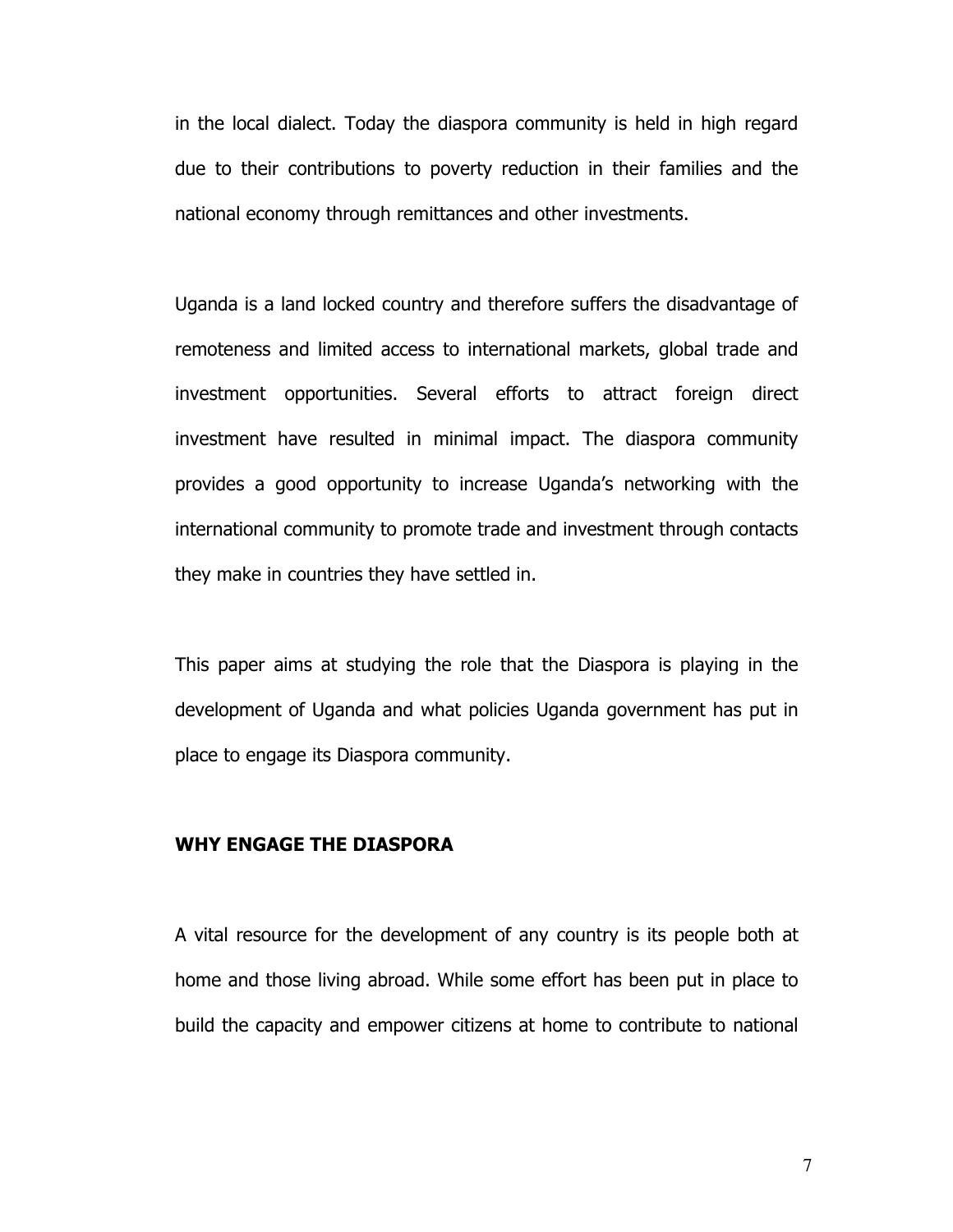development, not much effort and resources have been put in place to mobilize nationals abroad towards development of their home country.

The Uganda Diaspora is an important resource that needs to be engaged for national development. In addition to the goodwill the Diaspora has towards their country of origin; they help contribute in the following ways listed below:

- The Diaspora help in poverty alleviation at household level through remittances sent to their relatives;
- They help in direct investments in the country as well as attract other foreign direct investments (FDI);
- They help to promote trade across national boundaries by acting as middlemen and providing market information and preferences of consumers in both host and origin countries;
- They are instrumental in knowledge exchanges, transfer of skills and technology between host and origin countries;
- The Diaspora promote the image and culture of the origin country;
- The Diaspora promotes friendship and cooperation between the host and origin country through their personal contacts and networks.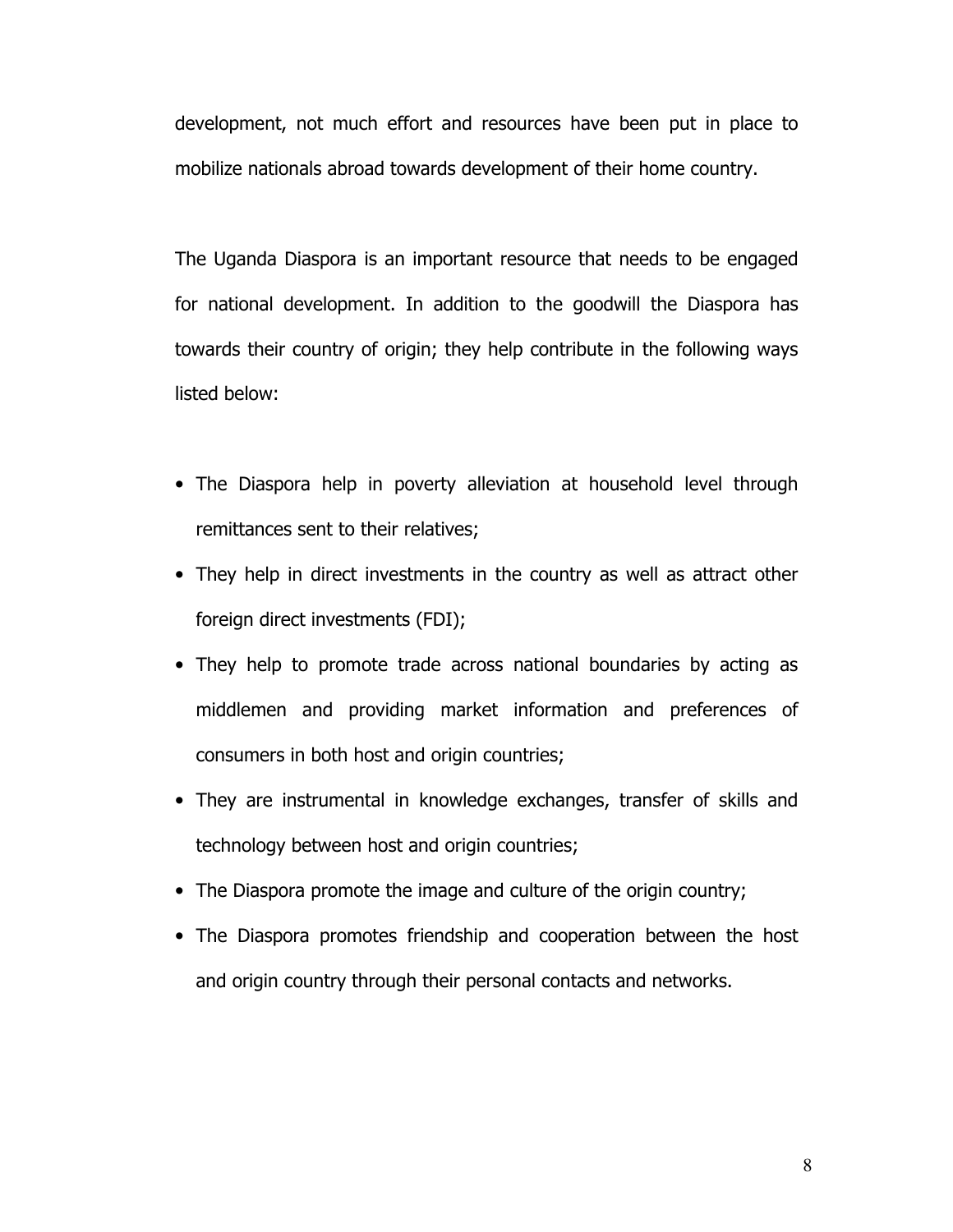#### AFRICAN UNION AGENDA ON DIASPORA ENGAGEMENT

The African Union (AU) that is composed of fifty three (53) member states established an agenda for engagement of the African Diaspora in the development of the African continent. This initiative was put in place at an African Union Executive Council Meeting in 2003.

According to the African Union the Diaspora are defined as: "peoples of African origin living outside the continent, irrespective of their citizenship and nationality and who are willing to contribute to the development of the continent and building of the African Union."

In this regard the African Union Diaspora engagement agenda identifies six areas of focus as follows:

- i) Economic cooperation;
- ii) Regional development and integration;
- iii) Women, youth and vulnerable groups;
- iv)Historical, Social-cultural and religious commonalities;
- v) Peace and security; and
- vi)Knowledge sharing and learning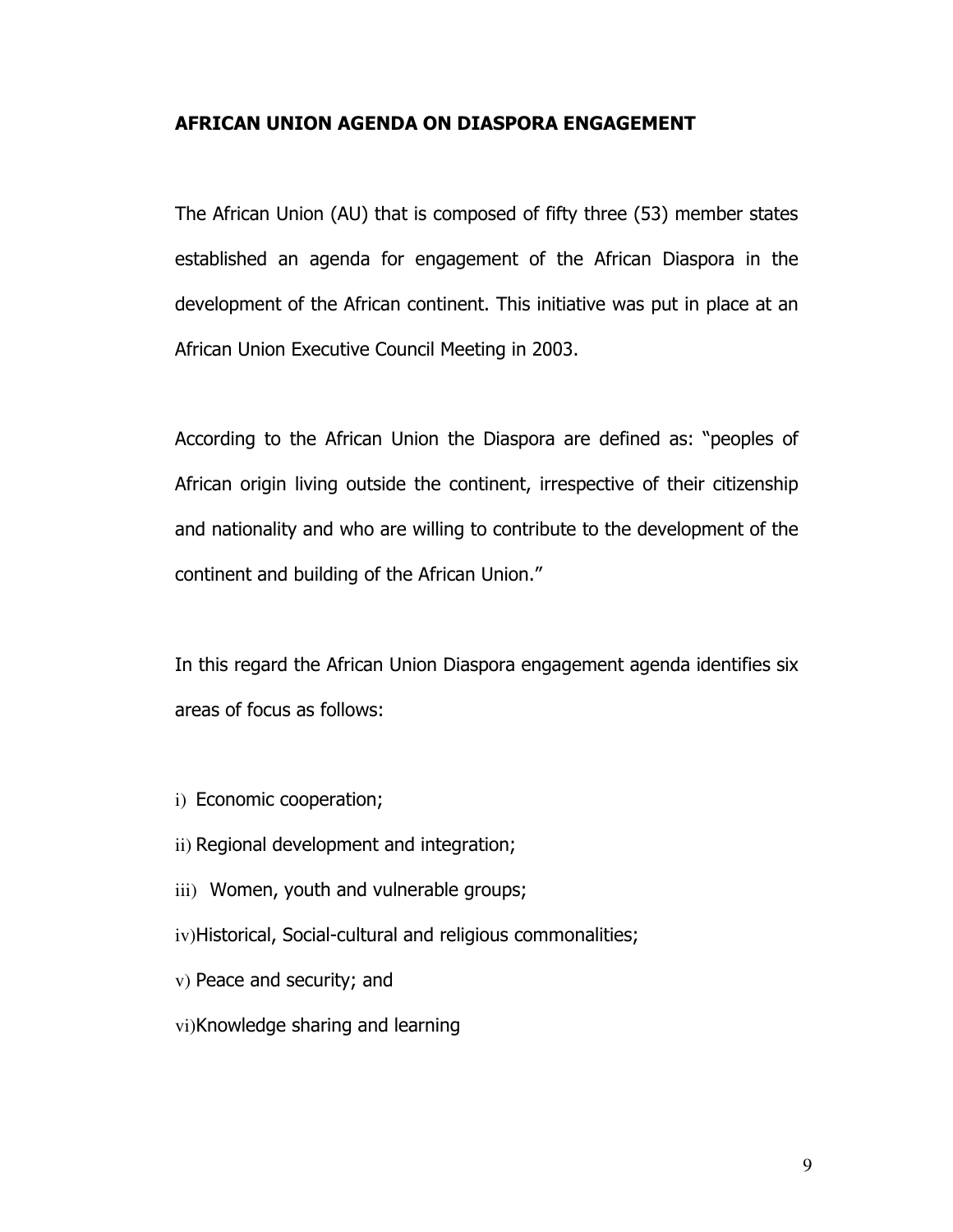Uganda is working in partnership with other member states, civil society and development partners to engage the African Diaspora through the African Union Diaspora engagement framework.

This multi-stakeholder approach initiated by the African union provides a platform for wider consultations, exchange of information, harmonization of policies and strategies to achieve better results from all parties involved. One of the benefits of this multi-stakeholder approach was the Open House forum hosted by the World Bank for the African Diaspora held in Washington D.C in November 2007.

The World Bank Open House forum is an initiative formed in partnership with the African Union aimed at mobilizing the African Diaspora for development of Africa. This provides an opportunity for the World Bank to interact with and exchange ideas with the African Diaspora on the best way possible of carrying out development activities in Africa in addition to learning more about other on-going activities and programmes at the Bank.

The World Bank Open House forum in partnership with the African Union and African Diaspora is expected to achieve the following objectives: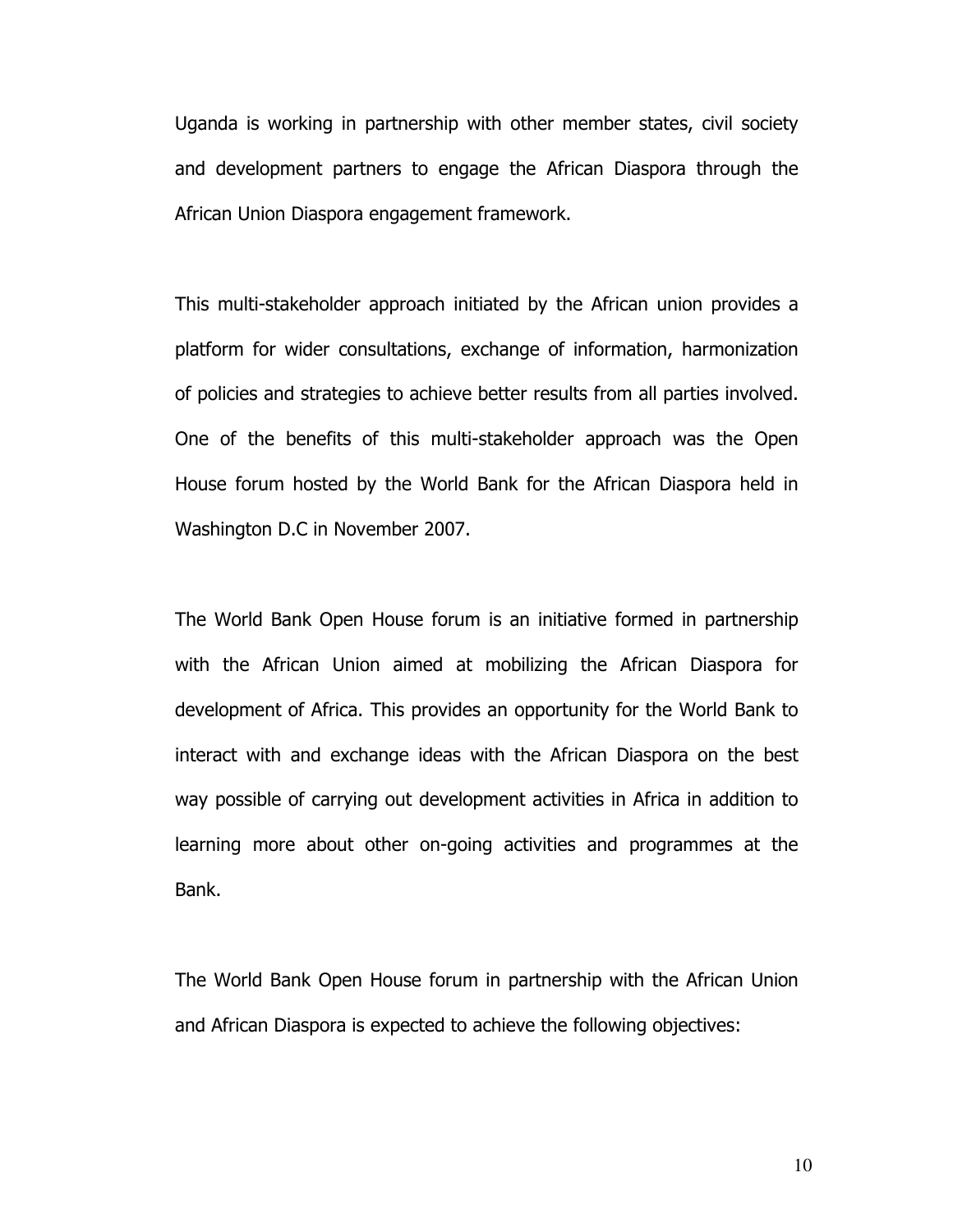- i) To facilitate the Diaspora to build on on-going efforts via blended strategy of virtual participation; short, medium and long-term placements; return and retention; institutional partnerships and networks;
- ii) To assist governments create enabling environments including operational policies for Diaspora to provide services and products, and deploying professionals through national focal points;
- iii) To promote business and investment networks through mechanisms for Diaspora and home country partners to access development funds; and
- iv) To engage donor partners including the African Development Bank to support a Diaspora Investment fund based on global initiatives that exploit the benefits of Diaspora remittances.

#### OBJECTIVES OF THE STUDY

The study aims at achieving the following objectives:

- To study the role of the diaspora community in mobilizing Foreign direct investment (FDI);
- To study the impact of remittances from the diaspora community on Uganda's economy;
- To study the role of the diaspora community in public diplomacy; and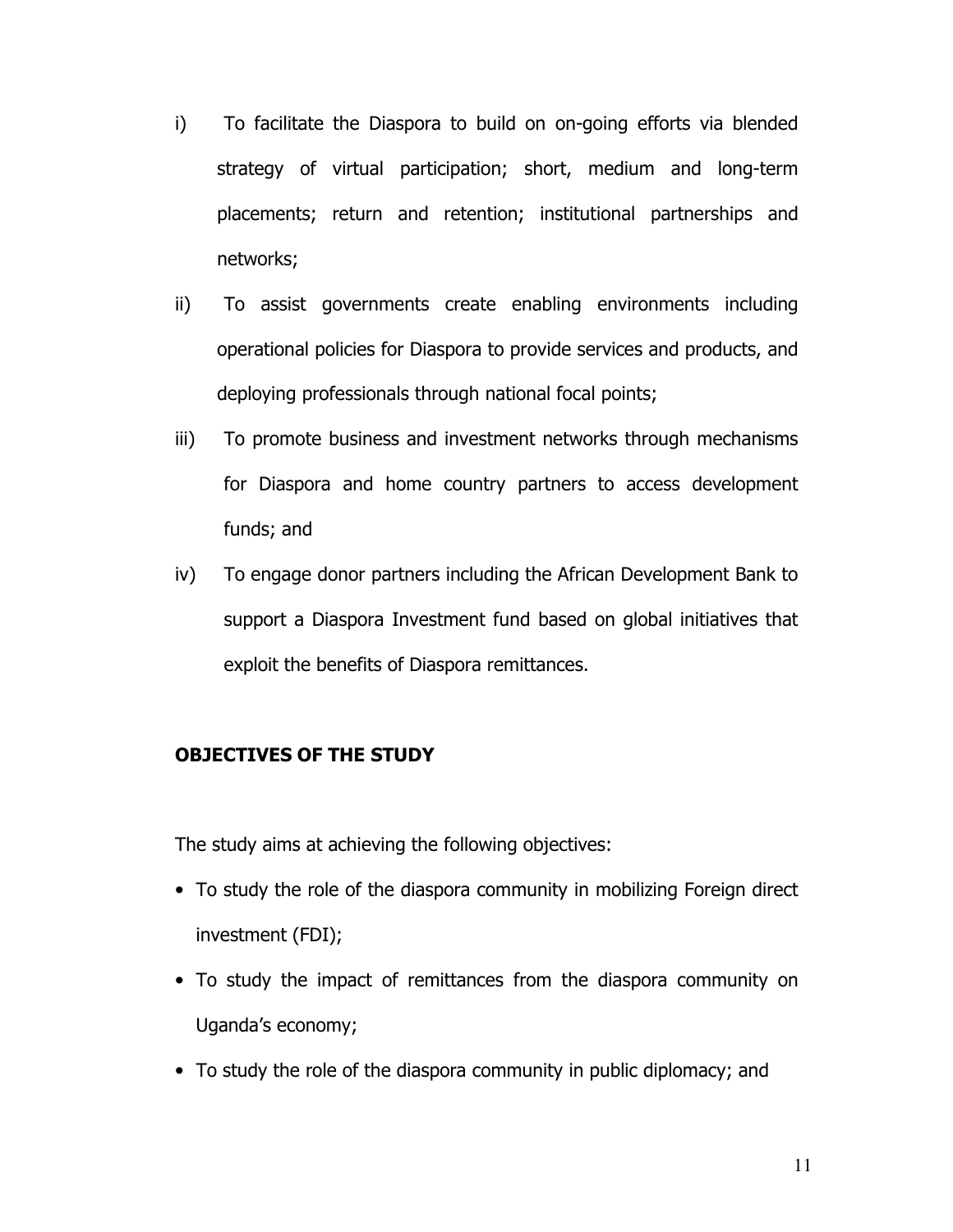• To study the role of government towards the diaspora community and come up with policy recommendations.

#### RESEARCH METHODOLOGY

The research methodology will involve mainly use and analysis of primary data obtained from Uganda government departments and other relevant international organizations handling diaspora issues.

The research will also make use of focus group discussions, personal interviews and information from Uganda Diaspora Associations and other knowledgeable persons on this subject.

#### JUSTIFICATION OF THE STUDY

The study will be helpful in increasing knowledge about the activities and role of Uganda diaspora communities in development of their country of origin and propose appropriate policies to Uganda government on more effective ways of engaging its diaspora.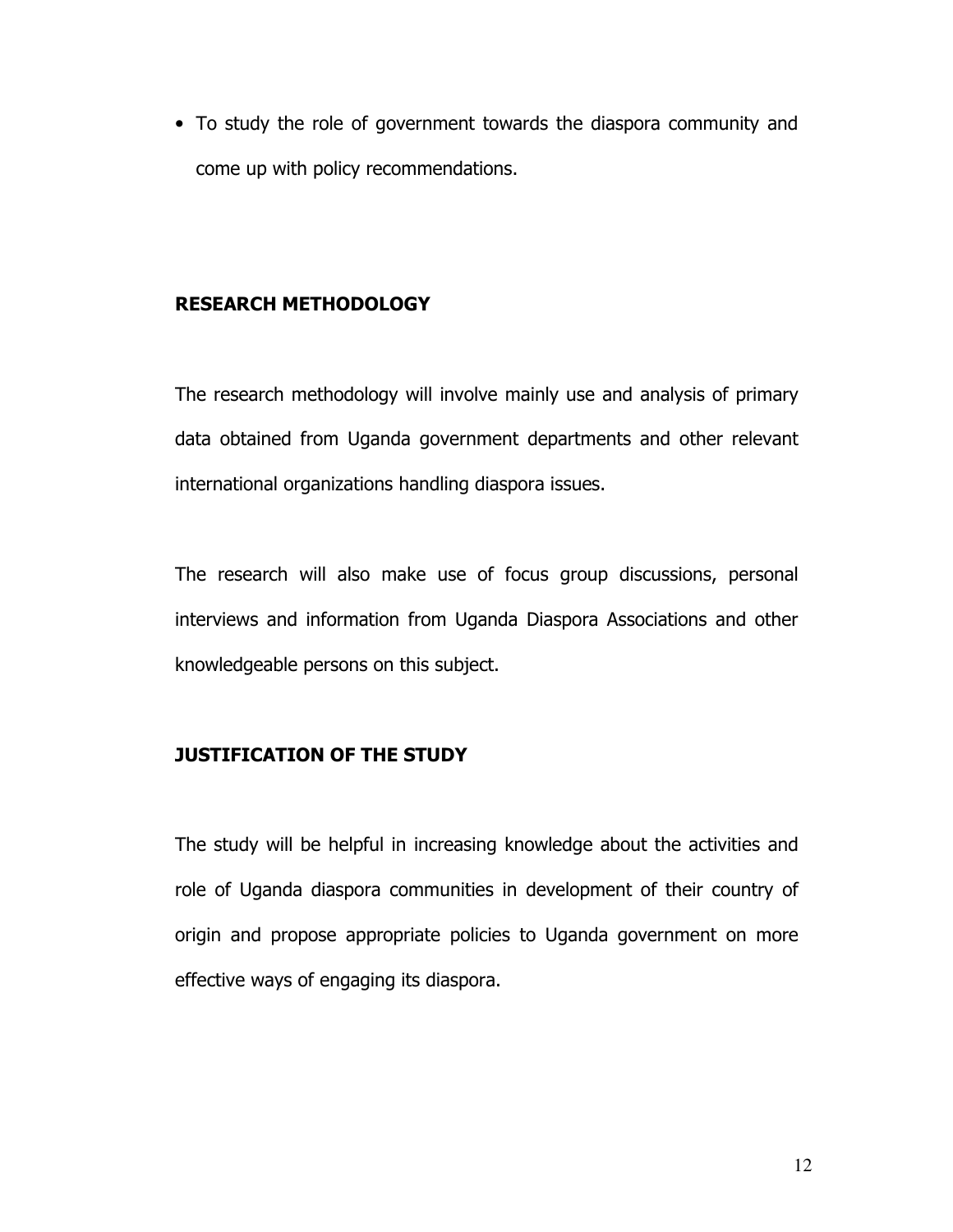#### CHAPTER TWO:

# ROLE OF DIASPORA IN PROMOTING FOREIGN DIRECT INVESTMENT (FDI), TRADE, TECHNOLOGY AND SKILLS TRANSFER

#### INTRODUCTION

Ugandans in diaspora are increasingly making significant contributions to the economy through foreign direct investments. According to the Uganda investment authority (UIA), some of the investments put in place by the diaspora community include schools, hospitals, manufacturing plants and hotels among others.

The Uganda government has put a lot of emphasis on attracting foreign direct investment to boost economic growth and employment creation. This is evident from the investment incentives offered by the Uganda Investment Authority like tax waivers for a specified period of time, offers of government land and loan guarantee by government to access credit from financial institutions.

The diaspora community through networking has also helped to promote trade between Uganda and their host countries. Ugandan business people have benefited from opportunities opened-up through contacts abroad of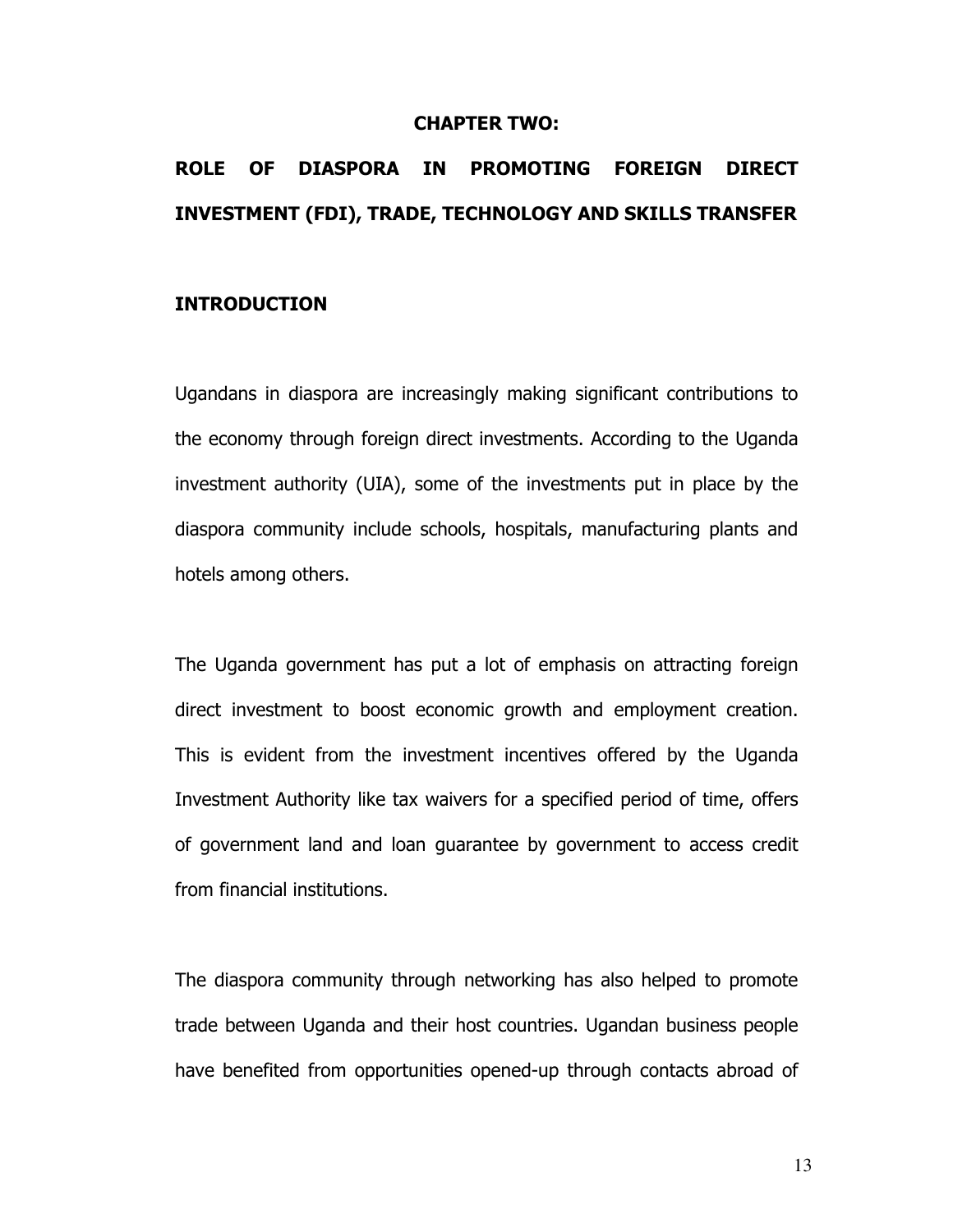the diaspora community who have good knowledge of the local markets as well as foreign markets.

This chapter seeks to study the role of Uganda's diaspora community in promotion of Foreign Direct Investment, trade, market access for local products, transfer of knowledge, skills and technology.

# ROLE OF UGANDA DIASPORA COMMUNITY IN PROMOTION OF FOREIGN DIRECT INVESTMENT

Attracting Foreign Direct Investment to Uganda has not been an easy task due to the negative image the country got during the difficult post independence period between 1970 -1985 that was characterized by political instability, civil war and deterioration of the economy.

The country's image suffered further damage in 1972 when then President Idi Amin expelled the Asian community, a key influence as the main entrepreneurs in the Ugandan economy and distributed their properties and businesses to indigenous Ugandans who lacked the necessary skills in business and investment. This led to near collapse of the economy with critical shortages of basic commodities.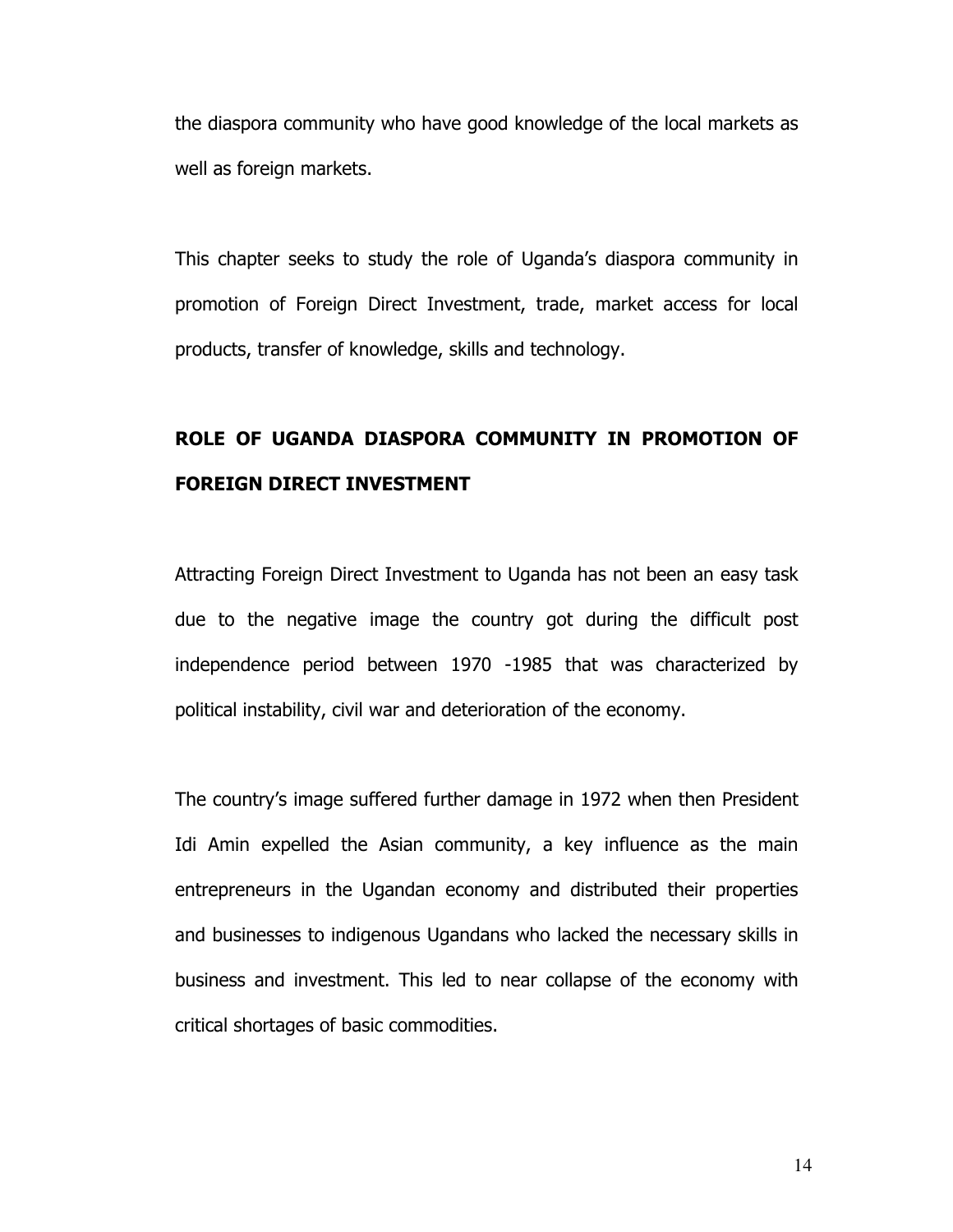The current government of President Yoweri K. Museveni has tried to reverse the bad policies and actions of the past by returning the confiscated Asian properties back to their original owners and encouraging them to return to live and invest in Uganda. Most of the Asian community expelled by President Amin in 1972 had since emigrated mainly to the United Kingdom, Kenya, South Africa and Canada but still maintained strong attachments to Uganda.

The Asian-Ugandan Diaspora community mainly comprising of ethnic Indians are a very successful group of entrepreneurs that were pioneers in establishing Manufacturing and Services sector enterprises in Uganda. Some of the most famous entrepreneurs in this group include the Madhvani group, Mehta group, Mukwano group and Meera group. "The return of the departed Asian properties was a strong re-affirmation of Uganda government's commitment for the respect of private property rights. The entire process of verifying claims and returning property to the original owners had been completed by 1996" (Kasekende, 2000). This helped to restore investor confidence and provide justice to the Asian-Ugandan Diaspora community that had been wronged by past governments.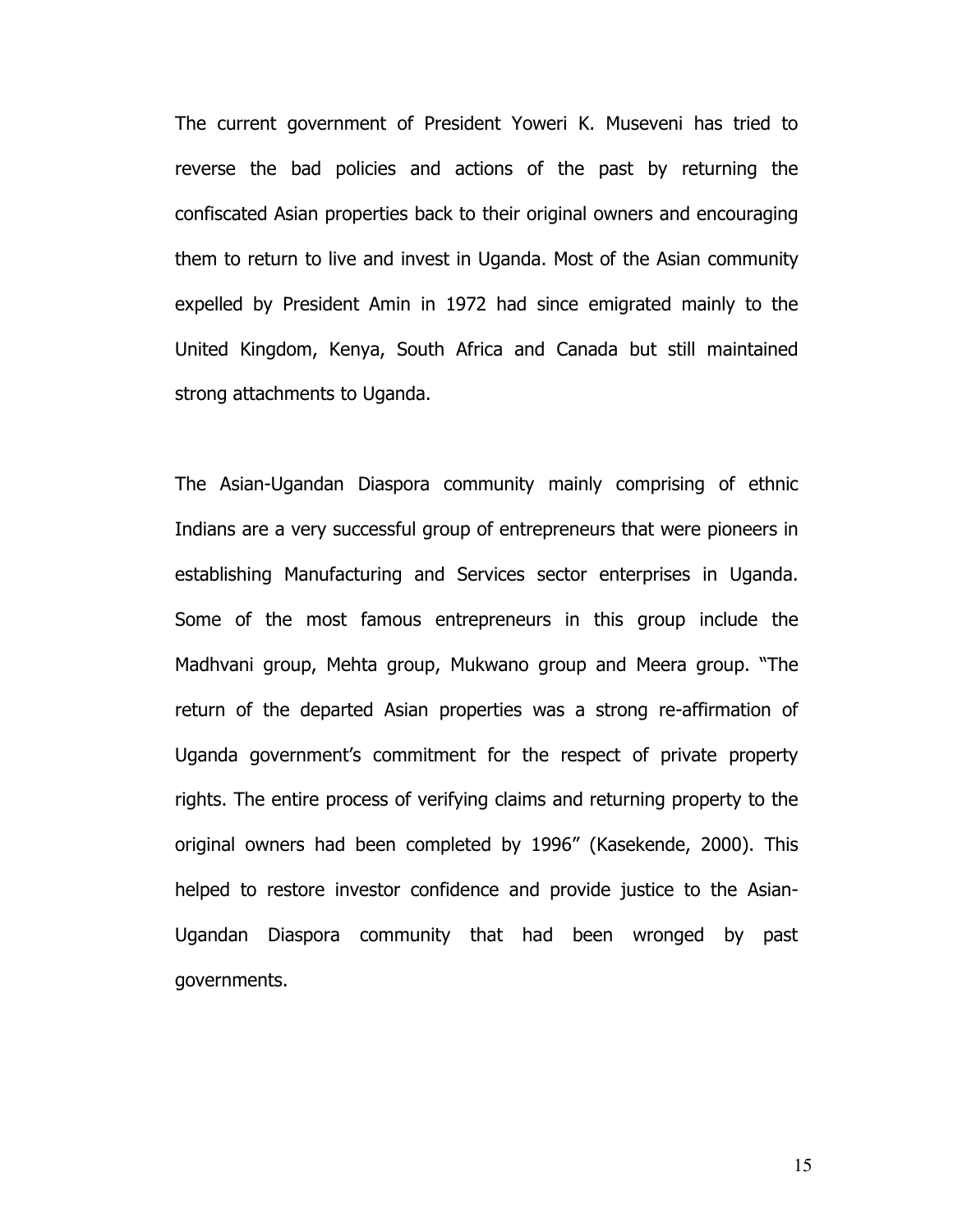Uganda Investment Authority has taken the lead in reaching out to diaspora Ugandans to invest some of their money back home. In this regard, Uganda Investment Authority has ensured that it sends its officials to participate in annual conventions of Ugandans in diaspora. Some of the Uganda diaspora associations include: Uganda North America Association (UNAA), Uganda Business and Professionals Association United Kingdom (UBPA), Bamasaba in diaspora, Acholi diaspora and Baganda in diaspora.

Uganda Investment Authority and other national stakeholders have further gone ahead and organized two Uganda diaspora conferences. The most recent meeting called "Uganda Diaspora; Home is Best Summit" was held from December 27-30, 2008 in the town of Gulu and Kampala city respectively. This is testimony of Uganda government's commitment to reach out and engage the diaspora and its recognition of the important contribution they are making towards foreign direct investment in their origin country.

The Uganda Diaspora; Home is best summit attracted several participants including; Government officials, private sector actors, academics, Nongovernmental organizations, Think-tanks and representatives of Ugandans living in the diaspora. The objectives of the conference were the following: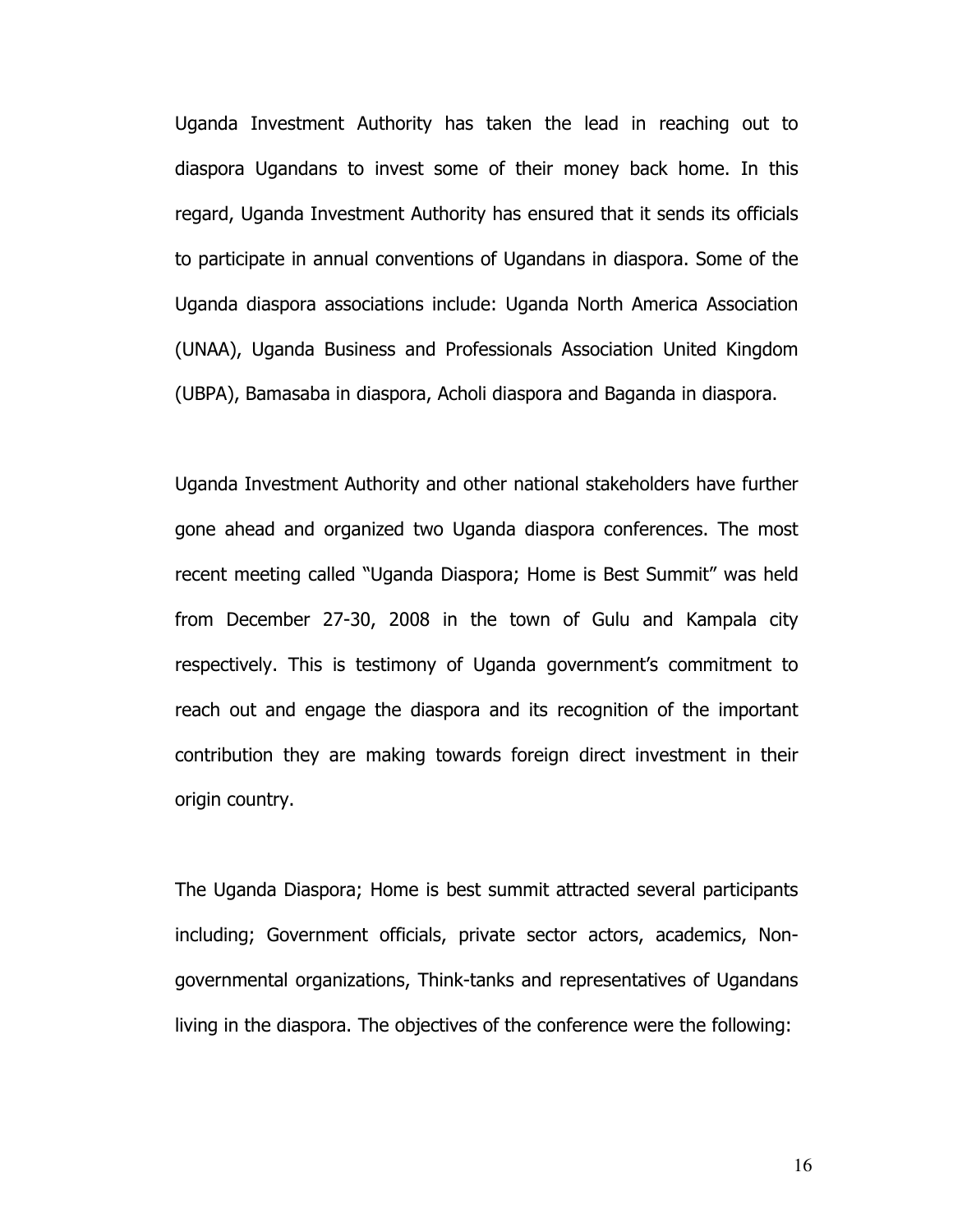- i) To inform the Diaspora about trade and investment opportunities in Uganda;
- ii) To appeal to the Diaspora to invest in Uganda; and
- iii) To appeal to the Diaspora to mobilize the international business

Community to invest in Uganda.

The growing interest in engaging Uganda's diaspora community to invest in their home country is because they have access to external funds, knowledge and skills that are important for boosting production, growth and creation of employment. Ugandans in diaspora are also more likely to invest in their homeland due to positive "home bias" (Ratha 2005, p.26) as compared to other opportunistic foreign investors who mainly look out for incentives and may withdraw at anytime when the economy experiences a decline.

In her presentation to the conference, the Executive Director of Uganda Investment Authority, Dr. M. Kigozi, recognized the important contribution made by Ugandans in Diaspora in alleviation of poverty through funds sent to their families and relatives. She urged the Diaspora to focus their efforts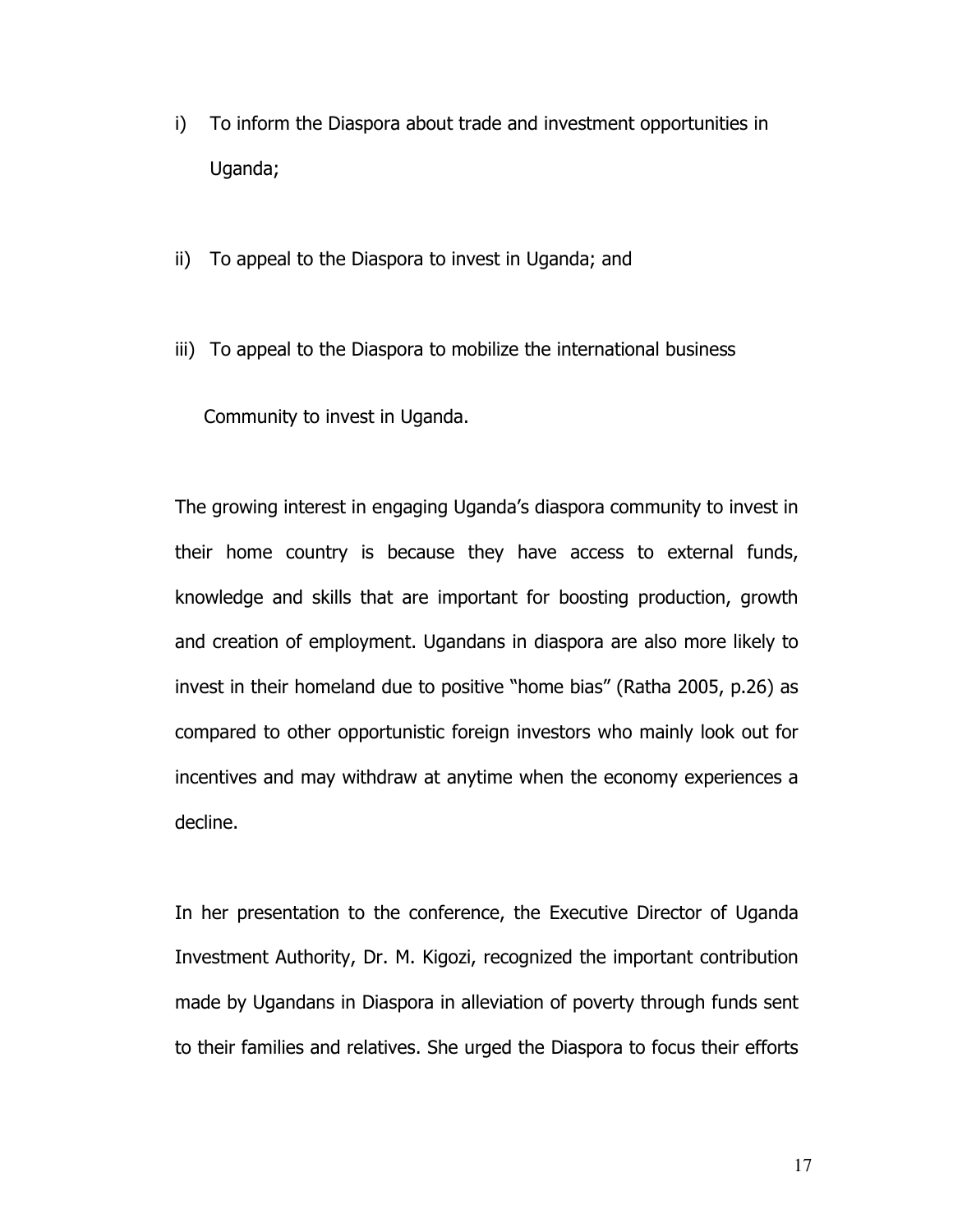in productive investments to generate income and employment instead of only remitting money for household consumption.

Following the success of the Uganda Diaspora Home is best summit 2008, Uganda government through Uganda Investment Authority and other stakeholders will hold a Diaspora conference annually in the month of December. This will help strengthen the links with Ugandans in the Diaspora and encourage them to invest more in their country of origin. As pointed out by K. Newland, E. Patrick (2004, p.16) "creating, rebuilding and maintaining bonds with migrant communities and encouraging patriotic sentiments" strengthen the effectiveness of a Diaspora engagement strategy. This emphasizes the importance of building and nurturing the relationship between the Diaspora community and the host country that the Annual Diaspora Conference hopes to achieve to encourage more Foreign Direct Investment in Uganda.

The Uganda government has put in place several market reforms and is strengthening financial and regulatory institutions in order to create a conducive environment for Foreign Direct Investment. Some of the reforms include; liberalizing the foreign exchange regime to be determined by market forces, establishment of the Uganda Investment Authority (UIA) as a one-stop-centre for investors, establishment of the Uganda Registration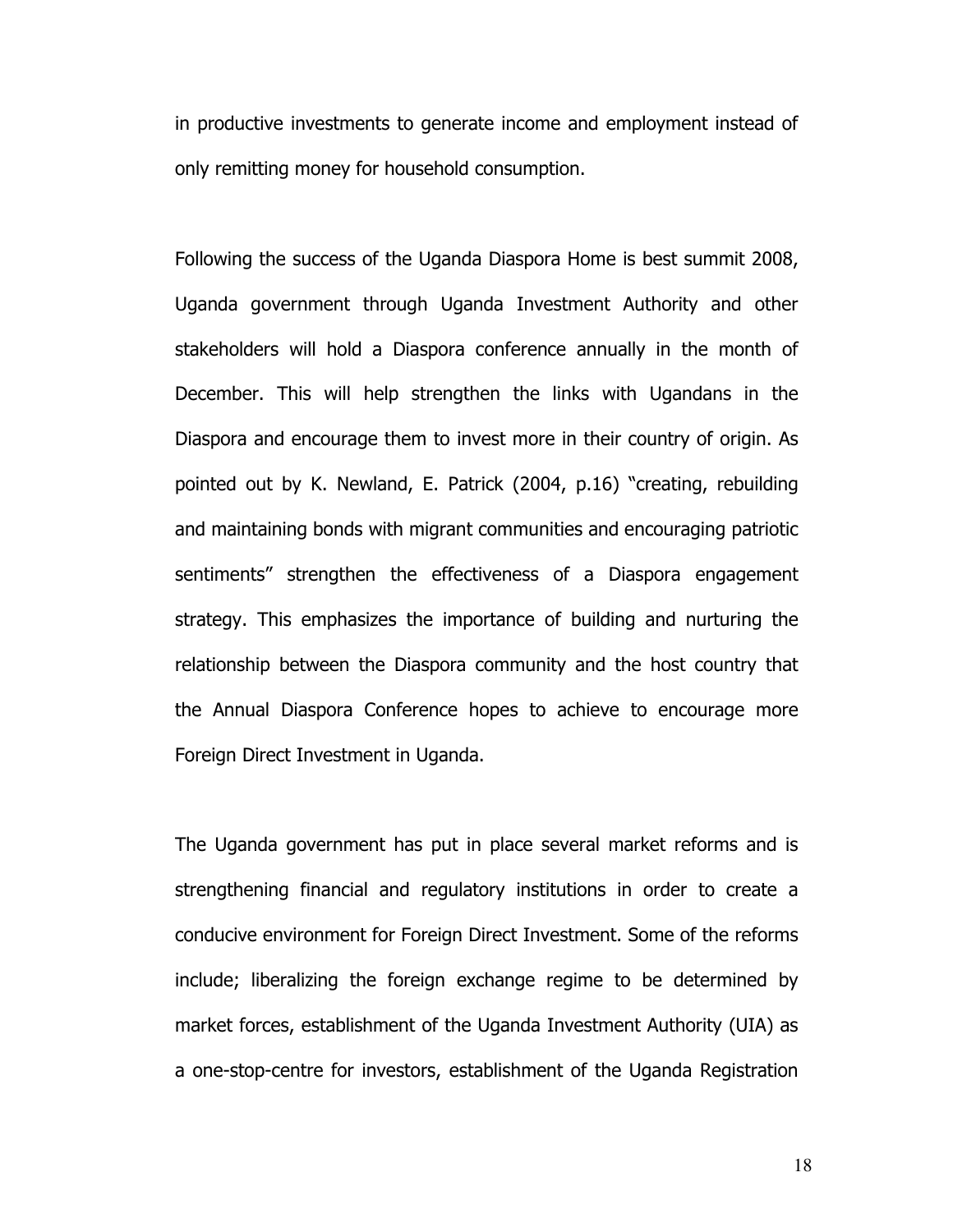Services Bureau to help in easing the process for investors to register a business and establishment of the Presidential Investor's Round Table (PIRT). The Presidential Investor's Round Table (PIRT) is a forum comprising of eminent persons from the private and public sectors that advise the President on investment issues.

The trend in Foreign Direct Investment inflows into Uganda is shown in the following table 1 and figure 1 below.

| Year    | FDI (US \$ million) |
|---------|---------------------|
| 2002/03 | 202                 |
| 2003/04 | 222                 |
| 2004/05 | 258                 |
| 2005/06 | 380                 |
| 2006/07 | 400                 |
| 2007/08 | 368                 |

Table 1: Trend in Foreign Direct Investments

Source: UNCTAD World Investment Report 2008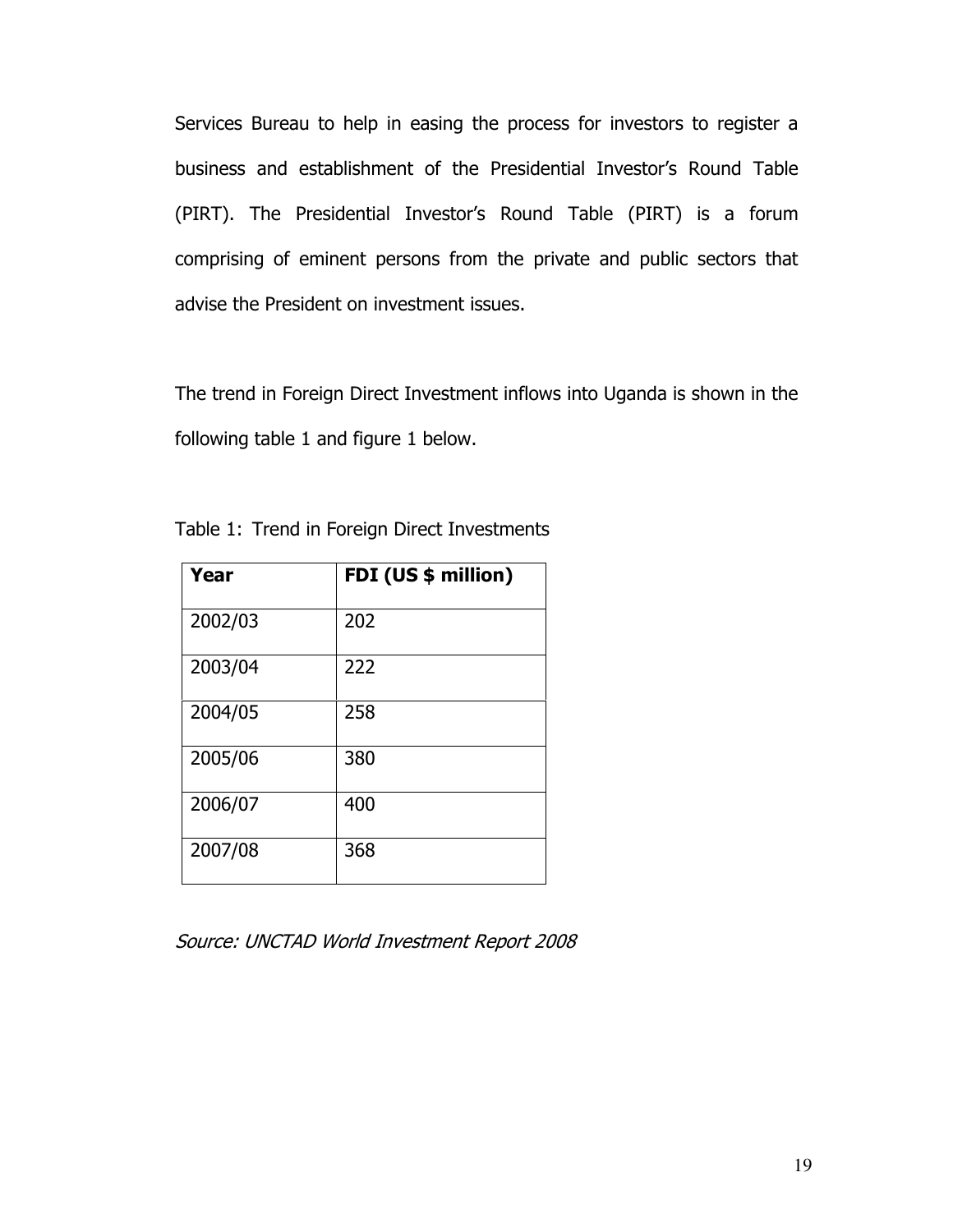Figure 1:



Source: UNCTAD World Investment Report 2008

The above trend in Foreign Direct Investment inflows into Uganda reflects a gradual increase from the period 2002/03 to 2006/07. This annual increase in Foreign Direct Investment inflows is a result of investor confidence in the stable political and economic environment that Uganda has been experiencing following various reforms in the economic and political systems of the country.

The contribution made by Ugandans in the Diaspora to the growth in foreign direct investments has been very significant. It was observed that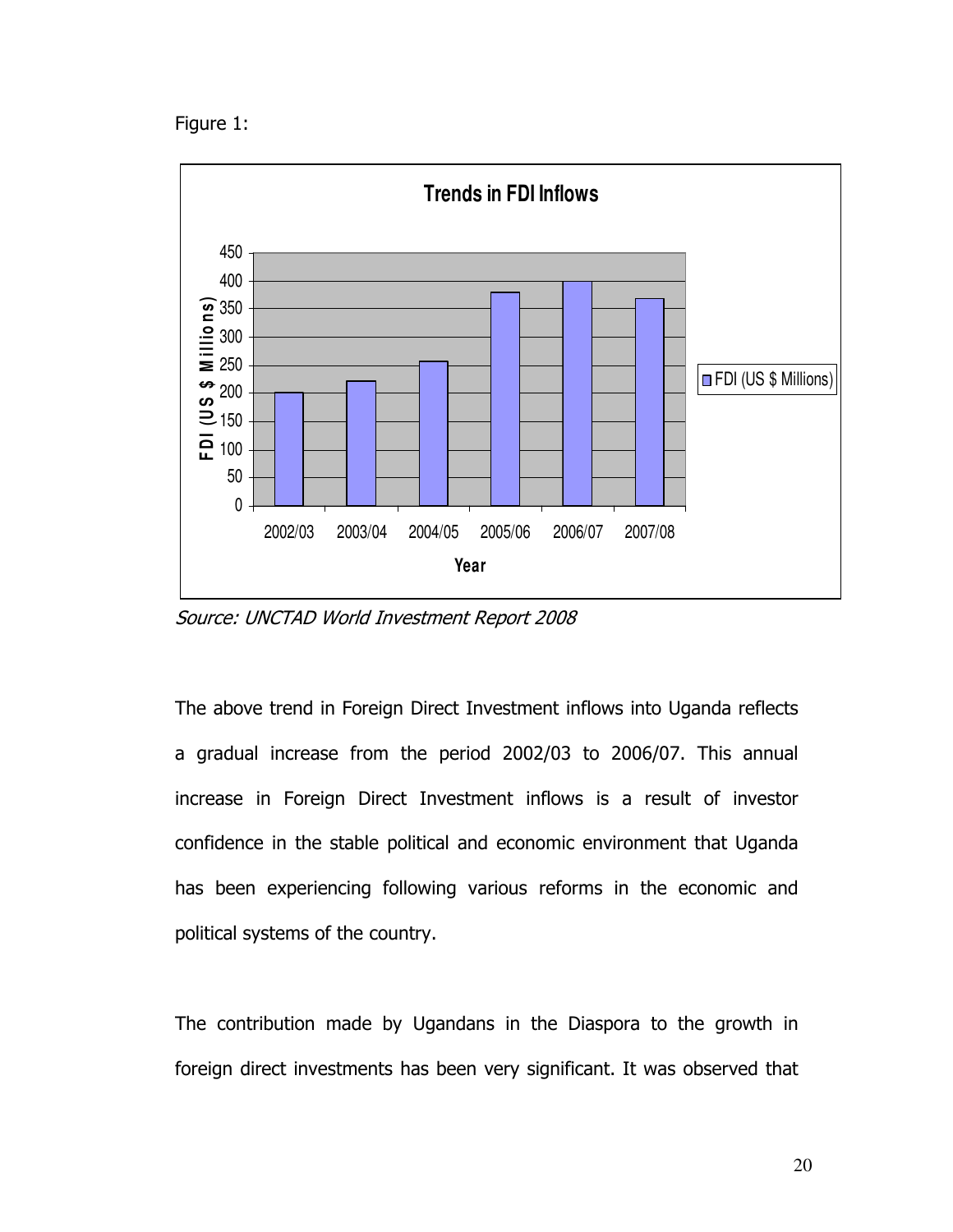after liberalization of the capital account by the Bank of Uganda, more external capital was attracted into the country with "most inflows being returning capital flight, capital from returning Asian-Ugandans and trade financing in the form of export pre-financing" (Kasekende 2000).

The decline in 2007/08 can be attributed to the slow down of the economy due to political unrest in neighboring Kenya, a major source of FDI to Uganda. The political unrest in Kenya was caused by post election violence after the controversial re-election of President Mwai Kibaki. The decline can also be attributed to the general harsh global economic conditions resulting from escalating fuel prices and the global recession arising from the USA credit crunch.

At the end of year 2008, Uganda Investment Authority had licensed three hundred and forty nine (349) projects with a planned investment value of approximately US \$ 2.4 billion. The main ten sources of planned Foreign Direct Investments in 2008 include Singapore, Belgium, United Kingdom, India, Kenya, Pakistan, Mauritius, China, Finland and USA respectively.

# Top 10 Sources of Foreign Direct Investments to Uganda: 1991- 1997

1. United Kingdom;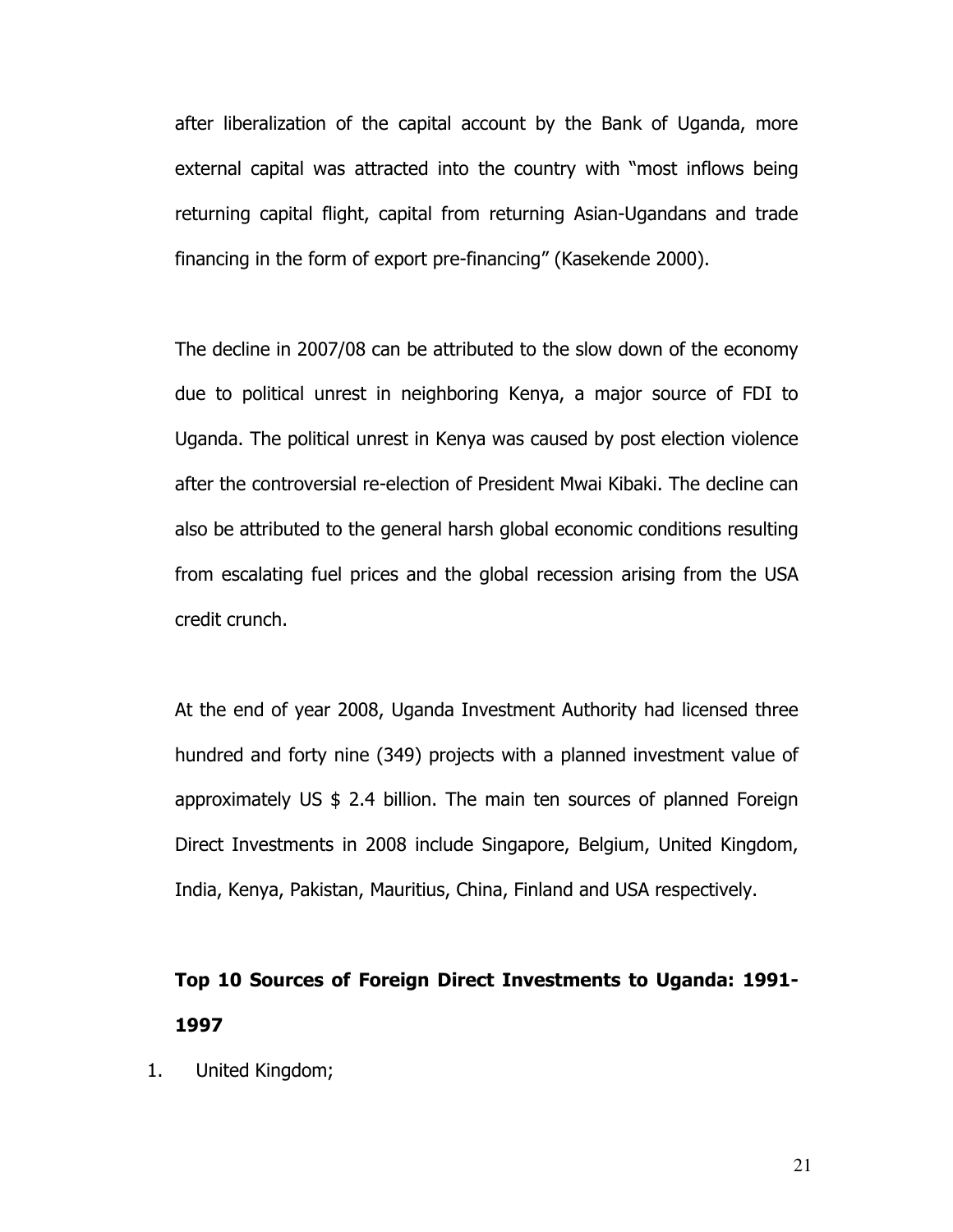- 2. Kenya;
- 3. India;
- 4. United Arab Emirates;
- 5. South Africa;
- 6. Canada;
- 7. U.S.A;
- 8. China;
- 9. Egypt; and
- 10. Pakistan

Source: Uganda Investment Authority

Some of the projects established through Diaspora investments include the following:

- Gulu Independent hospital;
- Community Hospital Mbarara;
- Paragon Hospital Kampala;
- Ugarose;
- Sembeguya;
- Jakana ltd;
- Executive Airport Hotel;
- Lindsay Apartments;
- Arkright Projects; and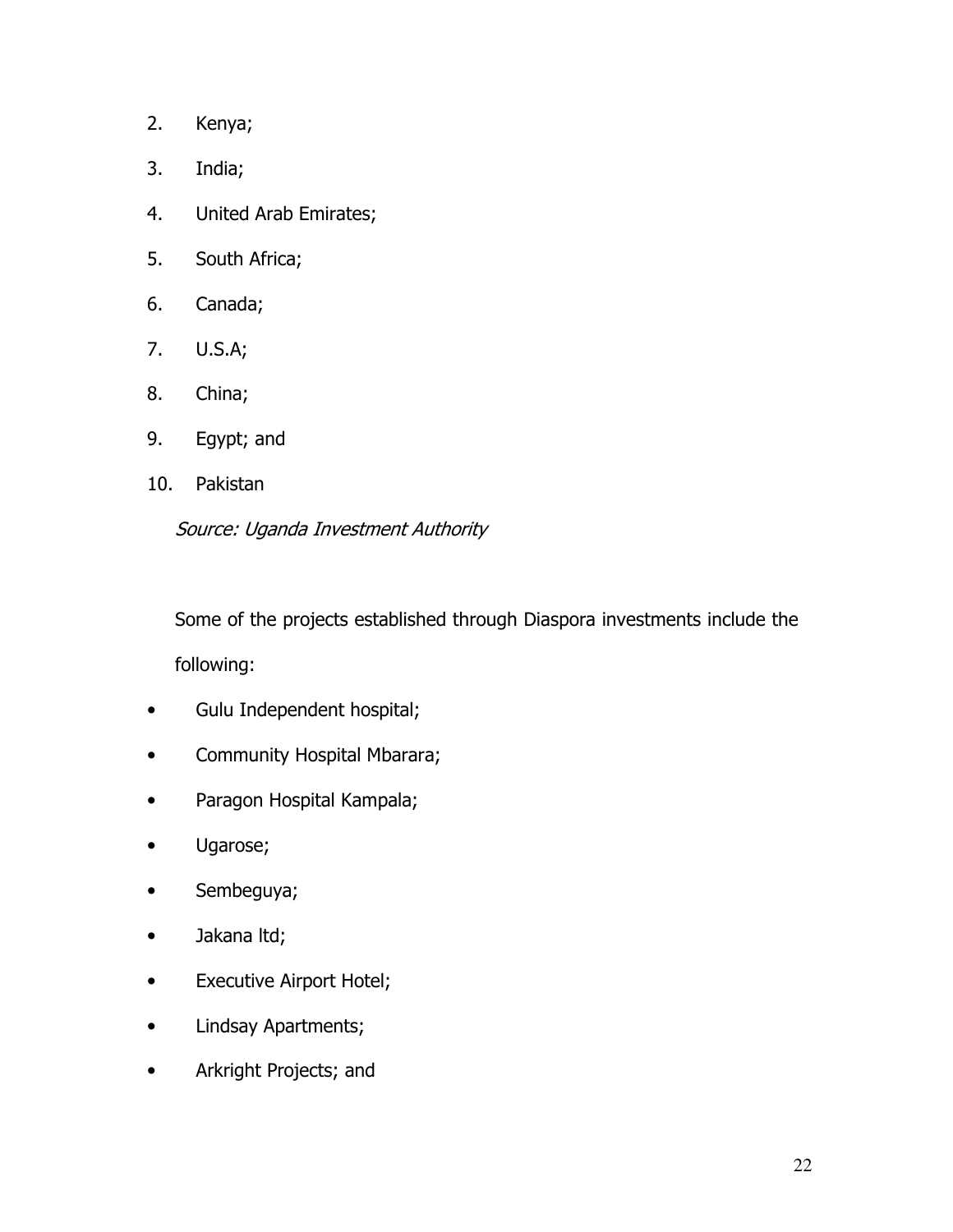• African Power Initiative in Karamoja

Ugandans in Diaspora through their associations and networks have directly influenced Uganda government to institute better economic reforms and policies that encourage foreign direct investments. The increase in investments from the Diaspora has in turn acted as a pull factor for other foreign investors to invest in Uganda.

The potential for growth in Foreign Direct Investments from the Diaspora is big and needs to be fully tapped especially in areas like manufacturing, Information and communications technology (ICT), agriculture, tourism, financial services, education services and health services.

Business process outsourcing opportunities are also an untapped area that established Ugandan businesses could benefit from through contacts with the Diaspora. This can be enhanced by building capacity of local businesses and organizations to enable them compete favorably in international markets.

# CHALLENGES FACED IN MOBILIZING FOREIGN DIRECT INVESTMENTS (FDI)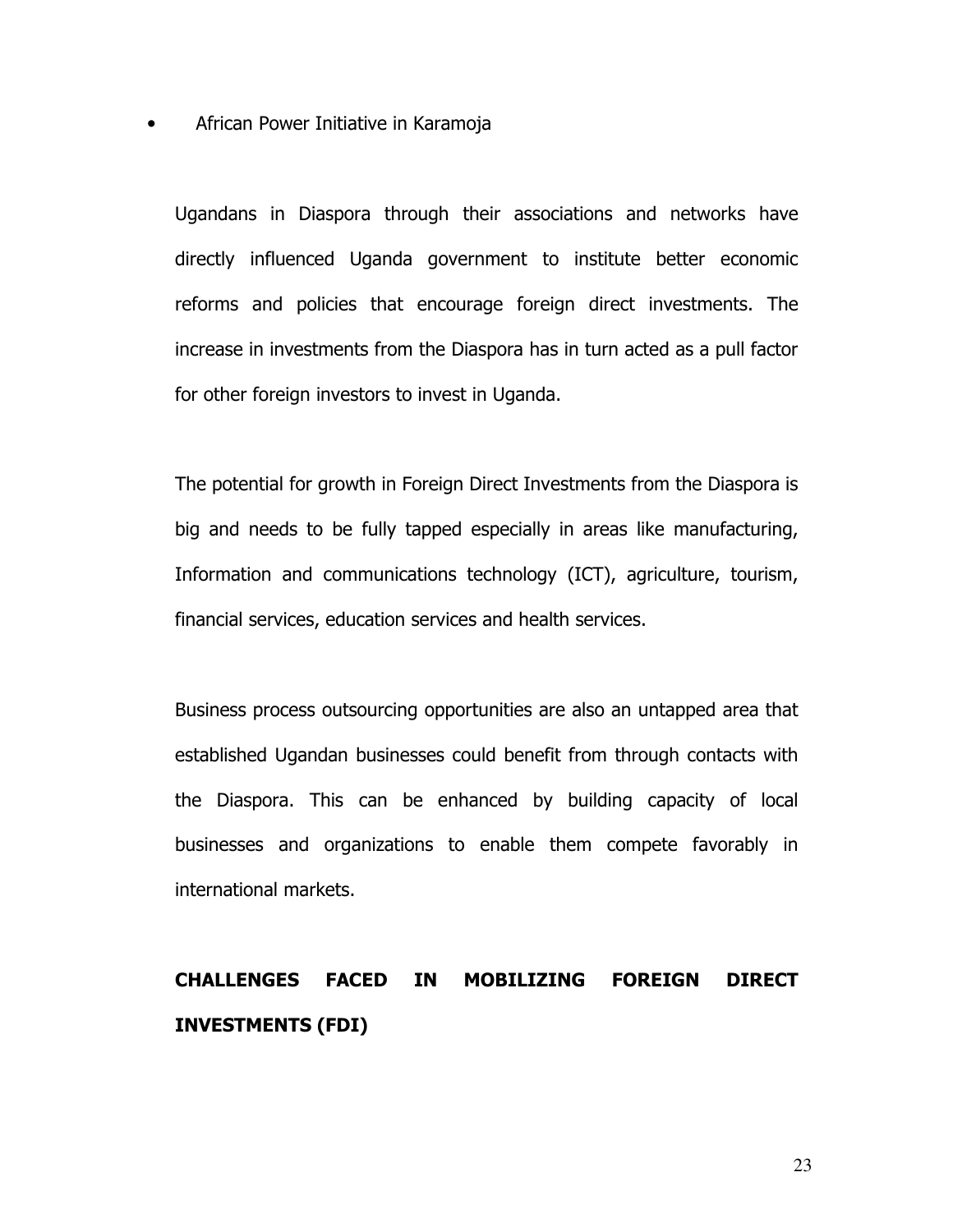As earlier pointed out, numerous challenges have been encountered in trying to mobilize foreign direct investments from Uganda's Diaspora. The negative historical incidents like civil war, expulsion of the Asian community and seizing of their properties by the Idi Amin government created a bad image for Uganda. This discouraged some Ugandans in Diaspora especially those who were directly affected from returning to invest in Uganda despite the stable political environment prevailing today.

Uganda is a landlocked country with under developed infrastructure. The undeveloped road and rail network make it difficult for local products to access both domestic and international markets. This therefore raises the costs of production and doing business in Uganda. Critical energy shortages have also hindered economic growth as the power generated is not enough to service the local industries and manufacturing plants.

The economic reforms implemented by Uganda government have helped to attract external capital flows, increase savings and investment. However, "the Uganda financial markets are not well developed and not fully integrated into the international financial markets" (Kasekende 2000). This has limited credit creation for businesses and therefore the amount of foreign direct investment attracted into the country.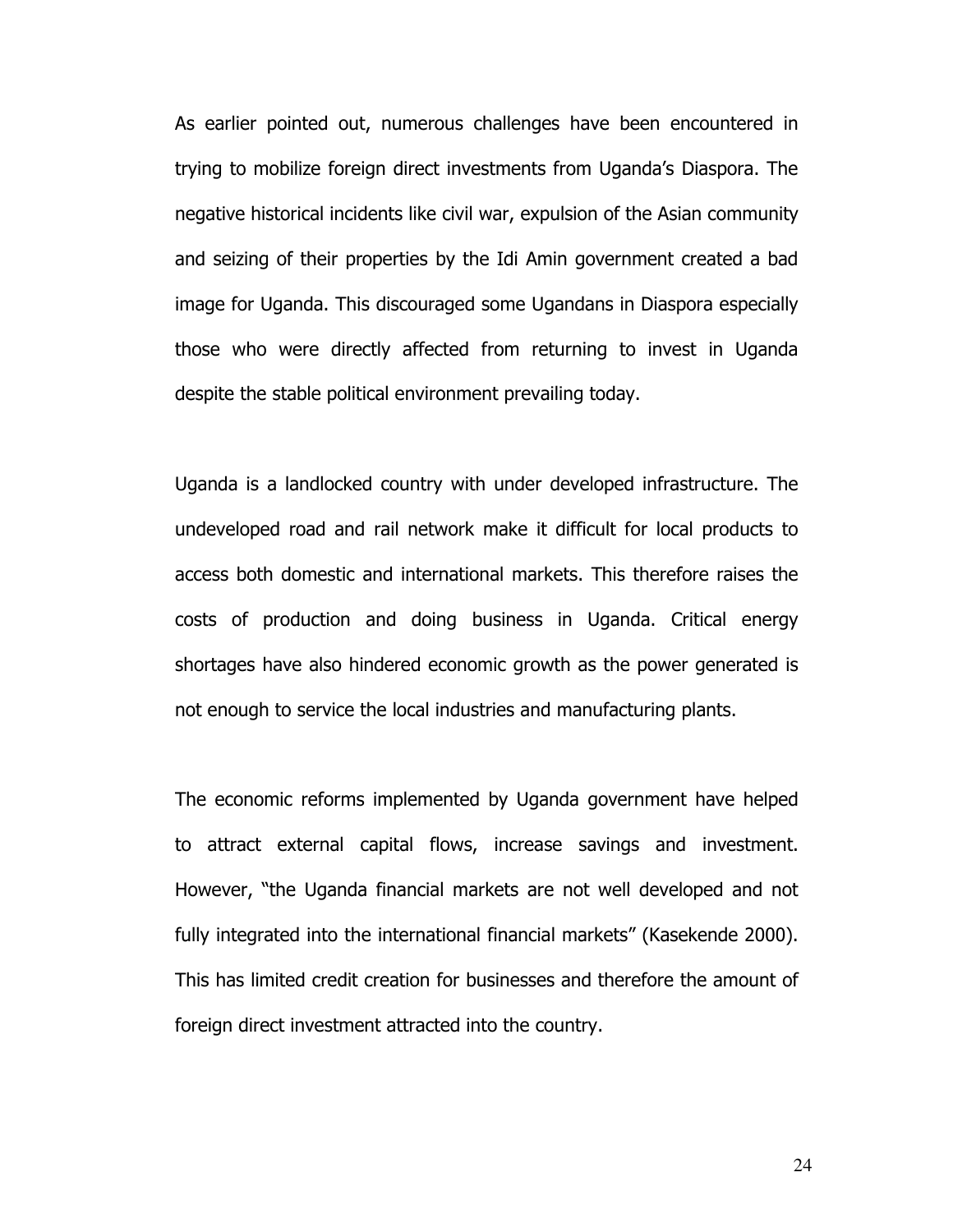There are challenges with institutional weaknesses resulting in a lot of bureaucratic procedures and processes that frustrate investors due to delays in registrations, licensing and fulfilling other requirements to operate their businesses. The growth of corruption in some public offices has also been a setback to attracting foreign investments.

# ROLE OF UGANDA'S DIASPORA IN TRADE PROMOTION AND CREATION OF MARKET ACCESS OPPORTUNITIES

Ugandans are mainly engaged in agricultural production that about 80% of the population directly derives its livelihood. The scale of production is largely subsistence farming that generates unprocessed primary produce both for domestic consumption and export. Some of the products exported by Uganda include coffee, tea, hides and skins, flowers, maize, tobacco, cotton and fish among others.

The disadvantages Uganda faces of being landlocked with a small domestic market are being addressed by regional integration and bilateral trade agreements to boost trade and expand market access opportunities for her products. Some of the regional and bilateral arrangements to promote trade and market expansion include; East African Community (EAC), Common Market for Eastern and Southern Africa (COMESA), Africa growth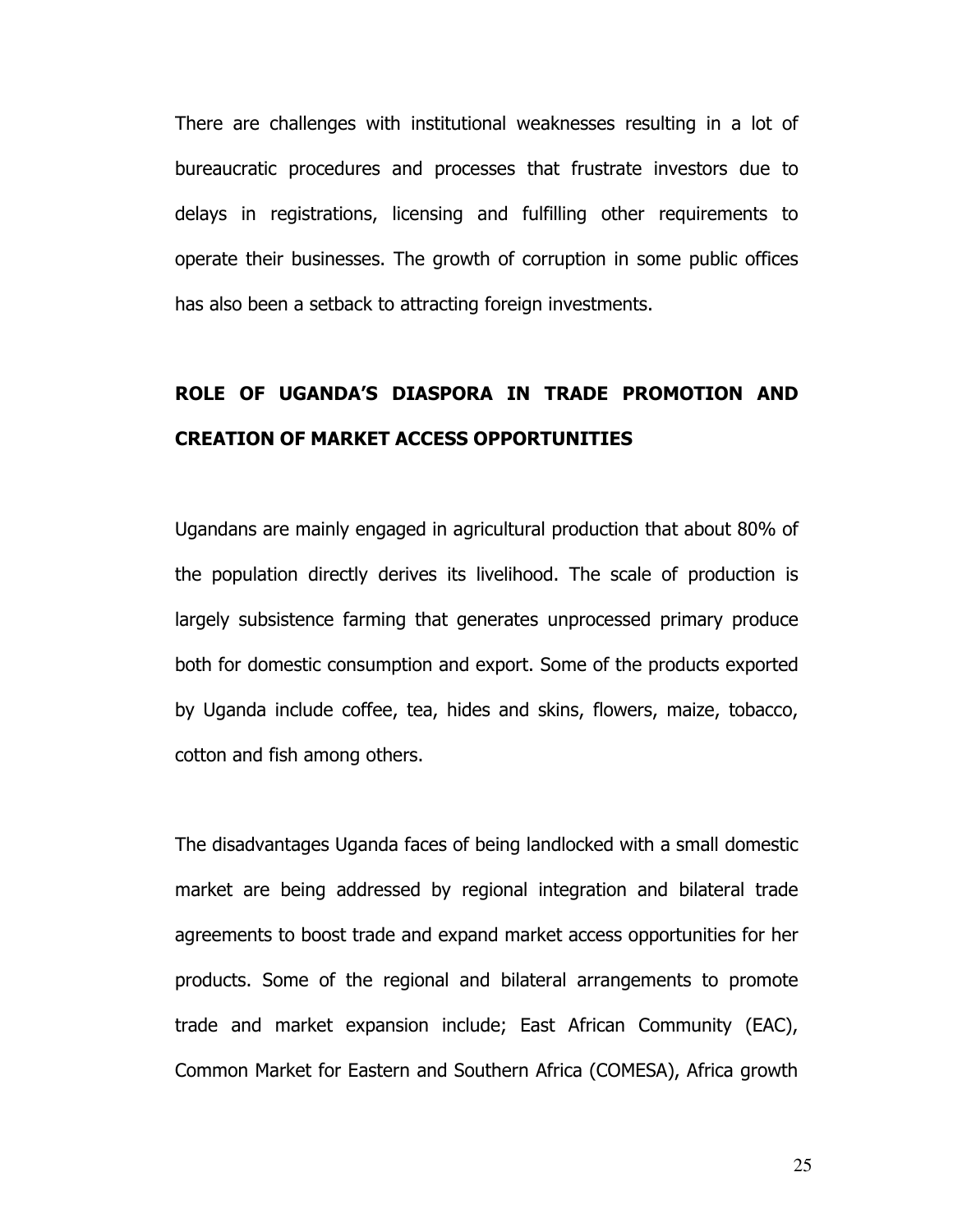and opportunities Act (AGOA), EU everything but arms and bilateral trade agreements with China, Canada and other countries.

The increased access to regional and international markets has enhanced the free movement of factors of production like capital and labour. There is a growing trend of Ugandans moving across the East African and Great Lakes region to countries like Rwanda, Kenya, Tanzania, Democratic Republic of Congo and Southern Sudan to make use of the available trade and employment opportunities.

The high rate of emigration of Ugandans within the East African and Great lakes immediate region follows a similar pattern of migration observed in Sub-Saharan Africa by Maimbo and Sander (2005,p.61) that "most Sub-Sahara African migrants have tended to stay on the continent moving intra regionally or domestically". This explains the large volume of trade within the African regional markets like Common Market for Southern and Eastern Africa (COMESA).

Table 2, and figure 2, show Uganda's Regional and International markets by value.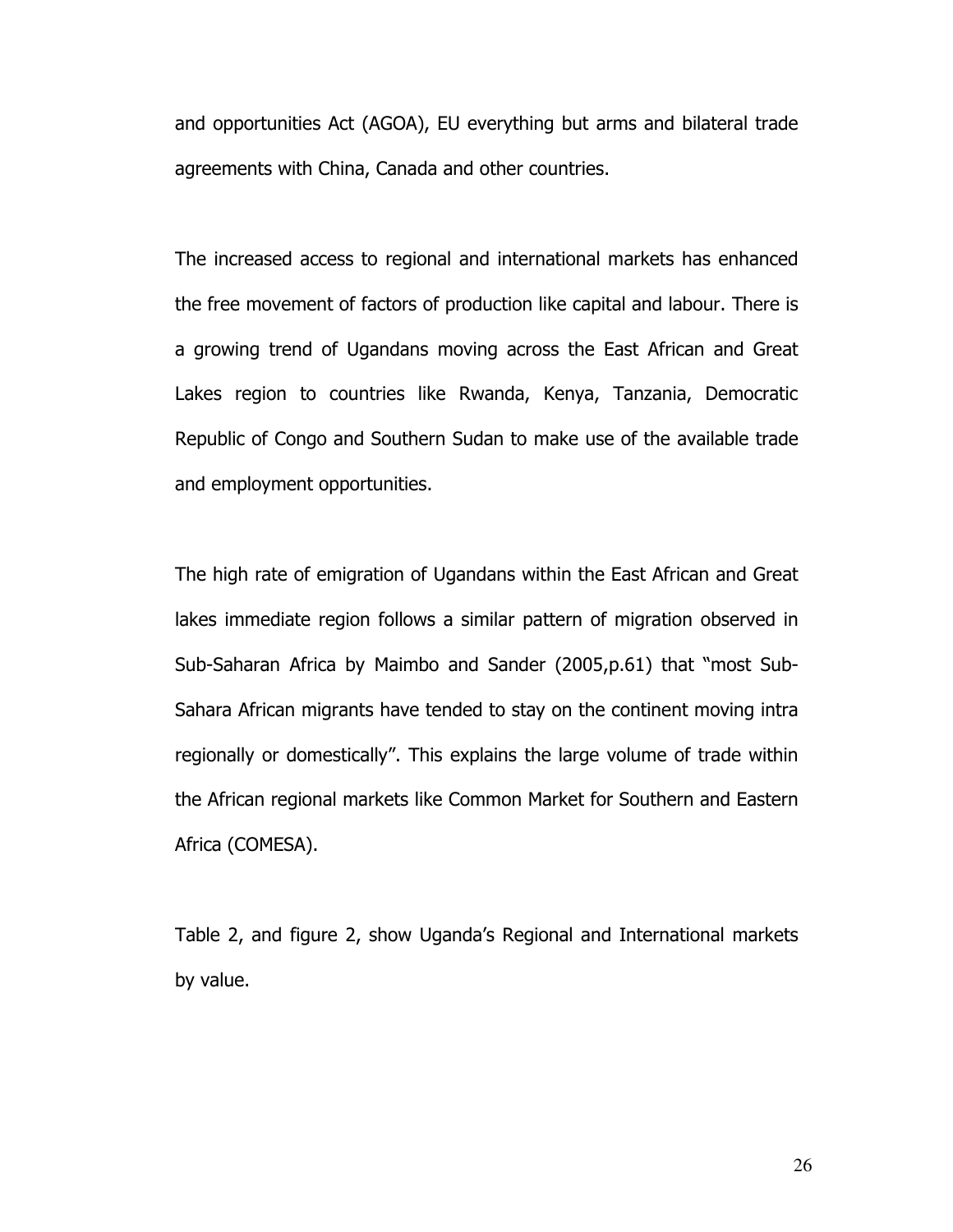Table 2:

| NO.            | <b>REGION</b>                      | <b>US\$</b>      | $\frac{0}{0}$ |
|----------------|------------------------------------|------------------|---------------|
| $\mathbf{1}$   | Common Market for                  | 506,509,072.02   | 38.99         |
|                | Southern<br>and                    |                  |               |
|                | Eastern<br>Africa                  |                  |               |
|                | (COMESA)                           |                  |               |
| $\overline{2}$ | Union<br>European                  | 324,395,335.65   | 24.97         |
|                | (EU)                               |                  |               |
| $\overline{3}$ | Middle East                        | 190,846,925.58   | 14.69         |
| $\overline{4}$ | Other Europe                       | 91, 361, 341. 87 | 7.03          |
| 5              | <b>Other Africa</b>                | 87,745,377.12    | 6.75          |
| 6              | East Asia                          | 64,228,561.26    | 4.94          |
| $\overline{7}$ | North<br>America<br>8 <sub>k</sub> | 23,777,340.43    | 1.83          |
|                | Caribbean                          |                  |               |
| 8              | South Asia                         | 5,311,497.72     | 0.41          |
| 9              | Oceania                            | 2,476,295.63     | 0.19          |
| 10             | South<br>&<br>Central              | 2,472,130.67     | 0.19          |
|                | America                            |                  |               |

Source: Uganda Export Promotion Board Performance report 2007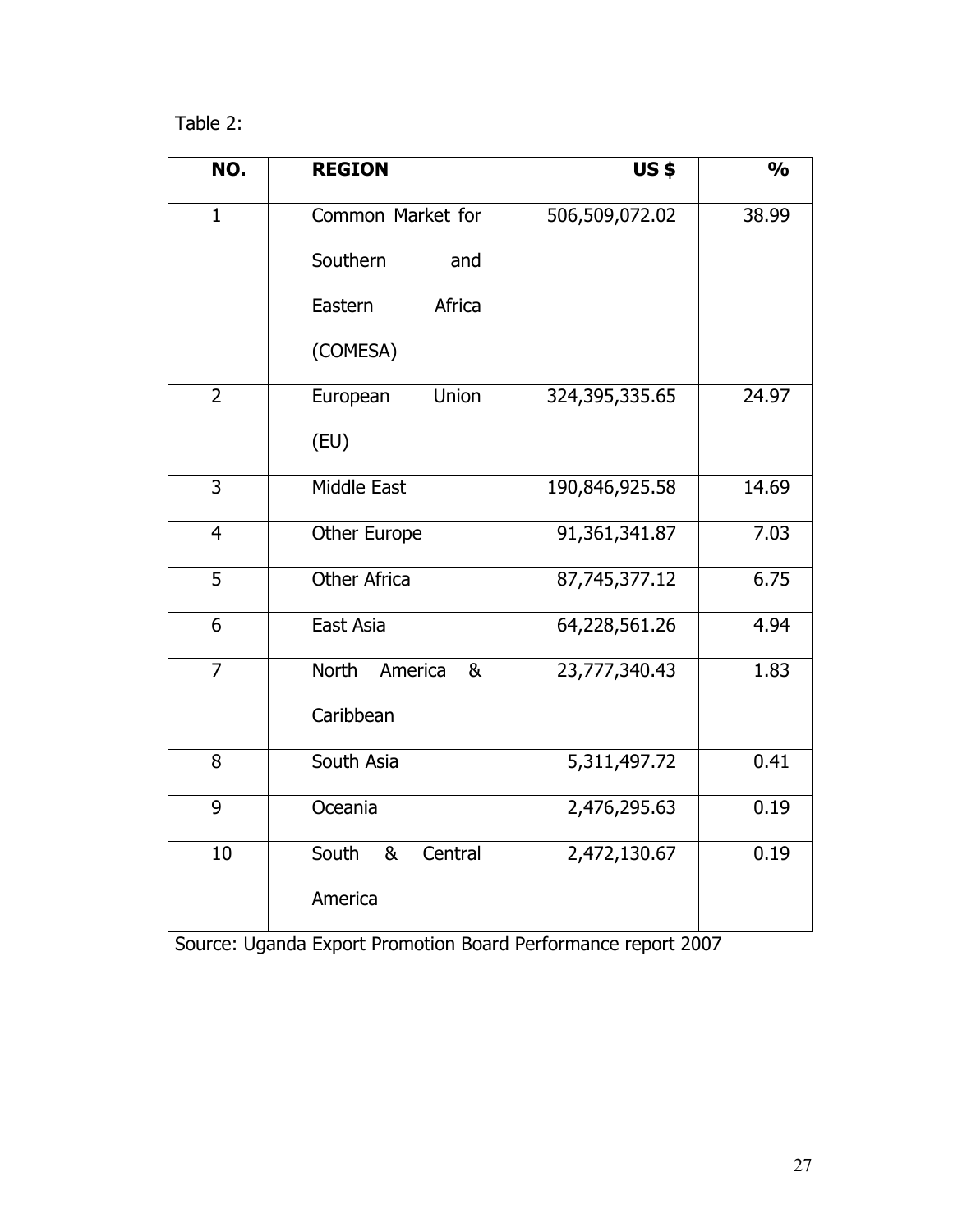



Source: Uganda Export Promotion Board (UEPB)

The Common Market for Eastern and Southern Africa (COMESA) is the leading export destination for Uganda's products with about 39% of the total value of exports. The Common Market for Eastern and Southern Africa (COMESA) is one of the largest trading blocks in Africa comprising of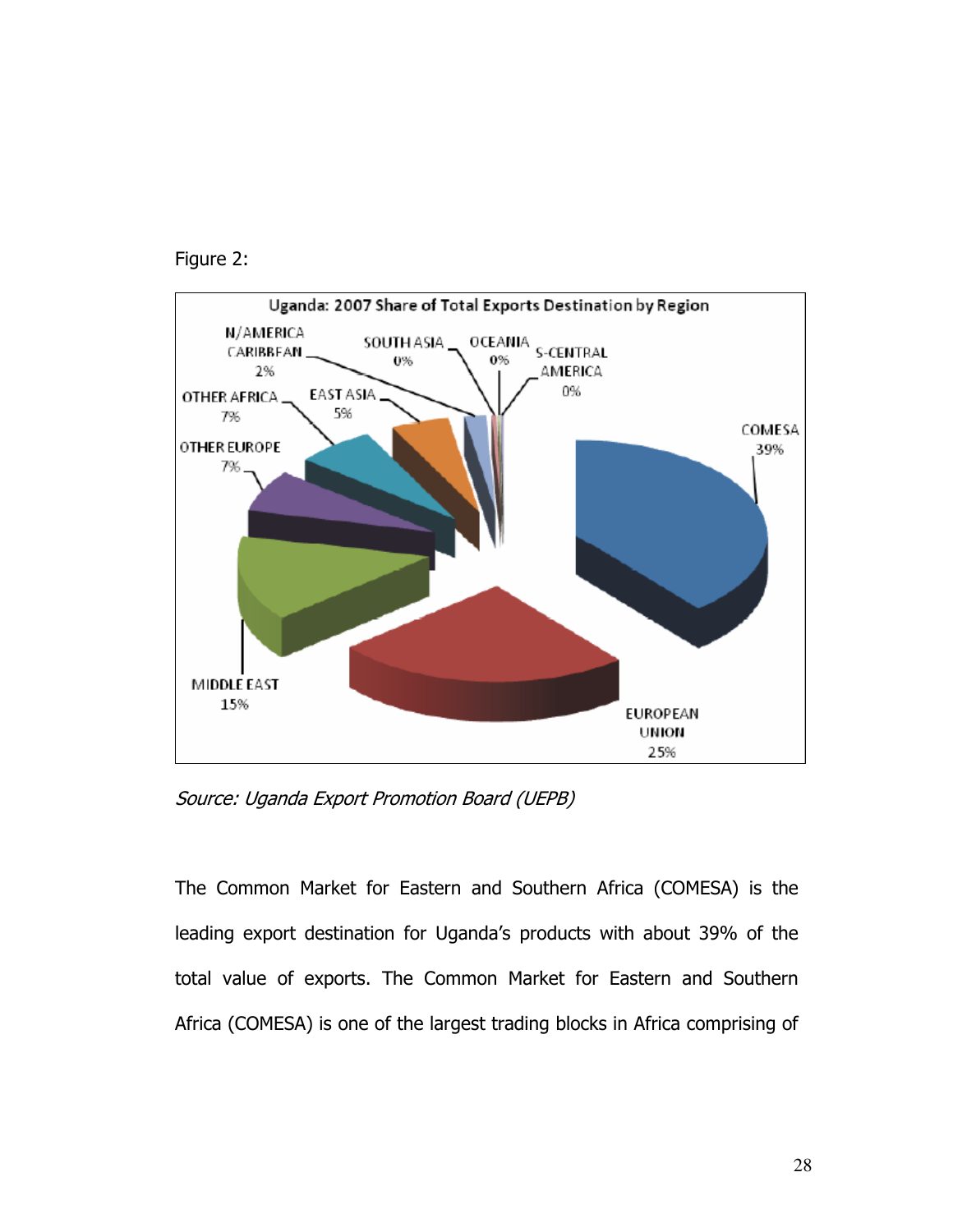twenty three (23) member States and an estimated market size of over 400 million people.

According to the Uganda Exports Promotion Board, growth of trade within the COMESA region was due to increase in investment and demand for reexports and wholesale trade in manufactured merchandise.

Sudan was the leading export destination in the COMESA region with a value of US \$ 157,116,712 approximately 32% of exports to this region. Other major export destination countries in COMESA included Democratic Republic of Congo with a value of US \$ 100 million and Rwanda with a Value of US \$ 83.3 million. The growth in exports to the above-mentioned COMESA countries according to Uganda Export Promotion Board is due to the high demand for building materials and semi processed foods from Uganda.

Overall, the leading five export destination countries for Uganda's products in 2007 according to the Uganda Export Promotion Board report were; United Arab Emirates, Sudan, Kenya, Democratic Republic of Congo and Switzerland respectively.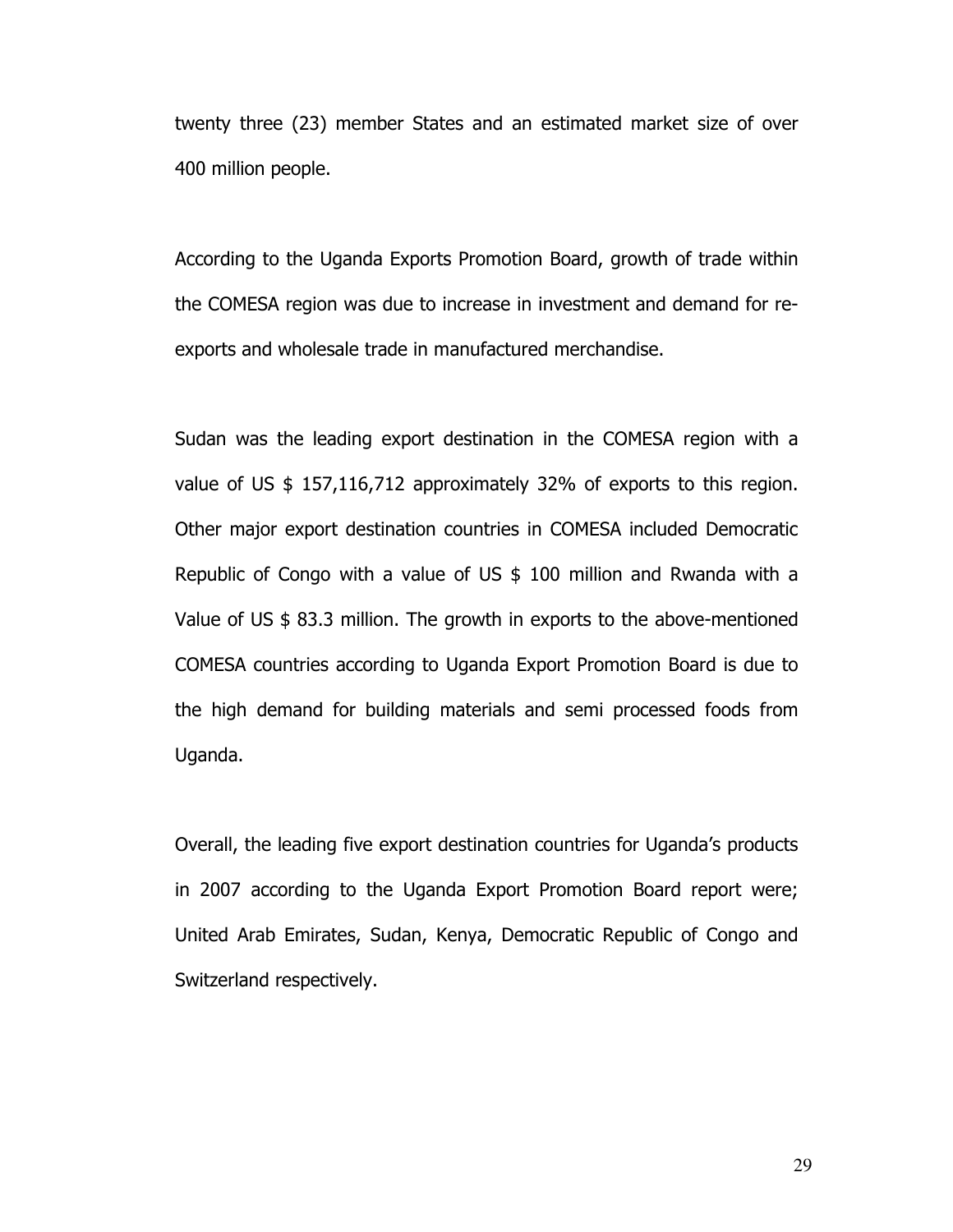Exports to the big international markets of the European Union, North America and the Far East registered dismal growth due to stiff market access conditions and being geographically distant from Uganda. In addition, Uganda's agricultural exports suffer an unfair disadvantage in markets like the European Union and the USA whose agricultural produce is highly subsidized. These and other non-tariff barriers continue to hinder the growth of exports from Uganda into some of the major International markets.

The Uganda and wider African Diaspora community resident in the U.S.A and European Union have played an important role in partnership with African governments in lobbying the governments of the developed world to grant market access to some selected products through preferential arrangements. This led to the African Growth and Opportunities Act (AGOA) with the U.S.A and the "Everything but Arms" agreement with the European Union.

## ROLE OF DIASPORA IN TRANSFER OF KNOWLEDE, SKILLS AND **TECHNOLOGY**

The impact of globalization in developing countries like Uganda has resulted in increased emigration of skilled and semi skilled persons to the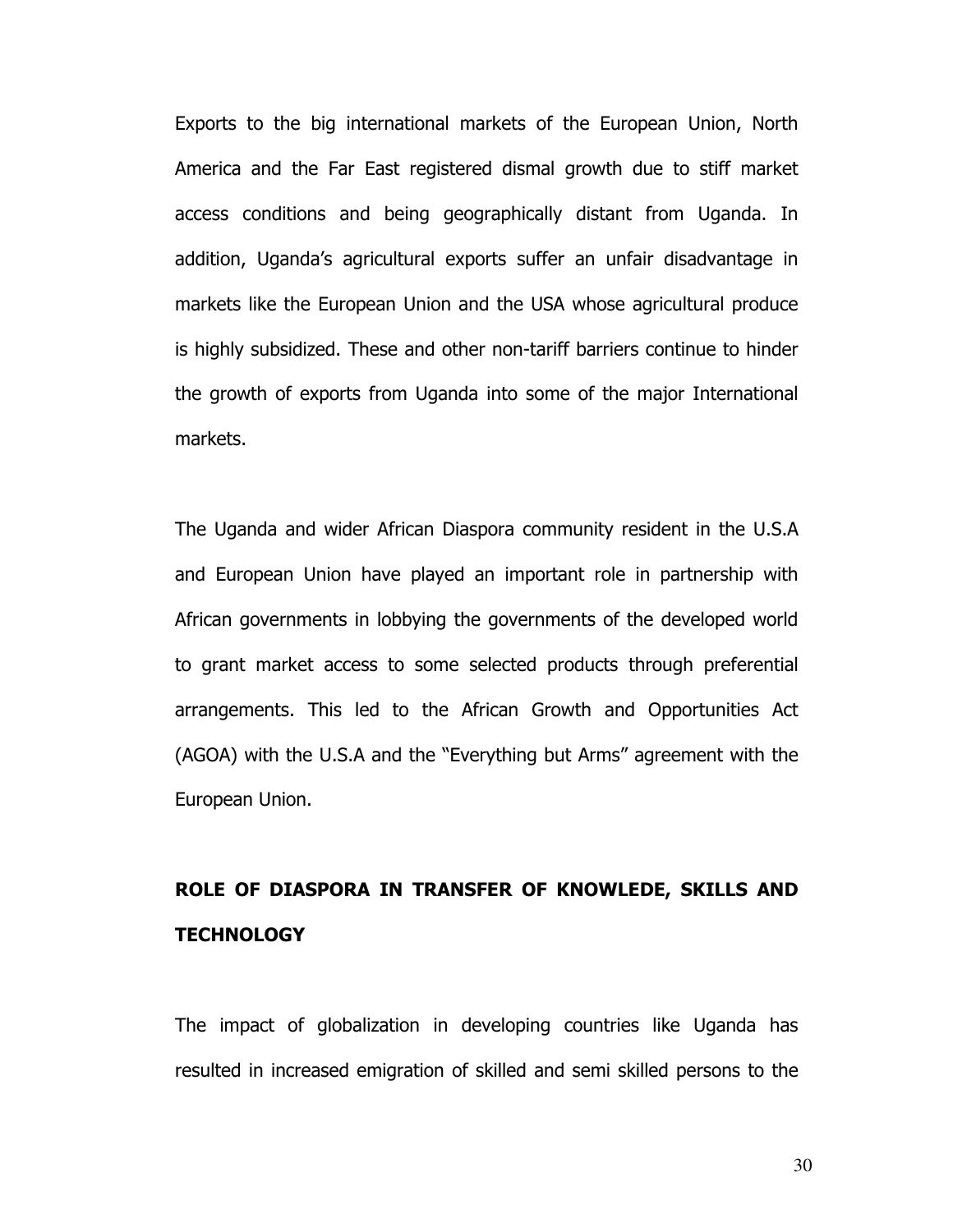more developed countries in search of better opportunities also referred to as "brain drain". This includes movement of some professionals that are in short supply and vital to the development of Uganda like medical workers and other highly skilled labour.

The focus in the past from policy makers in Uganda was on the remittances that this group of professionals in Diaspora send back home that helps in poverty alleviation. It is now appreciated that the Diaspora community through their exposure and experience in the countries they reside constitute a rich source of knowledge, skills and ideas that are yet to be tapped for the development of Uganda.

The professionals in the Diaspora have also benefited from higher education training, research and development opportunities that are limited or unavailable in Uganda. This therefore makes the Diaspora a vital "skills and knowledge bank" to contribute to the development of Uganda.

The growth and ever improving forms of modern technology have also brought about numerous opportunities for accessing global information, knowledge networks and production techniques. Institutions in Uganda are benefiting from facilities like the internet online learning, telemedicine and teleconferencing with their partners in the Diaspora.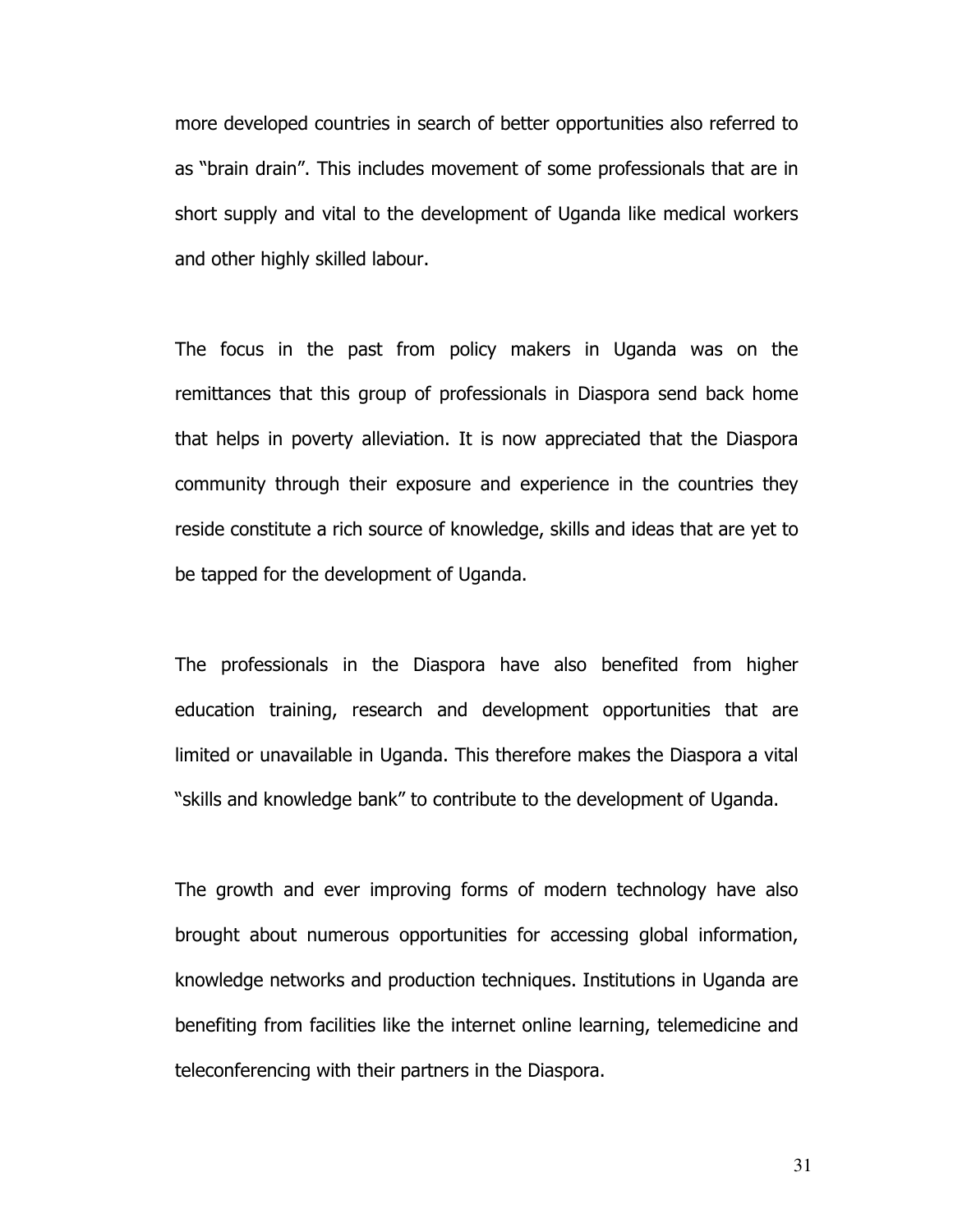The Arlington Academy of Hope School in Bududa district, Eastern Uganda, is an example of the growing partnership and contribution of the Diaspora community. Mr. John Wanda, President of the Arlington Academy of Hope, is a member of the Uganda Diaspora community in the United States of America and was inspired to start a school in his home town of Bududa due to his experience with the USA education system and his passion to provide quality education to Ugandan children.

In a keynote speech delivered at the North America Masaba Cultural Association annual convention in New York 2008, Mr. Wanda challenged other Ugandans in the Diaspora to make a contribution to their motherland as follows:

 "We have learned much during our stay outside Uganda. If our hearts are back in Africa, we shall do what is right and take back what we have learnt in this country. An educated person in the Diaspora will bring back not just new schools but new ways of learning things" (Wanda 2008, p.4).

It is evident from the above statement that some Ugandans in the Diaspora have goodwill towards their country of origin and are well placed to contribute from their abundance of knowledge, skills and technology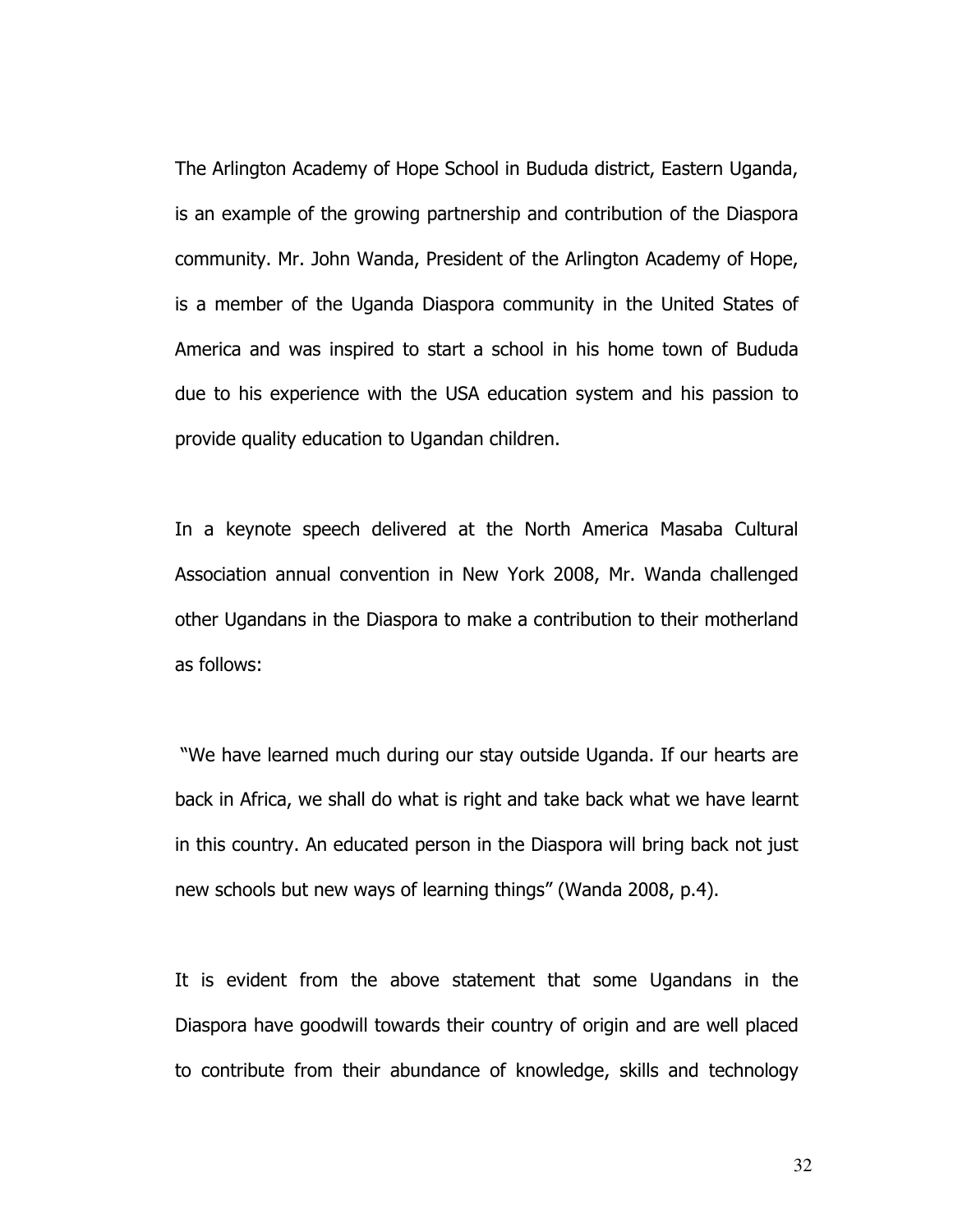endowments gained abroad to the development of Uganda. Government and other development partners need to create an enabling environment to encourage the Diaspora community contribute through their skills and knowledge to national development.

The search for new inventions and innovations that help to stimulate production and improvement of service delivery cannot be overemphasized in positioning a country on the path of development. Universities and institutions of higher learning provide important platforms for accessing innovations. Ugandans in the Diaspora enrolled at various universities and institutions of higher learning abroad provide an opportunity for accessing modern inventions and innovations that are vital in transforming the economy of their country of origin. In addition to encouraging more nationals to pursue higher education abroad, a strategy needs to be put in place to encourage them return and apply their acquired knowledge back home.

The Uganda National Council for Science and Technology (UNCST) is the government institution mandated to develop and implement policies and strategies for integrating Science and Technology into national development policies, to advise on policy matters necessary for promoting science and technology and coordinating national research and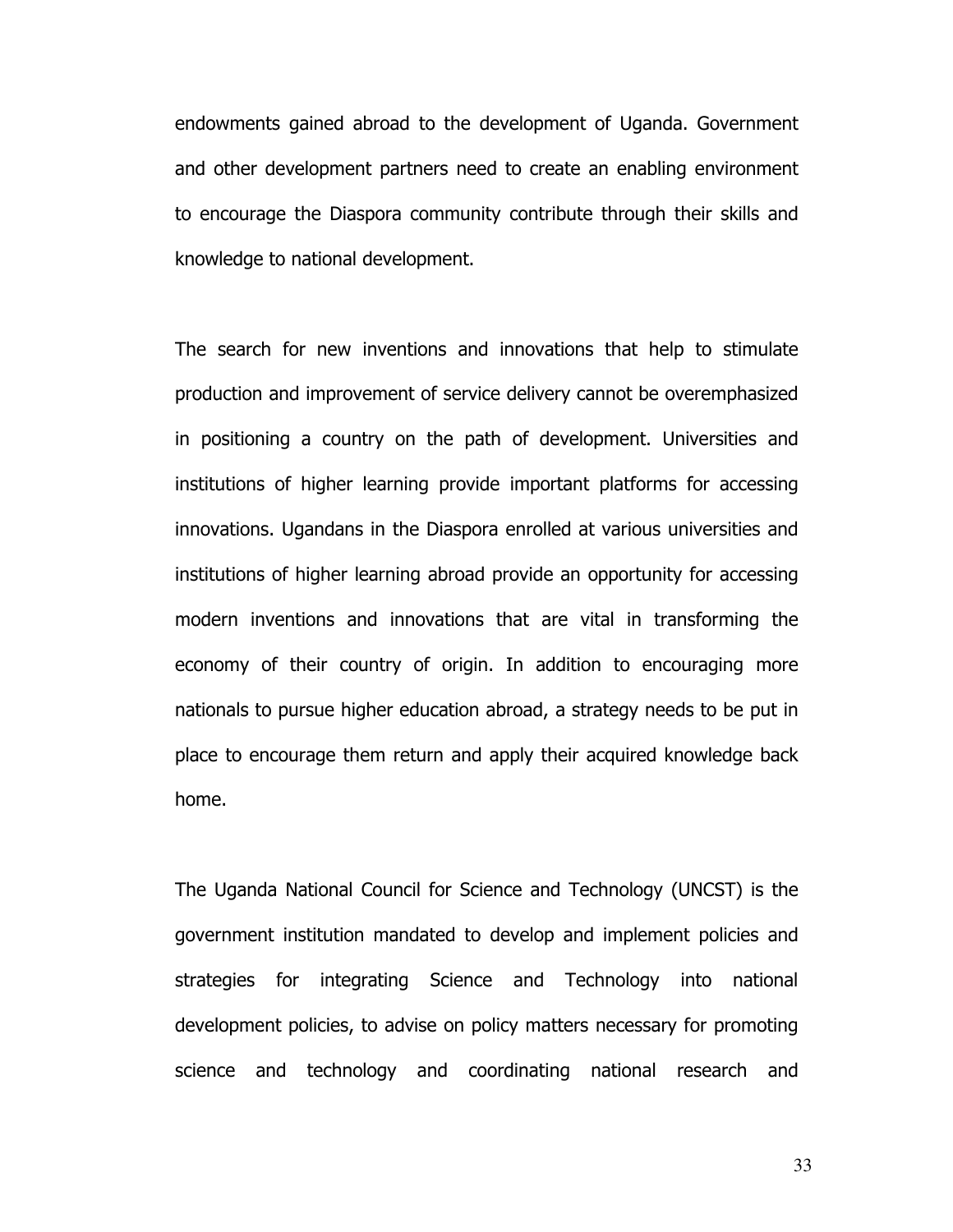development. The focus has mainly been on developing local research and innovation in partnership with the private sector in Uganda. The Uganda National Council for Science and Technology needs to broaden its outreach and engage the Diaspora in the area of Science and Technology research and development.

Uganda government through the Uganda National Council for Science and Technology (UNSCT) is working in partnership with the World Bank to implement the Millennium Science Initiative (MSI) competitive grants project. This is a five year project that commenced in the year 2006 and expected to be completed in the year 2011 with the purpose of providing funding support to science and technology development activities. The objectives of the project are as follows:

- i) To produce more and better qualified Science and Technology Graduates;
- ii) Conduct higher quality Scientific research; and
- iii) Enable private sector firms to utilize these outputs to improve productivity and enhance Science and Technology led economic growth.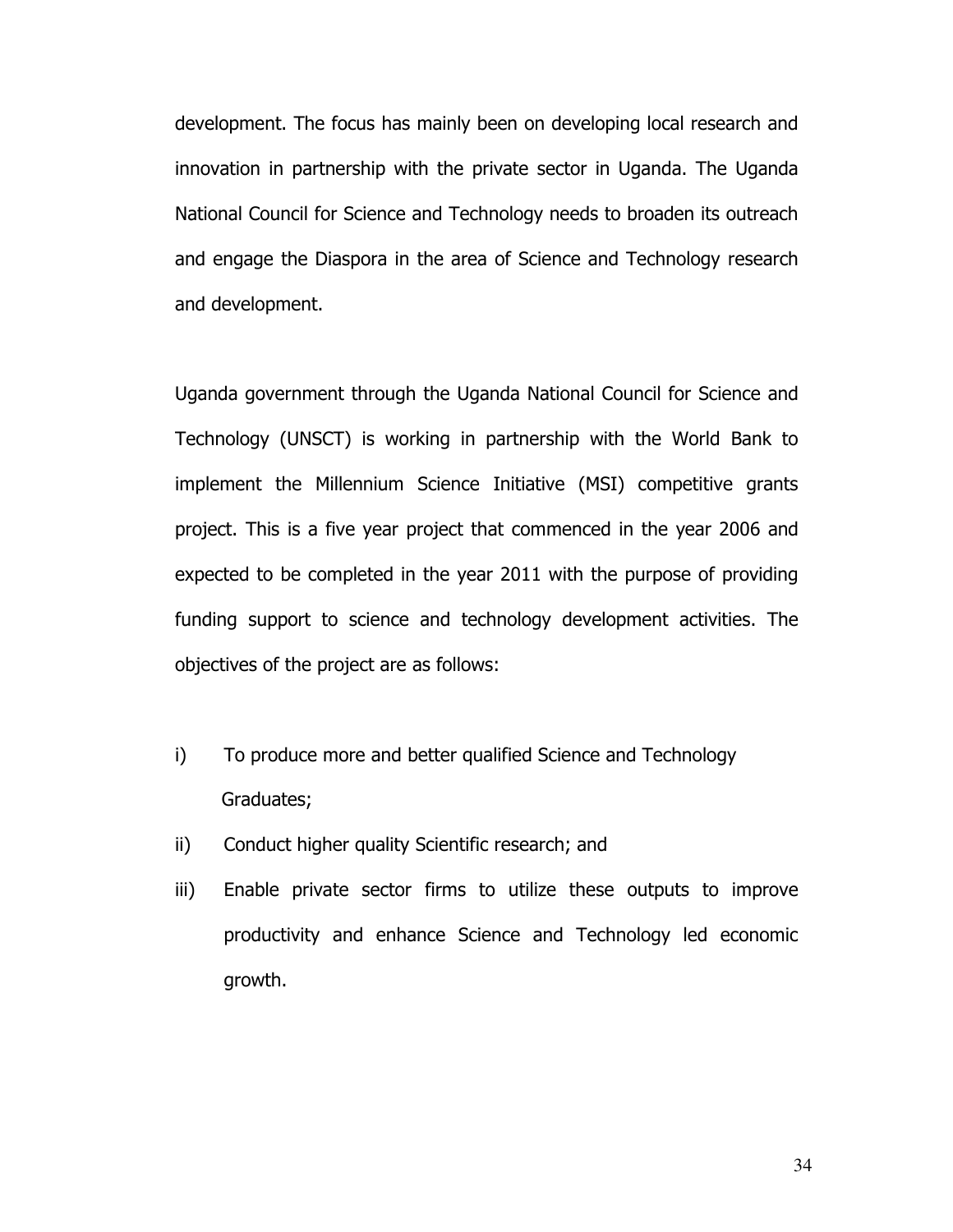The Millennium Science Initiative project Uganda provides a vital opportunity to engage Diaspora scientists to make a contribution to research, technological innovation and development in their country of origin.

The Uganda National Council for Science and Technology (UNCST) hosts the annual Presidential Scientific Awards ceremony to recognize Scientists for outstanding achievements and contributions in various fields of Science and Technology. The first awards ceremony was held in 2006 and was presided over by H.E. President Yoweri Museveni. This is an important initiative aimed at promoting and encouraging scientific research and technological innovation in Uganda. It has been observed, however, that the Presidential Scientific Awards since the first ceremony held in 2006 to date have been awarded to only scientists based in Uganda. The scope of the Presidential Scientific Awards and other initiatives in Science and Technology should also be expanded to include Ugandan Scientists in the Diaspora. This will encourage them to participate more and contribute to Science and Technology development in their origin country.

It is unlikely that the trend in emigration of skilled persons from developing countries like Uganda will stop despite efforts to put in place incentives to retain skilled persons. The attractive payment and career offers in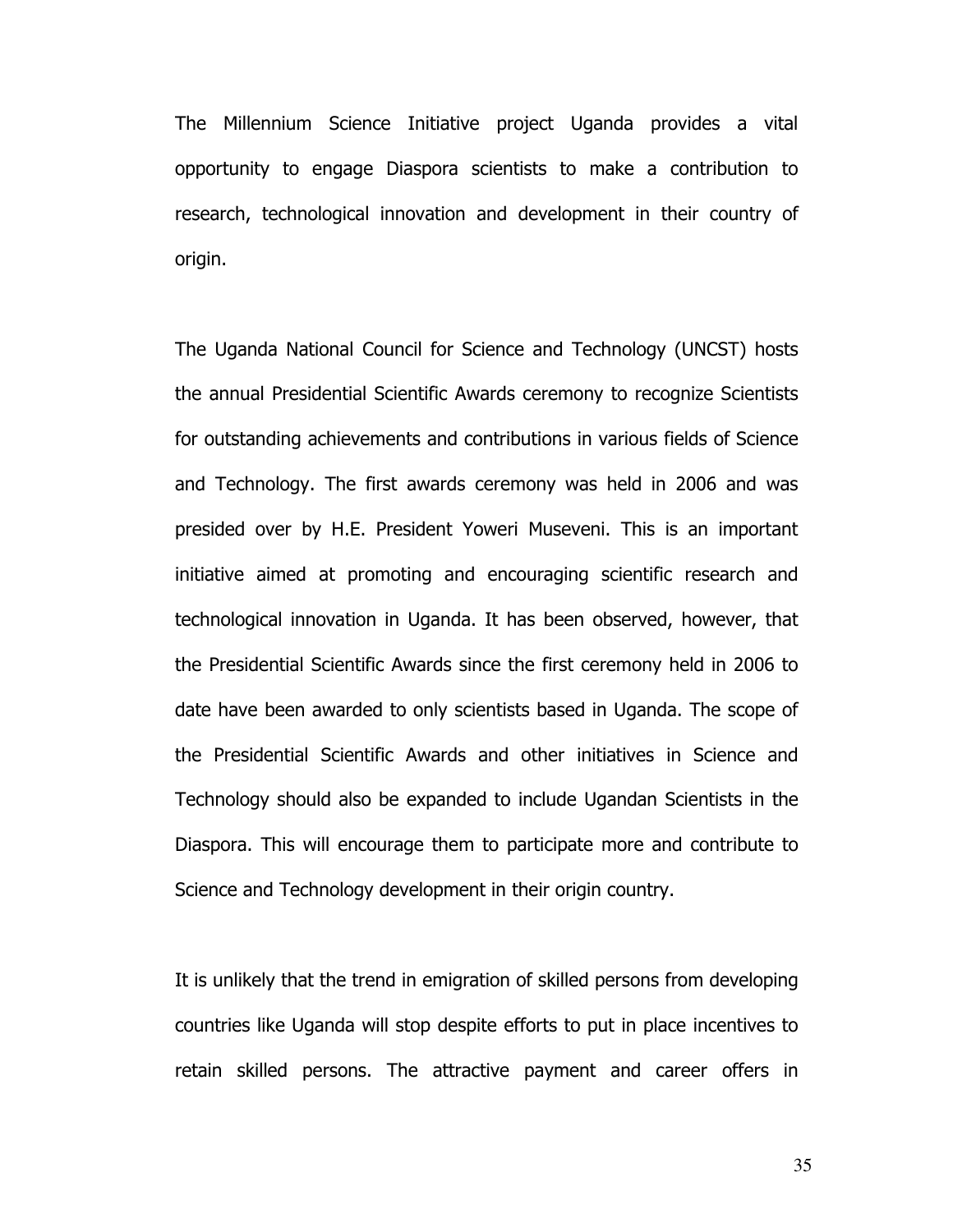developed countries continue to attract the highly skilled from developing countries. Uganda can however achieve significant benefit by working in partnership with host countries to build a database of skilled persons and expertise in the Diaspora communities to encourage knowledge exchanges.

Origin countries and destination countries of migrants need to conclude bilateral agreements to allow circular migration to ensure benefits to both countries. "Circular migration is a continuing long-term and fluid pattern of international mobility of people among countries that occupy now what is increasingly recognized as single economic space" (Newland. K et al 2008, p.1). This enables migrants to be gainfully engaged in both origin and destination countries with opportunities of returning.

The International Organization for Migration (IOM) through its Migration for Development in Africa (MIDA) capacity building project is working in partnership with several countries in Africa including Uganda to engage the African Diaspora to contribute to the continent's development by transfer of skills and knowledge acquired in host countries. This is done in collaboration with the host countries to grant and preserve migrants' rights to enable them move freely between the host and origin country.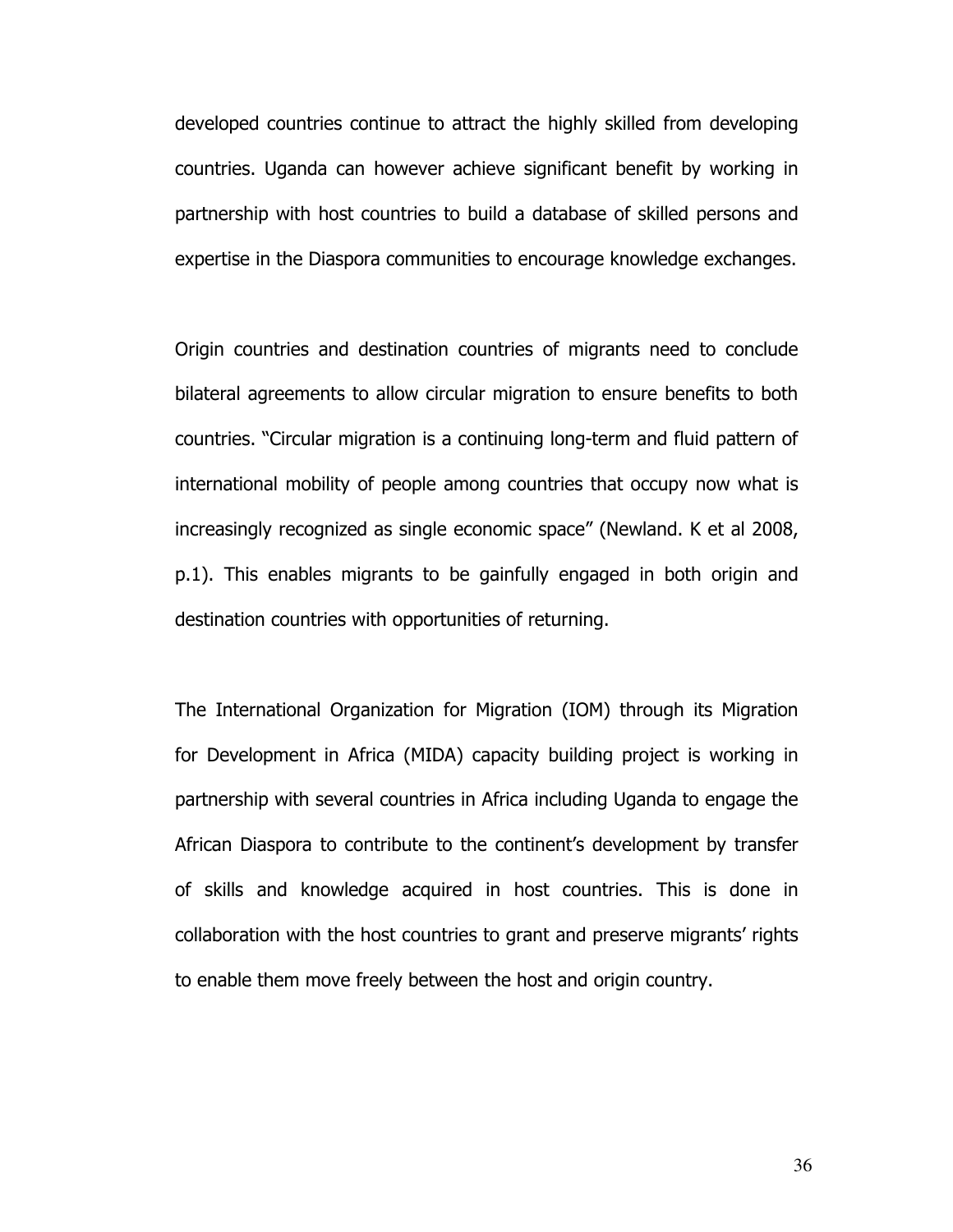According to International Organization for Migration (IOM), the proposed methods of transfer of skills, financial and other resources of Africans in the Diaspora are as follows:

- i) Virtual/tele-work or satellite based information technology systems;
- ii) Sequenced/ repeated visits;
- iii) Investment; and
- iv) Permanent relocation.

The need therefore, for commitment and cooperation from the multistakeholders i.e. country of origin, host country, migrants and multilateral institutions cannot be over-emphasized for the IOM-MIDA capacity building project and any other initiatives to tap skills, knowledge and expertise from Diaspora communities to succeed.

# CHALLENGES FACED BY THE DIASPORA IN TRANSFERING SKILLS, KNOWLEDGE AND TECHNOLOGY

Ugandans in the Diaspora face challenges integrating in the job markets of their host countries. The skilled migrants often are unable to obtain jobs that match their qualifications especially if the qualifications were not obtained in the host country. Most host countries do not recognize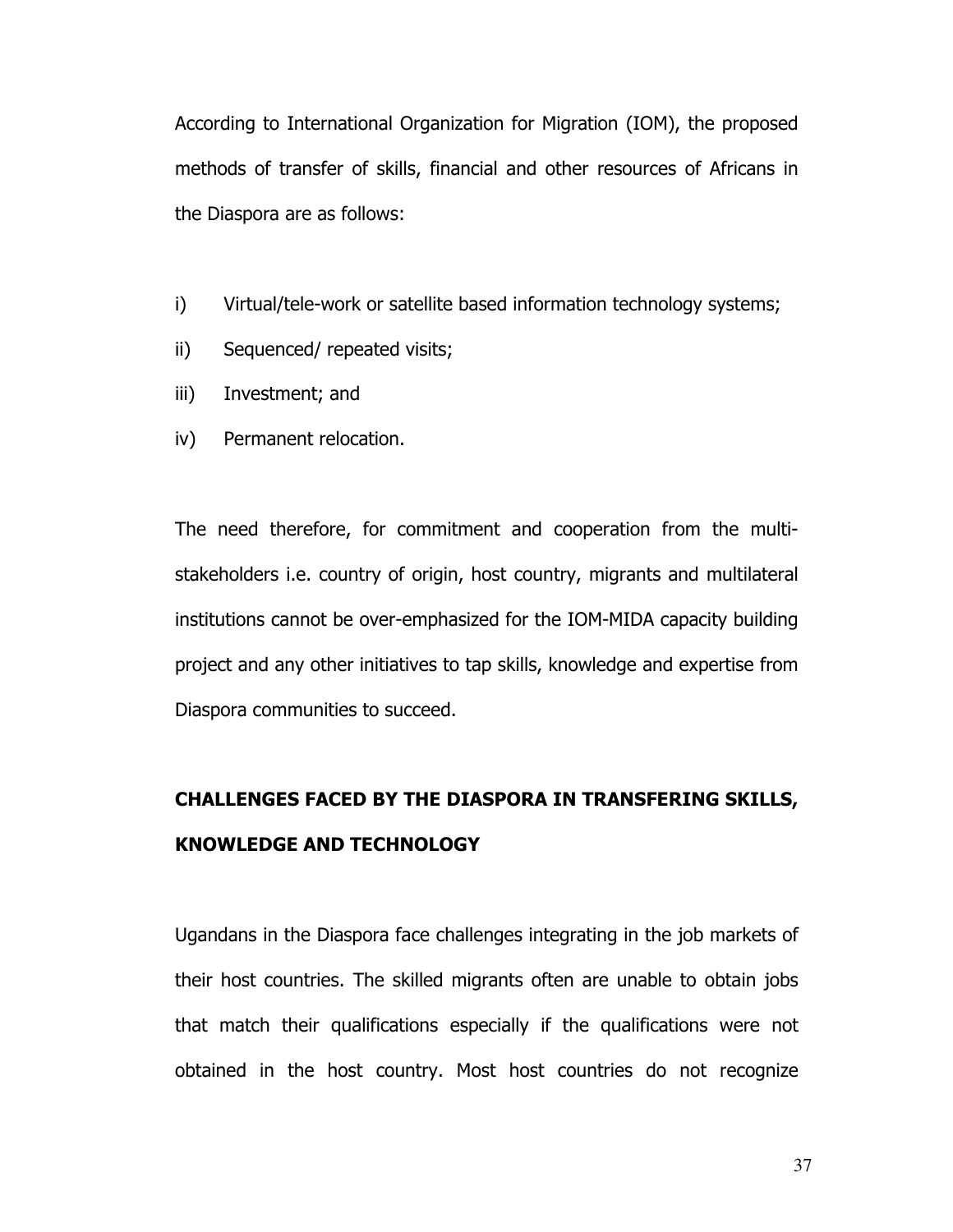education credentials of immigrants obtained in their origin countries because of the perception that they are inferior and not compatible with the work environment and other requirements of the host country. The migrant ends up settling for a lower skilled job or has to spend more money to obtain the host country qualifications to be accepted. For instance a graduate doctor, engineer or accountant taking up a job as a taxi driver, waiter, shop assistant etc. This leads to "brain-waste" as the migrant's skills are under utilized and not developed.

There is also discrimination against migrants depending on the region or country of origin they come from. It can be generally observed that migrants who come from countries with similar culture, language and business practices with the host country are more likely to be preferred for job placement than migrants from distant and unfamiliar cultures. As observed by Batalova and Fix (2008, p.19) a study done on employment of migrants in the United States of America as follows: "in terms of origin, immigrants from Europe were the least likely to be unemployed while African-born immigrants were most likely to be unemployed". Ugandans in the Diaspora have an uphill battle to overcome such disadvantages brought about by the differences in their origin and wide difference to some host country practices.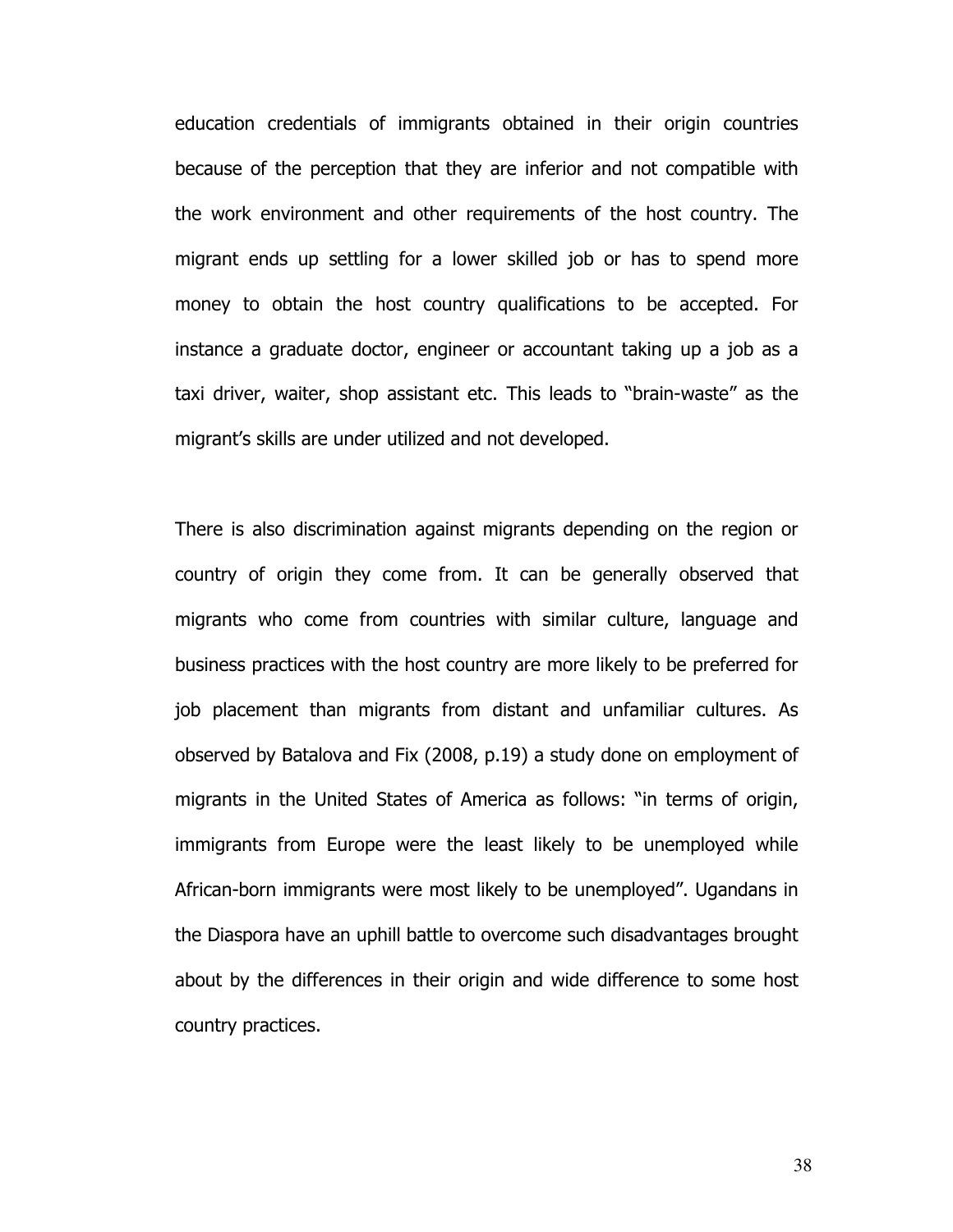There is also a challenge of racial discrimination faced by Ugandans in the Diaspora. They are sometimes denied some opportunities even when they merit the qualifications required. For instance it is difficult for a Ugandan national to get a job for teaching English in China despite their level of skill, qualifications and the fact that English is one of the official languages used in Uganda. This is because of the negative perception that its only nationals of the "native" English-speaking countries like United Kingdom, USA, Australia, Canada and New Zealand that should teach English language. This hinders Ugandans in the Diaspora from developing their knowledge and skills to maximum potential.

There is also a big challenge that Ugandans face as a result of limited exposure and time spent abroad to be able to acquire and learn new skills, knowledge and new technologies that would be useful back home. This is especially true for temporary migrants working abroad on short-term contracts and therefore have to return on termination of their employment contracts. It usually takes some time for the migrants to adapt to the work environment, language and culture in order to effectively develop their skills and be competitive. In addition they would not have made significant savings to invest back home or send as remittances to support their families.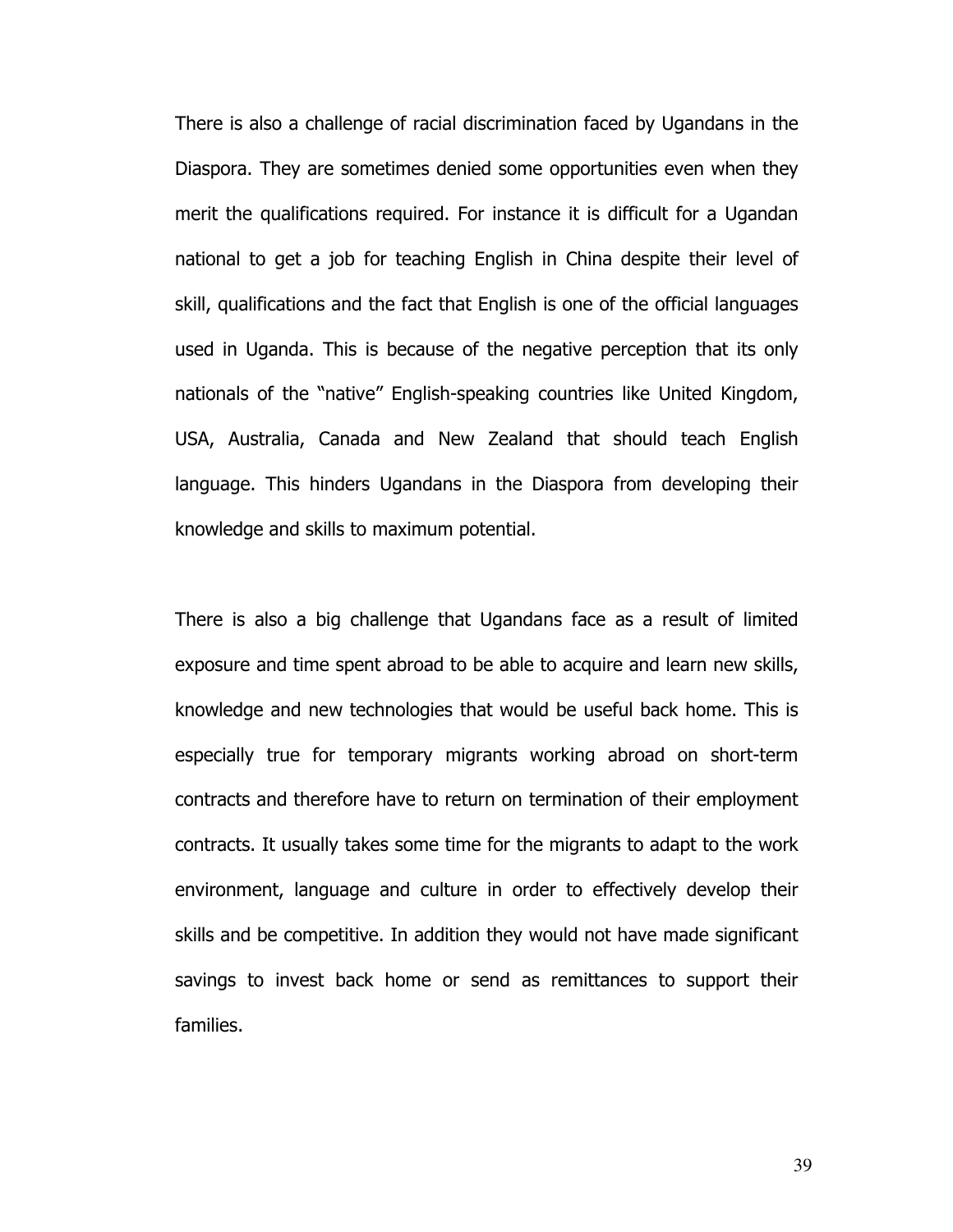#### CHAPTER THREE:

## IMPACT OF REMITTANCES FROM THE DIASPORA ON UGANDA'S ECONOMY

### INTRODUCTION

Uganda is a developing country with a population estimated at about 30 million people with approximately 50% of the population below the age of 15 years. This has resulted in a high dependency ratio with a strain on the working population to provide for their basic needs. Ugandans in Diaspora are playing an important role in providing social support to their families back home through remittances.

The local economy of Uganda is largely dependent on Agricultural traditional exports of coffee, tobacco, cotton and tea whose prices on the world market are highly unstable characterized by massive fluctuations. This therefore makes export earnings for Uganda's agricultural products unpredictable and unreliable in supporting the local economy. This has led to the growth in importance of remittances from the Diaspora as an alternative source of vital financial flows into the economy.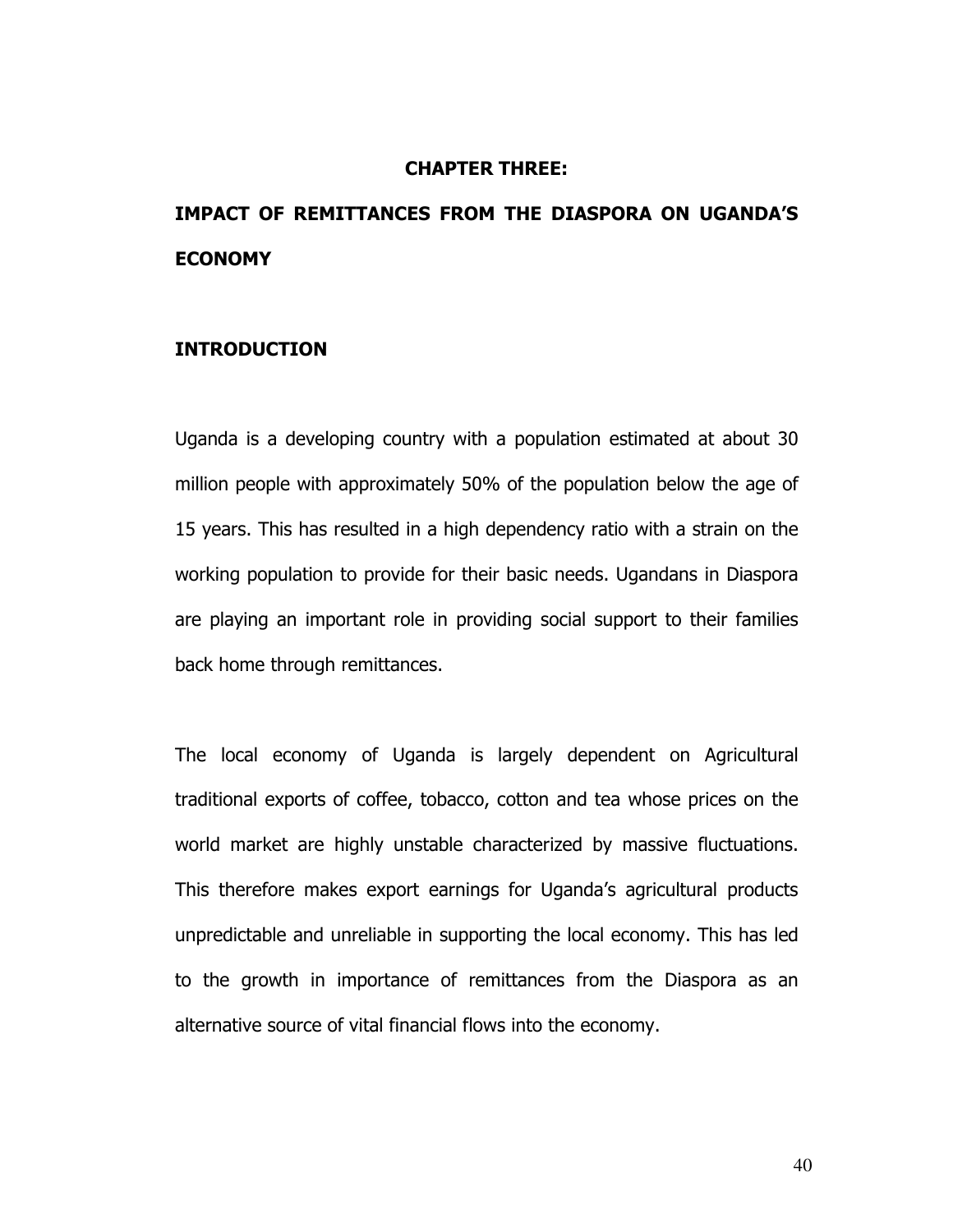While the Uganda economy receives approximately 30% of its external financing through Foreign Aid, its been observed that remittances estimated by the Ministry of Finance at US \$ 1,392 million in the Financial Year 2007/2008, are an important source of foreign exchange earnings and play an important role in supporting macro economic stability and private investment.

This chapter seeks to study the trends in remittance flows from Ugandans in the Diaspora, impact of remittances on Uganda's economy and future outlook for remittances in view of the current global economic situation.

### TRENDS IN REMITTANCE FLOWS FROM UGANDANS IN DIASPORA

Remittances or "kyeyo money" as they are commonly known in Uganda are becoming a significant source of foreign exchange and major external financial flows to the local economy. In a speech to the Uganda North American Association Diaspora Meeting in September 2005, the US Ambassador to Uganda at that time, Jimmy Kolker, pointed out that "remittances from Ugandans overseas are by far the largest source of foreign exchange earnings and the single largest benefit to Uganda from the world economy."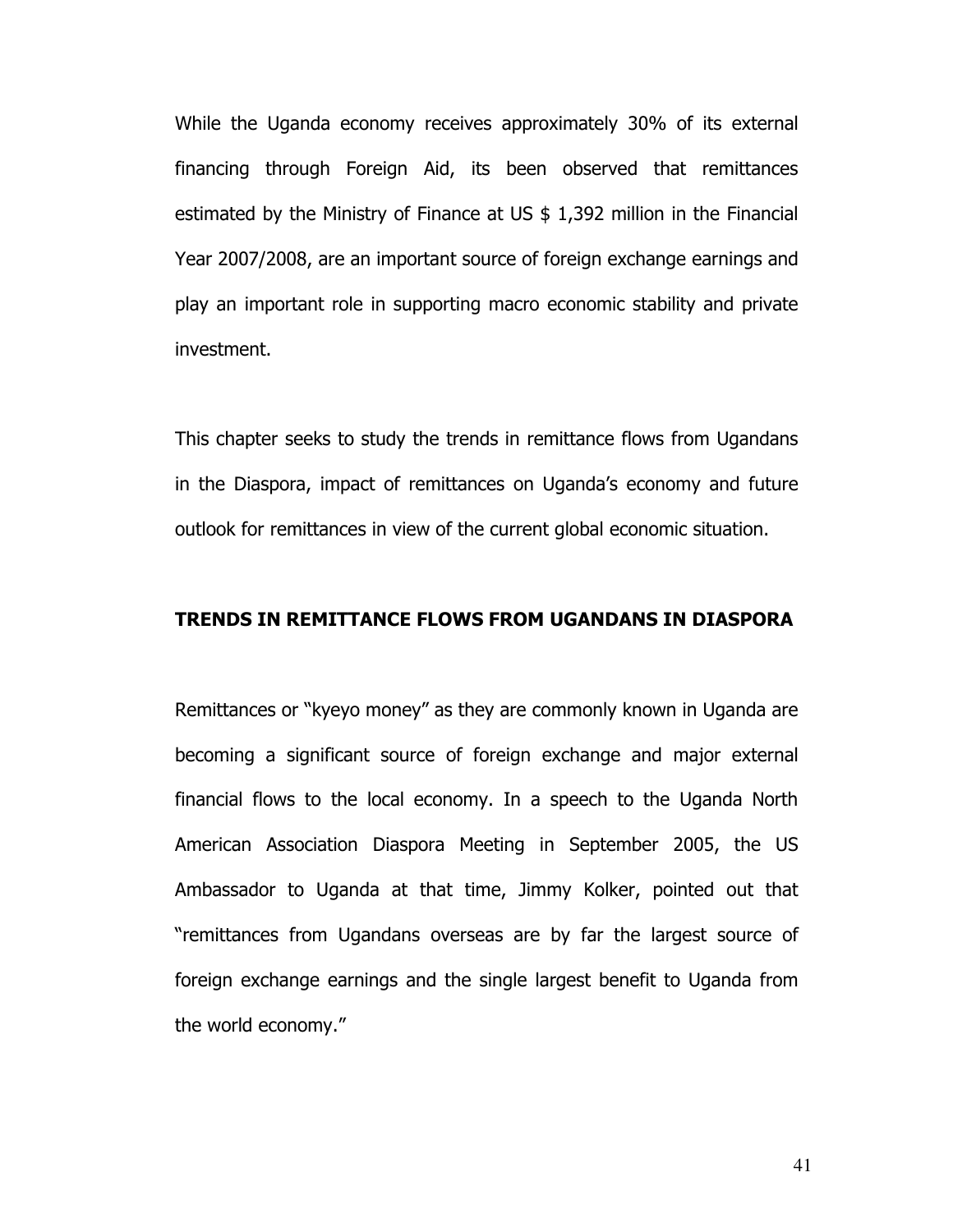According to the Ministry of Finance, remittances from Ugandans in Diaspora for the period 2007/08 are estimated at US  $$ 1,392$  million (Budget Speech FY2008/09, p.5). This is a significant increase from the amount registered in the previous period 2006/07 of US \$ 866 million. The continued growth in the amount of remittances has not only helped to boost individual household incomes but also helped in growth of private investment and savings.

Workers remittances are private funds sent by individuals or group of people to families and friends mainly used for domestic consumption. It has been observed in Uganda that a large amount of remittances are still sent through informal channels and therefore not recorded despite the increase in remittances registered through the formal channels. This is due to the insufficient access to financial services especially in rural areas and high costs of sending money through the formal channels.

The legal status of migrant workers in Diaspora also influences the method they use for sending remittances. The category considered illegal migrants with no proper documentation generally send their remittances using informal channels while those with proper documentation and legal residence status in the host countries use more of the formal channels for sending remittances.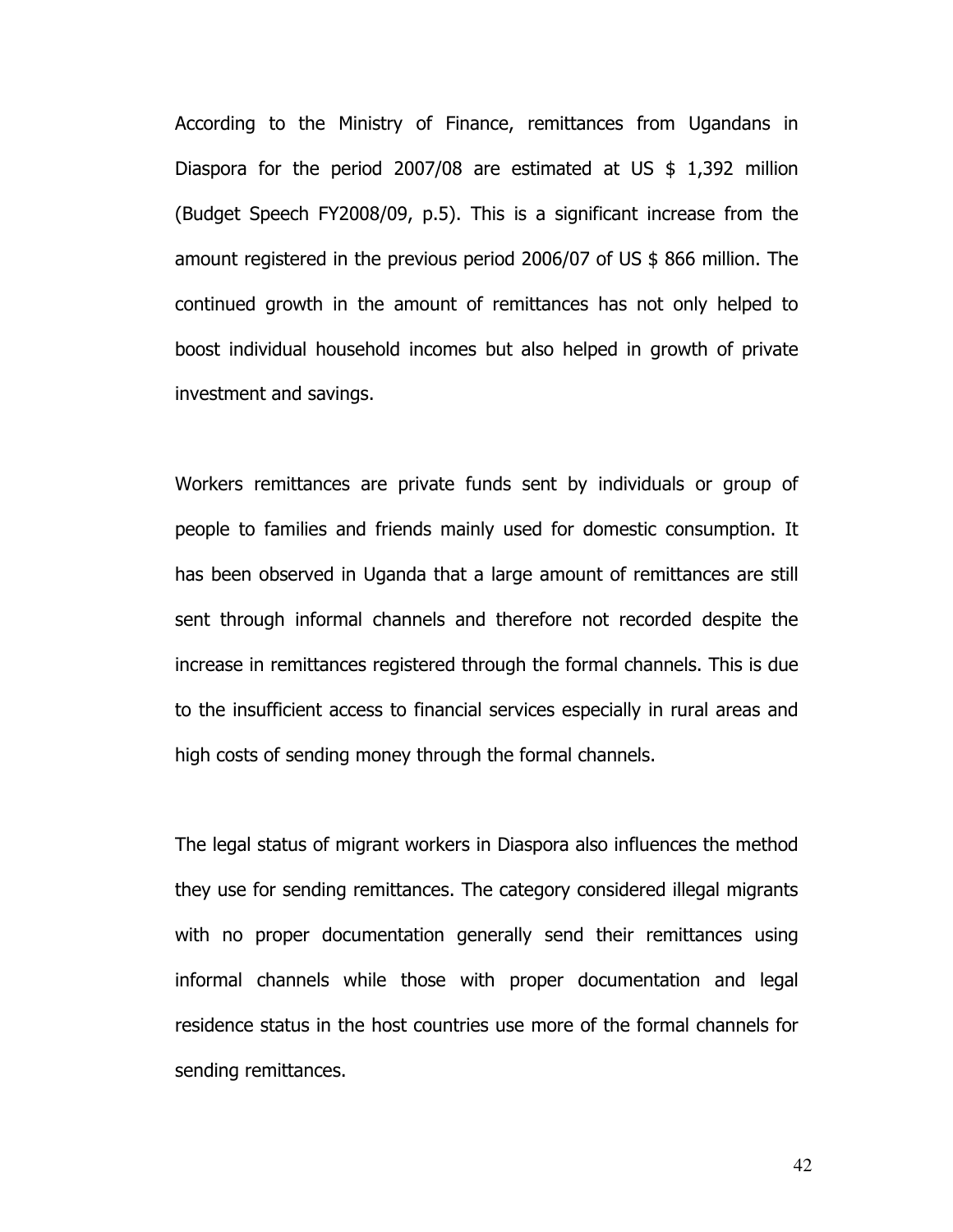The private nature of remittances brings about a challenge to policy makers seeking to channel these financial flows for development activity. As observed by Sander and Maimbo (2005) "the development effects of remittances depend on their continued flow and availability of investment opportunities." Hence, in addition to household consumption, there is need to encourage utilization of remittances for increasing private savings and investments.

Table 3 and Figure 3 below highlight the trends in remittance inflows to Uganda during the period 1997/98 to 2006/07.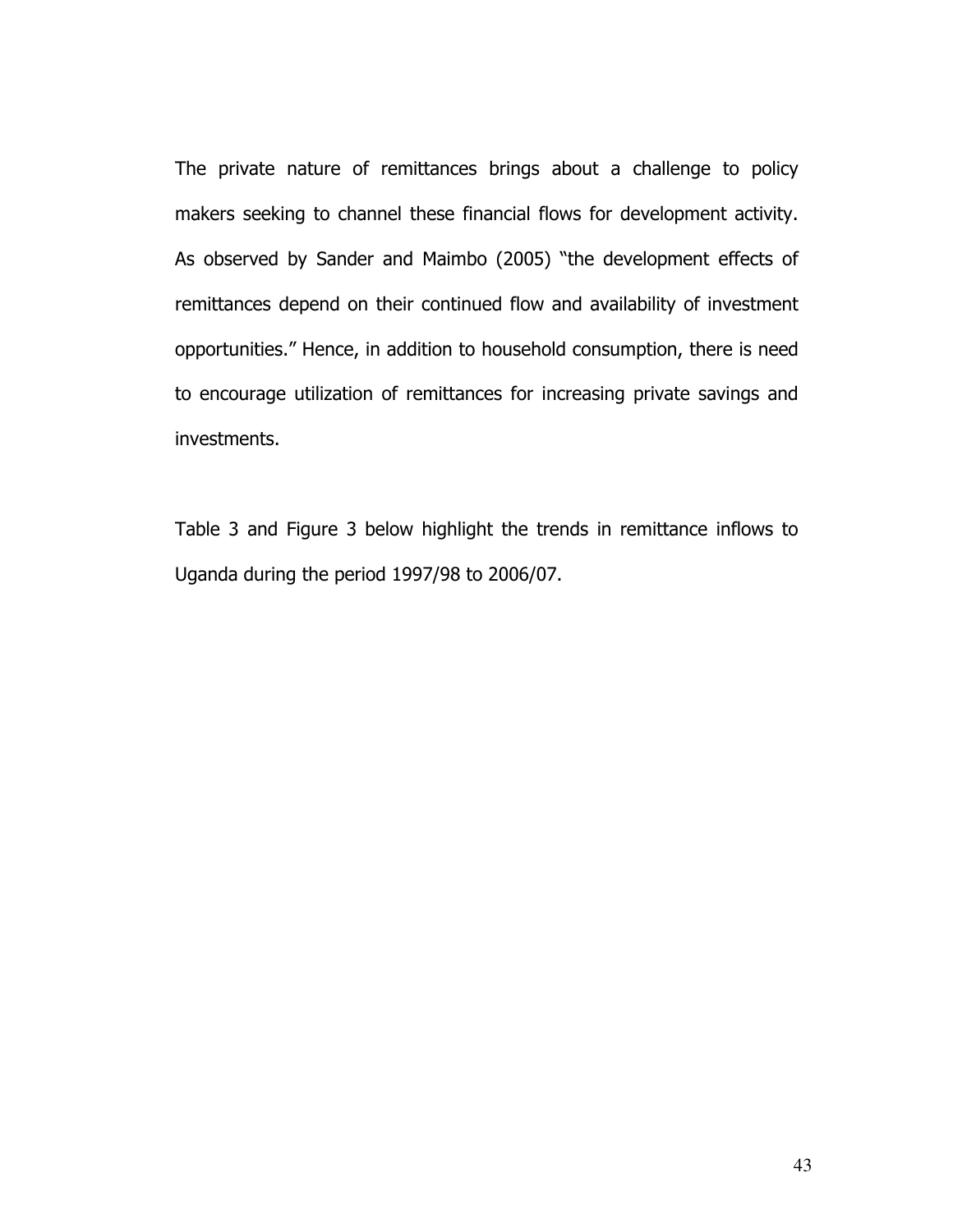### Table 3:

|         | <b>Remittances</b> |
|---------|--------------------|
| Year    | (US \$ Millions)   |
| 1997/98 | 193                |
| 1998/99 | 77                 |
| 1999/00 | 253                |
| 2000/01 | 194                |
| 2001/02 | 435                |
| 2002/03 | 310                |
| 2003/04 | 329                |
| 2004/05 | 406                |
| 2005/06 | 634                |
| 2006/07 | 866                |

Source: Bank of Uganda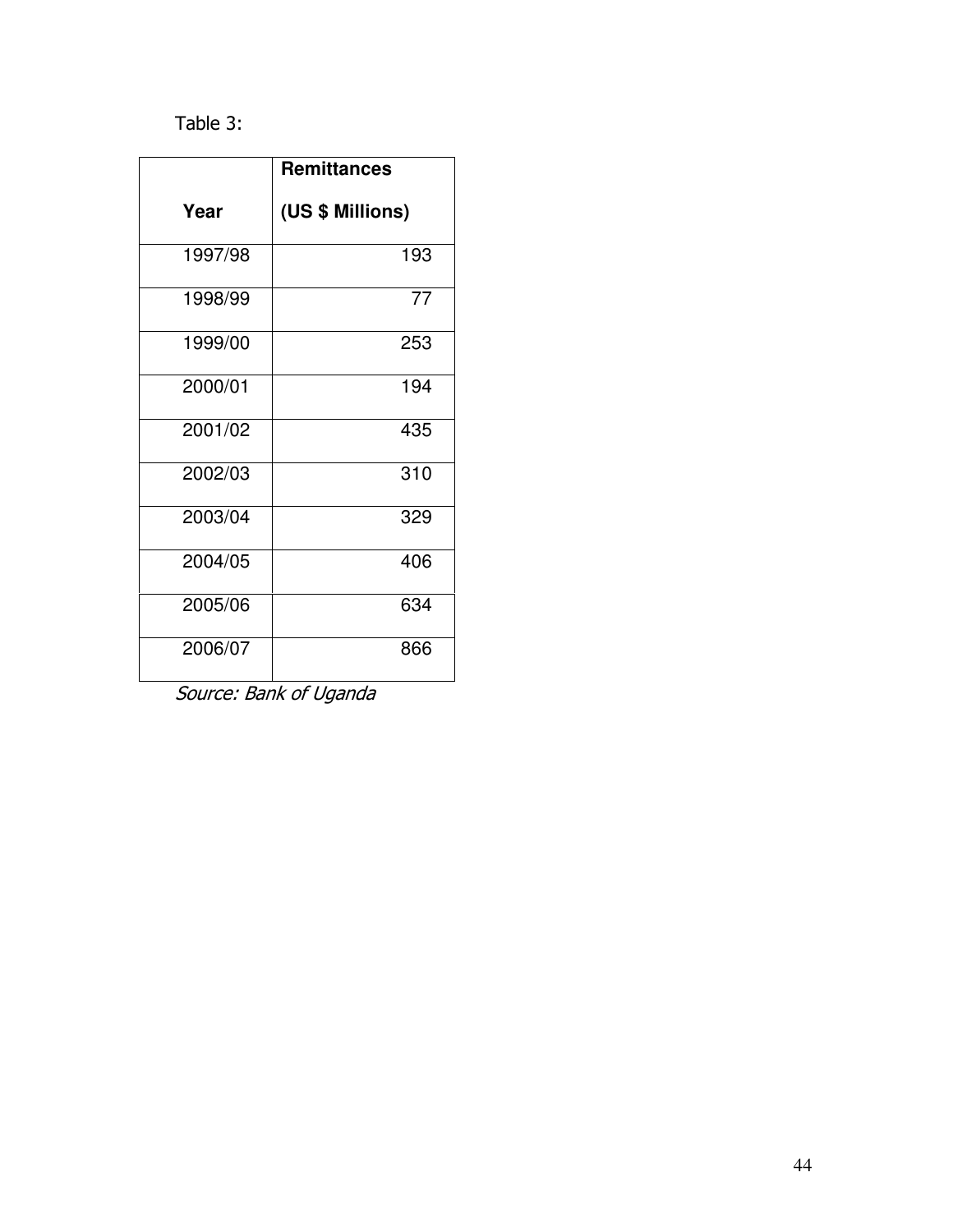



Source: Bank of Uganda

The trends in remittance inflows in Uganda show a positive growth between the period 1997/98 to 2006/07. This may mainly be attributed to the growth in emigration of Ugandans moving and settling abroad hence increased remittances sent to their families back home.

The government of Uganda has also played an important role to improve the economic environment and create favorable conditions to attract more remittances by liberalizing the foreign exchange regulatory regime in 1997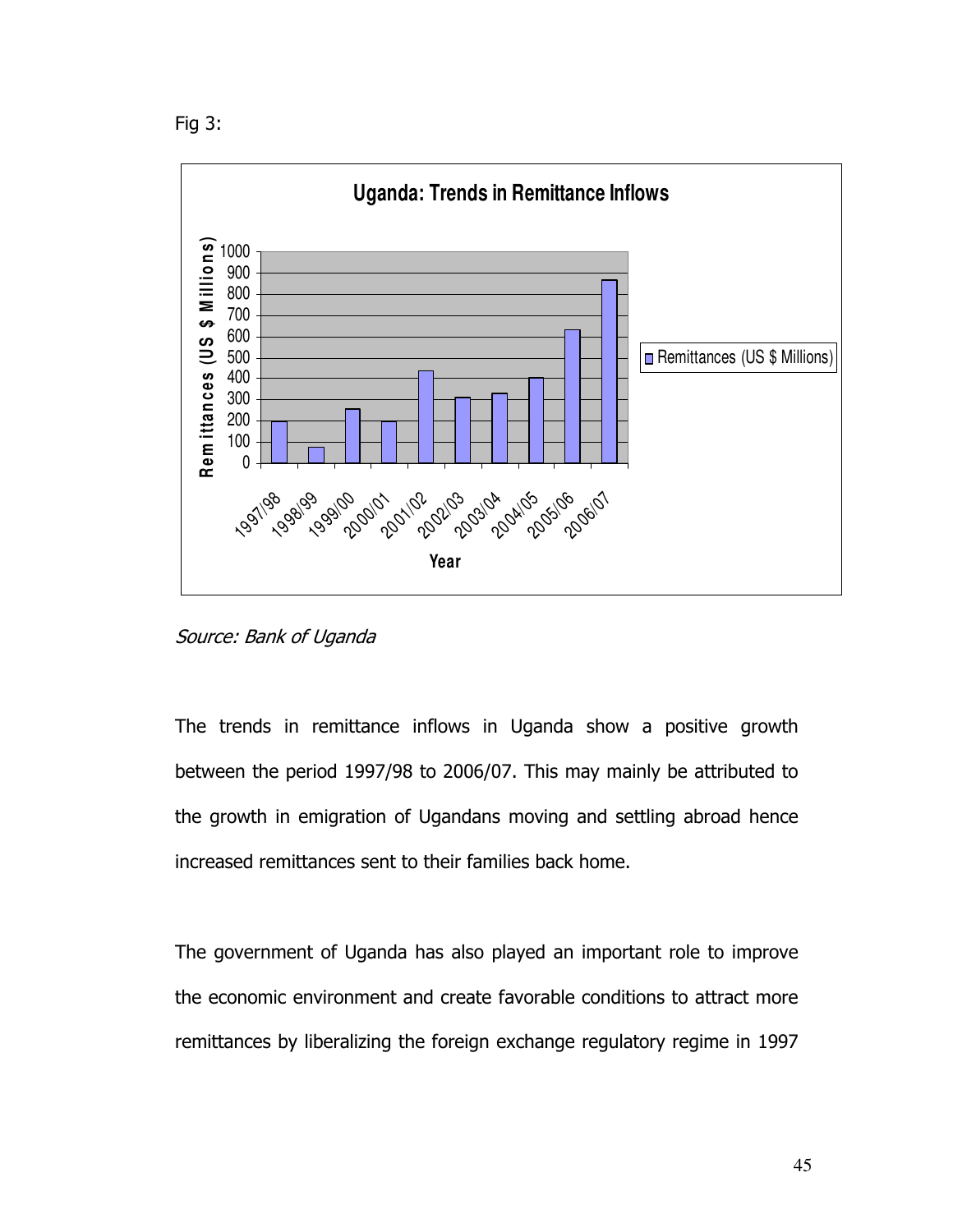hence allowing nationals to operate bank accounts with foreign currency (Bank of Uganda, 2006).

Uganda is a major recipient of Foreign Aid that constitutes about 30% of the national budget. However, Official aid has been declining as donors scale down their commitments in harsh economic times. The growth in remittances from the Diaspora community has helped to provide a stable source of external funds that has improved the balance of payments position of the local economy.

The performance of remittances from Ugandans in diaspora in comparison to other external financial flows is highlighted in Table 4 and Figure 4 below.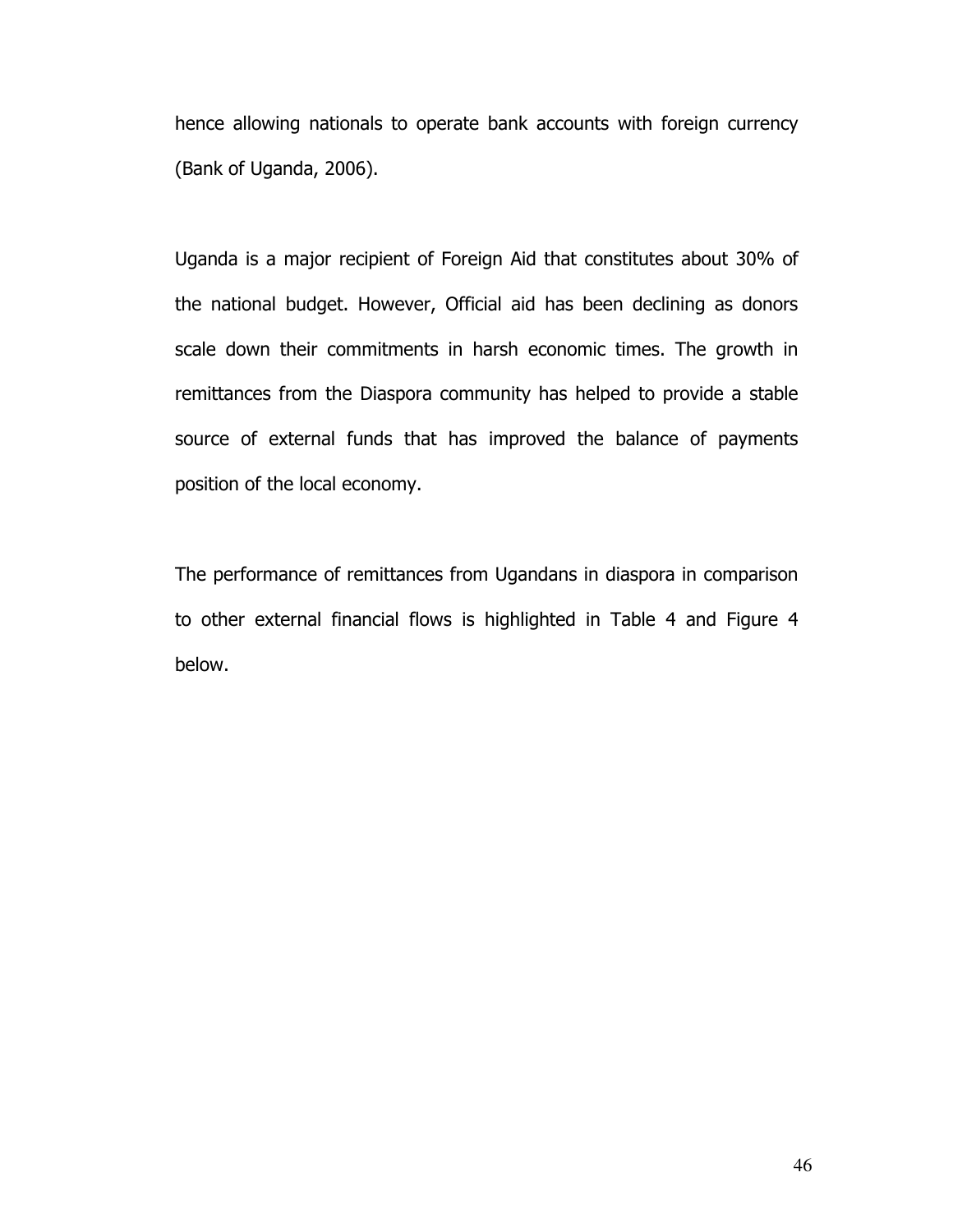|         | Remittances     | <b>Exports</b>  | <b>FDI</b>      | <b>Official Aid</b> |
|---------|-----------------|-----------------|-----------------|---------------------|
| Year    | (US \$ Million) | (US \$ Million) | (US \$ Million) | (US \$ Million)     |
| 1997/98 | 193             | 457             | 120             | 728                 |
| 1998/99 | 77              | 550             | 146             | 616                 |
| 1999/00 | 253             | 460             | 177             | 490                 |
| 2000/01 | 194             | 459             | 134             | 671                 |
| 2001/02 | 435             | 474             | 190             | 713                 |
| 2002/03 | 310             | 508             | 186             | 742                 |
| 2003/04 | 329             | 646             | 204             | 841                 |
| 2004/05 | 406             | 786             | 246             | 858                 |
| 2005/06 | 634             | 889             | 261             | 671                 |
| 2006/07 | 866             | 1,221           | 353             | 633                 |

Table 4: External Financial Flows to Uganda 1997/98 – 2006/07

Source: Bank of Uganda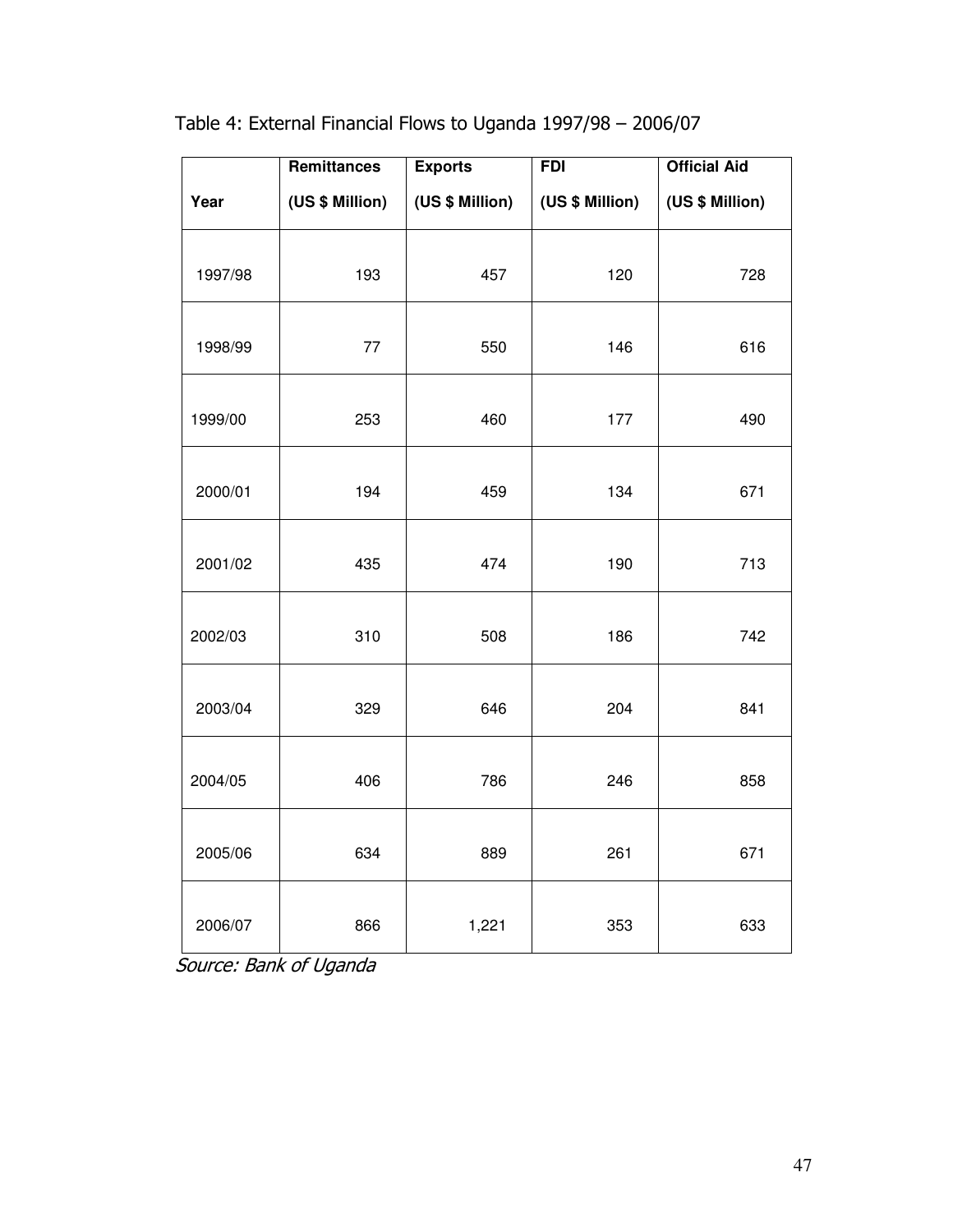```
Fig 4:
```


Source: Bank of Uganda

The pattern as observed in fig 4 shows that from 2005/06, remittances from Ugandans in Diaspora have become the second largest source of external financial inflows to the economy surpassing official aid and Foreign Direct Investment (FDI). Revenues from exports of goods and services are the leading source of external funds inflows.

The continued growth in remittances currently estimated to be 8.1% of GDP provides an important opportunity for boosting the financial sector, strengthening the balance of payments position and credit worthiness of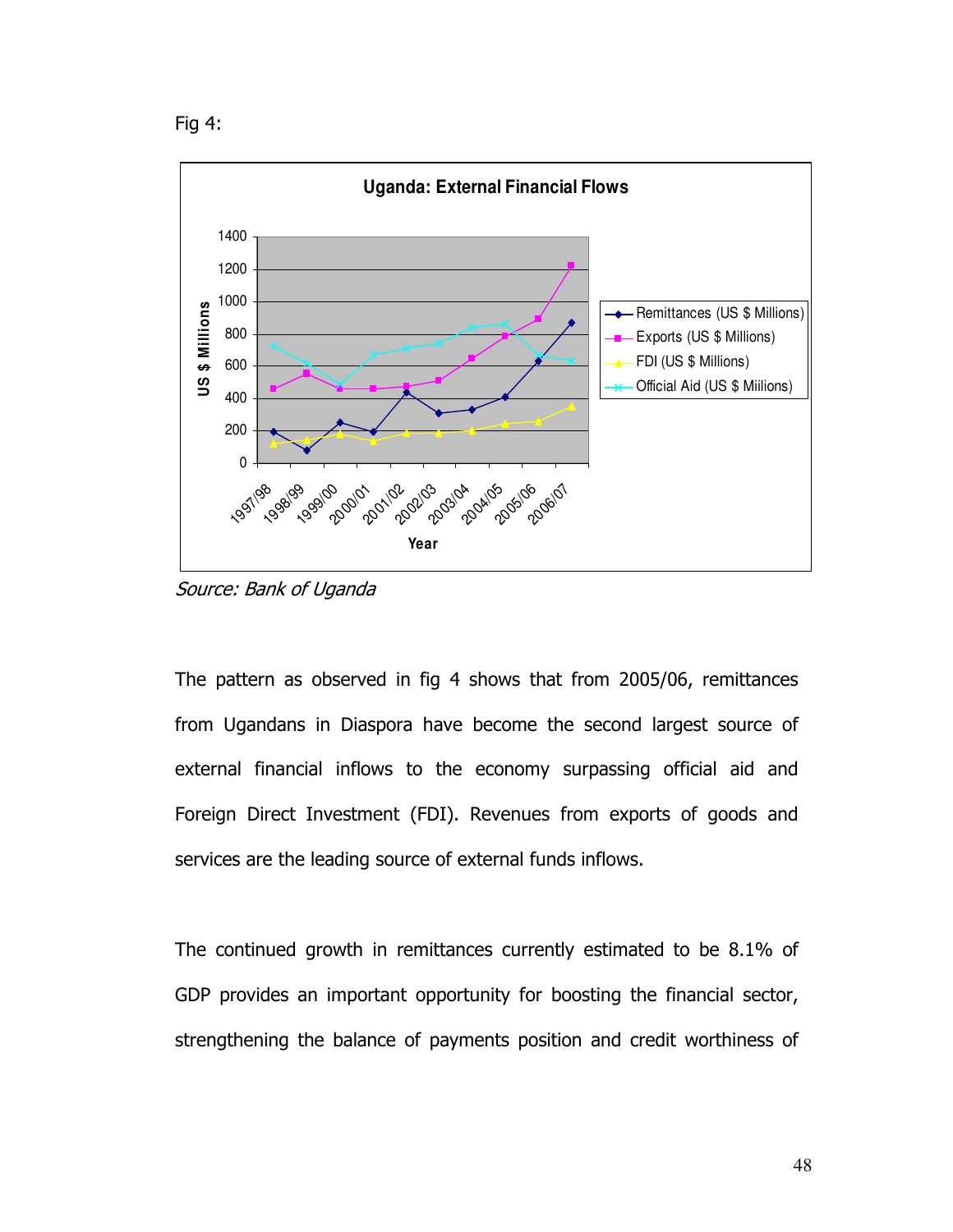Uganda. It will also be helpful in reducing the over dependence on Official aid that is unreliable and showing a steady decline.

According to a survey carried out by Bank of Uganda, Uganda Bureau of Statistics and GTZ on inward remittances 2006, it was observed that the source of remittances from abroad according to region were as shown in table 5 below.

| No. | <b>REGION</b>        | <b>REMITTANCES %</b> |
|-----|----------------------|----------------------|
| 1.  | <b>AFRICA</b>        | 37                   |
| 2.  | <b>EUROPE</b>        | 35                   |
| 3.  | <b>NORTH AMERICA</b> | 22                   |
| 4.  | <b>MIDDLE EAST</b>   | 03                   |
| 5.  | <b>AUSTRALASIA</b>   | 03                   |

Table 5: Source of Remittances by Regional Grouping

Source: Bank of Uganda, Inward remittance Survey 2006

As observed from the above table, Africa region registered the largest source of remittances from the Diaspora at 37% closely followed by Europe at 35%, North America at 22%, the Middle East and Australasia both registering 3% of remittances.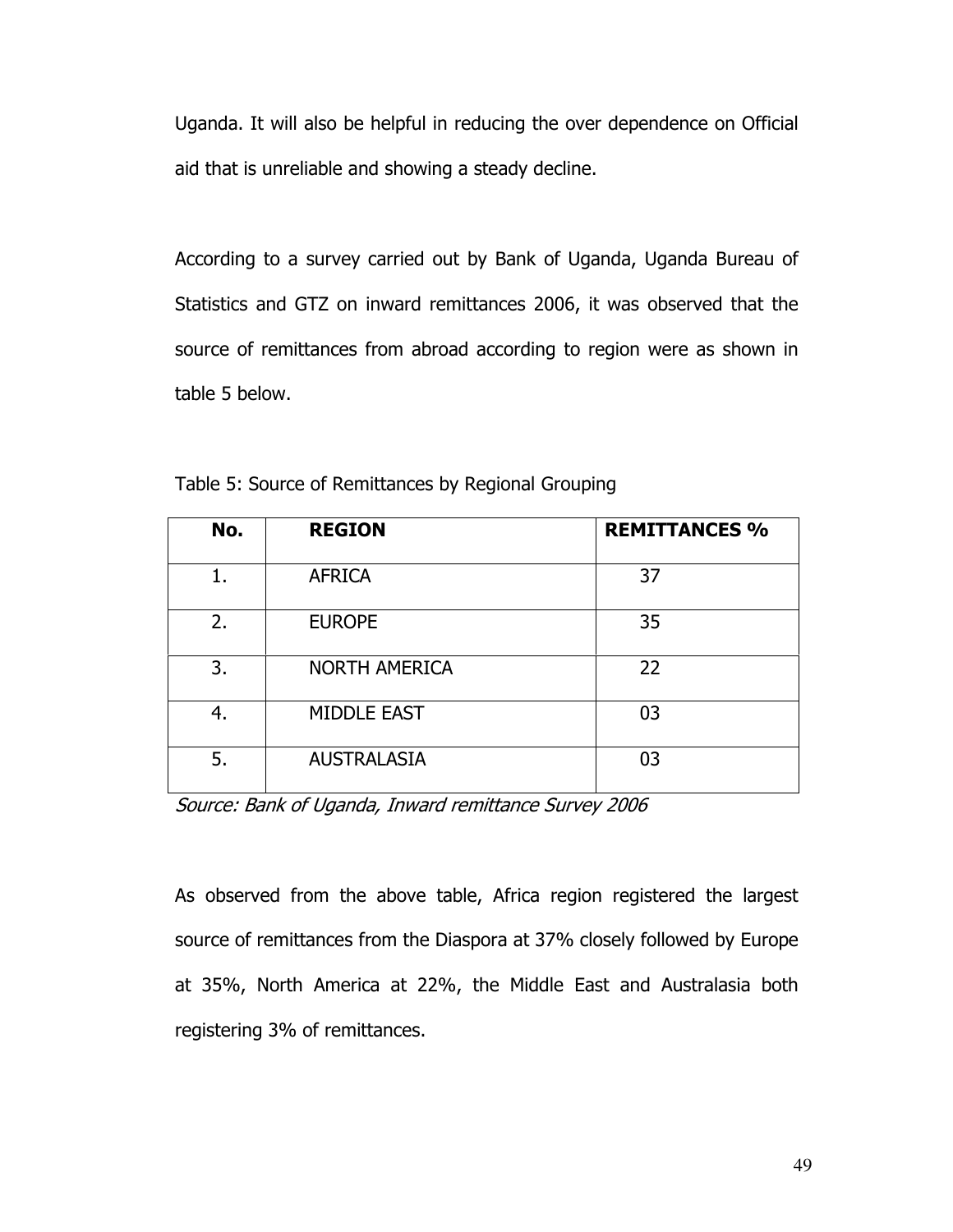The migration patterns of Ugandans have a direct influence on the source of remittances and amount by region. Most Ugandans emigrate within the immediate region due to close proximity and shared historical, cultural and trade ties with other African communities. Hence the largest source of remittances from Africa region.

The growth in remittances contributions from Europe and North America can be attributed to increased emigration of skilled labour to these regions and with high wages and salaries paid to expatriates in the Diaspora that enables them to send a significant amount of remittances back to their families at home. Skilled migrants also tend to settle for longer periods and hence are able to send even more remittances in the long run.

The small amounts of remittances registered from the Middle East can be attributed to migration controls and quotas by the countries in this region that only allow migrant workers to stay for a short period of time and return immediately their work is completed. Most Ugandan migrants in the Middle East are lower skilled/ temporary workers who work on short term contracts and are expected to return after the contracts are expired. This lowers the amount of remittances they can send back home.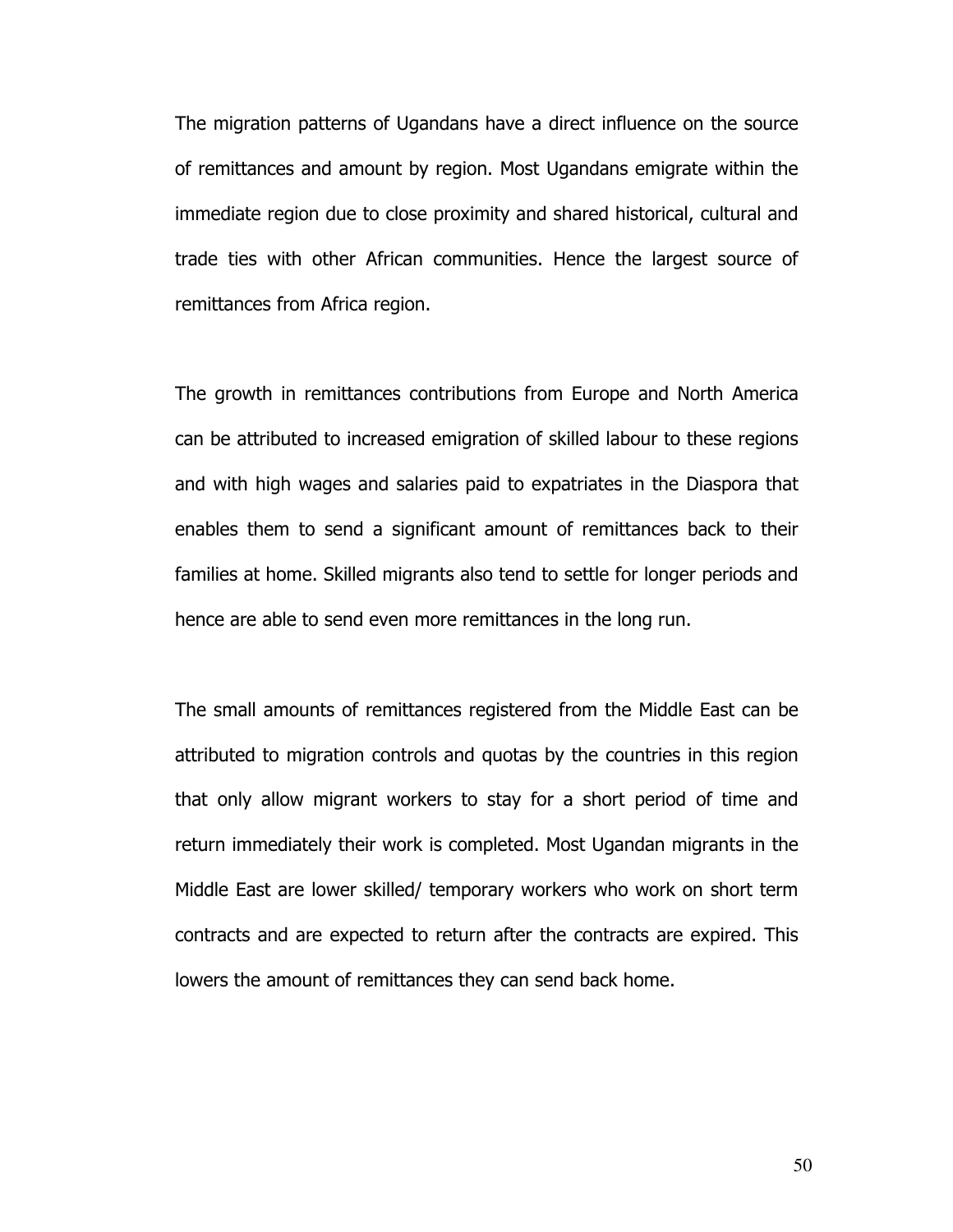There are generally few Ugandans migrating to Australasia as compared to other regions hence the small amount of remittances received from this region.

### CHANNELS USED BY DIASPORA IN SENDING REMITTANCES

Ugandans in the diaspora send remittances back to their families using both formal and informal means. "The formal means include commercial banks, forex bureau, and money transfer operators like Western Union and Money Gram" (Muwanga- Zake, 2004). The informal means on the other hand involve sending friends and relatives to physically deliver the remittance funds to the recipients.

A significant amount of remittances are sent through informal channels due to high cost of sending through formal channels approximately 13% of the remittance value. The cost of remitting funds through formal means is even higher if the amount to be remitted is small and the destination its being sent is distant. It is also important to note that there are hardly any existing financial institutions and services in the rural areas in Uganda hence the inevitable need to send remittances to beneficiaries through informal channels.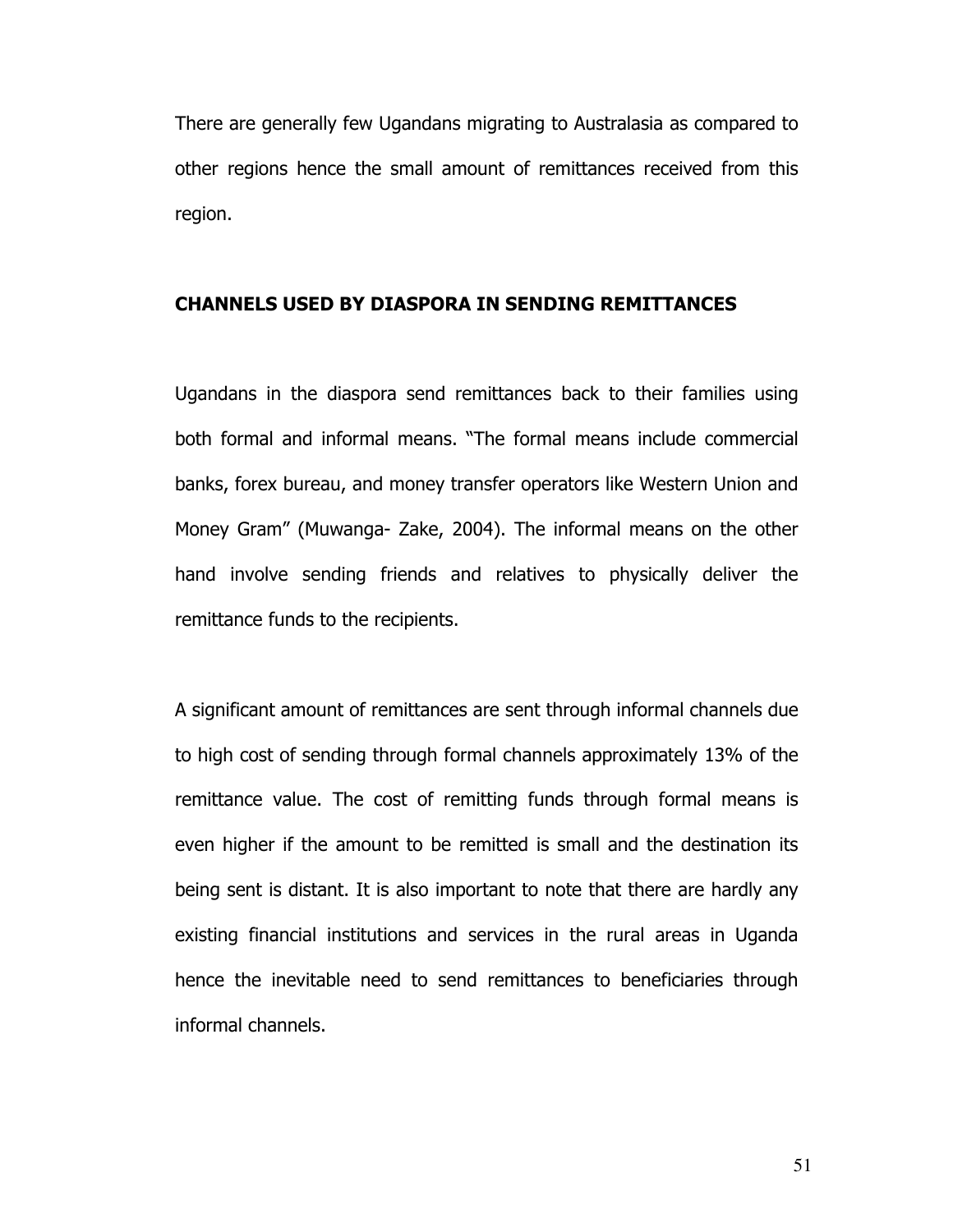Details of channels used for sending remittances by Ugandans in diaspora are highlighted in table 6 and figure 5 below.

| <b>REMITTANCE CHANNEL</b>   | <b>PERCENTAGE %</b> |
|-----------------------------|---------------------|
| <b>Commercial banks</b>     | 24.5                |
| Transfer Operators<br>Money | 25.4                |
| (MTOs)                      |                     |
| Microfinance Institutions   | 2.2                 |
| Forex Bureau                | 8.5                 |
| Post Office                 | 4.9                 |
| Friends/Acquaintances       | 27.8                |
| <b>Traders</b>              | 3.4                 |
| <b>Others</b>               | 3.2                 |

Table 6: Remittance Channels

Source: Bank of Uganda, Inward Remittances 2006 Report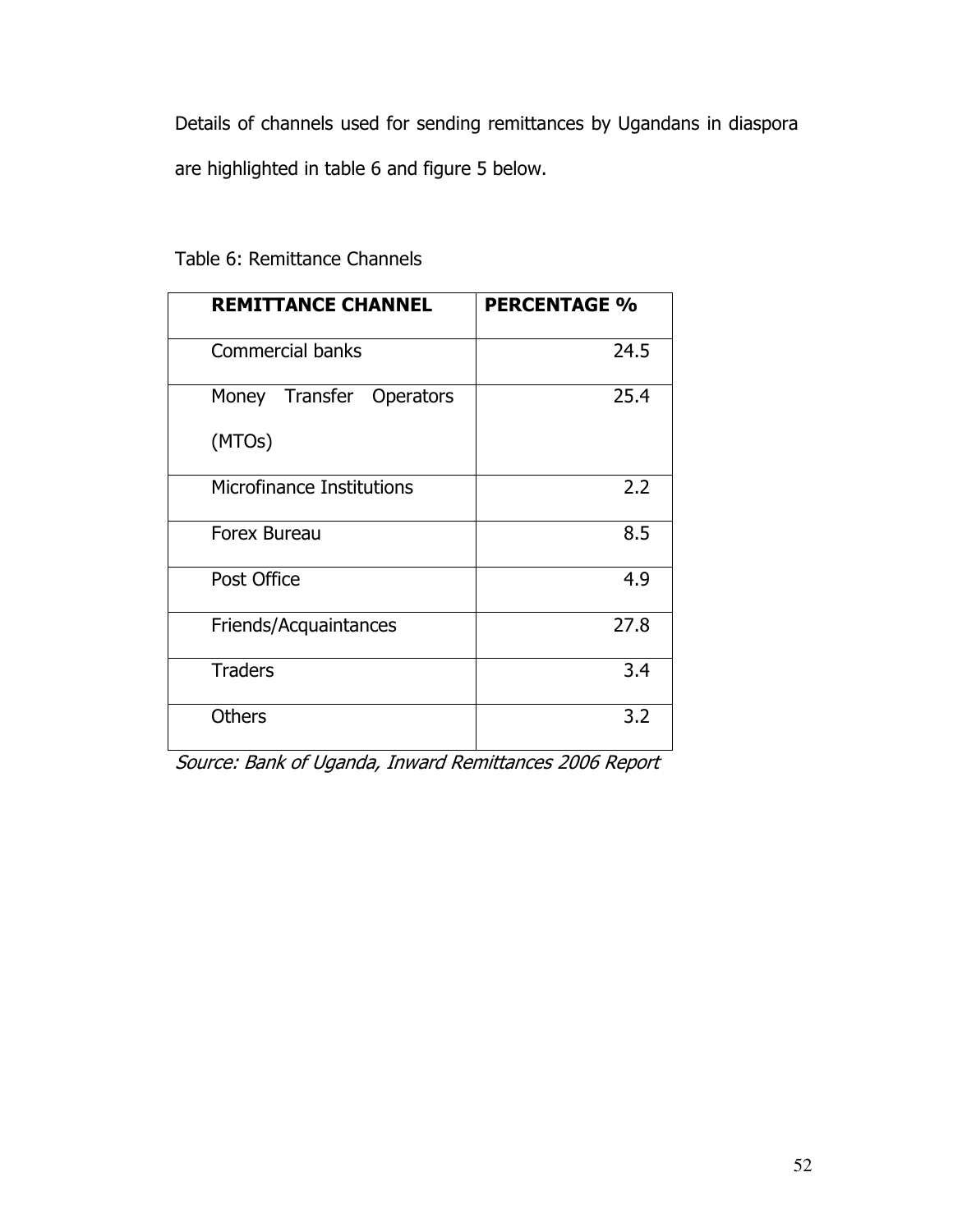Figure 5: Remittance Channels



Source: Bank of Uganda, Inward Remittances 2006 Report

It can be observed from the above figure that the most common channel used by Ugandans in the diaspora to send remittances back home is through friends and acquaintances at 27.8%. The significant use of this informal remittance channel posses a challenge in collecting data on actual amounts remitted and hence resulting in under reporting of remittance inflows.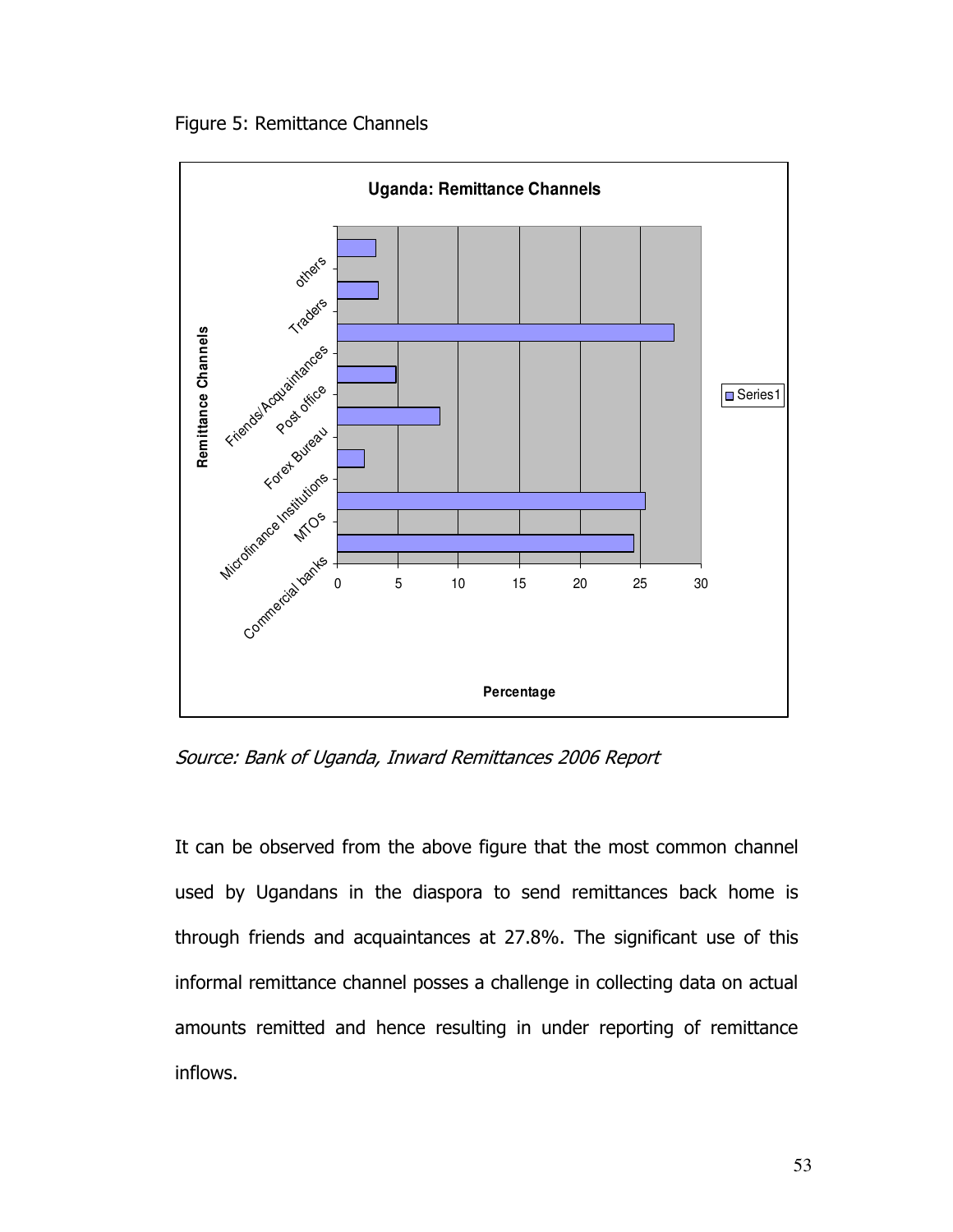The above figure also shows that Ugandans in the Diaspora send significant amounts of remittances through formal channels using mainly Money Transfer Operators (MTOs) and commercial banks at 25.4% and 24.5% respectively. This can be attributed to the need for faster and secure means to get the funds to the recipients.

The increased use of formal channels to send remittances to beneficiaries provides an opportunity to leverage these funds for development purposes in addition to other private uses. Hence there is need to improve access to financial services to beneficiaries especially in rural areas.

The remittances from Ugandans in the diaspora follow a seasonal pattern. It has been observed that remittances tend to increase in months where there are festive events and opening of school terms. The table 6 and figure 6 below highlight the monthly pattern of inward remittances.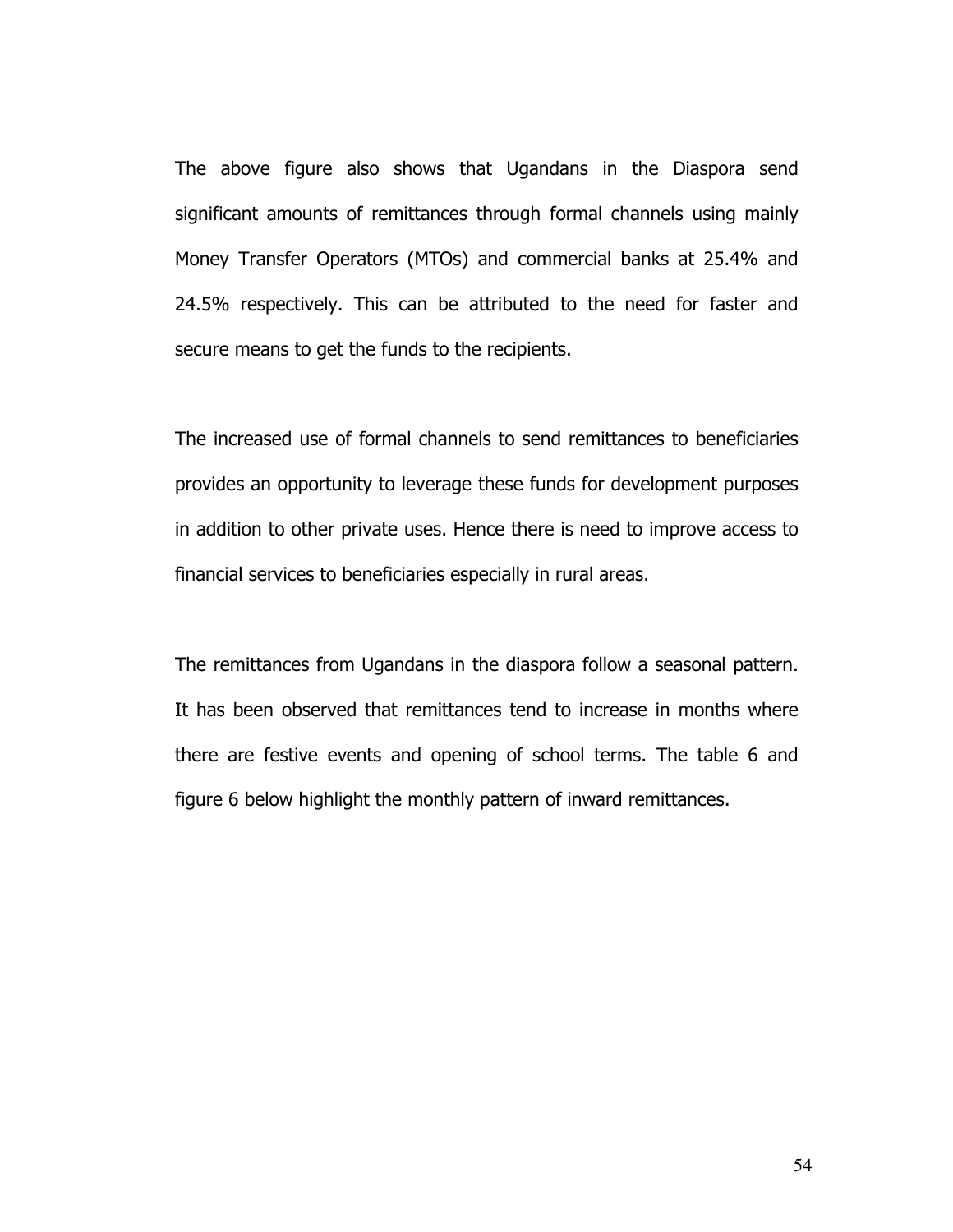|  |  |  | Table 7: Monthly Distribution of Remittances (Cash) 2006 |  |  |
|--|--|--|----------------------------------------------------------|--|--|
|--|--|--|----------------------------------------------------------|--|--|

|           | Remittance        |
|-----------|-------------------|
| Month     | (US \$ Millions)  |
| January   | 52.9              |
| February  | 34.2              |
| March     | 18.7              |
| April     | 36.3              |
| May       | 29.0              |
| June      | 25.5              |
| July      | 26.0              |
| August    | 39.0              |
| September | $\overline{29.5}$ |
| October   | 15.3              |
| November  | 25.0              |
| December  | $\overline{57.3}$ |

Source: Bank of Uganda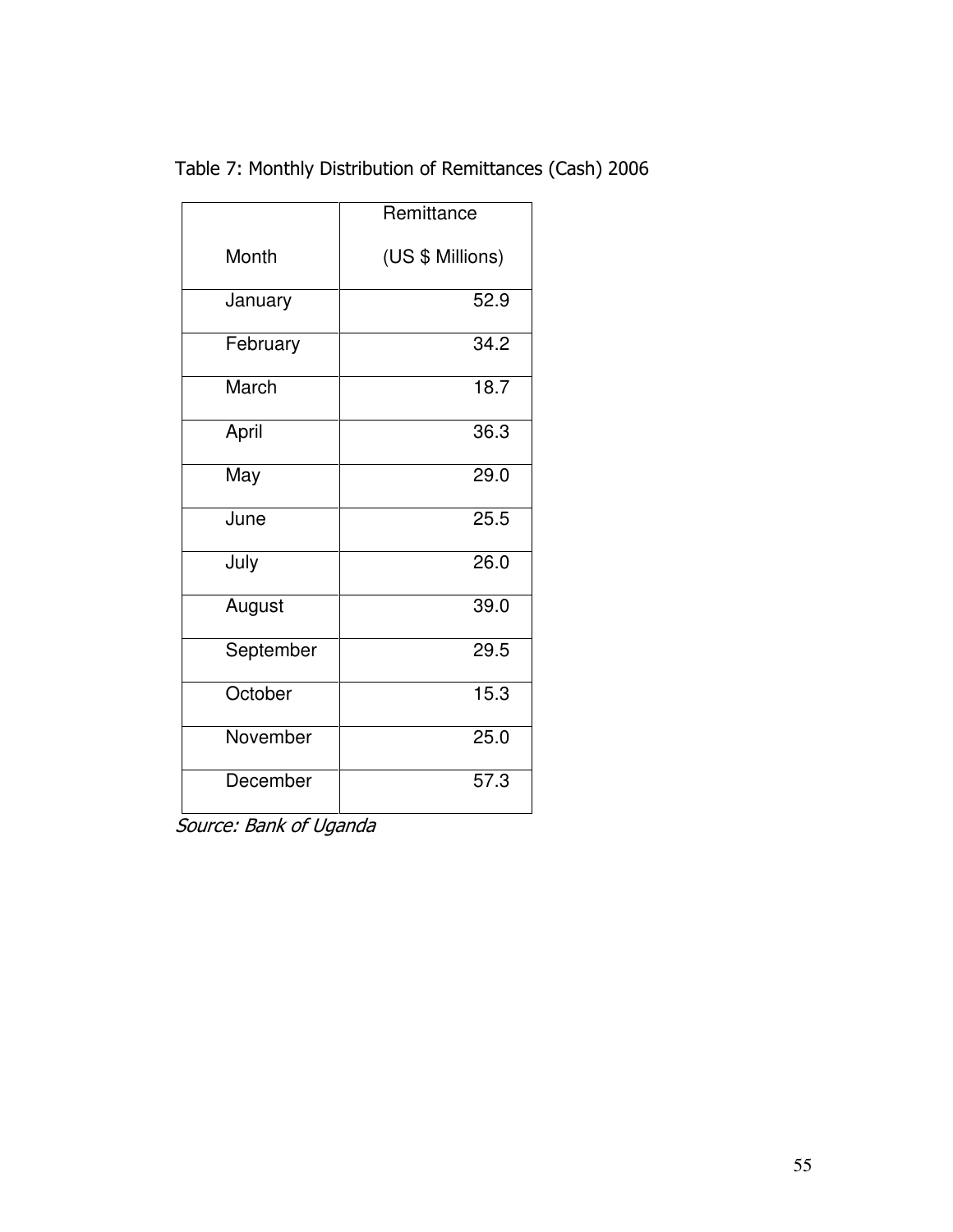Fig 6:



Source: Bank of Uganda

It can be observed from figure 6 that the highest amount of remittances were sent in the month of December that is US  $$57.3$  million closely followed by January with US \$ 52.9 million. This period is characterized by festive events of Christmas and New Year holidays. This is a season that most people in Uganda have their holiday and join their families in the rural areas to celebrate. Ugandans in Diaspora also use this occasion to send remittances to their families to celebrate this festive season.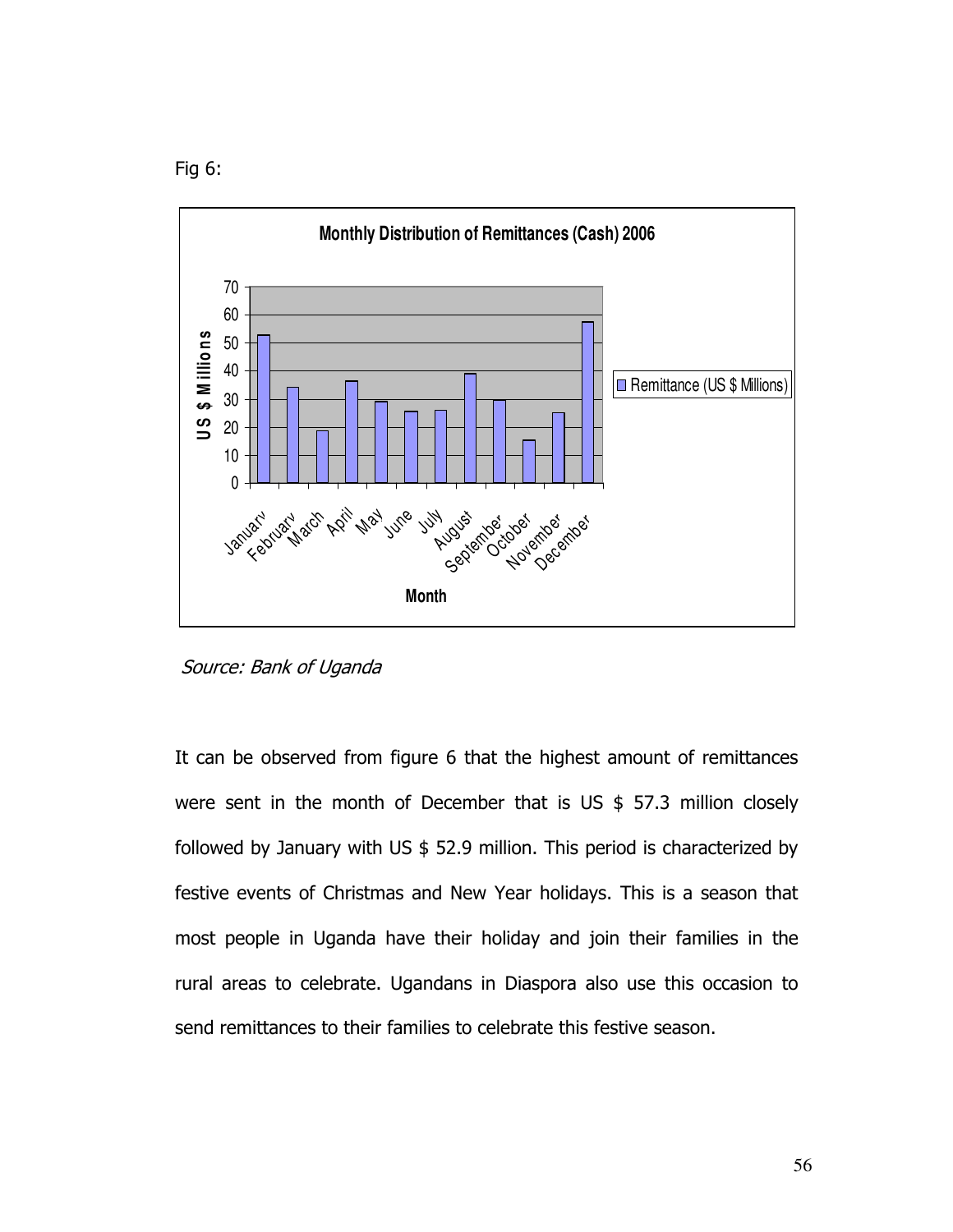The months of April and August recorded an increase in remittances as these are the seasons that the school terms usually commence. Hence the increase in remittances from the Diaspora is mainly channeled towards paying school fees during this period.

### USE OF REMITTANCE FUNDS FROM DIASPORA

According to the Bank of Uganda inward remittances survey report 2006 on the use of remittance funds by the beneficiaries, it was observed that recipients use most of the remittance funds for consumption while the senders channel most of their funds into investment activities. The remittance senders from the Diaspora usually determine the intended use of the funds they remit to their families. Figure 7 and table 8, below highlight the different uses of remittance funds by beneficiaries and senders.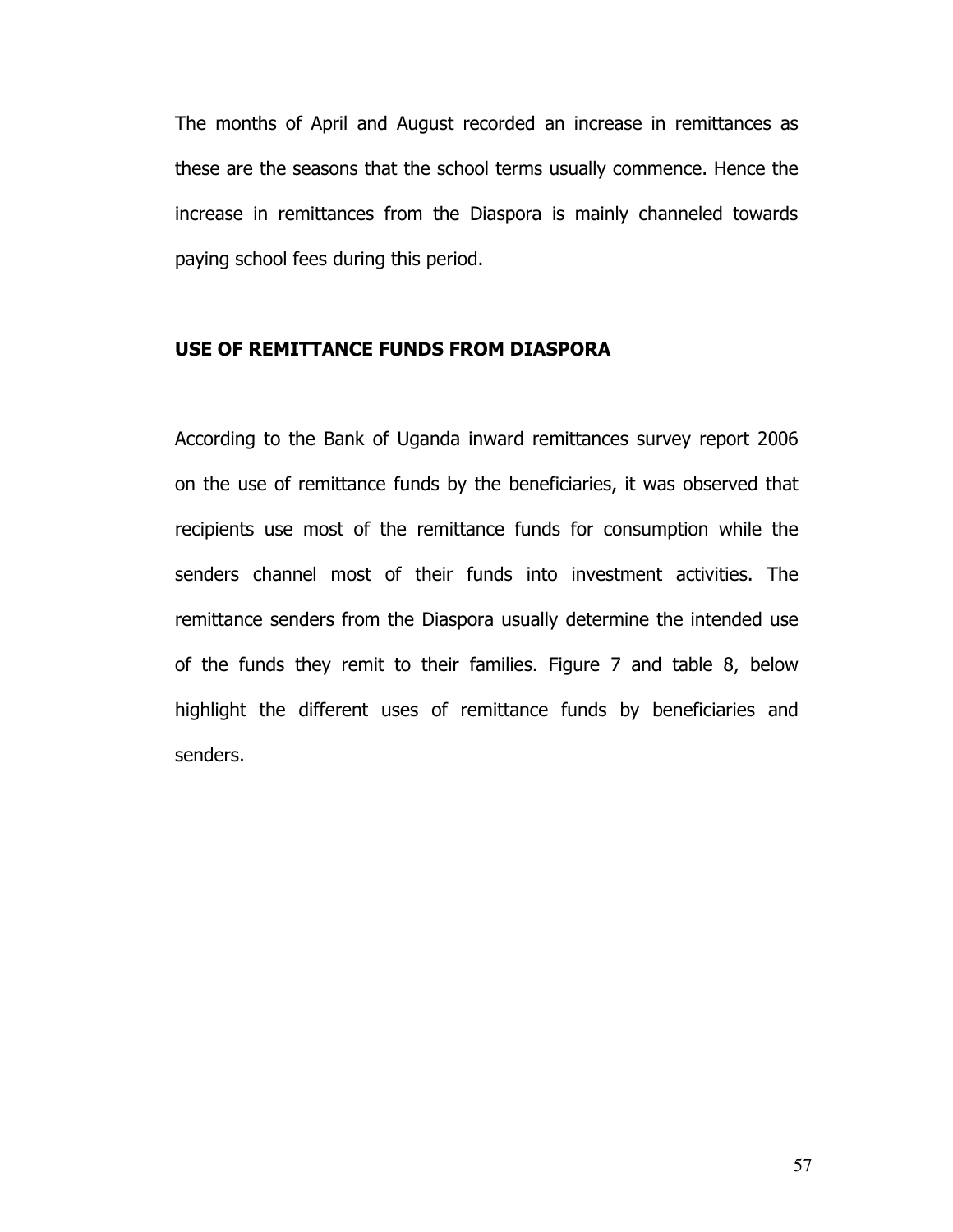Table 8: Use of Remittances

| Remittance<br><b>Use</b> | <b>Recipient</b><br>(%) | <b>Sender</b><br>$(\%)$ |
|--------------------------|-------------------------|-------------------------|
| Consumption              | 37%                     | 26%                     |
| Education                | 19%                     | 18%                     |
| Investment               | 20%                     | 39%                     |
| Health                   | 14%                     | 8%                      |
| <b>Others</b>            | 9%                      | 10%                     |

Source: Bank of Uganda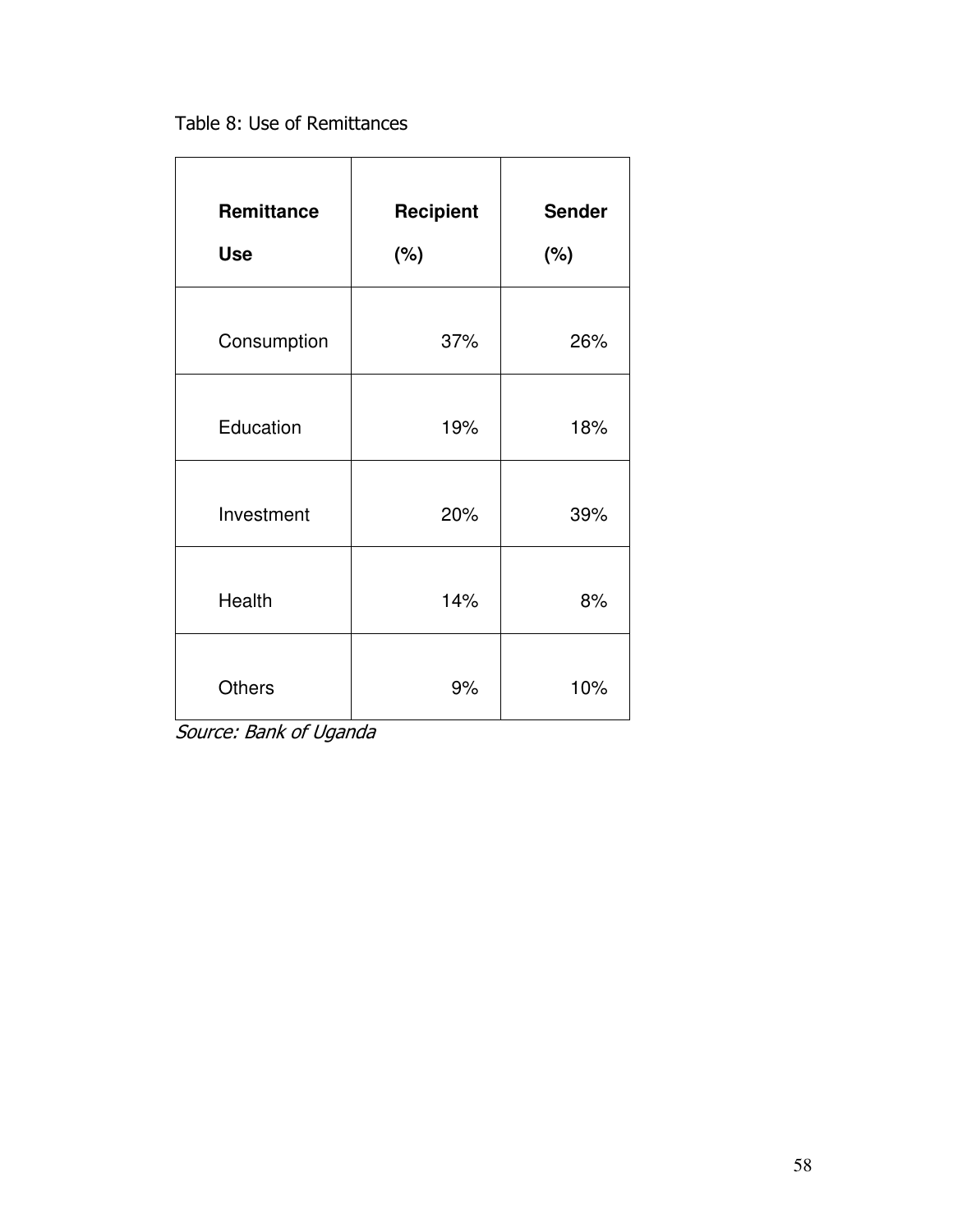



Source: Bank of Uganda

The figure above shows that the main use of remittance funds by recipients is consumption up to 37% while the remittance senders use most of their funds for investment activities up to 39%. This implies that remittances from the Diaspora are pivotal in boosting incomes of recipients hence improved purchasing power and standard of living. This helps alleviate income poverty of recipient households.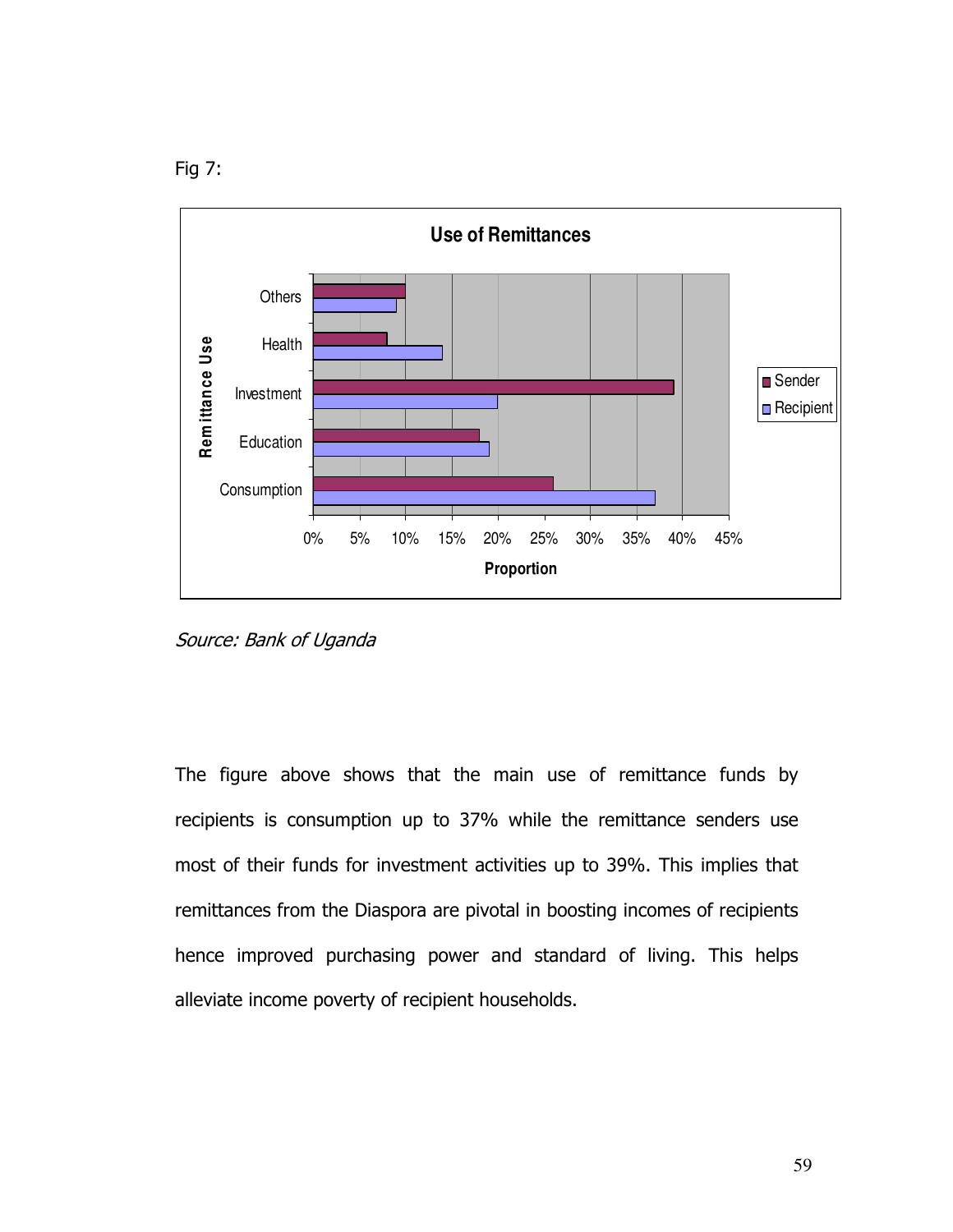The high priority placed on investment at 39% by remittance senders helps to boost the economy as the funds are used for production, business capital, value addition and creation of employment. Some of the items Ugandans in Diaspora have invested in include housing, land and capital markets (shares and securities).

The inclination of recipients to use remittances mainly for consumption more than investment and other productive activities has the negative effect of creating a dependency habit. This constrains growth and development in the long-run if remittances from the sender decline or stop.

## FUTURE OUTLOOK FOR REMITTANCES FROM UGANDANS IN DIASPORA

Remittance inflows from Ugandans in the Diaspora have shown a big potential for growth and are relatively more stable as compared to other financial inflows like Foreign Aid. The opening up of the economy after several reforms including liberalization of the capital account by the Central Bank (Bank of Uganda) not only permitted opening of foreign currency bank accounts but also had the effect of encouraging growth of inward remittances.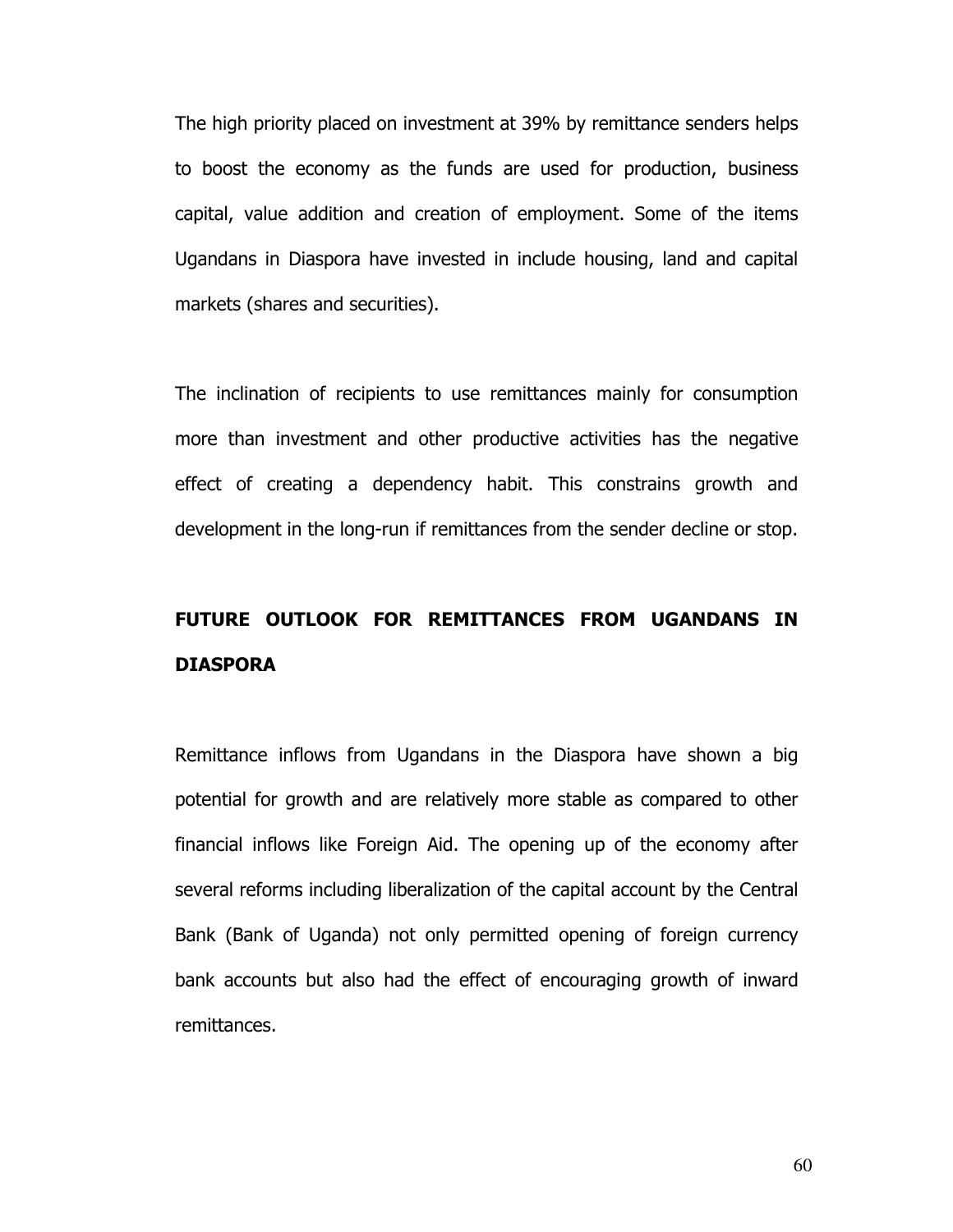The increased trend of emigration of skilled and temporary workers to meet the demand in labour importing countries is also a factor that will have a positive influence on the growth of remittances as new persons joining the diaspora community start to remit funds to support their families in Uganda. It is expected that regional destinations in Africa especially Eastern, Central and South Africa will receive the most inflow of Ugandan migrants. This is because of regional integration initiatives that will enable free movement of people, goods and services within the region.

On the other hand, the current global economic down turn posses a big challenge for growth of remittances. Currencies of several developing countries including Uganda have experienced big losses in value against the US dollar. The Uganda shilling has depreciated by about 34% against the US dollar from July 2008 up to March 2009. This may result in reduction in remittance value in US dollar terms hence negatively affecting savings mobilization and investment.

Migration policies in the host countries that aim at limiting entry of foreigners and protection of domestic labour markets will also negatively affect growth of remittances. There is increasing pressure on governments of labour importing countries to protect the few jobs left for their nationals as a result of massive job losses as many companies and businesses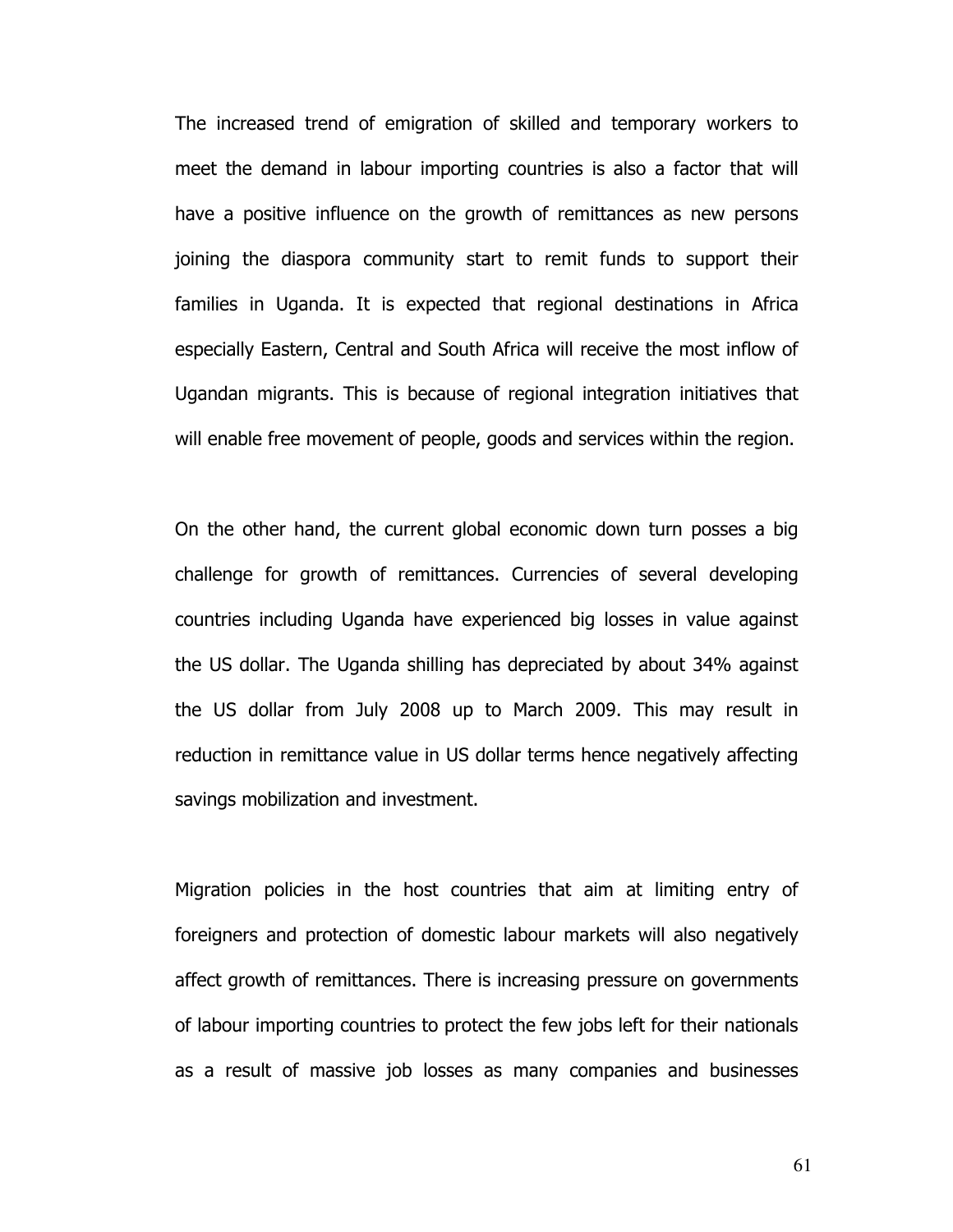restructure due to the global financial crisis. Under extreme circumstances nationals of host countries have turned to xenophobic violence forcing foreign workers to leave as witnessed in South Africa in May 2008.

The return of temporary workers after completion of their employment contracts abroad will have an impact on remittances. According to the Ministry of Gender, Labour and Social Development Uganda, there are about 11,052 Ugandan temporary workers in the Middle East. About 10,502 that is 95% are employed by private firms contracted by United States of America (USA) bases in Iraq. The decision made by the current US administration of President Barack Obama to withdraw US troops from Iraq will lead to termination of the employment contracts for the Ugandan temporary workers and cause them to return home. This will lead to a decline in remittances in the long run if the temporary workers are unable to obtain alternative employment abroad.

Despite the above challenges, remittances from Ugandans in the diaspora are projected to contribute significantly to the growth of Uganda's economy and foreign exchange reserves. Uganda government needs to put in place policies that will help reduce the costs of sending remittances and extend financial services to the rural areas to improve efficiency in remittance transactions.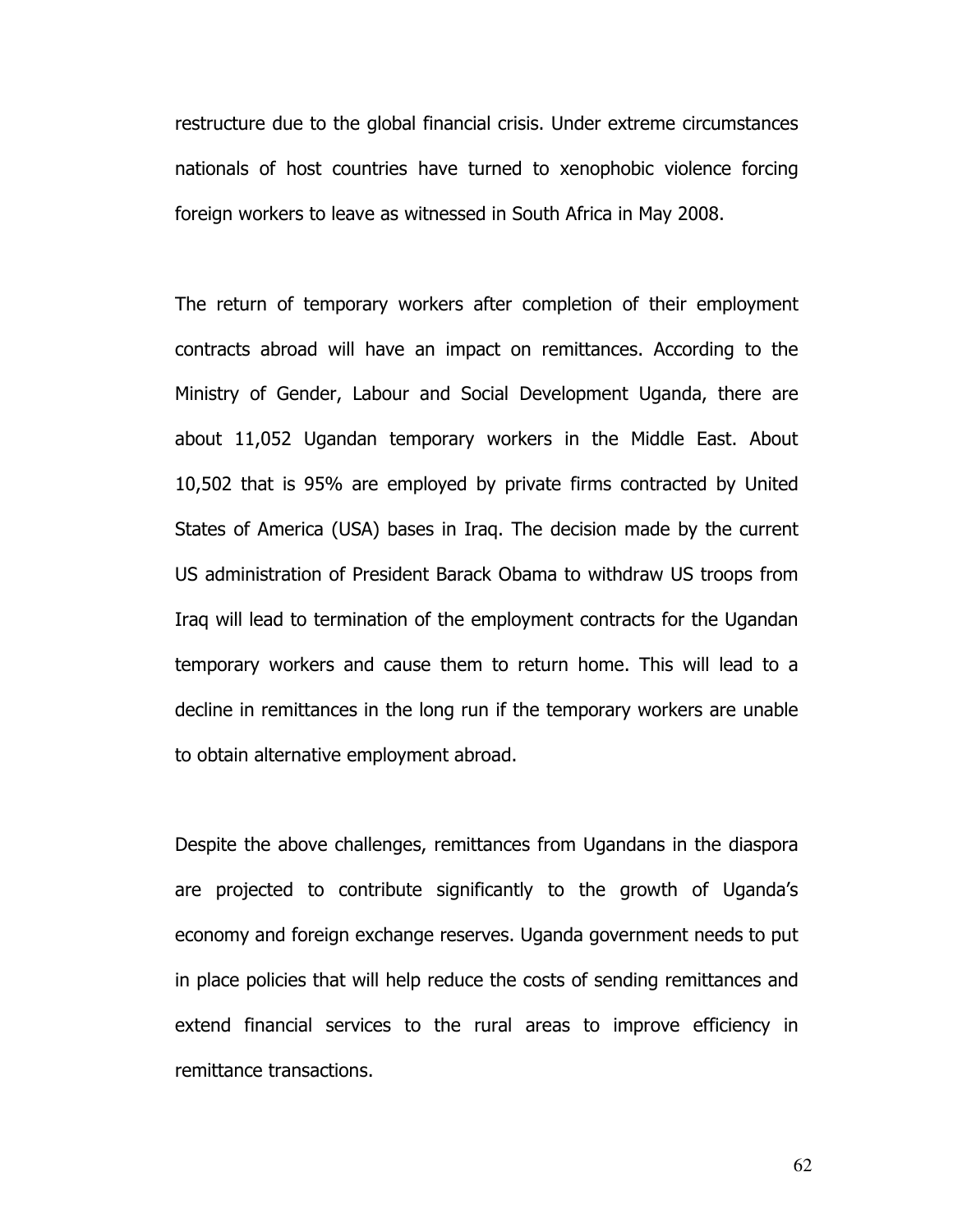#### CHAPTER FOUR:

# ROLE OF DIASPORA IN PUBLIC DIPLOMACY, PROMOTION OF SOFT POWER, PHILANTHROPY, CULTURE, PEACE BUILDING AND RECONCILIATION

#### INTRODUCTION

The Image of Uganda internationally is linked in many ways with its past leaders. The most infamous of the past leaders being the late President Idi Amin who is widely remembered more for the negative than positive acts he committed during his regime period 1971 - 1979. This is because the foreign press focused a lot of attention on Uganda during this period of crisis. It is therefore not surprising that most foreigners' image of Uganda is that of the country of Idi Amin.

The old stereotype image Uganda has been associated with is still looked at as one of the big challenges that have to be addressed in order to attract more tourists, investment and other opportunities for better performance of the economy. This concern was pointed out by the Executive Director Uganda Wildlife Authority (UWA), Mr. Moses Mapesa, while meeting the Parliamentary Committee on Tourism, Trade and Industry on 15 July 2009 as follows: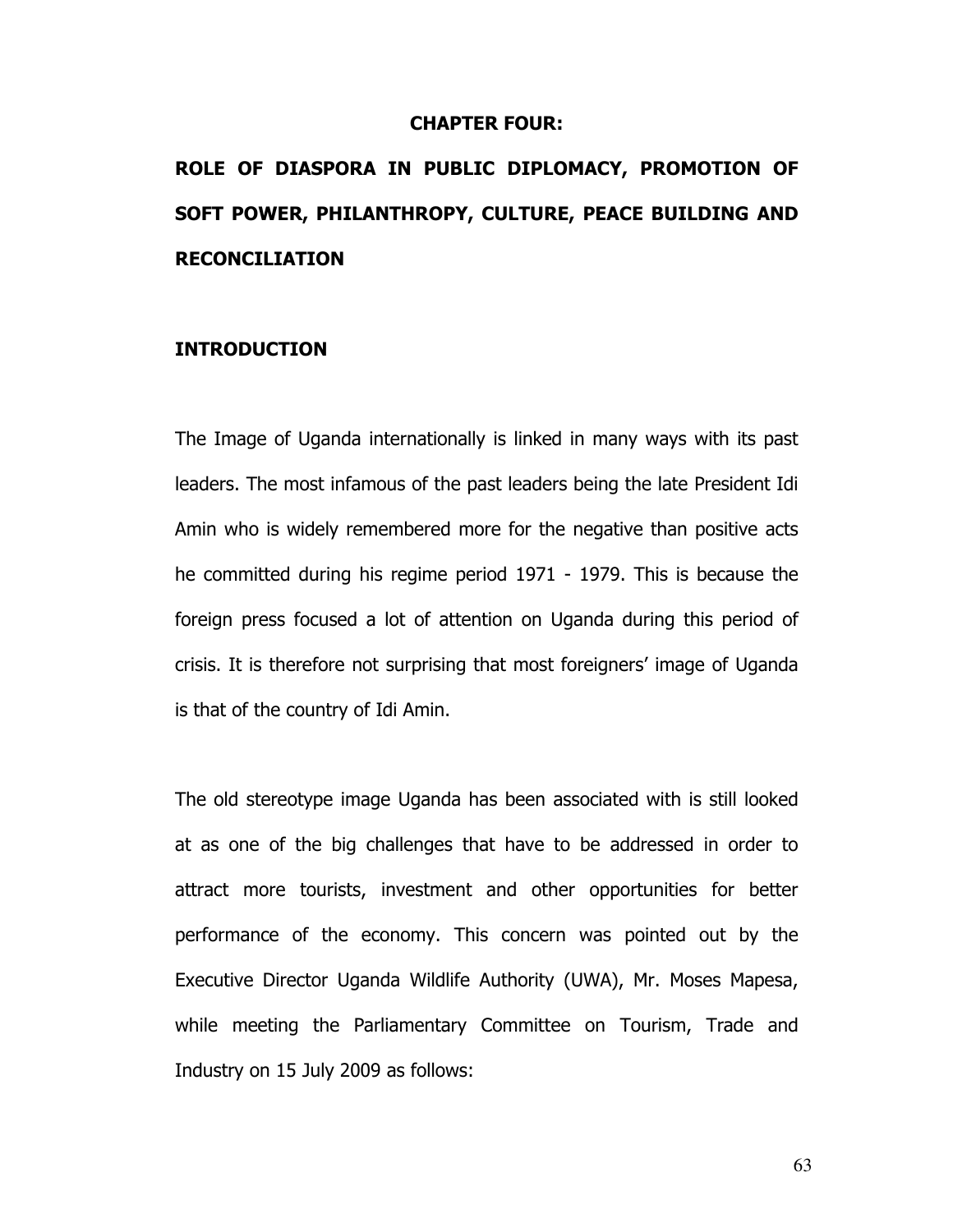"The bad image abroad created by Idi Amin's regime needs to be changed if Uganda is to have more foreign tourists. Many people in Europe and the United States of America still perceive Uganda as that of the 1970s when the country was a no-go area." (The New Vision, 15 July 2009)

Uganda currently has twenty seven (27) Diplomatic Missions abroad with limited capacity to reach out to foreign publics. Ugandans in Diaspora in their respective host countries are increasingly playing an important role to bridge the gap of limited foreign presence as the mirror through which foreign publics interact with and perceive Uganda.

Numerous skilled Ugandans in Diaspora have established themselves as reputable Entrepreneurs, Expatriates, Academics, Civil Society leaders, Musicians and Cultural performers in their host countries. This projects a positive image of Uganda and promotes cultural diversity and development.

Some Ugandans in the Diaspora are active participants in peace building and national reconciliation initiatives of their country of origin. Their voice and other advocacy efforts help to rally support for action against injustices and protection of vulnerable groups in society. In this way the Diaspora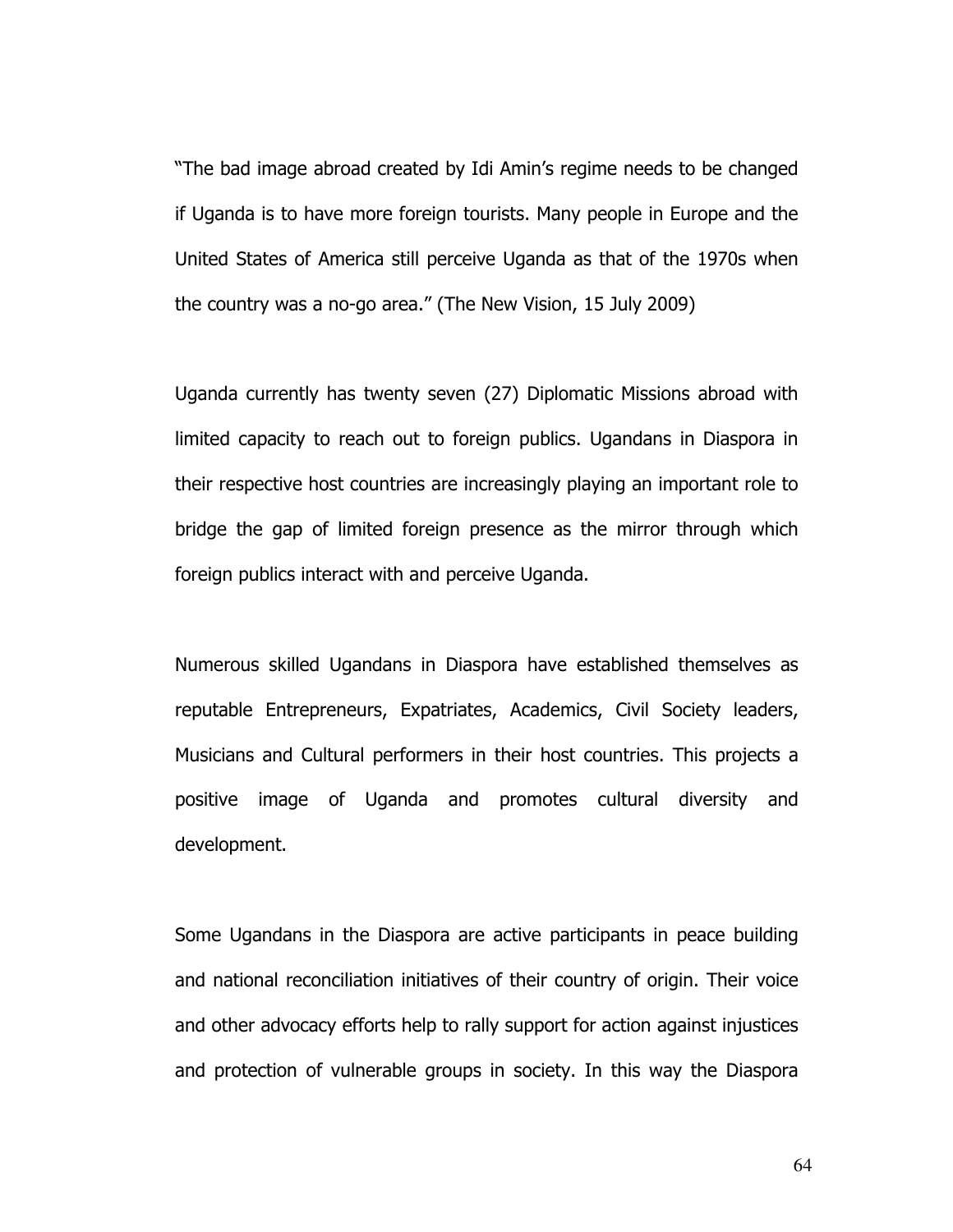has an advantage of putting to work the leverage they have over different parties in their origin country as well as maximize connections and networks in the host country. Therefore the Diaspora is able to achieve an all inclusive approach and solution to challenges arising from conflicts in their origin country.

This chapter seeks to study the role of Uganda's Diaspora community in Public Diplomacy, promotion of Soft Power, Culture, Peace building and national reconciliation and role played by Diaspora associations in philanthropy and community development.

### ROLE OF DIASPORA IN PUBLIC DIPLOMACY AND PROMOTION OF SOFT POWER

Uganda like several other small and geographically remote developing States has had a big challenge in projecting its image abroad due to limited attention and publicity. This challenge is similarly observed by Bátora as follows:

"A major challenge for small and medium-sized states is receiving recognition by the rest of the world for who they claim to be. Foreign perceptions of small and medium-sized states are usually characterized by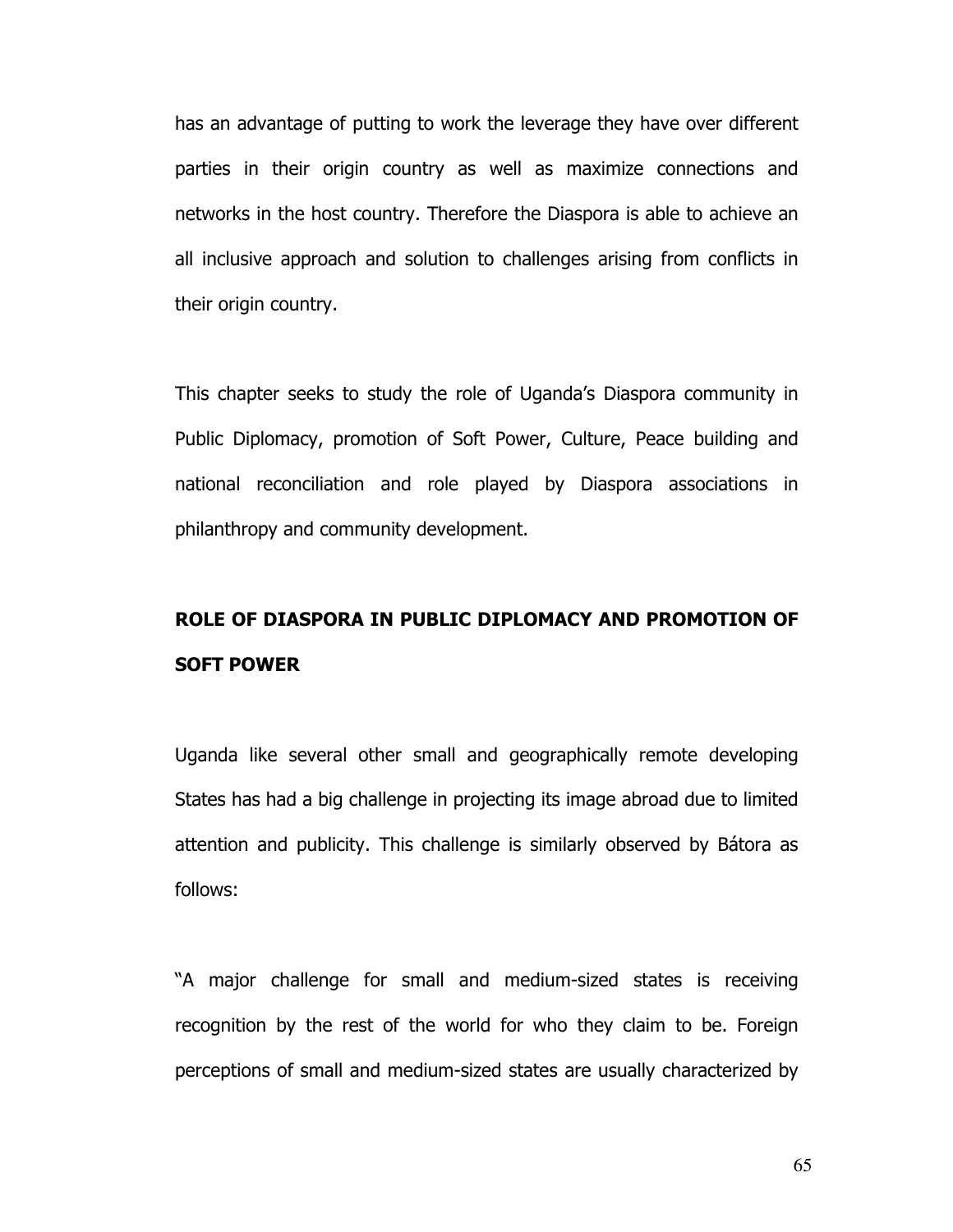lack of information and at best by long established stereotypes" Bátora (2005, p.8).

The first country brand "The Pearl of Africa" was obtained through comments made by former British Prime Minister, Sir Winston Churchill. While visiting Uganda on a trip to Africa. Sir Winston Churchill commented as follows;

"No where in Africa will little money go so far. No where else will results be more brilliant, more substantial or more rapidly realized. Uganda is from end to end one beautiful garden where the staple food of the people grows without labour! Does it not sound like paradise on earth? It is the Pearl of Africa". (Churchill, 1908)

The Pearl of Africa brand has helped focus attention and position Uganda as a good tourist destination with friendly people. Otherwise prior to Sir Winston Churchill's comments, not much was known about Uganda or anything that would attract the attention of foreign publics to it.

Further attempts to re-brand Uganda as a country "gifted by nature" in a 2005 Publicity campaign done on CNN television network have achieved little success in trying to shift impressions from old stereotypes of the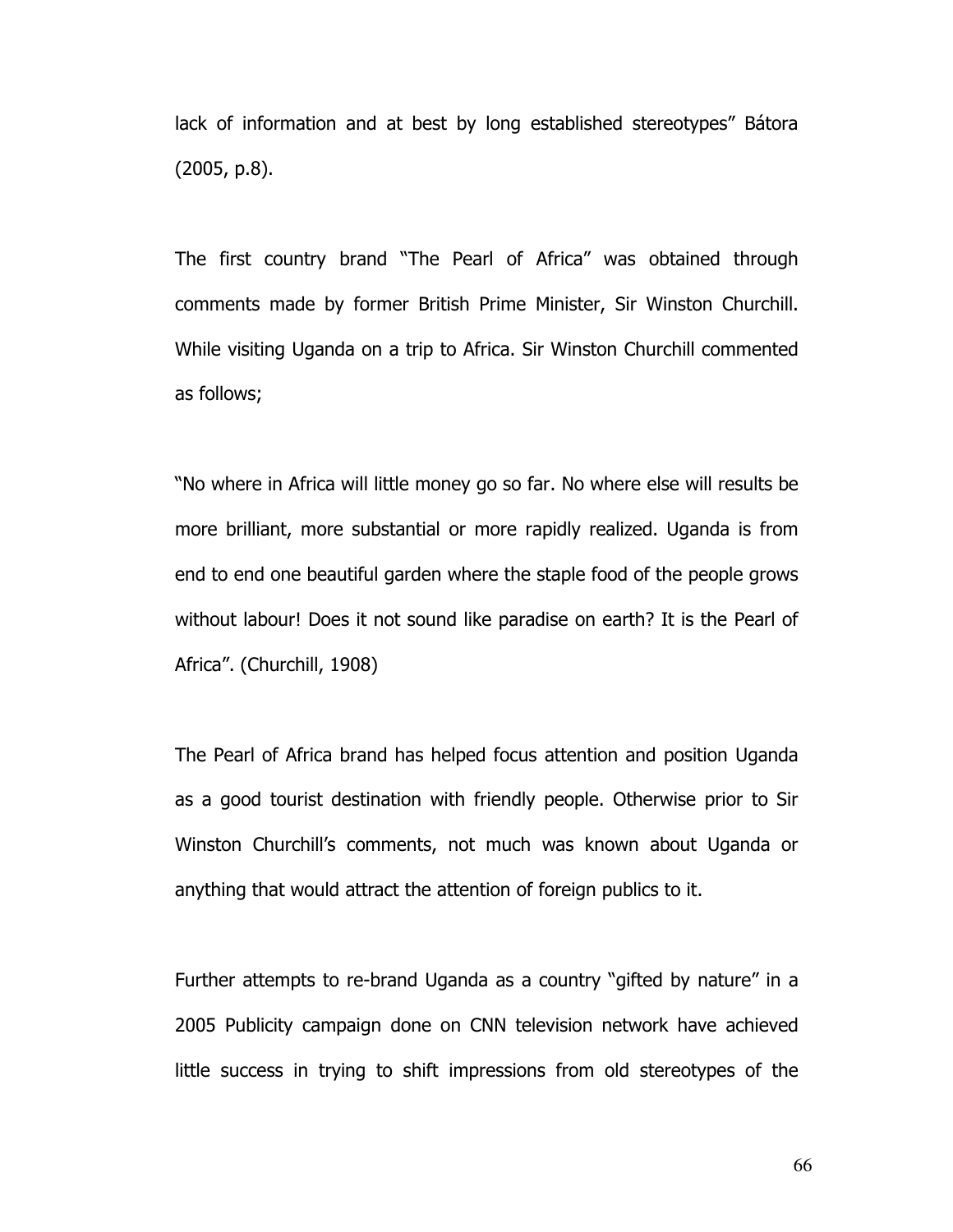country's international image. This is mainly because of limited appeal and publicity both to home and foreign publics.

The successful hosting of the Commonwealth Heads of Government Meeting (CHOGM) in Kampala, November 2007, created a strategic opportunity that helped to project a positive image of Uganda as a good destination for conferences and tourism. The meeting was attended by Her Majesty Queen Elizabeth II and about fifty three (53) Heads of State and Government and their delegations.

Ugandans in Diaspora are increasingly playing an active role in promoting Uganda's image abroad and similarly influencing the home public to harness the nation's soft power and attractiveness. The use of new information and communications technology (ICT) like the internet has been a principle medium through which the Diaspora community has been able to keep in touch with events at home and also convey their information.

The Uganda Diaspora community plays an influential role in the politics and governance of Uganda. Through their Associations, Ugandans in Diaspora come together and voice their opinions on important issues affecting the governance and development of their origin country. The Diaspora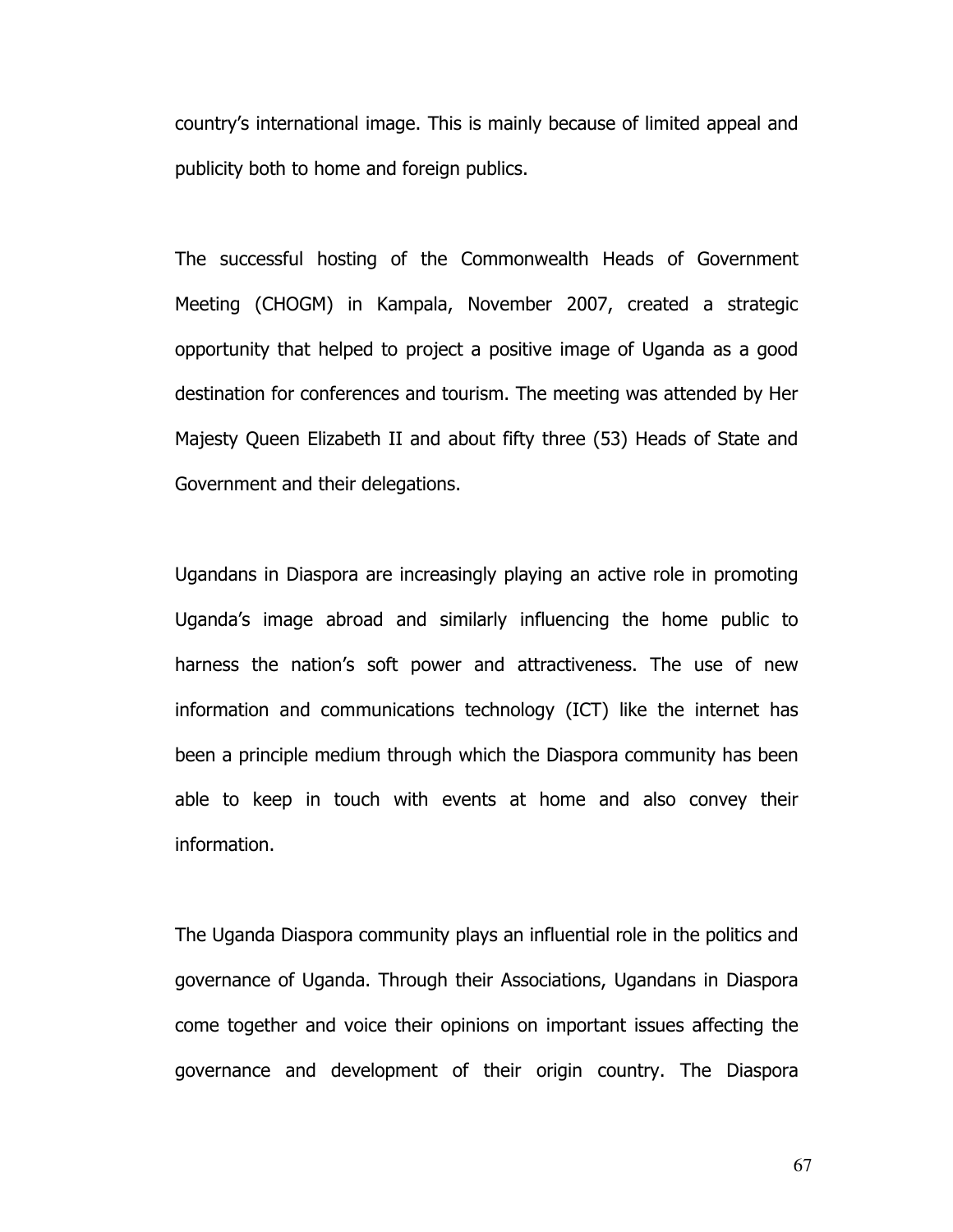community also work in partnership with several non-state actors like NGOs, Media houses, Think-tanks and Civil Society in influencing public opinion which in turn influences government policy.

Some well established persons of the Uganda Diaspora have helped to act as a link between Uganda's diplomatic Missions and the local authorities of the cities they live in the host countries. In this regard, some have been appointed as Honorary Consuls to carry out mainly basic consular functions, tourism and trade promotion activities. A case in point is Engineer David T. Mureeba, a Ugandan-American currently serving as Honorary Consul of Uganda in Dallas-Texas, USA.

The diaspora community has also played an important role in conflict resolution in Uganda. Members of the diaspora community residing mainly in North America and the UK helped to draw international attention to the over 20 years conflict between the Lord's Resistance Army rebels and the Uganda government. This helped to put pressure on both parties to cease armed confrontation and resort to peace talks and resolution of the conflict through non-violent means.

Uganda is a highly indebted developing country that has been largely dependent on foreign aid for funding its activities. Some influential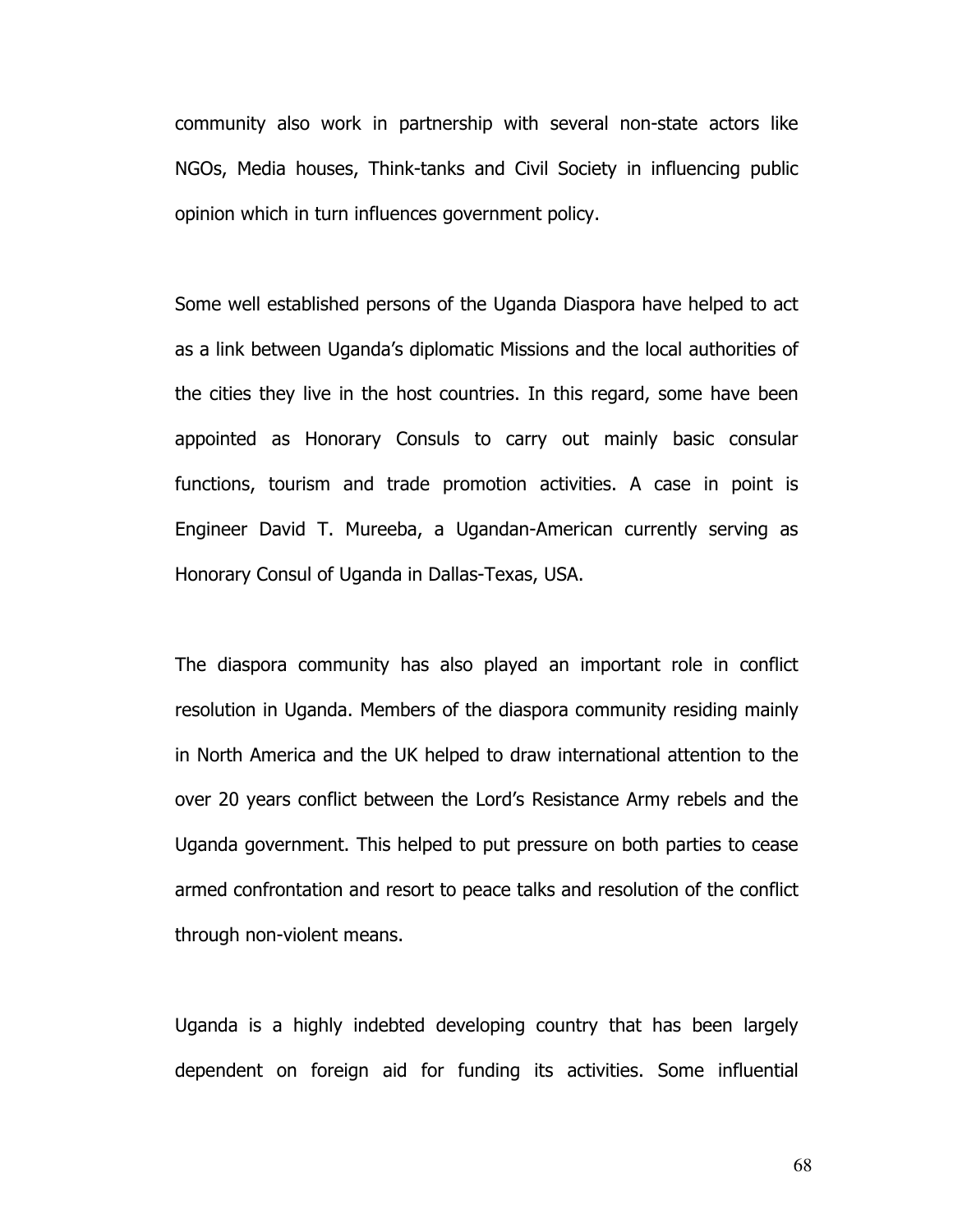Ugandans in the Diaspora like the Archbishop of York, Second highest position to the Archbishop of Canterbury in the Anglican Church, Dr. John Sentamu, and other friends of Africa abroad like the Musicians Bob Geldoff and Borno have played an active role in lobbying developed countries to cancel some of the debt owed by Uganda and other developing countries and to demand better accountability in use of donor funds from governments of the aid recipient countries.

The Diaspora community is also active in the Media both at home and abroad. Renowned journalists like Paul Bakibinga host of the BBC Network Africa programme and Shaka Ssali of Voice of America have helped reach out to Foreign and home Publics promoting understanding and awareness of Uganda and opportunities in Africa generally. Other Ugandans in Diaspora occasionally make contributions in the local Media through writing articles and filming documentaries.

### ROLE OF DIASPORA IN PROMOTION OF CULTURE

The Diaspora communities are important cultural Ambassadors of Uganda. They represent the vast diversity of the sixty five (65) indigenous ethnic groups in Uganda. The rich cultures of the different ethnic groups practiced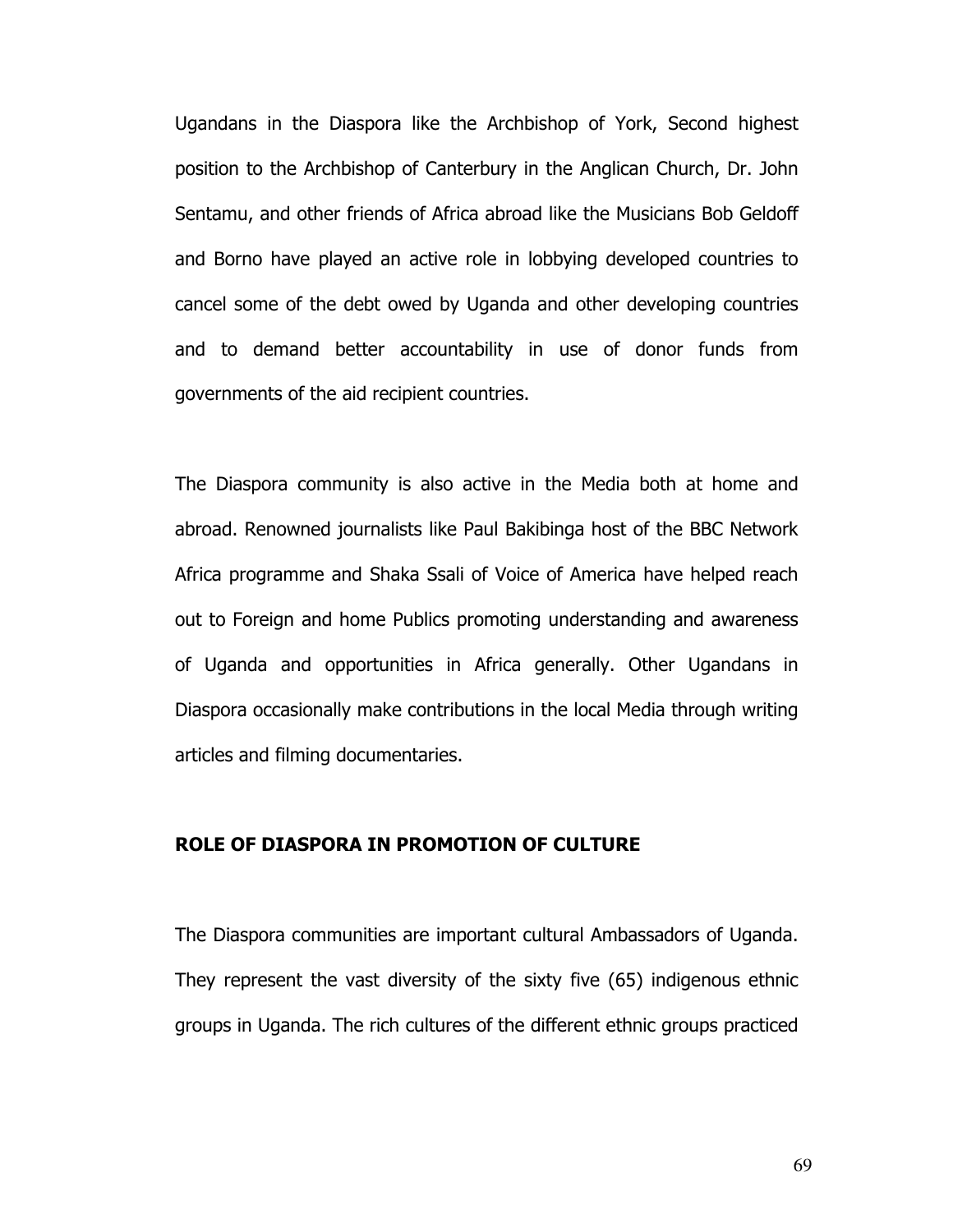by Ugandans in diaspora help to attract the attention of foreign publics to Uganda and instill a desire to learn more and discover Uganda.

Culture gives identity to a group of people and distinguishes them from other groups. Culture influences people's way of thinking, values, norms and attitudes. Hofstede (2004, p.26) defines culture as "the collective programming of the mind distinguishing members of one group or category of people from another". A broader definition of culture used in the Uganda Culture Policy is "the sum total of the ways in which society preserves, identifies, organizes, sustains and expresses itself." Ugandans in the Diaspora carry along with them their languages, traditions and ways of life that reflect the culture of their country of origin.

In Uganda, the Ministry of Gender, Labour and Social Development is the institution charged with formulation of cultural policy and coordinating activities that promote and develop national culture. The Ministry works in partnership with the Private Sector, Civil Society and Non-governmental Organizations in promoting cultural development.

In the past, cultural development has been undermined and given low priority in national programmes because of poor perceptions and attitudes of the indigenous cultures as backward and inferior to the Western cultural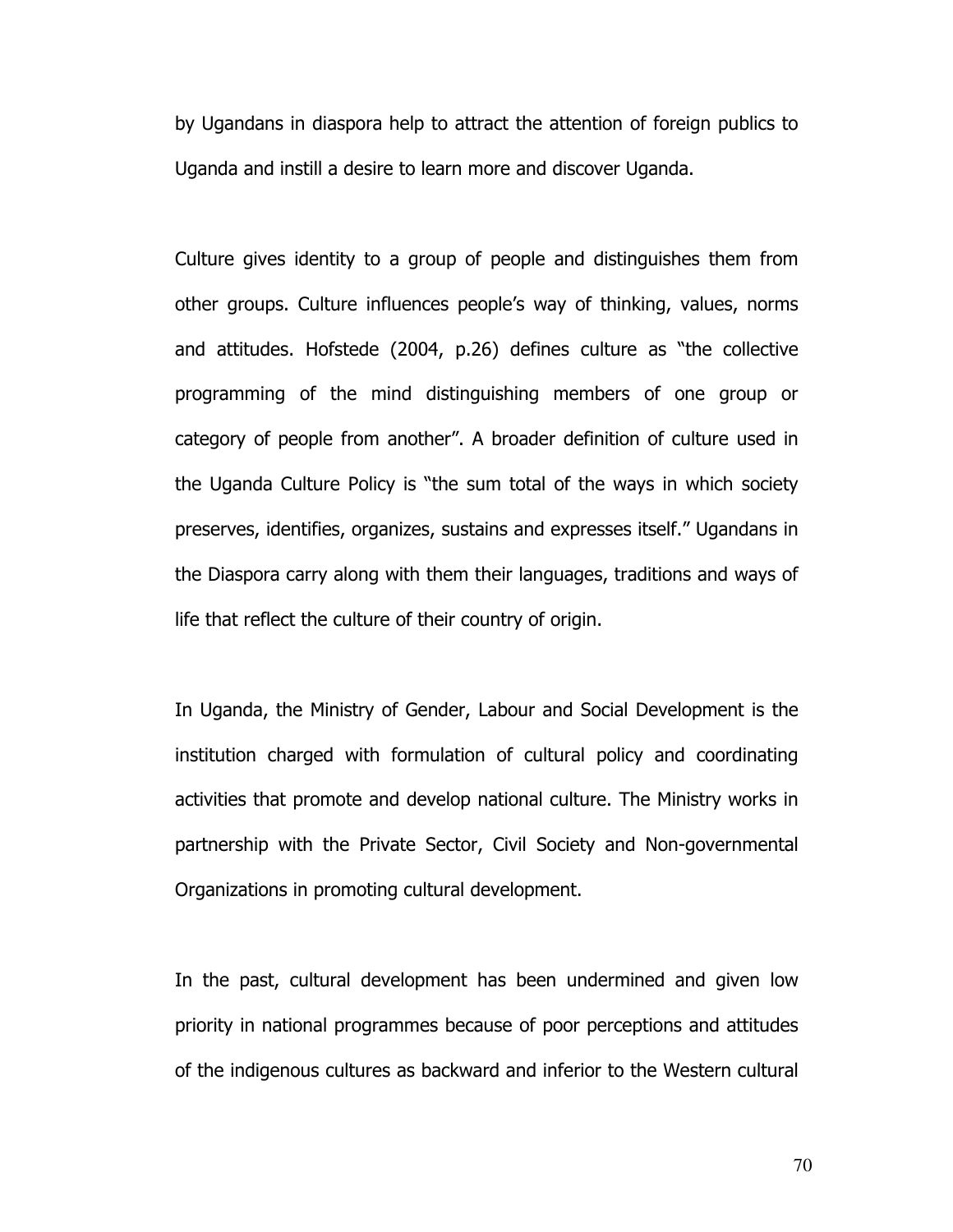influences introduced into the country by the colonialists. It is now generally recognized that culture plays an important part in national development hence the need to promote and develop indigenous cultures.

The previous national development strategy outlined in the Poverty Eradication Action Plan (PEAP) policy document puts little emphasis on culture as a resource to be enhanced in order to achieve economic growth and development. However, shift in policy focus in the new development strategy that is the National Development Plan places higher emphasis on the important role played by culture in development hence the need to increase support to cultural activities and programmes. Therefore culture is now perceived as "the bottom of the basket" (Cross Cultural foundation of Uganda 2007 Report, p.11) or the locus from which other strands or development plans and activities are built.

At the multilateral level the need to support cultural development has been emphasized at various forums and the need to promote understanding and harmonious co-existence among different cultures. A case in point is the Commonwealth Peoples Forum held as a parallel event during the Commonwealth Heads of Government Meeting (CHOGM) 2007 in Kampala, Uganda. The communiqué issued at the end of the meeting recommended as follows; "noting that culture in the Commonwealth is a driving force for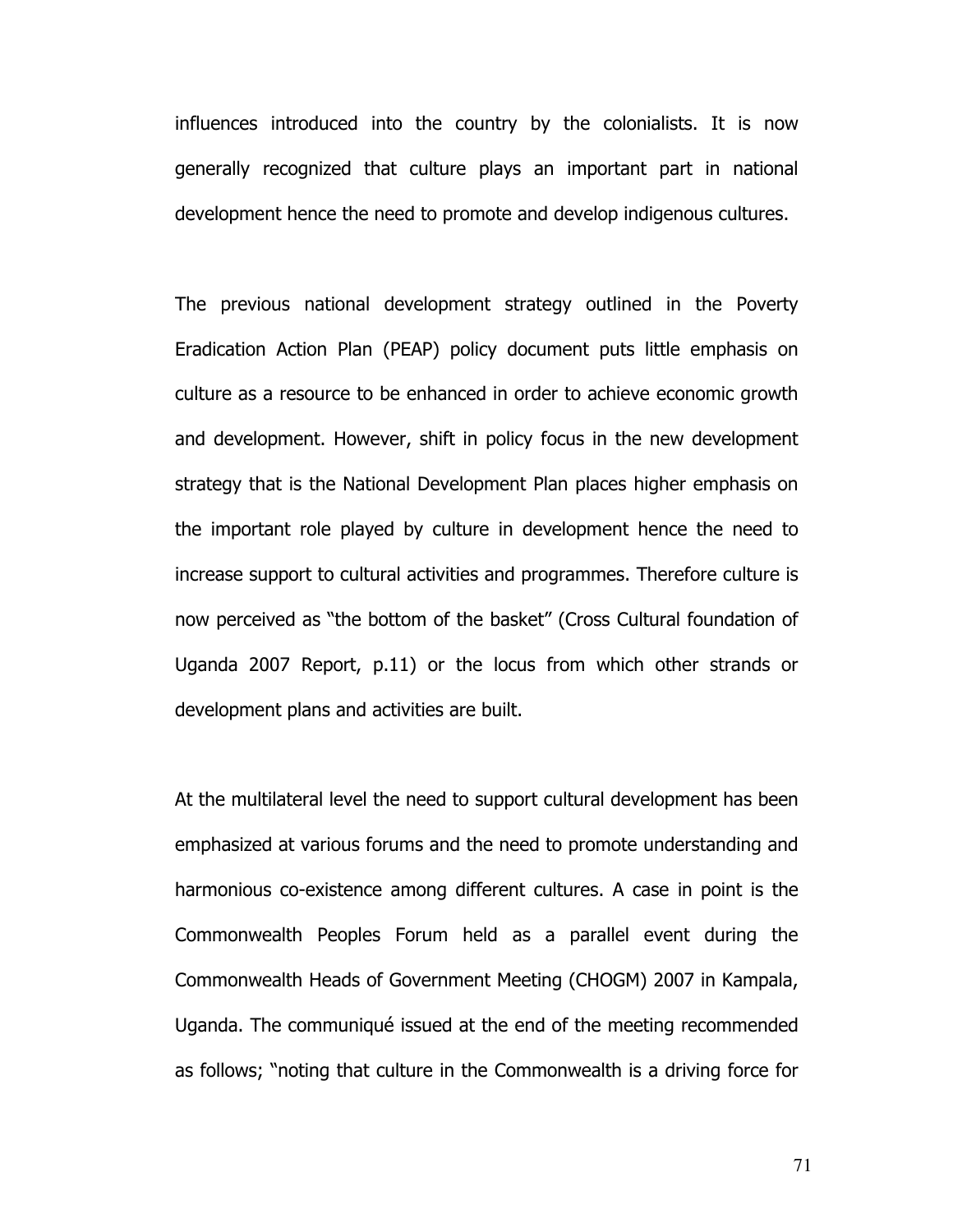people-centered development; we call on the Commonwealth Member States to:"

- i) Recognize and promote awareness that cultural diversity within and between member states is a fundamental pillar for the Commonwealth alongside development and democracy;
- ii) Create an enabling environment to: foster unity in diversity, ensure respectful dialogue between people with different identities and values within communities, regions, nation states and the Commonwealth and address issues conflict, social exclusion and marginalization;
- iii) Ratify the United Nations Educational, Scientific and Cultural Organization's (UNESCO) Convention on the protection and promotion of the diversity of cultural expressions and meaningfully involve and support Civil Society in its implementation at national, regional and international levels, notably in the development and application of cultural policies and strategies.

The above framework and other multilateral initiatives that support cultural development should act as a guide to states in formulating their culture policies to promote cultural expression and development by both indigenous communities and foreigners living in the country. In this way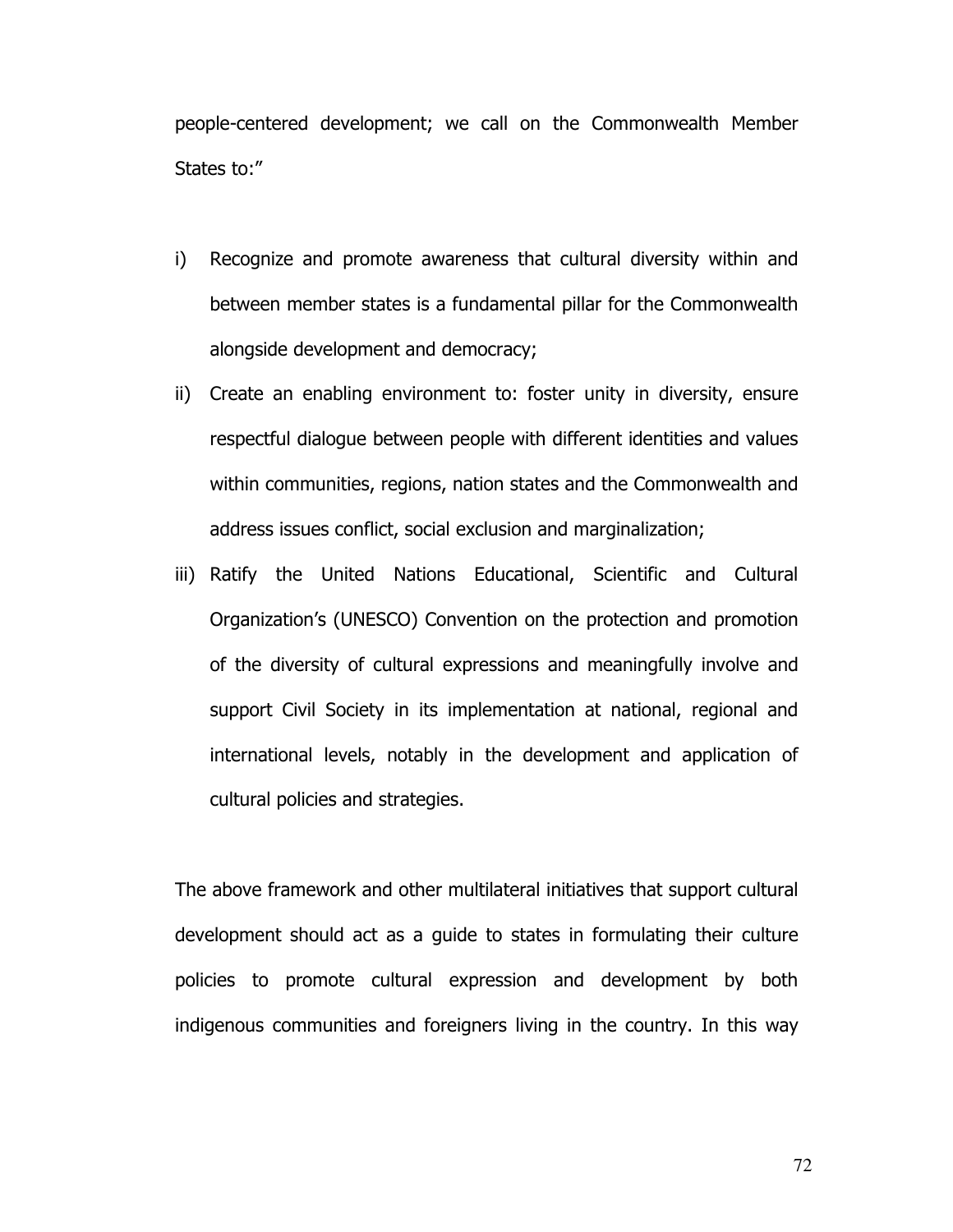Diaspora communities will be empowered to make a contribution to cultural enrichment and development in a multicultural society.

Ugandans in the Diaspora cannot develop their culture in isolation but need the support of both host and origin countries to be able to benefit from cultural diversity. The Diaspora need to integrate with the culture of the host country and actively participate in society without losing their cultural heritage from their country of origin through constant interaction with their country of origin and participating in cultural orientation programmes. In this way they are empowered to contribute to the cultural development of both origin and host country.

Some Ugandans in diaspora have established restaurants in their host countries where the local dishes like matooke (steamed banana), kalo (millet bread) and other traditional delicacies are prepared. In addition, locally brewed spirits like "waragi", also known as the spirit of Uganda, and locally made beers like "malwa" made from millet flour and "tonto" made from banana juice are served at social gatherings of the diaspora community. This helps project Ugandans as out-going and friendly people.

In the performing arts and entertainment, Ugandans in diaspora have been instrumental in promoting local music dance and drama. Musical groups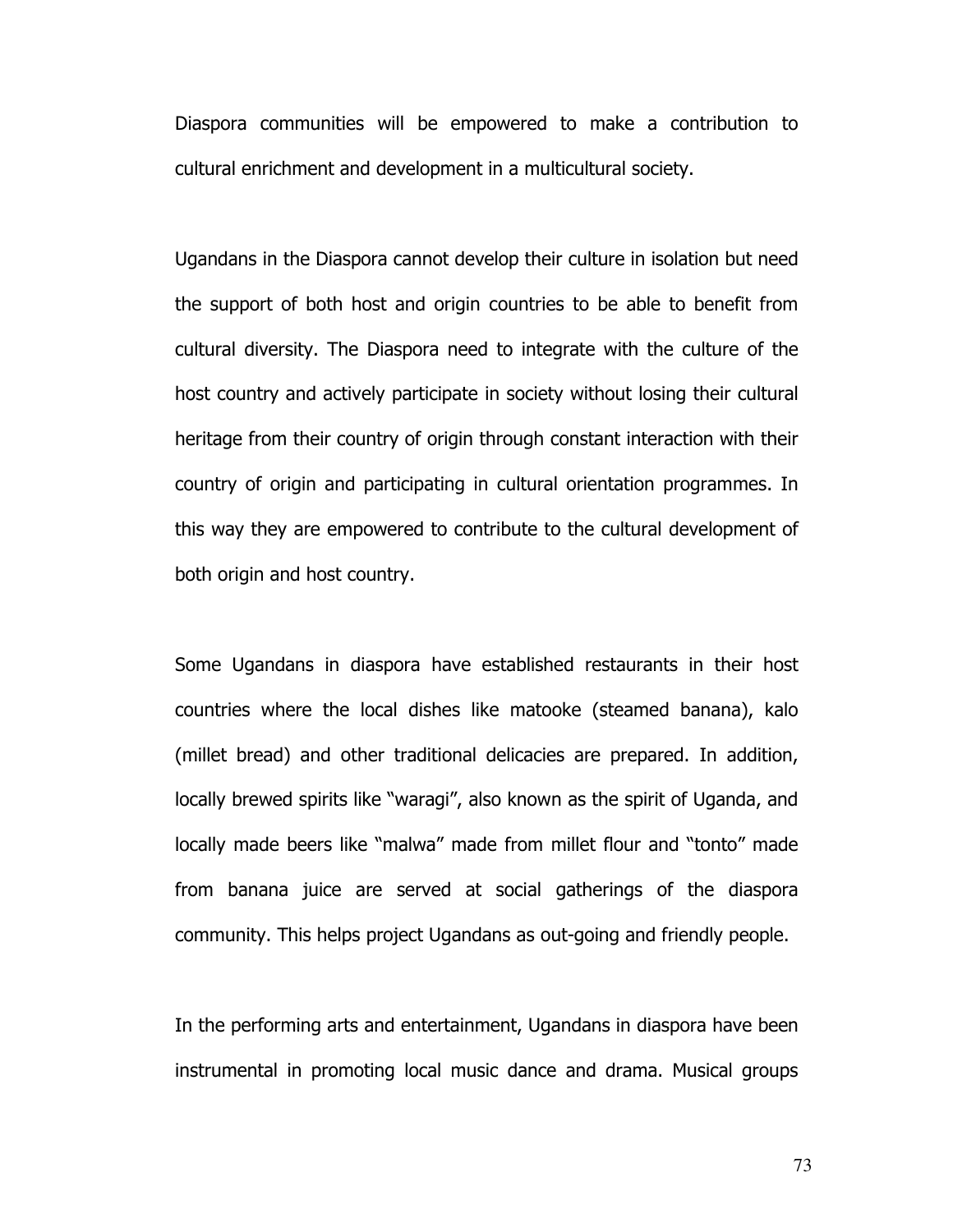like the Afrigo band and Ndere troupe have participated in overseas concerts and cultural exchange performances. Ugandans in the Diaspora have played an active role in promoting and providing funding for the tours of local Ugandan musical groups and artists abroad. The Ugandan traditional music, dance and drama is a source of entertainment but also a platform for communicating, advocating and educating the masses about issues that affect day to day life in society.

A traditional dance group called Afro Drum Sound Entertainment group based in China has played an important role in providing traditional cultural entertainment at celebrations marking Uganda National day celebrated annually on October  $9<sup>th</sup>$ . The Uganda Embassy in Beijing, China has been working with Mr. John Senyonyi, a Ugandan in Diaspora based in China and Operation Manager of Beijing Afro Culture Developing Company ltd, the company that manages the Afro Drum Sound Entertainment Group to promote Ugandan culture and music in China.

The Afro Drum Sound Entertainment group also performed at a dinner held at CATIC hotel next to the Beijing Olympics stadium hosted by Uganda Embassy and friends of Uganda in China for visiting Members of Parliament from Uganda on  $4<sup>th</sup>$  June 2009. The head of the delegation of Members of Parliament, Hon. Reagan Okumu, thanked Ugandans in China for their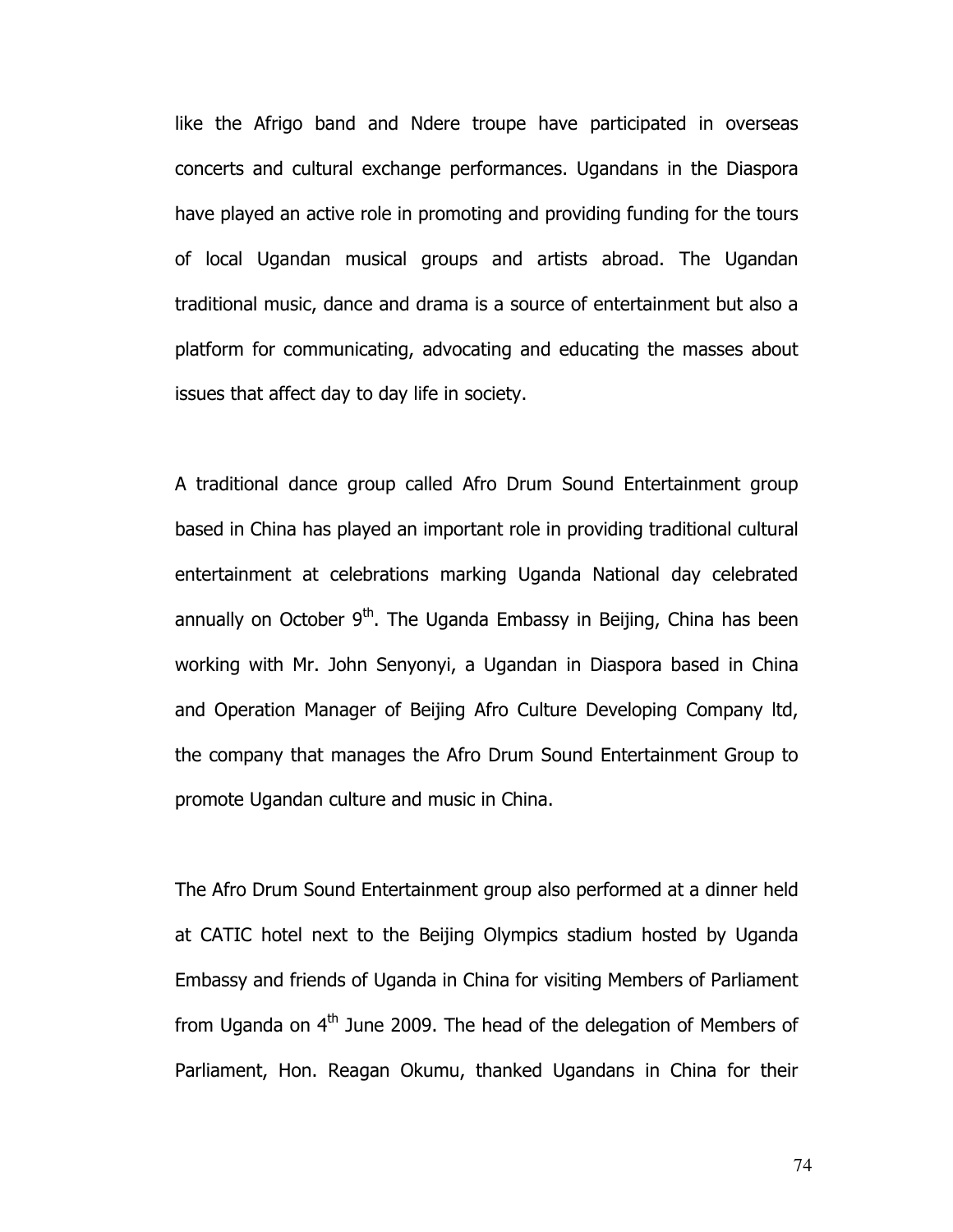initiative in promoting culture and image of Uganda through cultural entertainment. He noted that Uganda is blessed with a rich diversity of cultures and encouraged Ugandans in the Diaspora to promote their cultural identity in order to enhance Uganda's image internationally and open up opportunities for development.

The people of Uganda have a strong religious culture. It is estimated that about 80% of Ugandans are Christian, 12% Muslim and the other 8% subscribe to local African traditional beliefs. Ugandans in Diaspora have maintained these religious ties and identities in their host countries where they occasionally congregate and worship in local Ugandan languages.

As observed by Kasibante (2009, p.2) "religion constitutes an important medium through which Ugandan immigrants construct their identity and the church is at the fore-front of the places that they and other African immigrants look out for or seek to join…" This was noted after a study on three Ugandan Diaspora religious communities in the United Kingdom namely; Acholi London Christian Fellowship (ALCF), Okusinza mu Luganda (Worship in Luganda) and Ekkanisa y'Oluganda (the Luganda Church).

Ugandans in the Diaspora also actively participate and celebrate religious festivals, observed in Uganda, in their host countries. The Ugandan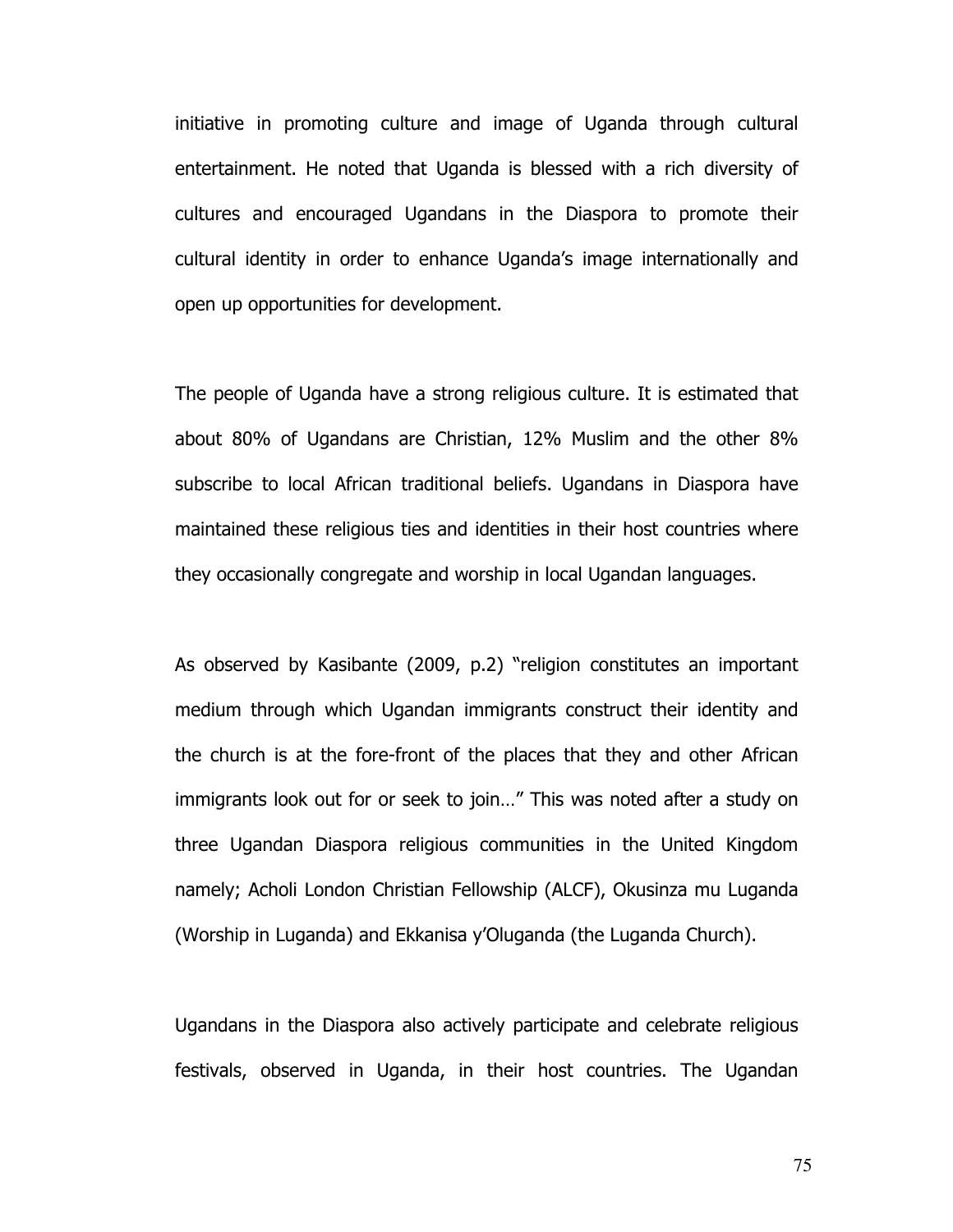Christian Diaspora community living in Boston, USA, hosted a grand Martyrs day celebration on June 15, 2008 in Waltham, MA (Fr. Odomaro, 2008). Martyrs day is an annual religious festival in Uganda held in the month of June to celebrate the life of forty five (45) Ugandans who were martyred for their Christian faith in 1885 by Kabaka Mwanga, King of Buganda. The Martyrs day celebrations usually attracts several pilgrims within Uganda and from abroad who visit the Martyrs shrine at Namugongo near Kampala city.

Traditional practices and other important norms and values are also taught to the youth of Ugandans in the Diaspora. Some of these values and norms include respect for elders, hard work, conduct in public, household roles and chores etc. This cultural orientation is helpful in reminding the youth especially about their identity and teaching them to cherish their culture and preserve it. In Buganda tradition, this cultural orientation is also known as "ekisaakata" or enclosure.

Ugandans in the Diaspora also carry with them some traditional skills and knowledge that they use in their host country. For instance the knowledge of making traditional medicine and other alternative treatments made from local herbs other than modern medicine. Ugandans also have a rich collection of traditional crafts and cloth that they carry with them abroad.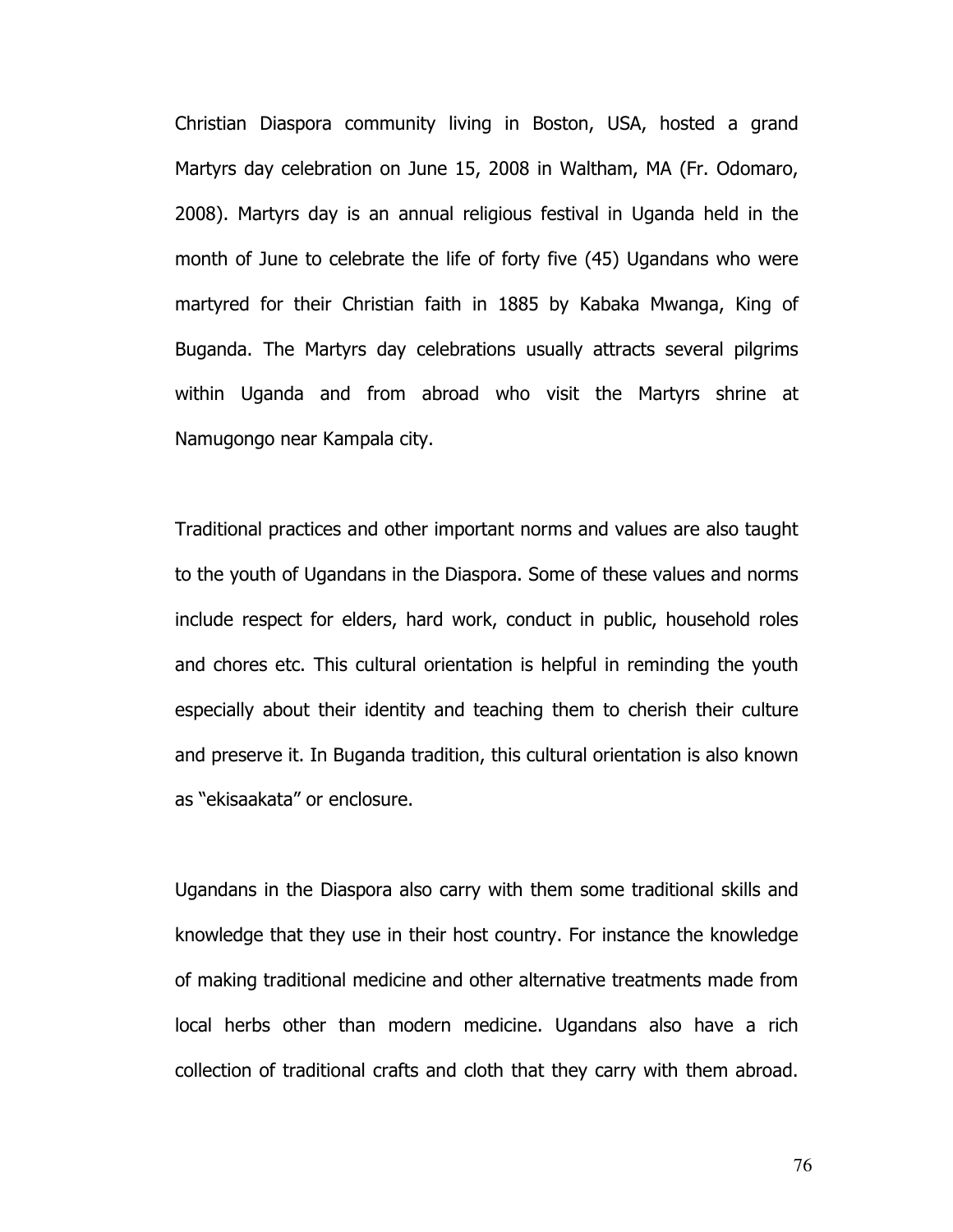For instance the art of making bark-cloth and other items like drums, mats, baskets etc. This adds to the beauty and expression of the African traditional art and crafts. Most of these products made locally are then sold as souvenirs.

The role played by Uganda Diaspora artists, writers and authors cannot be under estimated. The Diaspora artists, writers and authors have made significant contributions to literature and art works on Ugandan culture and society. An example is the Art Exhibition of Ugandan-born Ismael Kateregga's art works at the Royal Commonwealth Society in London, United Kingdom. The exhibition organized in collaboration with the Royal Commonwealth Society and the British Council was opened by H.E. President Yoweri Museveni of Uganda on March 12, 2009. "Ismael Kateregga's art works show-case a variety of themes on life in Kampala, the capital city of Uganda" (New Vision, 14 May 2009). This has helped to increase on knowledge and appreciation of Ugandan culture by foreign publics.

### CHALLENGES FACED BY UGANDANS IN THE DIASPORA IN PROMOTION OF CULTURE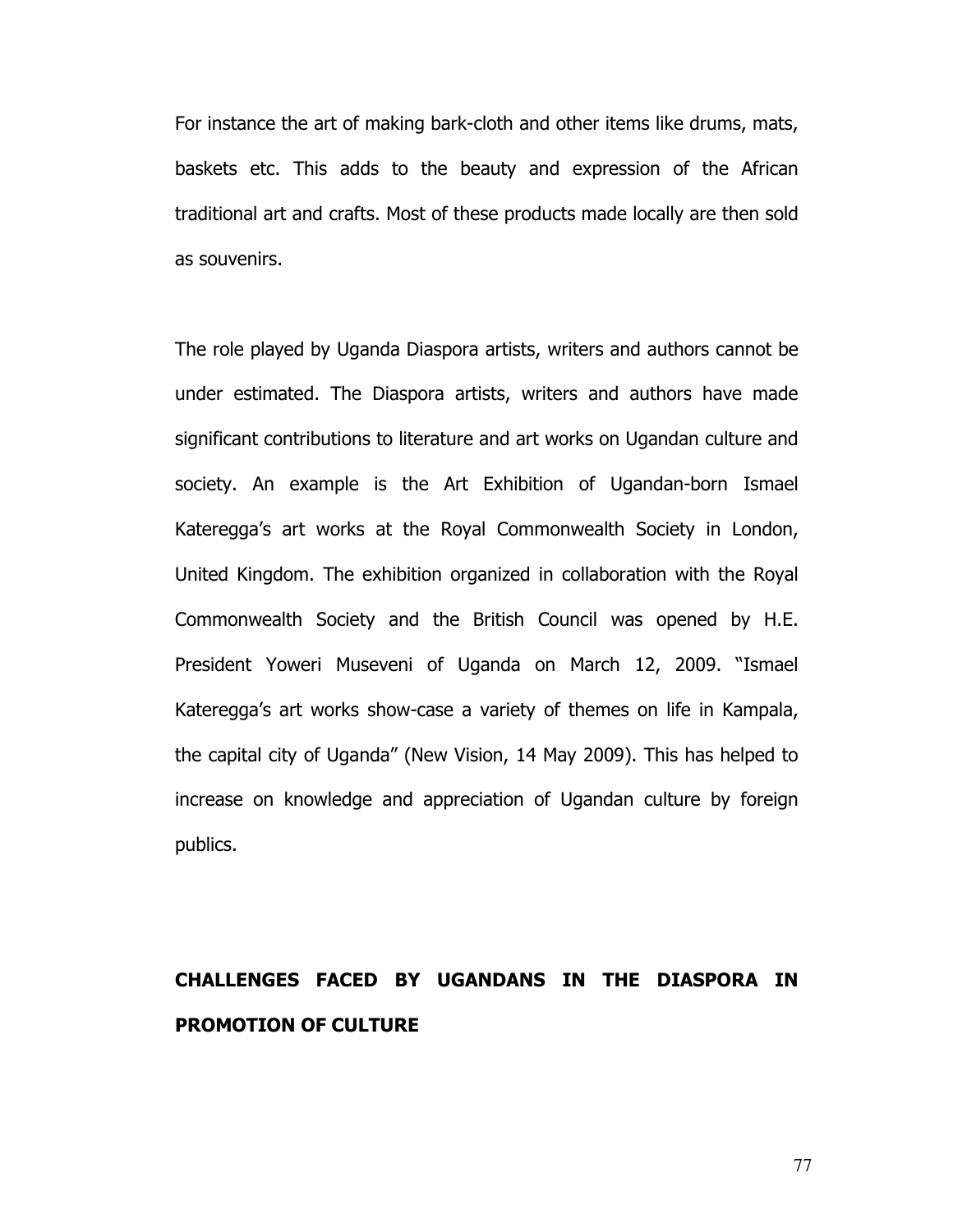While the cultural diversity of Ugandans in the Diaspora avails enormous opportunities for Uganda in show-casing its rich cultural heritage, it also creates some challenges in that it is often used by some opportunistic local leaders in Uganda who emphasize the differences with a view of creating division and animosity between different ethnic groups. This weakens any attempts to unite the Diaspora community to effectively contribute to national development.

There is also a challenge of communication and language expression by Ugandans in the Diaspora. Uganda has no national language to unite its people of various ethnic backgrounds to be able to effectively communicate with one another. English and Swahili are the two official languages used but this is mainly limited to people who have received some formal education to have the opportunity to learn especially English which is the main language of instruction. In addition, each of the sixty five indigenous ethnic groups has their own distinct language. This challenge is further elaborated in the Uganda Culture Policy 2006 as follows:

 The development of languages in Uganda has not been uniform and tended to privilege some languages over others. In addition, the multiplicity of languages doesn't facilitate direct communication amongst communities. Information in indigenous languages has to be translated to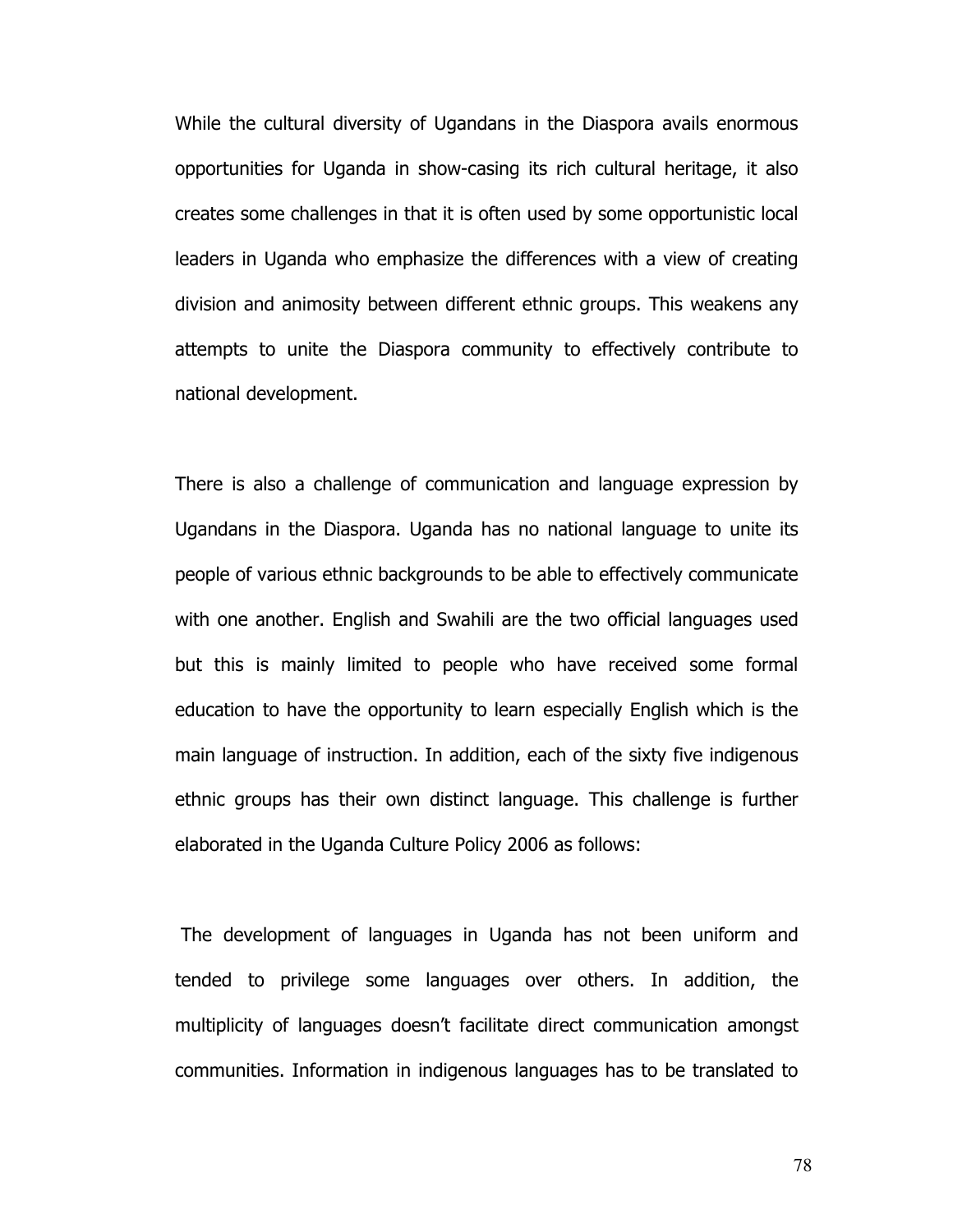English and vice versa if it is to be shared. This often results in gross distortion of information and loss of meaning. In relation to literary arts, the available literature is limited because some languages lack orthographies. (Uganda Culture Policy Paper 2006, p.6).

There is also a challenge of preserving traditional or indigenous knowledge and skills that the Diaspora community have learned from their country of origin. For instance knowledge of traditional medicines and cures made from herbs, making of traditional crafts, making of the traditional bark cloth mainly used for ceremonies, local proverbs and other items resulting from local inventions and creativity. This is largely a problem because of lack of or inadequate documentation of this indigenous knowledge to enable it be taught and passed on to future generations.

The attitude of the host country nationals towards the culture of the Diaspora community also creates a challenge especially in countries where multiculturalism is viewed negatively. As Matteucci (2007, p.1) points out that "crossing the border is not just a simple matter of personal mobility. People have the delightful or disgraceful habit of taking with them their life style and prejudices – what we call culture and their beloved objects from pots to pets. This gives rise to all sorts of collateral cross-cultural complications". This implies therefore that some cultural practices of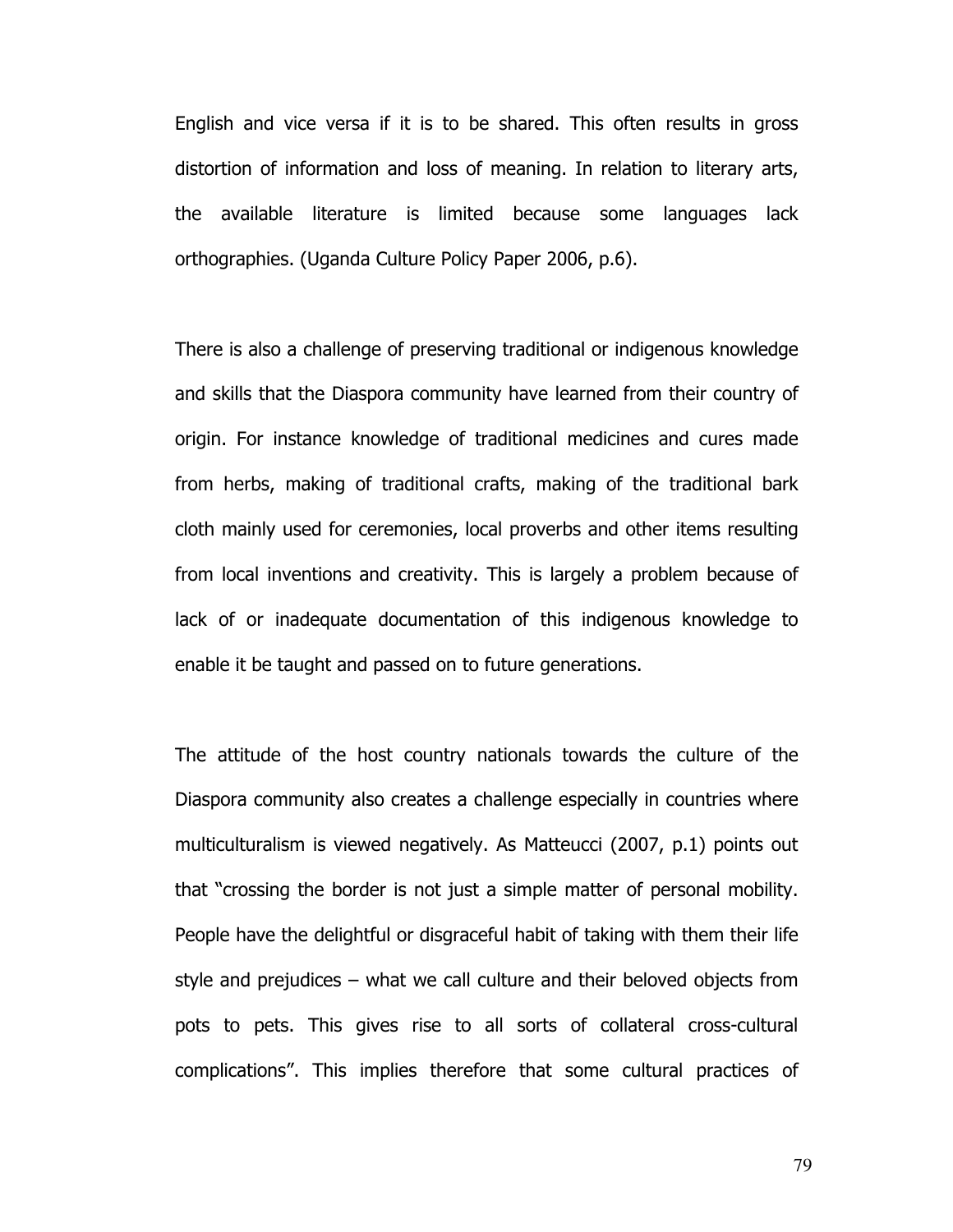immigrants may be offensive to the host country nationals hence a source of conflict and social tensions.

Ugandans in the Diaspora also sometimes face discrimination in their host countries for instance obstacles faced by foreigners to obtaining work permits, unfair treatment by the law and law enforcement agencies, pay higher charges for basic services like education and health care as compared to host country citizens.

There are also differences in the common law between some host countries and Uganda. While there is freedom of speech, religion and expression in Uganda that enables people to actively practice their cultures, religions and enjoy civil liberties, the case is not the same in some host countries for instance those that are governed under Sharia law or impose restrictions on some cultural and religious practices. This constrains Ugandans and other foreigners living in such countries from promoting their culture as they have to forfeit some of their rights that they would have otherwise enjoyed in their origin country.

Lack of knowledge of the host country language is another significant challenge faced by immigrants. The lack or limited ability of immigrants to communicate with nationals of the host country impedes their ability to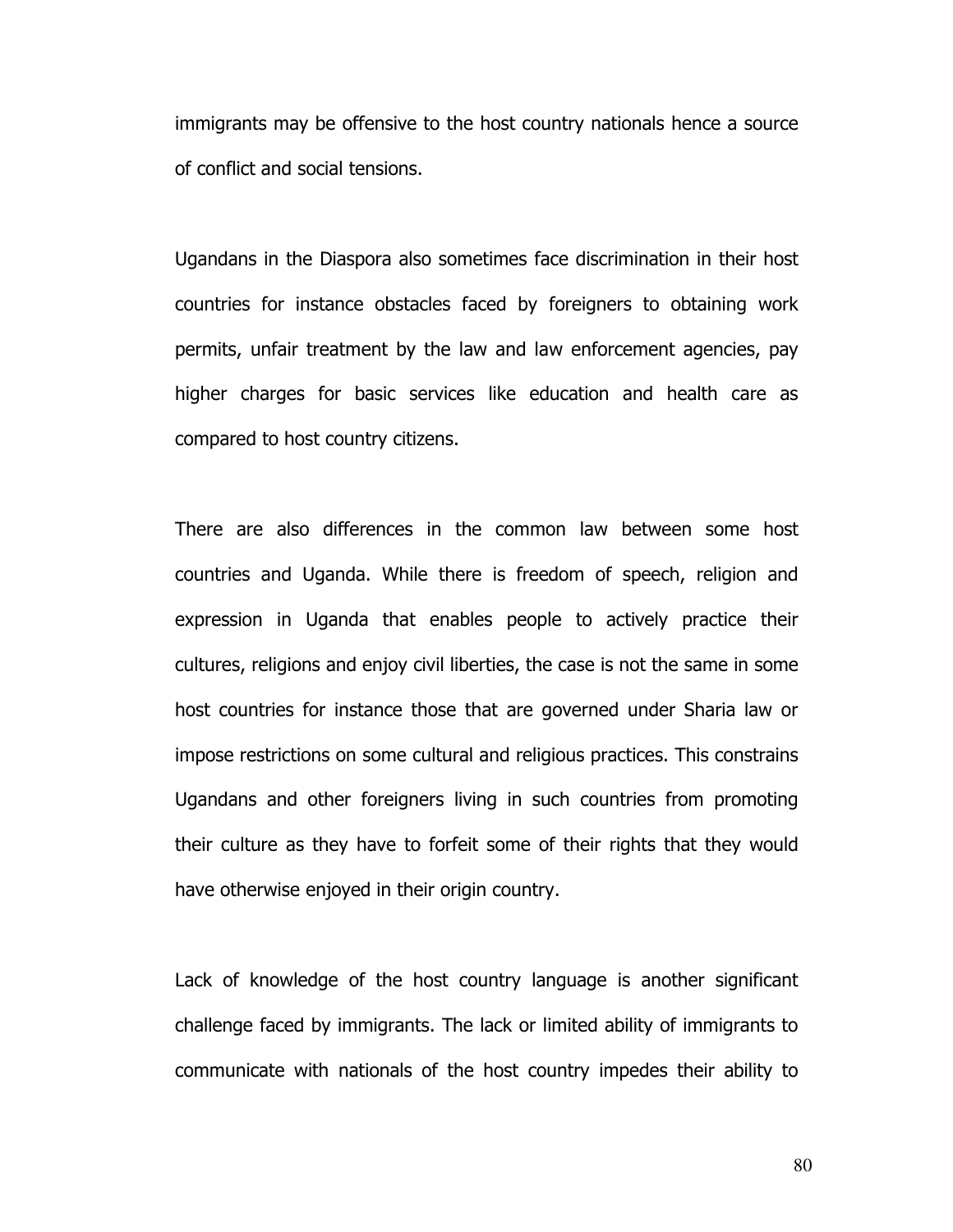integrate and co-exist comfortably within the local communities in the host country. This leads to them being isolated or alienated and hence unable to effectively contribute to cultural development and enrichment of the local community.

Ugandans in the Diaspora also face a challenge regarding the method of interaction or acculturation with the host State society. This varies from country to country depending on the culture of the host State and the public attitude and policies towards foreigners. For instance some host countries like France promote assimilation policies of acculturation where the migrants adopt the language and culture of the host State and in so doing disown their origin language and culture. Some other host countries like USA promote integration policies whereby the migrants adopt the host country language and culture along side their origin language and culture. A detailed look into acculturation strategies is illustrated in Figure 8 below in John Berry's Model.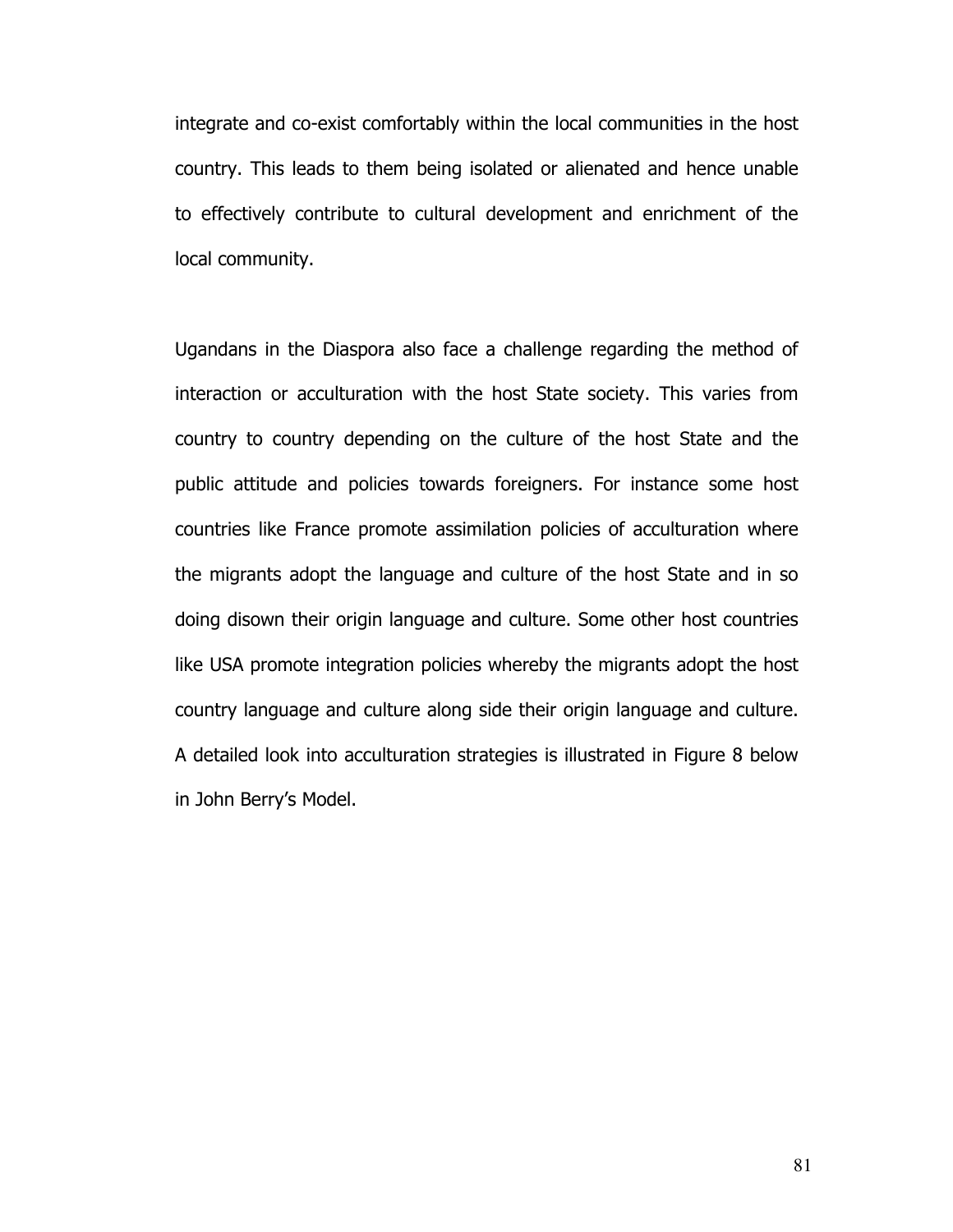

Fig 8: Acculturation Strategies in John Berry's Model

Source: UNESCO, International Journal on Multicultural Societies (IJMS)

The above illustrated model by John Berry assumes that a migrant is faced with two questions that when answered with either "Yes" or "No" will influence his/her choice of acculturation in the host country. The two questions are as follows (IJMS 2006-Vol8-No.1, p.107):

- i) "Do I find it important to maintain positive relationships with my original culture?"
- ii) "Do I find it important to maintain a positive relationship with other cultures and the mainstream in society?"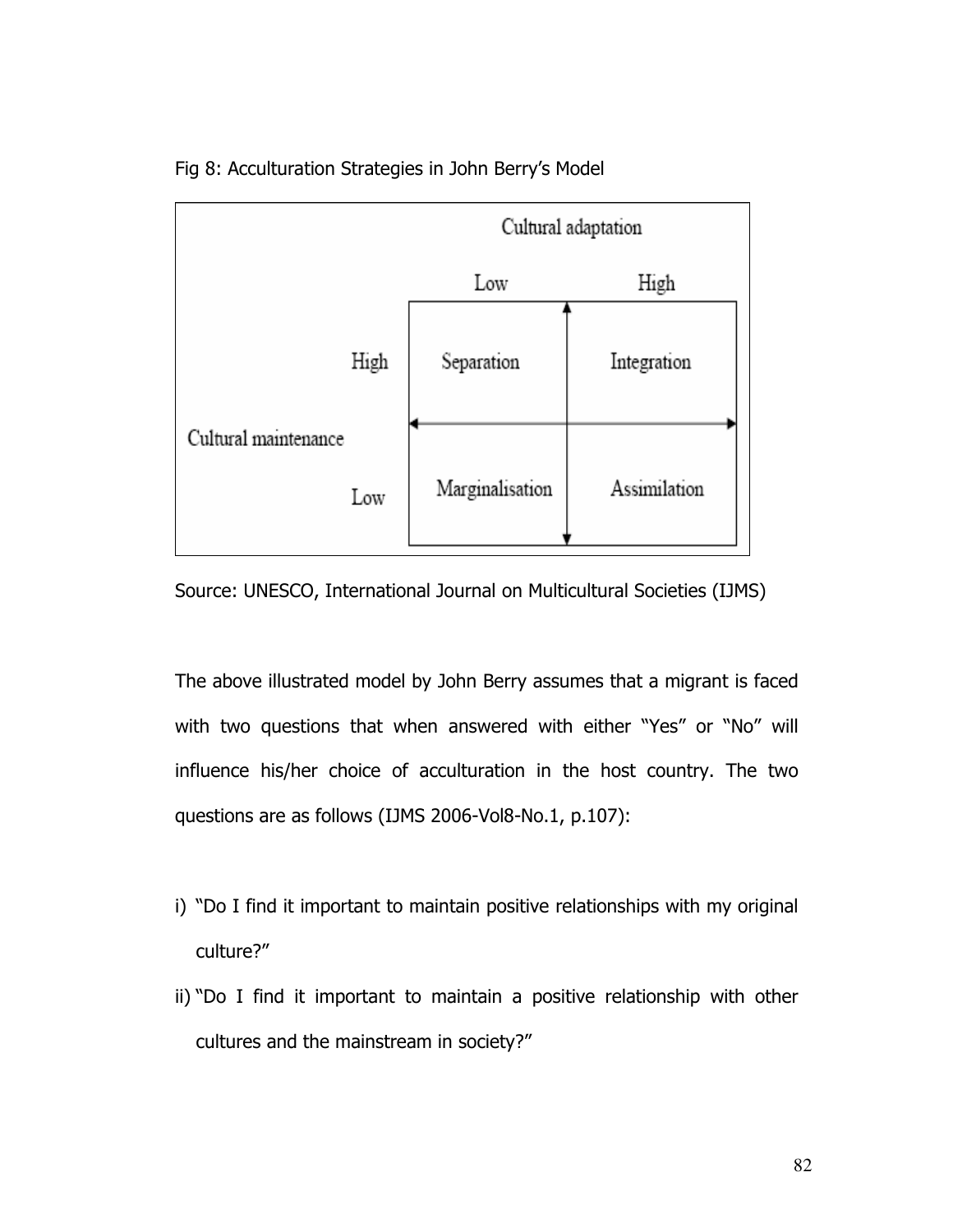The acculturation strategy of "separation" represents a high level of preference for migrants to maintain their origin culture and low preference to adapt to the mainstream culture of the host State. A common example of this separation model can be observed among Chinese migrants who usually establish small "China towns" in the host countries they settle in order to maintain their culture and way of life.

The "Integration" acculturation strategy represents a high level of preference for migrants to adapt to the mainstream culture of the host country as well as maintain their origin culture. This strategy is ideal as it empowers the migrant to make positive contribution to development of both host and origin State society by embracing cultural diversity.

The "Assimilation" acculturation strategy represents a high level of preference of migrants to adapt to the mainstream culture of the host country and low level preference to maintain their origin culture. This strategy is usually preferred by host countries but is unfair to migrants and may lead to conflicts between different communities in the host country.

The "Marginalization" acculturation strategy represents a low preference for migrants to maintain their origin culture as well as low preference to adapt to the mainstream culture of the host country. An example is the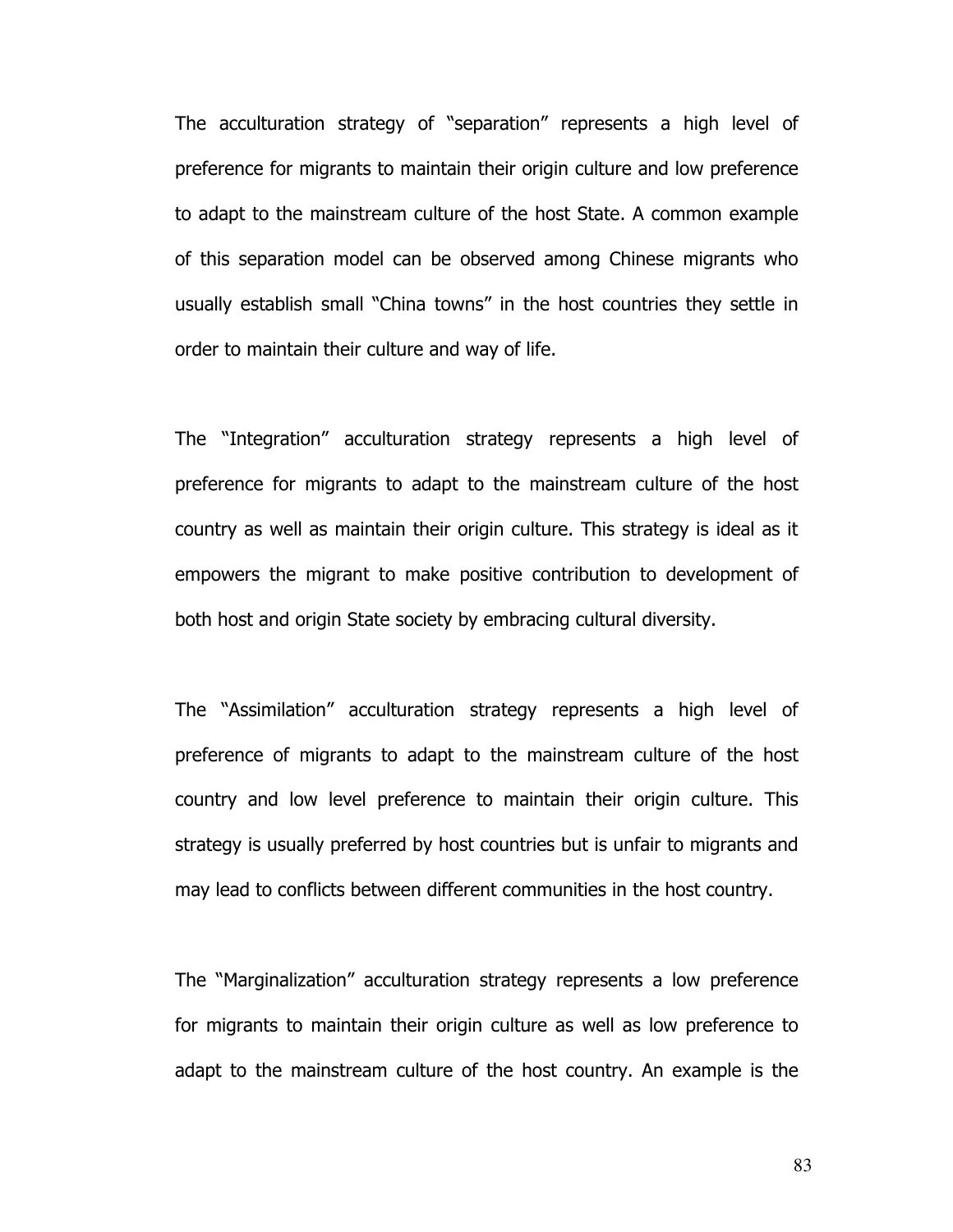Gypsy communities living in Europe. This disempowers the migrants and hinders their ability to contribute to either host or origin country development.

In conclusion, host and origin countries need to work together to promote cultural diversity to help migrants settle in comfortably and contribute to the development of both countries. There is need to promote understanding and respect of other cultures to appreciate their contribution to development of society. "Multiculturalism requires multidisciplinary endeavour , multiculturalism policies cannot deviate much from public attitudes and should start from a profound knowledge of these attitudes to enable better management of diversity" (IJMS 2006-Vol8-No.1, p.117).

## ROLE PLAYED BY DIASPORA IN PHILANTHROPY AND COMMUNITY DEVELOPMENT

Ugandans in the Diaspora through their networking and interaction with organizations and partners in host countries have helped raise funds and other items in kind to send back home as donations to charity. Some of the organizations and partners through which the Diaspora mobilize donations for community development in Uganda include; companies, foundations, churches and other institutions that support charitable causes.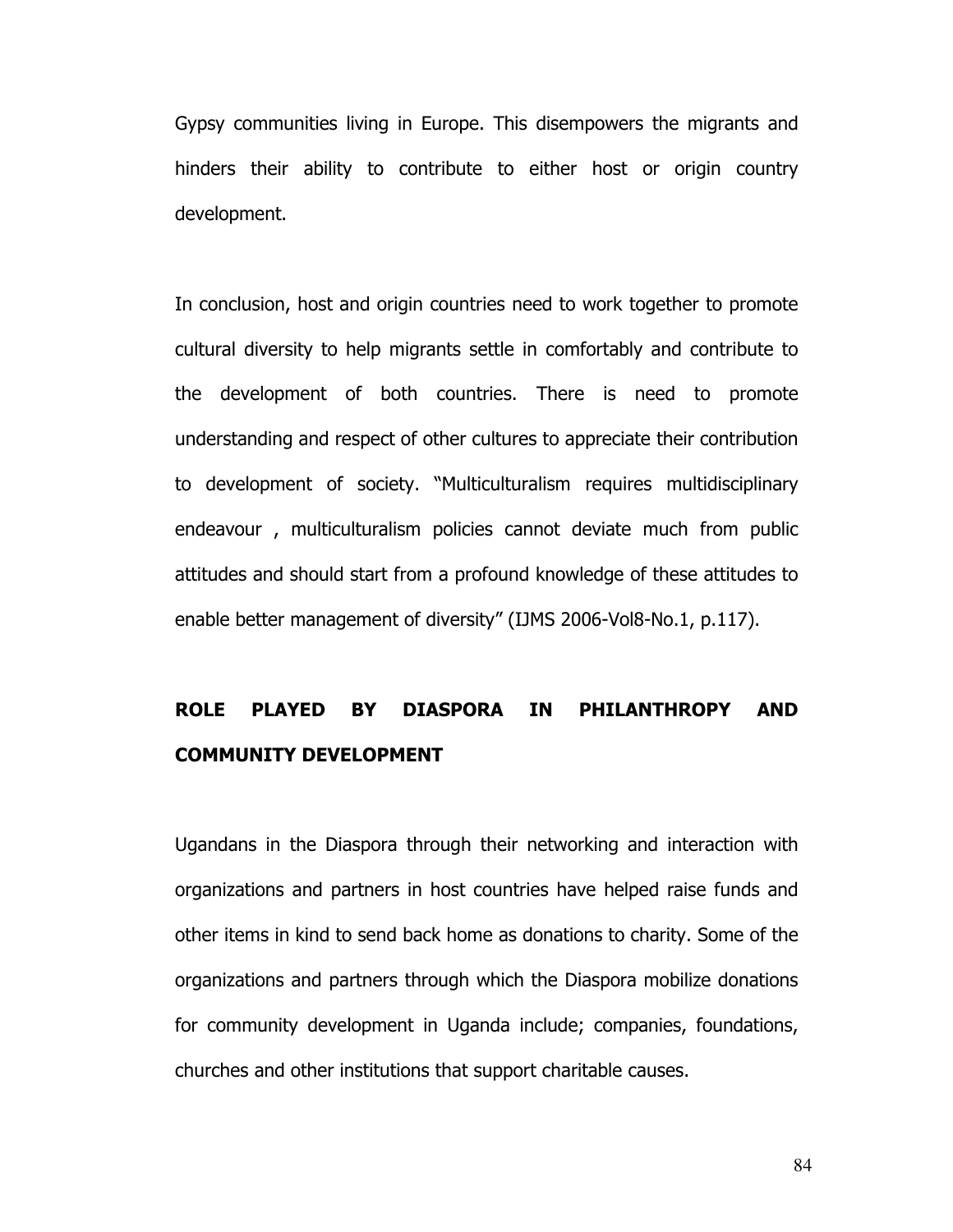The donations from the Diaspora communities are mainly channeled into community development activities like building schools, health centers and caring for orphans. These charitable donations from the Diaspora go a long way in helping provide important social services to local communities hence complimenting efforts of local governments that are faced with the challenge of limited resources to provide these services.

Some Diaspora Associations like the Uganda North America Medical Society (UNAMS) that is composed of health workers (Doctors and Nurses) in the U.S.A and Canada have made significant contributions to local communities in Uganda. They have contributed through donating medical equipment and sending experts to train health workers in Uganda on how to use the donated equipment.

Ugandan sportsmen and other sports lovers in the Diaspora have made a significant contribution to the development of sports in Uganda. An example is the Proline soccer academy that is currently developing the football talent of about 250 kids in the U-8, U-10, U-15 and U-18 age groups. Proline soccer academy Director and former Ugandan International footballer, Mujib Kasule, founded the academy on returning home after a playing career in the USA College football. Proline Academy and other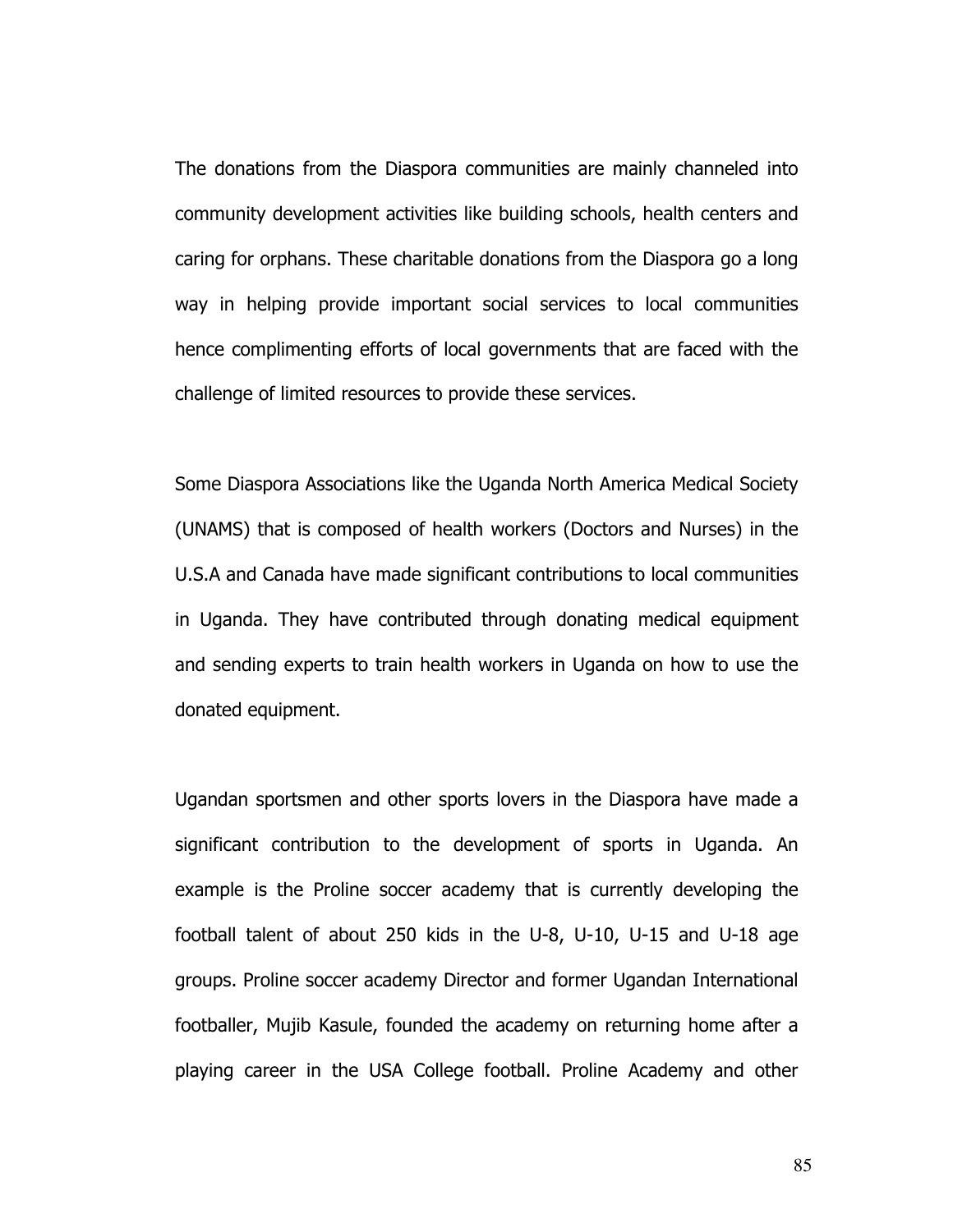sports establishments continue to receive several donations from Uganda Diaspora partners and well-wishers.

The education sector in Uganda has also received significant charitable contributions from the Diaspora community. Ugandans in the Diaspora have contributed to building of class rooms, laboratory equipment, text books, computers and other school equipment. The Arlington Academy of Hope (AAH) established in the year 2000 in Bududa district, Eastern Uganda, is an example of an educational institution built with the help of donations from the Diaspora.

The Diaspora community is also playing an important role through their charitable donations in helping resettle former Internally Displaced Persons in the districts of Gulu, Amuru, Kitgum and Pader to their original homes after the end of the war in Northern Uganda between Uganda government and the LRA rebels.

In conclusion, Ugandans in Diaspora are key partners in promotion of their home country's Public Diplomacy, Culture and Community development. Their physical presence in the respective host countries, the networks and relationships they build with other peoples helps open doors and opportunities for cooperation that would otherwise not have been possible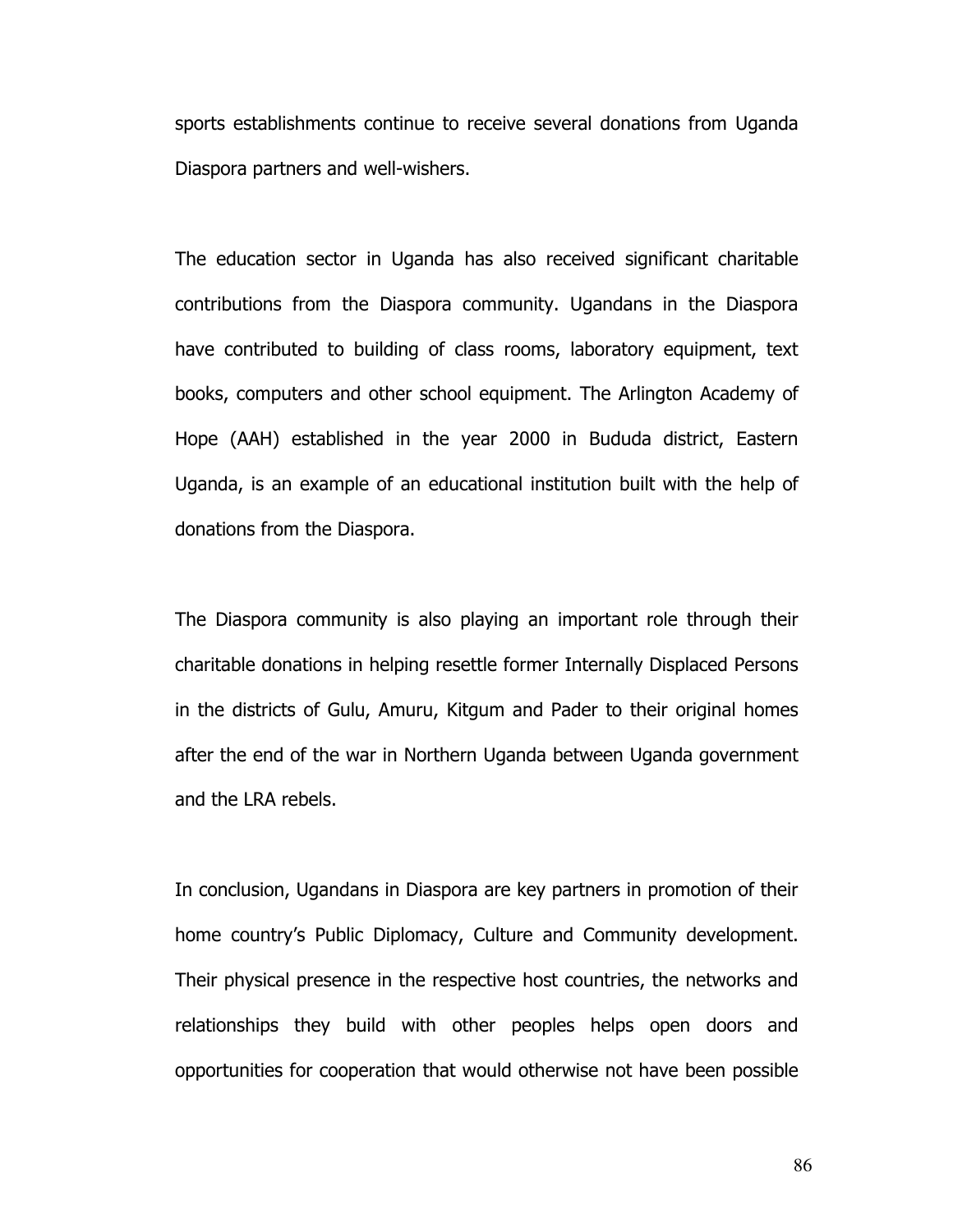due to Uganda's disadvantage of being geographically remote, landlocked and invisibility on the international scene. The national image is boosted through the achievements made by Ugandans in the Diaspora in their various fields of expertise.

### ROLE OF DIASPORA IN PEACE BUILDING AND NATIONAL RECONCILIATION

Uganda as a nation has been plagued by numerous conflicts in the past both in pre-independence and post independence times. These conflicts were mainly caused by ethnic, tribal and religious differences that Ugandans have within the same country. These conflicts have had a devastating impact in modern Ugandan society where there still exist some elements of bitterness, suspicion and mistrust between peoples of different ethnic groups. This has negatively affected national unity, reconciliation and development.

Several Ugandans in the past were forced to leave their homeland and flee to exile during periods of civil strife and unrest. The early governments established after independence inherited a fragile state with weak institutions and were vulnerable to being over thrown through Military coups. The military had a very strong influence on the politics and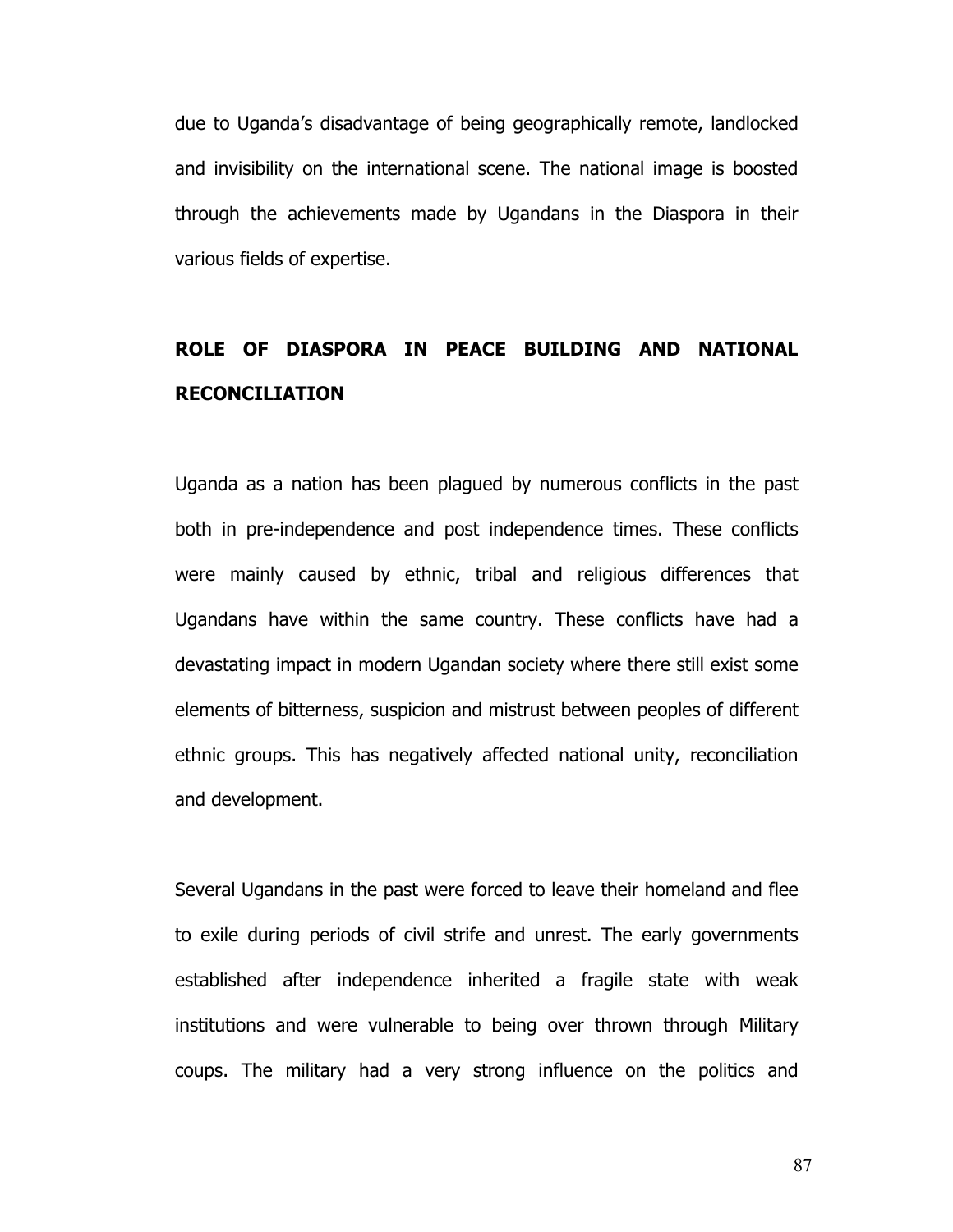governance in Uganda and this caused a challenge of building other institutions of governance necessary to bring about democracy and the rule of law.

Ugandans who constituted the mass exodus and other nationals who left the country during the periods of conflict and unrest now form part of the Diaspora community living in different countries abroad. The most notable persons of this category of Ugandans in Diaspora include past national leaders who fled for their lives when their governments were overthrown. Some of these former leaders like Sir Edward Mutesa II, Milton Obote and Idi Amin lived the rest of their lives and finally died in exile. It has been a common trend in Uganda whenever governments changed for the ousted leaders to flee into exile and in so doing join and become part of the external enemies of the new government.

Ugandans in the Diaspora can therefore not be ignored in the wider context of resolving and finding a lasting solution to conflicts affecting their country of origin. Some groups in the Diaspora are looked at with suspicion due to their linkages to opposition groups of the government and their past involvement in human rights abuses and violations. Rebuilding trust among the different parties involved in conflict remains one of the biggest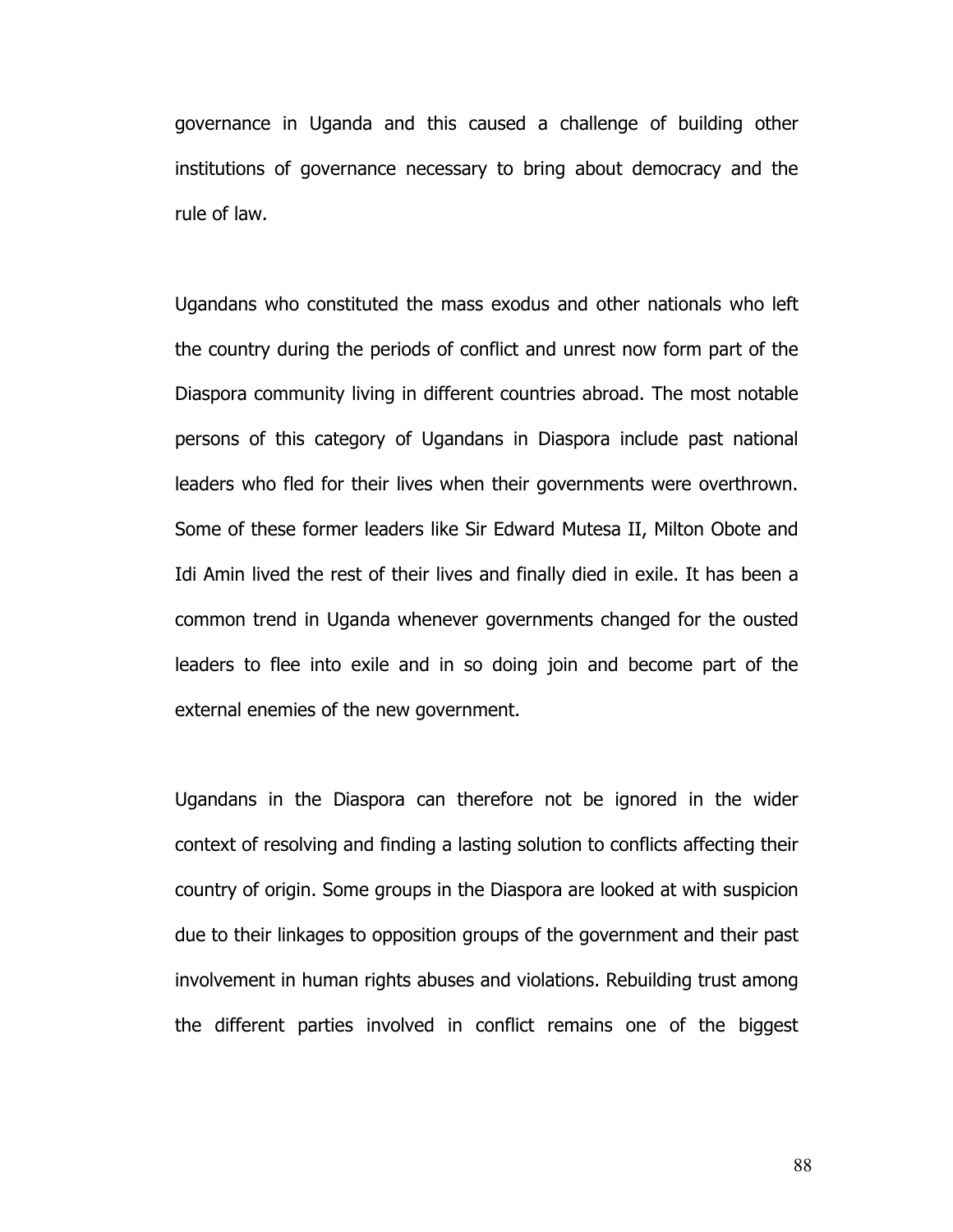challenges for any Peace building initiative aimed at promoting reconciliation and unity in Uganda.

Uganda government has taken steps to put in place an inclusive multistakeholder approach in peace building and national reconciliation. This involves input from religious leaders, the Diaspora, local authorities, NGOs, the media, development partners, members of parliament and cultural leaders. This kind of approach to conflict resolution according to Carstarphen (2004, p.1) aims at "developing shared understanding as part of the larger need of building relationships between conflict parties". This acknowledges the challenges faced with peace building and conflict resolution in a multi-cultural country like Uganda where most of the misunderstandings that breed conflict arise from ethnic and cultural differences.

Ugandans in the Diaspora have played an important role in advocacy for justice and protection of the rights of minorities and vulnerable groups in their country of origin. An example is the campaign spear-headed by the Diaspora to draw the world's attention to the rights of children and women affected by armed conflict in Northern Uganda. Some of the activities carried out by the Diaspora involved peaceful demonstrations in their host countries and presenting petitions to leaders in their host countries and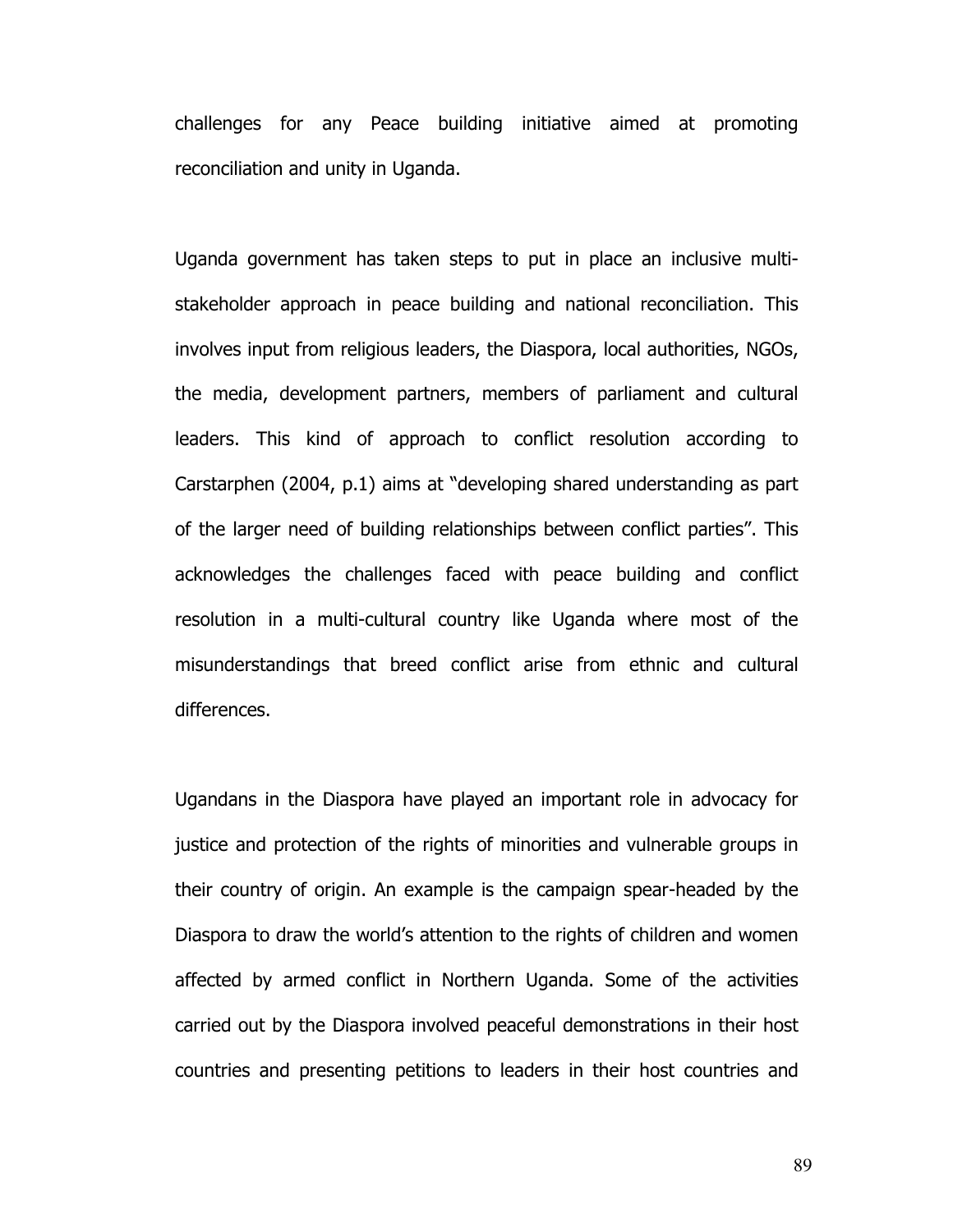other world leaders to take action and stop the wars and seek peaceful solutions to conflicts.

Ugandans in the Diaspora have also been instrumental in organizing conferences for peace and exchanging ideas on the way forward for national reconciliation and development. An example is the "Kacoke Madit" (a big gathering) conference, the first of which was held in London, United Kingdom in 1996. This conference was aimed at finding a lasting solution to the armed conflict in northern Uganda between the Lord's Resistance Army (LRA) rebels and Uganda government. The conference drew participants from Government, Civil Society, Members of Parliament, Cultural Leaders, Local Authorities and other community leaders. Subsequent Diaspora conferences have continued to be held annually to strengthen dialogue and exchange of ideas on peaceful means of resolving conflict.

The Diaspora has also been active in disseminating information and networking between stakeholders in their country of origin and those in the host countries. This information is passed on through various channels of communication especially through the internet and Media fraternity and is helpful in updating all parties involved about new developments and ongoing initiatives in peace building and reconciliation. This is evident from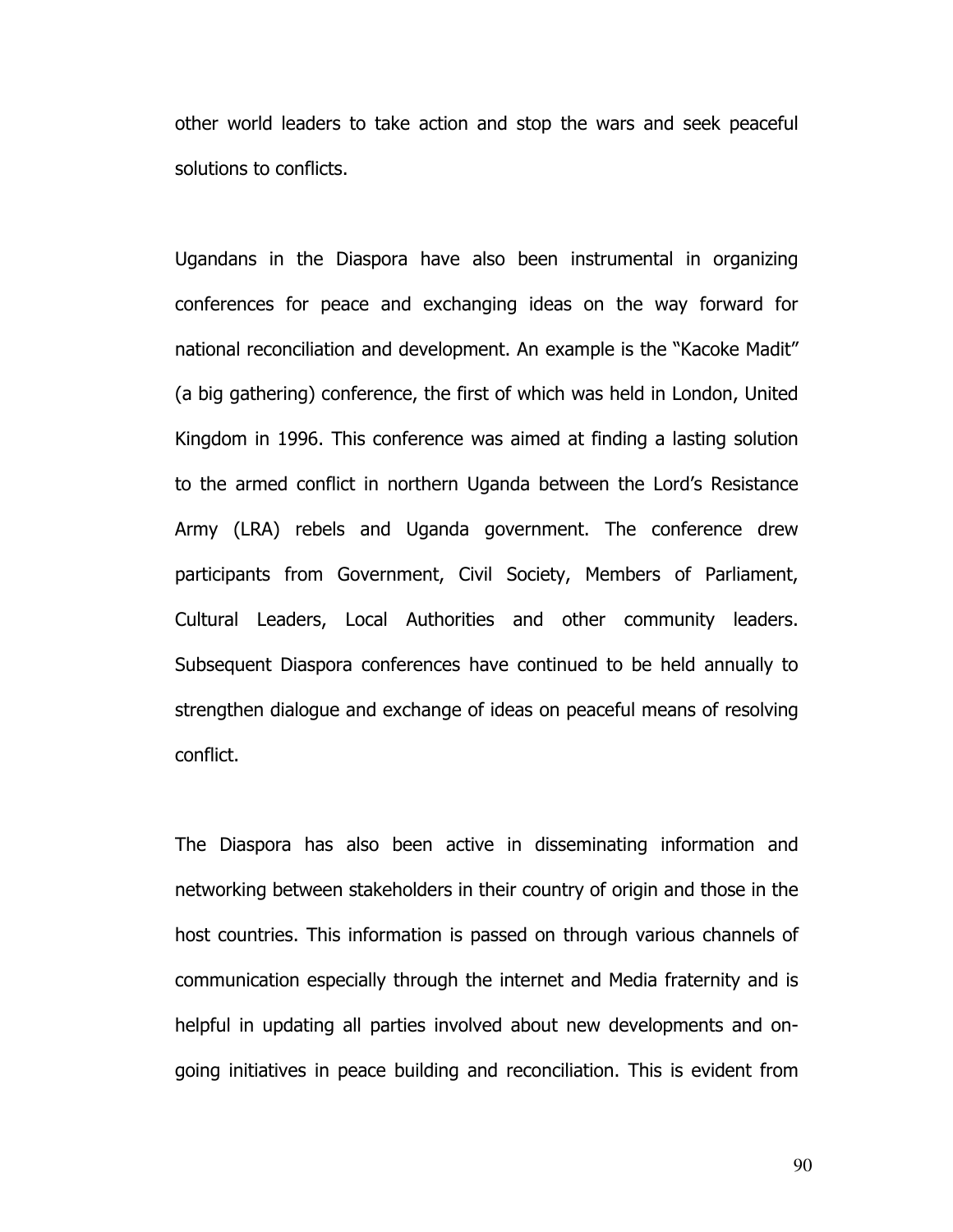the activities of the Kacoke Madit Secretariat and its structures established in 1996 by the Uganda diaspora community in London, United Kingdom to coordinate the open forum of various stakeholders seeking a peaceful solution to the conflict in Northern Uganda. "The Secretariat works through a network of Regional coordinators in Uganda, South Africa, United States of America, Canada, Scandinavia and the rest of Europe. The Secretariat also works with local partner groups in Uganda including the Acholi Religious Leaders Peace Innitiative (ARLPI), the Acholi Parliamentary Group (APG), Acholi Development Association (ADA), People's Voice for Peace (PVP), the Council of Acholi Chiefs (Rwodi Moo) and other local stakeholders" (Nyeko 2002).

The Diaspora conferences have played an important and pivotal role in urging the different sides involved in the conflicts to renounce violence and engage in peace talks to achieve a peaceful settlement to the conflict. In this way the Diaspora plays a vital role in confidence and relationship building between conflicting parties and continues to influence the mediation process using the leverage they have with both parties involved in the conflict. A case in point is the peace talks between the Lord's Resistance Army (LRA) and Uganda government held in Juba, Southern Sudan.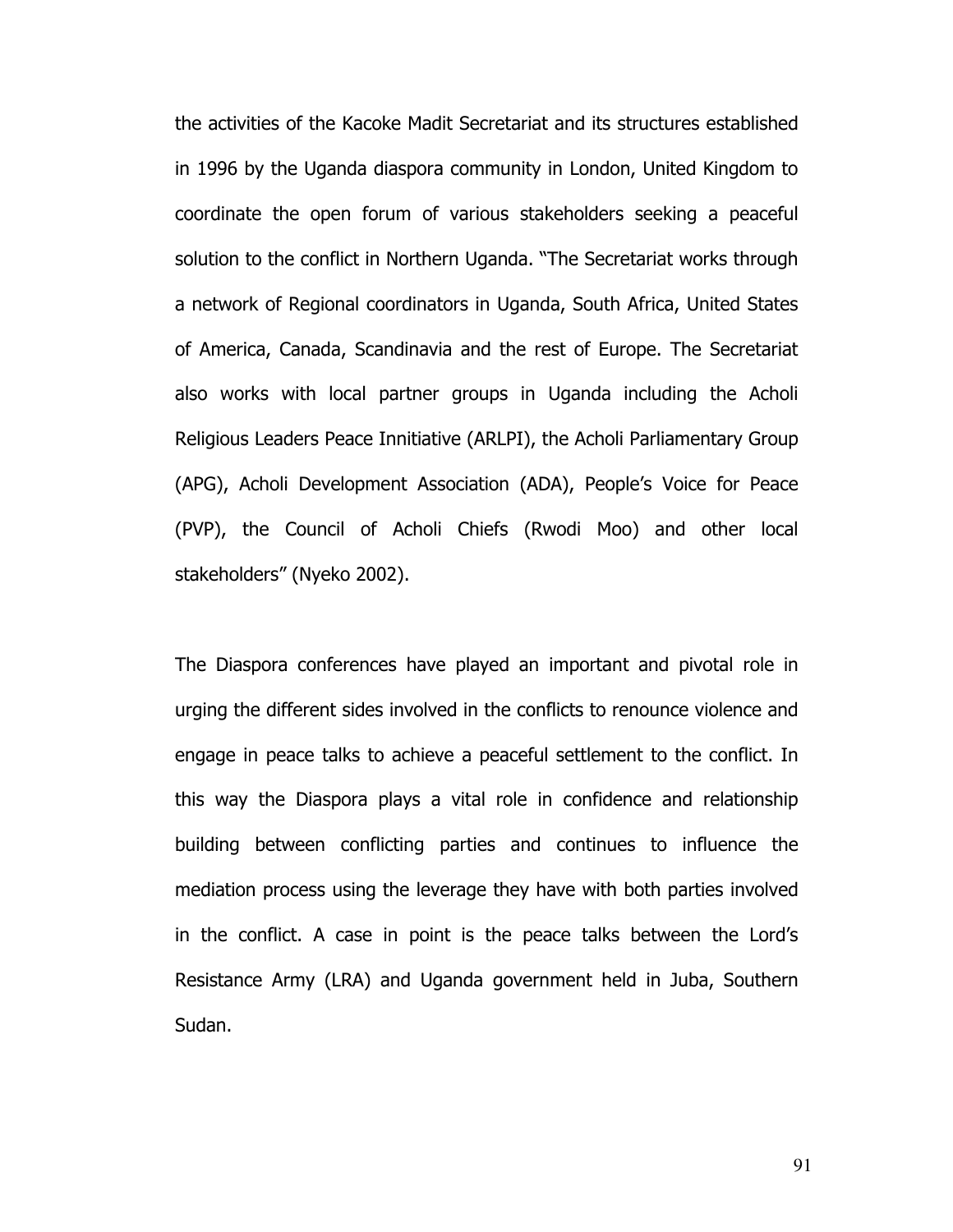In a bid to draw international attention to the conflict in Northern Uganda, the war crimes and atrocities committed against women and children, some Diaspora groups in partnership with Civil Society and other stakeholders in the host State started the "Gulu Walk" event. This is an event aimed at mobilizing funds and other support to help the war affected children of Northern Uganda. The first Gulu Walk event was held in the year 2005 in Toronto, Canada. The Gulu Walk has since then been held as an annual event and <sup>1</sup>"grown into a worldwide movement for peace. In the year 2007 alone, over 30,000 people in 100 cities in 16 countries took to the streets to urge the world to support peace in Northern Uganda. Walkers have raised over US\$1 million for programs that provide education and rehabilitation to Uganda's war-affected youth." (Gulu Walk, 2008)

In China, the Gulu Walk 2008 event was held in the capital city, Beijing. The event took place at one of the most popular tourist and cultural sites in China, the Mutianyu section of the Great Wall. The participants in the Gulu Walk event each contributed a minimum of Yuan 150 part of which was donated to the affected communities in Northern Uganda. All participants in Beijing and other cities where the Gulu Walk event took place were dressed in orange t-shirts with the words "Gulu Walk" engraved

<sup>&</sup>lt;sup>1</sup> Gulu Walk 2008, <u>http://guluwalk.com/snapshots-from-guluwalk-2008/</u>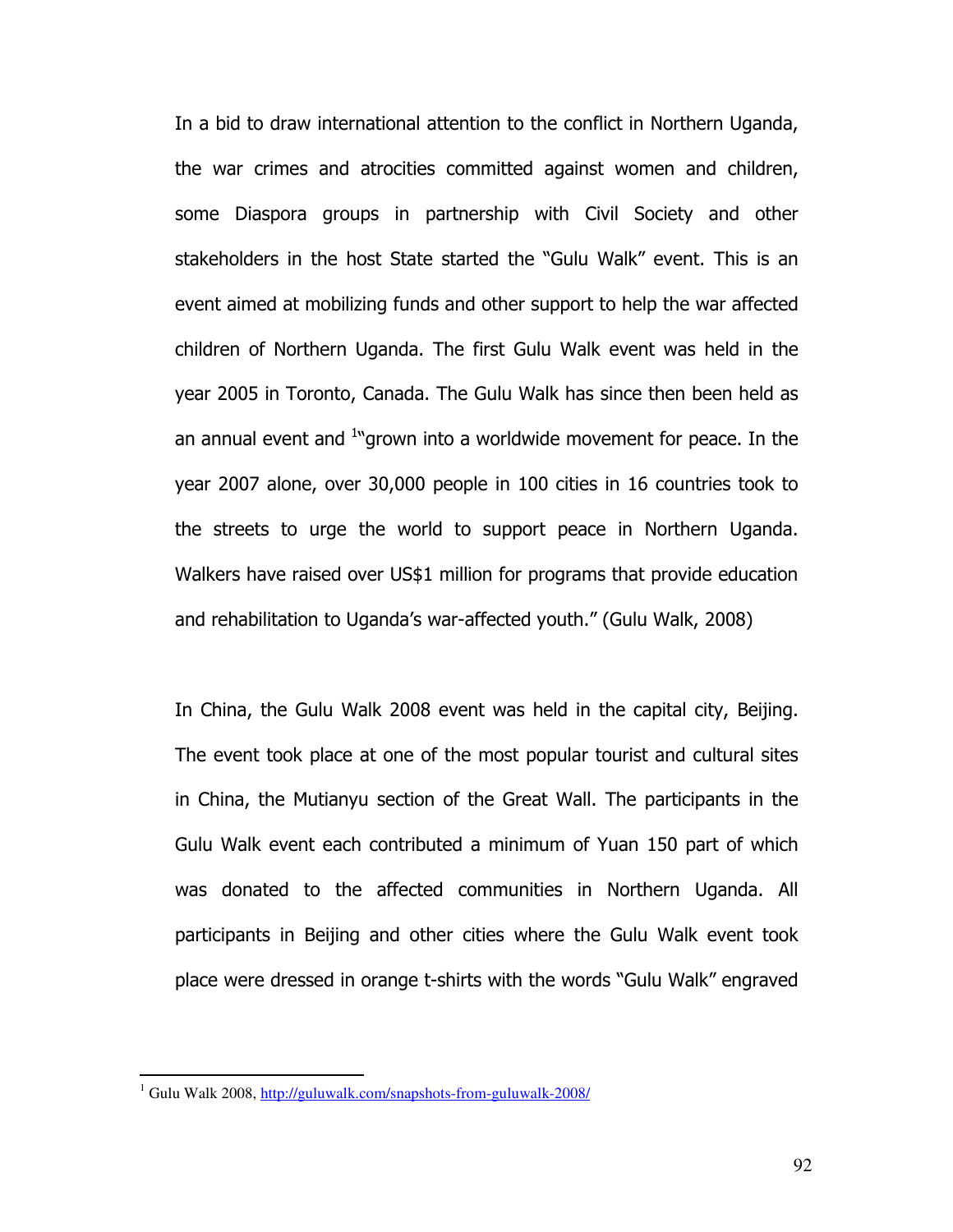on to show solidarity and support for the war-affected children and people of Northern Uganda.

The Diaspora together with local community leaders and Civil Society in Uganda were instrumental in convincing the government of Uganda to grant general amnesty to those involved in armed rebellion against the State through enacting the Amnesty Bill in 1998. This was aimed at encouraging perpetrators of violence and conflict in the country to renounce their armed rebellion, make peace and hence enable reconciliation and forgiveness take place for past injustices. This is in the spirit of solving deep rooted conflicts in society through traditional methods that encourage forgiveness, compensation and reconciliation over contemporary justice systems that demand punishment of the wrong doers. This has brought about hope for peaceful settlement of conflicts in Uganda and encouraged more persons both in the Diaspora and at home, previously involved in armed rebellion against the State to renounce their activities, receive pardon for their offences and be reintegrated in society.

In conclusion, the Ugandans in Diaspora are playing a proactive role in peace building and national reconciliation of their country of origin. Their efforts to reach out across the different ethnic and tribal groupings in Uganda as well as networking with partners from their host countries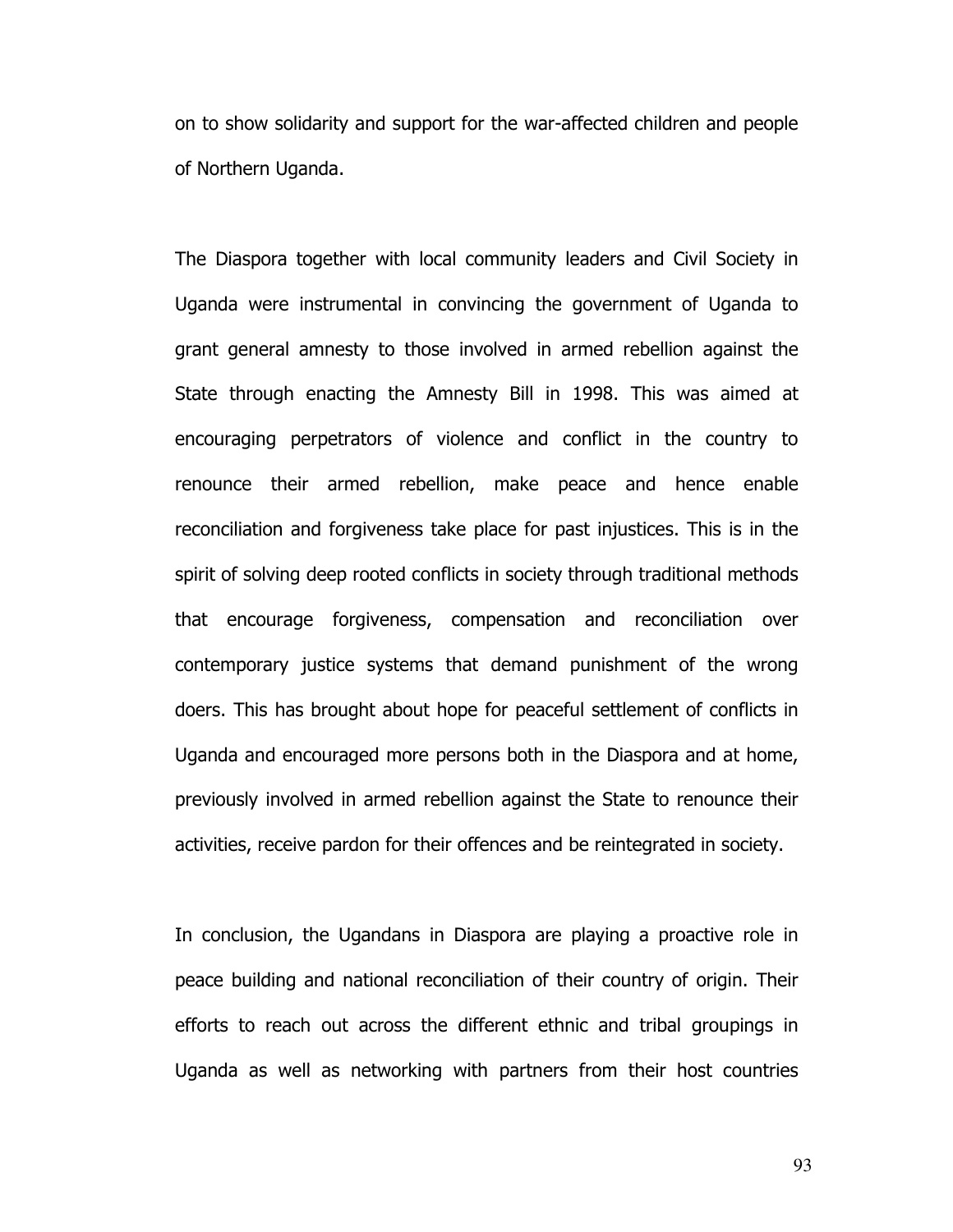demonstrates their commitment to building relationships and finding common ground for dialogue to bridge differences and come up with peaceful solutions to conflicts. While ethnic conflicts and tensions still exist in society today, initiatives that promote dialogue at all levels of society including the Diaspora create opportunities for confidence building and reconciliation. These efforts need to be strengthened by increased support from both origin and host country governments in order to achieve maximum benefits for all parties involved.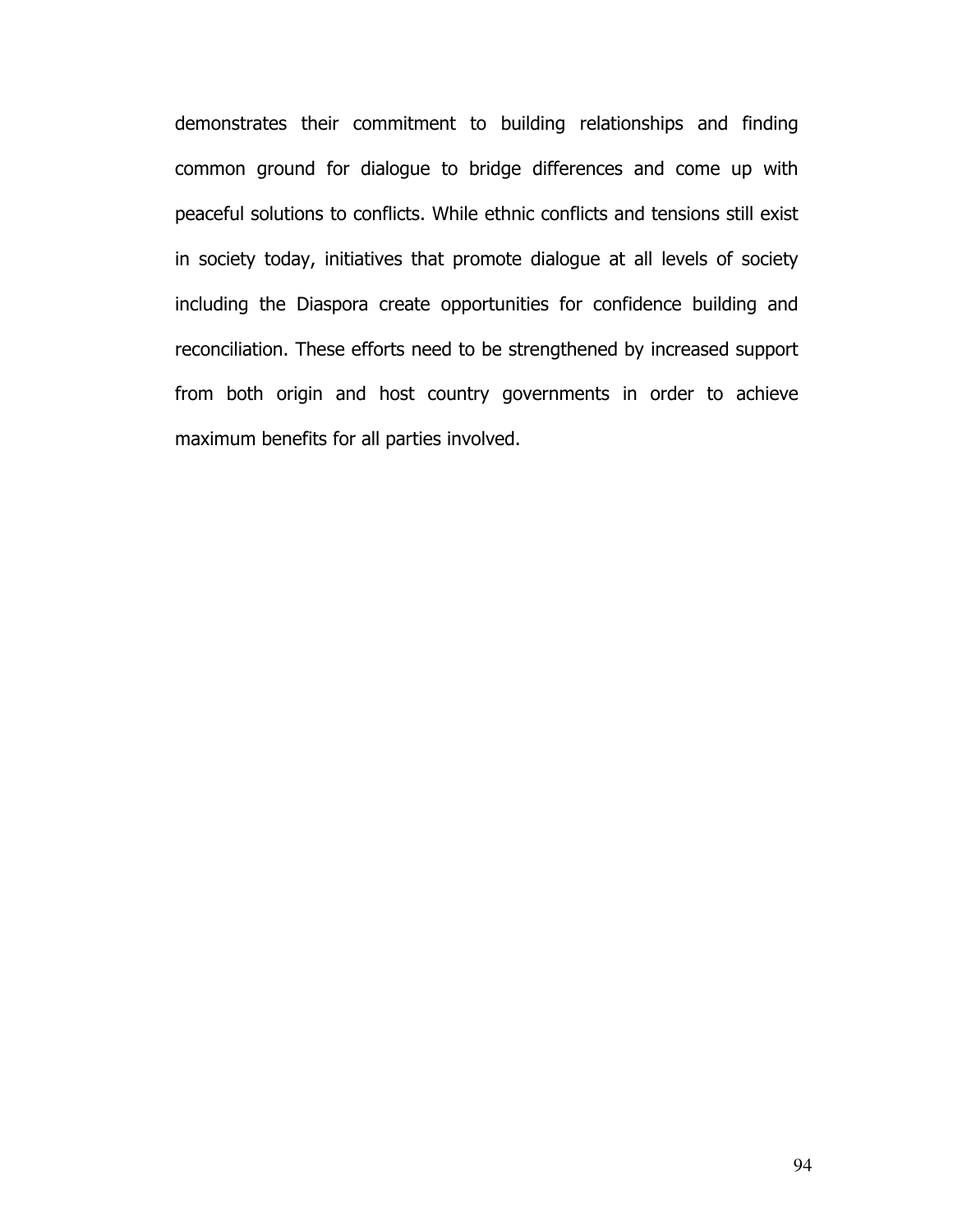#### CHAPTER FIVE

#### UGANDA GOVERNMENT DIASPORA ENGAGEMENT INITIATIVES

#### INTRODUCTION

The current global environment characterized by increased movement of people, integration of markets, economies and rapid advancements in Information and Communications Technology (ICT) has brought about numerous opportunities as well as challenges for States. It is no longer possible for any State to be self-sustaining without interdependence and cooperation from other States. In addition, the rise in influence of Non-State actors like Civil Society, NGOs, Diaspora communities and other development partners has left States with no choice but to open up to more public scrutiny and transparency in their actions. In a highly competitive global environment for trade, investment, tourism, natural resources and influence, States are turning to multi-stakeholder partnerships to advance their interests.

Government of Uganda has taken steps to reach-out to its Diaspora community to encourage them to play an active role in national development. In the past, the attitude of government towards the Diaspora was marked by indifference since they were considered as unpatriotic and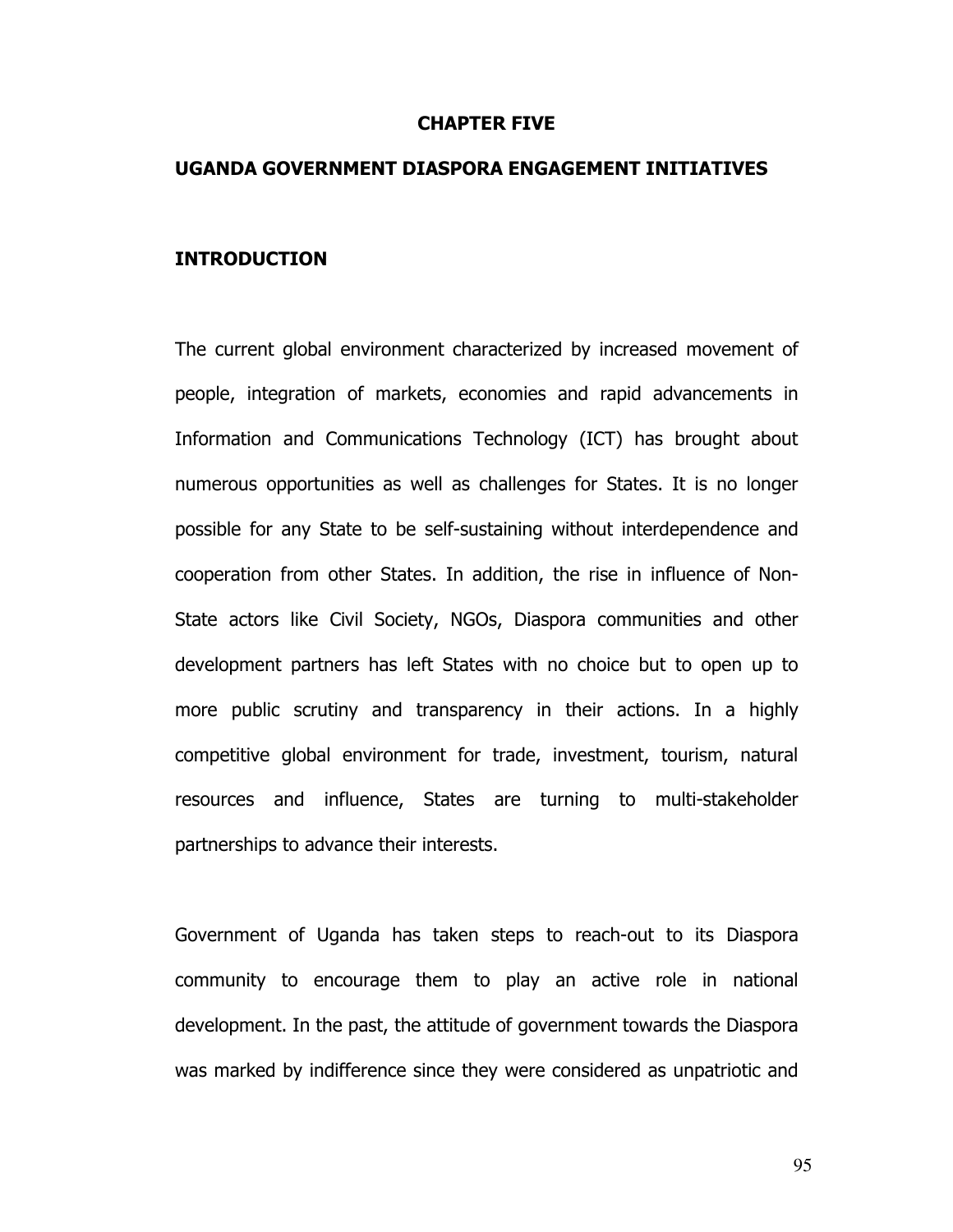seeking personal gratification. However, with the continued emotional attachment to their home country hence a sense of obligation to support their families back home through remittances, direct investment, skills and technology transfer, has endeared them to the home public and earned recognition for their efforts and support by government.

This chapter seeks to study the Uganda government policy and initiatives towards engaging the Diaspora community, the opportunities and challenges in Diaspora engagement.

## GOVERNMENT INITIATIVES TOWARDS ENGAGEMENT OF DIASPORA

Uganda government has taken positive steps to reach-out and engage its Diaspora community to make a contribution to national development. The goodwill and continued emotional attachment and material support from Ugandans in Diaspora make them a vital constituency that the government cannot afford to ignore but utilize and partner with to achieve maximum benefit for all.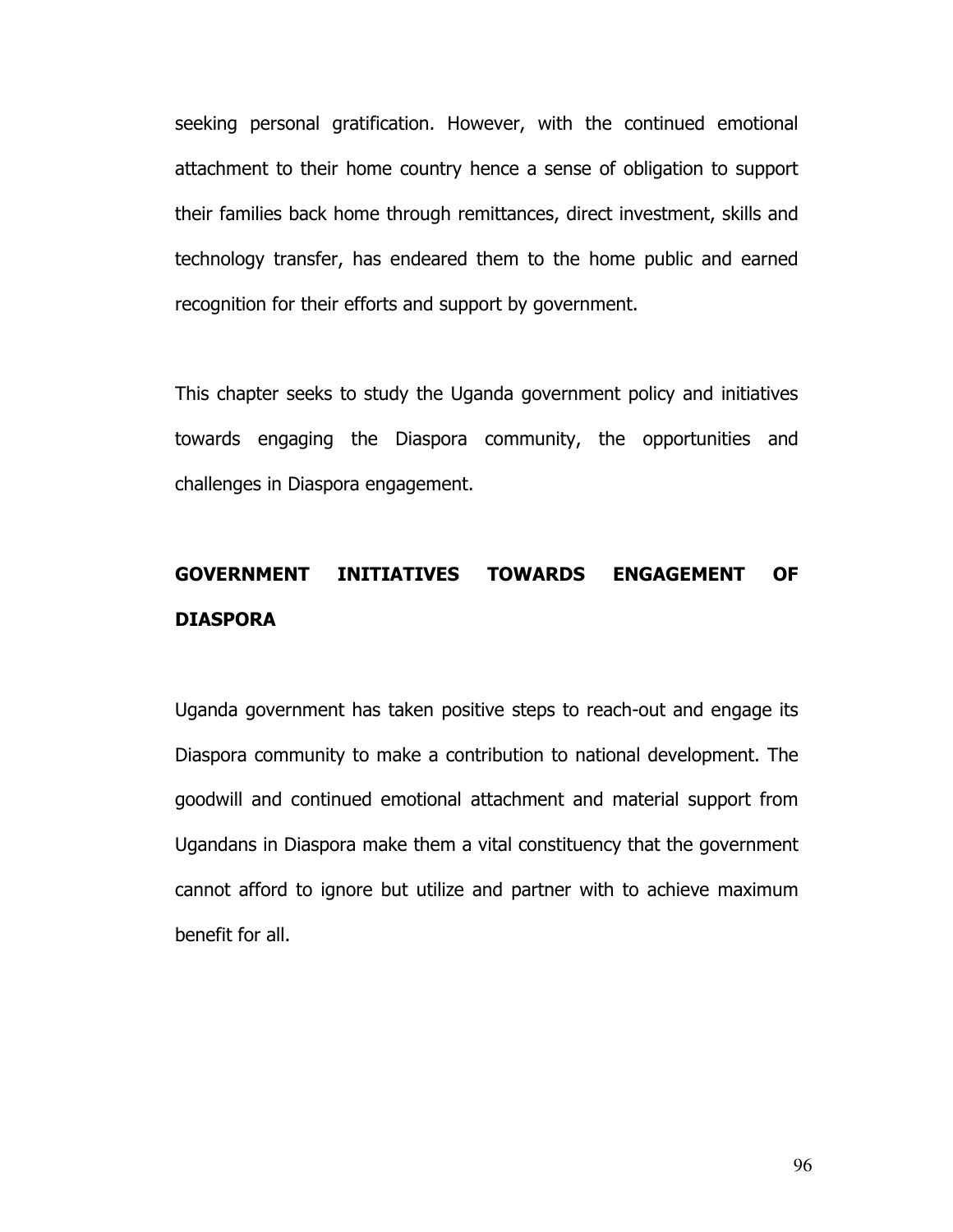Government is using a multi-stakeholder approach in engaging the Ugandan Diaspora. Some of the key partners and institutions involved include;

- Ministry of Foreign Affairs;
- Ministry of Internal Affairs;
- Ministry of Gender, Labour, Culture and Social development;
- Ministry of Finance, Planning and Economic development;
- Bank of Uganda;
- Uganda Investment Authority;
- Missions abroad; and
- International organizations i.e. World Bank, UNDP and IOM.

A Diaspora division was established in the Ministry of Foreign Affairs to act as the coordinating unit of the different stakeholders. The Diaspora Social and Professional Associations and groups in the host countries are the main points of contact and communication between the Diaspora community and Uganda government.

In a bid to encourage sending of remittances from the Diaspora through formal channels and leveraging Diaspora remittances for development activity, government instituted several economic reforms like liberalization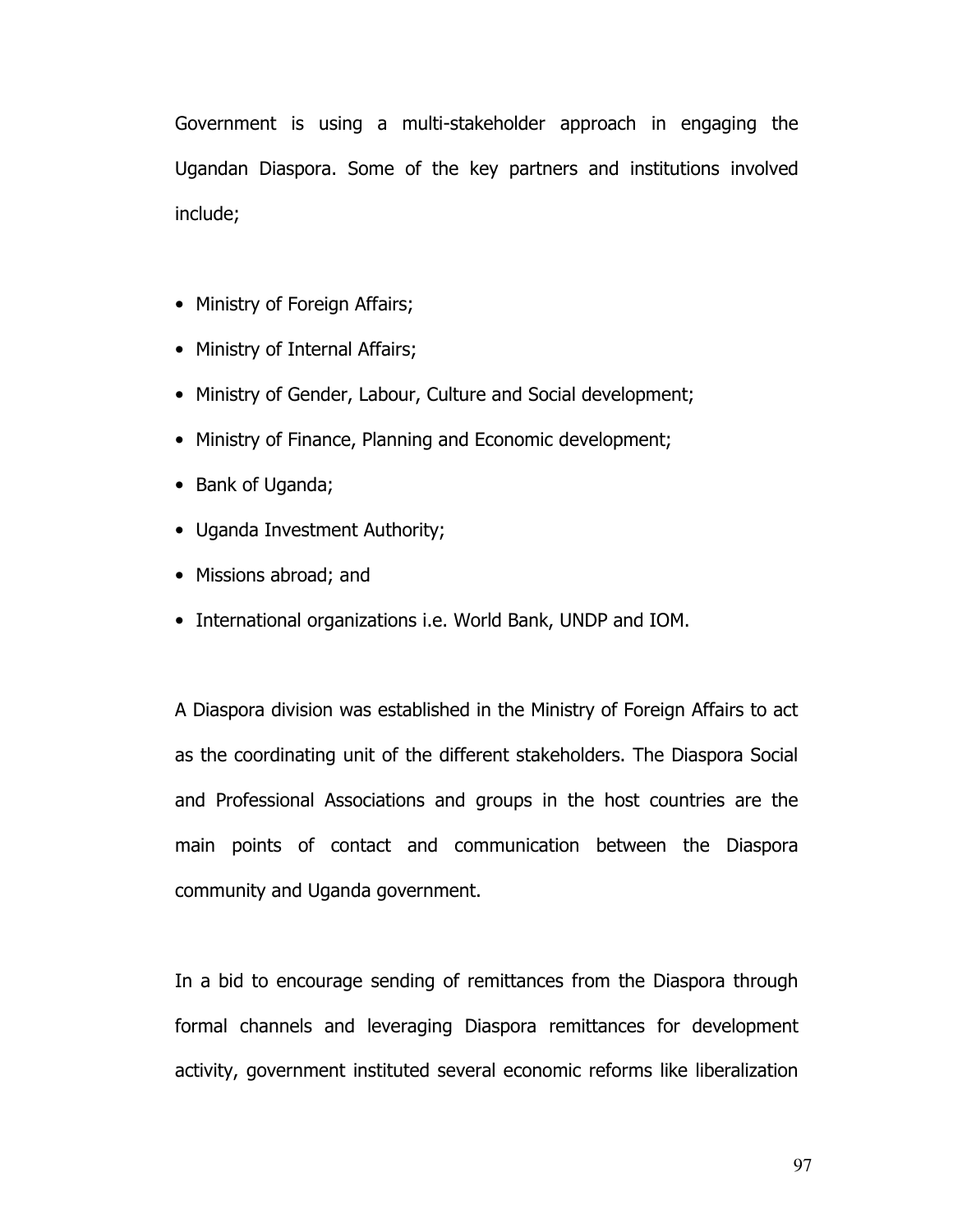of the capital account. This opened-up the foreign exchange market, helped reduce costs of sending remittances and other inconveniences that were faced due to strict government controls on foreign currency use in the past.

Government has also helped to put in place favorable policies that have encouraged financial institutions expand their services to rural areas. Micro finance institutions through which most people access financial services especially in rural areas are now permitted to engage in remittance services through the Introduction of the Micro Finance Deposit Taking Institutions Act 2003. This has further helped to improve efficiency in the flow of remittances. Information on available financial services for sending remittances is periodically conveyed to the Diaspora communities through their Associations (Muwanga-Zake, 2004).

Uganda government in partnership with UNDP is in the process of settingup a database of Ugandans in Diaspora. This database will enable gathering of information on the Diaspora community by region and skills they possess. This will help Uganda government know where its Diaspora communities are, what skills they possess and hence develop appropriate policies of supporting and working in partnership with them.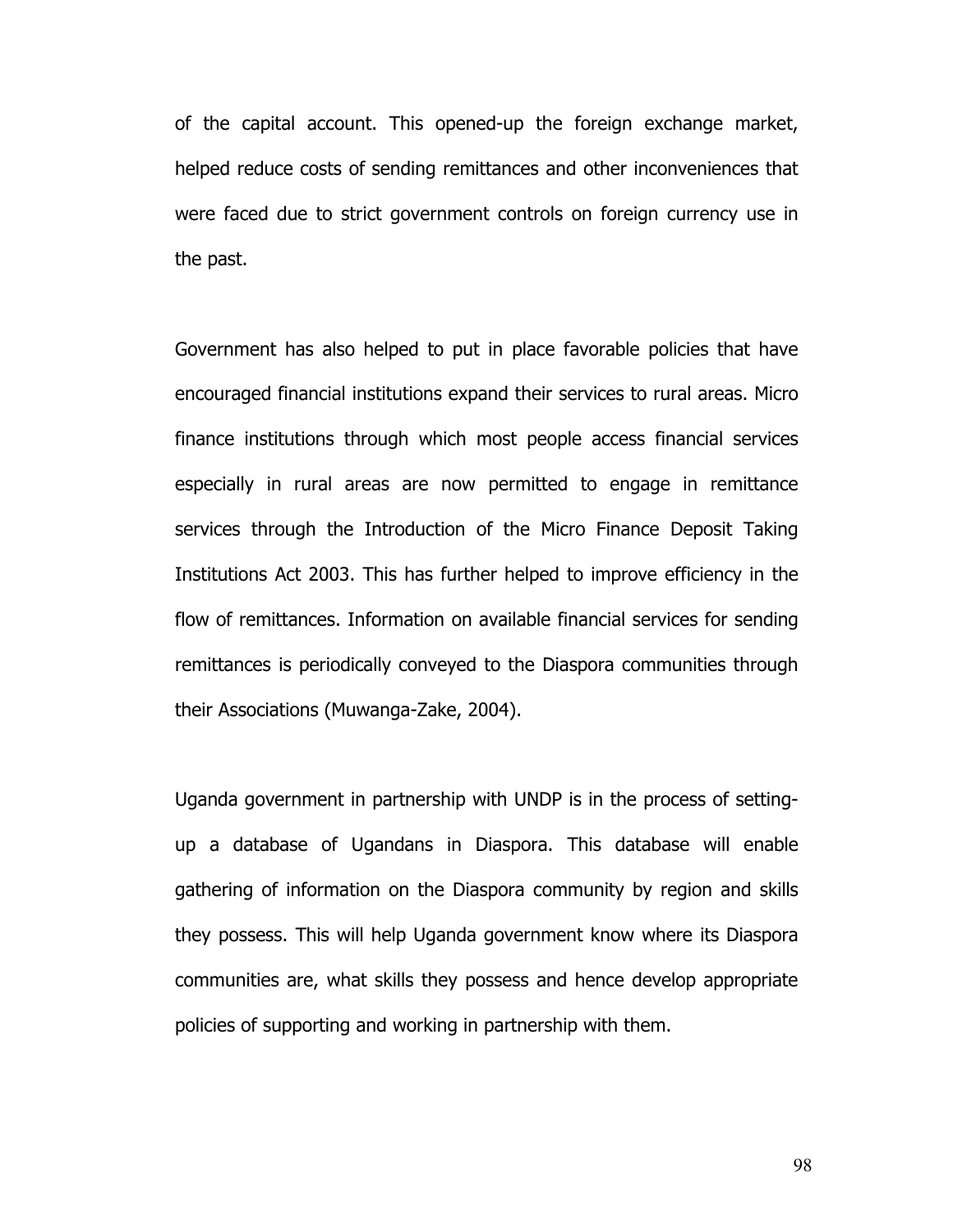Government in partnership with the Private Sector and Civil Society participates in organizing the annual Diaspora Summit held in Uganda. The previous Diaspora Summit – "Home is Best 2" was held in Gulu municipality on 27 December 2008 and Kampala city from 29-30 December 2008. The Diaspora Summit is held annually in the month of December. This provides an opportunity for Ugandans in Diaspora to travel home to explore investment opportunities, expand business partnerships with home counterparts, and visit their family and friends.

Uganda government is in the process of reviewing its laws to allow citizens hold dual citizenship. The current law does not allow Ugandan citizens to have dual nationality. For the case of Ugandans in Diaspora who had acquired nationality of their host states, meant automatic renunciation of their Ugandan citizenship and right to own property in Uganda. The implementation of dual citizenship will help Ugandans in the Diaspora to freely travel home, own property and make a positive contribution to the nation.

### OPPORTUNITIES FROM DIASPORA ENGAGEMENT

Government initiatives and strategies to reach-out to the Diaspora will hopefully help strengthen the bond of affection, identity and sense of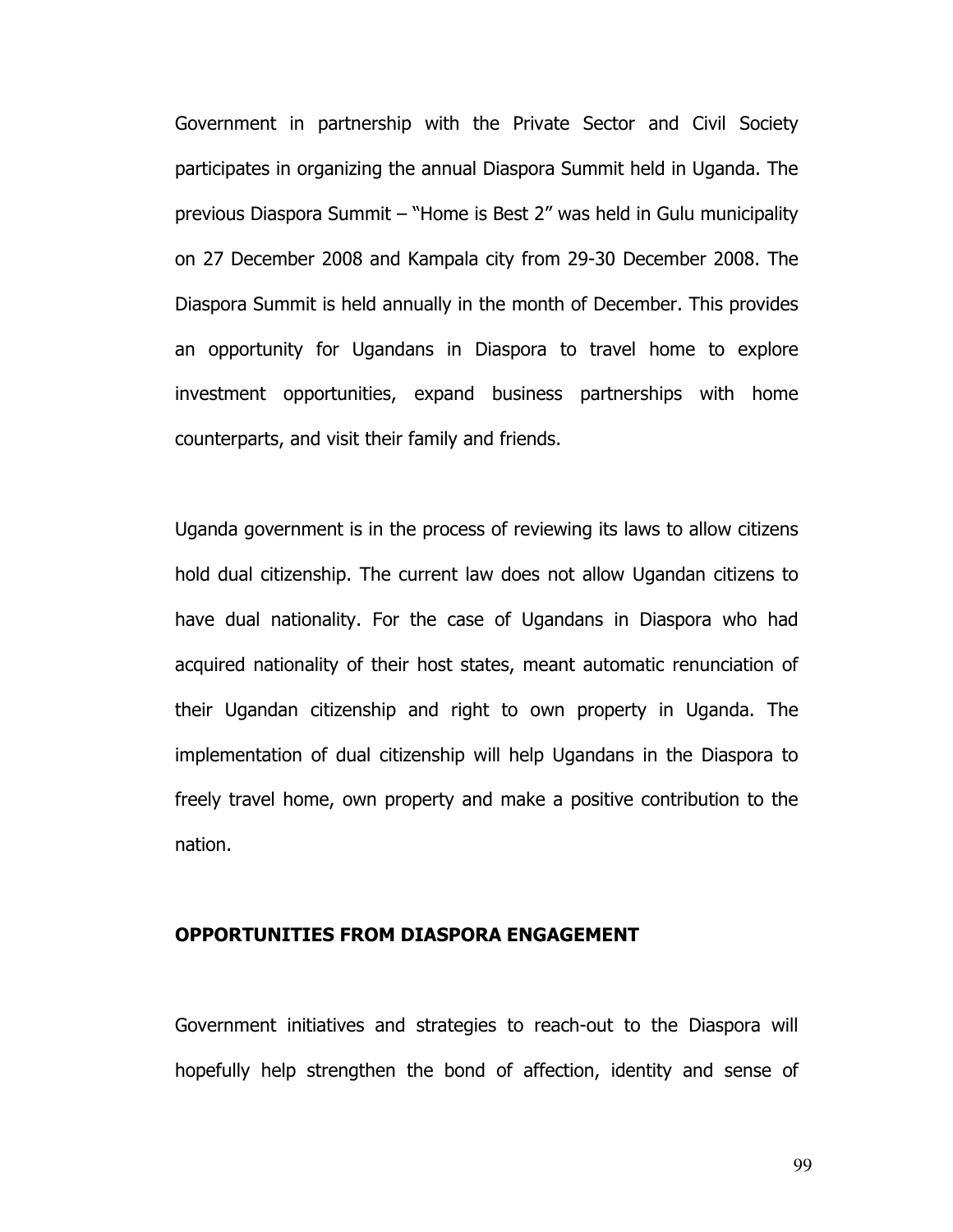obligation of the Diaspora community to participate actively in the development of Uganda. As important stakeholders in national development, Ugandans in Diaspora want recognition for their efforts and their views to be heard and respected by Government. As pointed out by Wanda, while referring to the Rt. Hon. Henry Kajura, Second Deputy Prime Minister, who led the Uganda government delegation attending the North American Masaba Cultural Association meeting in New York, May 24-25, 2008 as follows:

 Your presence is a clear indication of how much you care about us Ugandans in the Diaspora and recognition of the important role that Ugandans in the Diaspora can play in the development of our country. We hope that through our discussion today and tomorrow, we can reach common ground on the issues that face us as Ugandans and the way forward for our country. Wanda (2008, p.1).

Uganda faces critical skills shortages especially in the Sciences and Management skills. The Diaspora possesses a wealth of skills and expertise in these areas that can be harnessed through engaging them and creating favorable policies and incentives to promote joint ventures, technical consultations and knowledge exchanges, organizing short-term and longterm return opportunities for Diaspora experts to utilize their acquired skills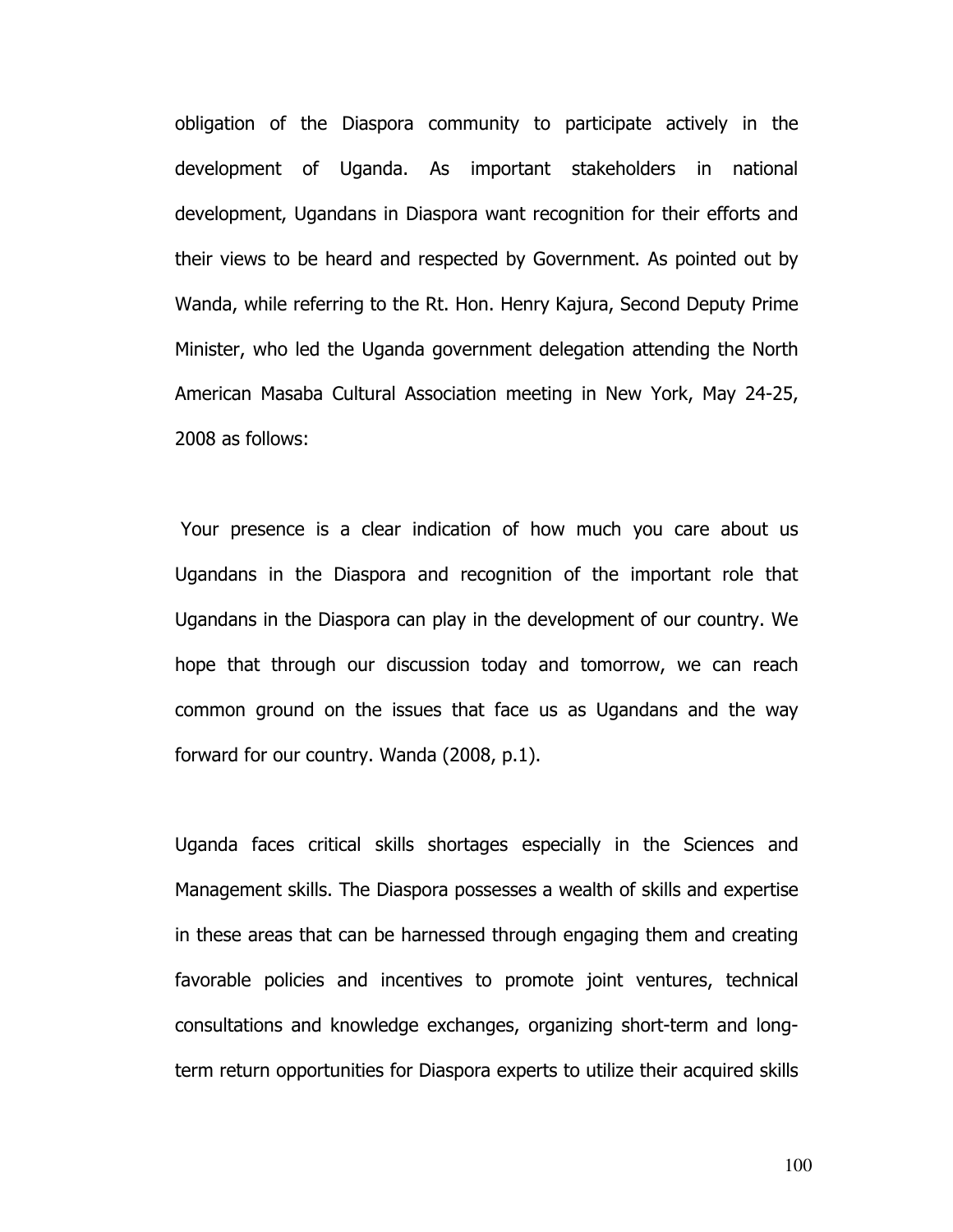back home to fill the skills gap. The skills gap challenge Uganda faces is well articulated by former Commissioner of Education and currently Education Consultant, Fagil Mandy, as follows:

Few Ugandans train in Science based courses. Out of 108,000 at tertiary institutions, 89,000 study Arts based courses. Hence the knowledge of Sciences e.g. management of nature and making technology is low and causes over dependence. Few students join middle management institutions therefore shortage of manpower to support industrialization and commercial activities. Out of 108,000 at tertiary institutions, only about 18,000 are at Commercial and Technical institutions. Those who join universities are prone to brain-drain to other countries. The education product is lop-sided and ill-skilled, not all round. Multi-skill is low leading to low productivity and preparedness to global challenges. Mandy (2008, p.5)

The Diaspora has a big potential in mobilizing external resources for national development. The remittances currently being sent by Ugandans in Diaspora estimated to be about US \$ 1,392 million are mainly channeled towards consumption by family and friends or for small scale investments. Government needs to develop a strategy that will encourage group remittances that can be used for bigger community development projects. The local governments at districts and sub county level can act as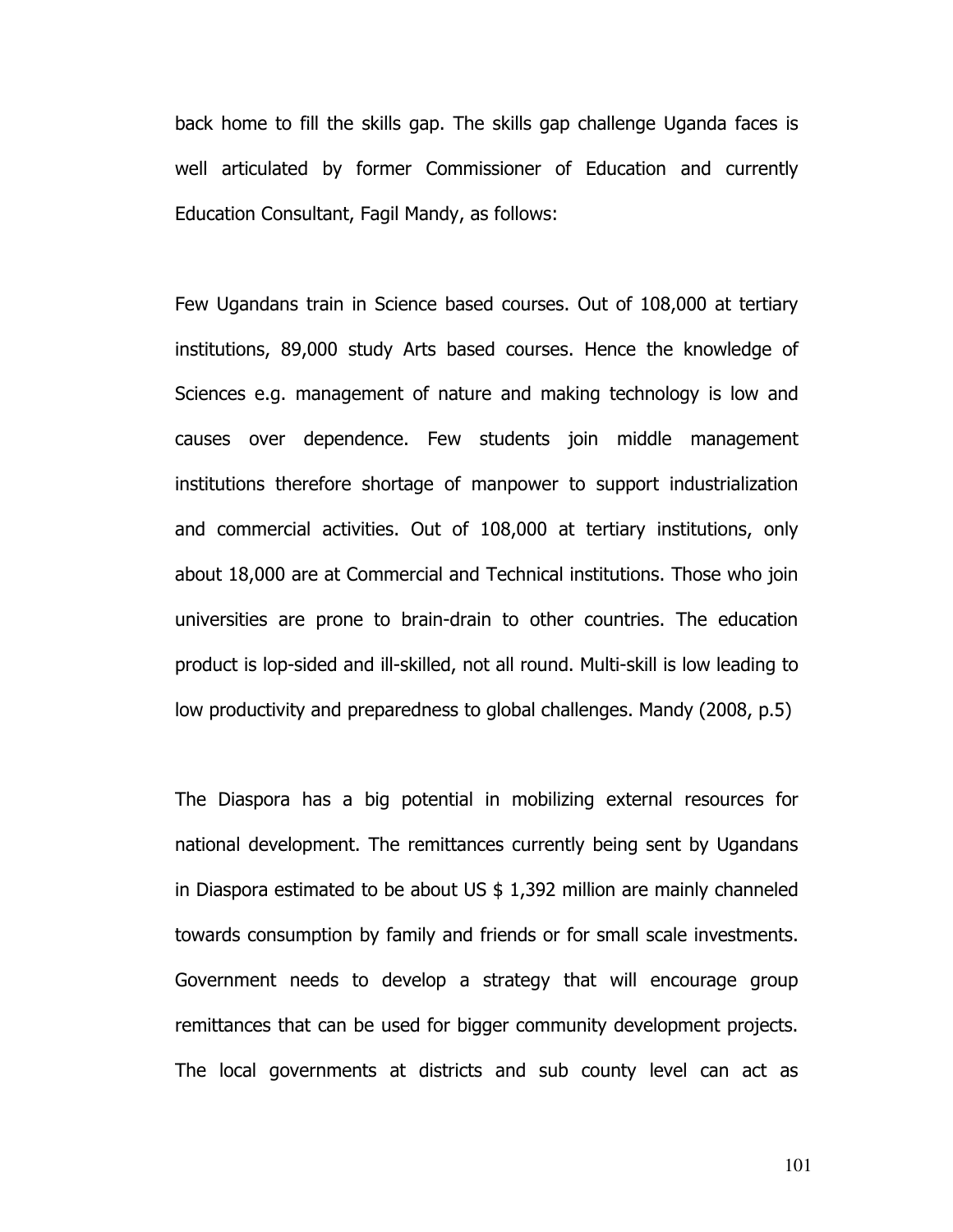coordinators and identify projects that can benefit the local communities to be developed in partnership with the Diaspora Associations.

The local community leaders need to build a relationship of openness, trust and accountability to ensure proper use of donated funds from the Diaspora. Lack of trust in Local community leaders has been one of the obstacles hindering collective remittances. This concern is also pointed out by Wanda as follows:

Ugandans in the Diaspora send home about \$ 300 million every year, our contributions create jobs, sustain families, enable children to stay at school, provide health care for our families and generally aid the National economy. Despite this huge flow of funds to Uganda, efforts of the Diaspora are not organized. We do not have a single project or projects that we all contribute to. A few years ago…efforts to raise money to rebuild the administration block of Nabumali High School, estimated at \$10,000, fizzled because of lack of organization and trust in the management of those funds. Wanda (2008, p.3).

Uganda stands to benefit enormously from direct investments by its Diaspora. Engaging the Diaspora and providing incentives will attract more investments from them that will help create employment, boost trade and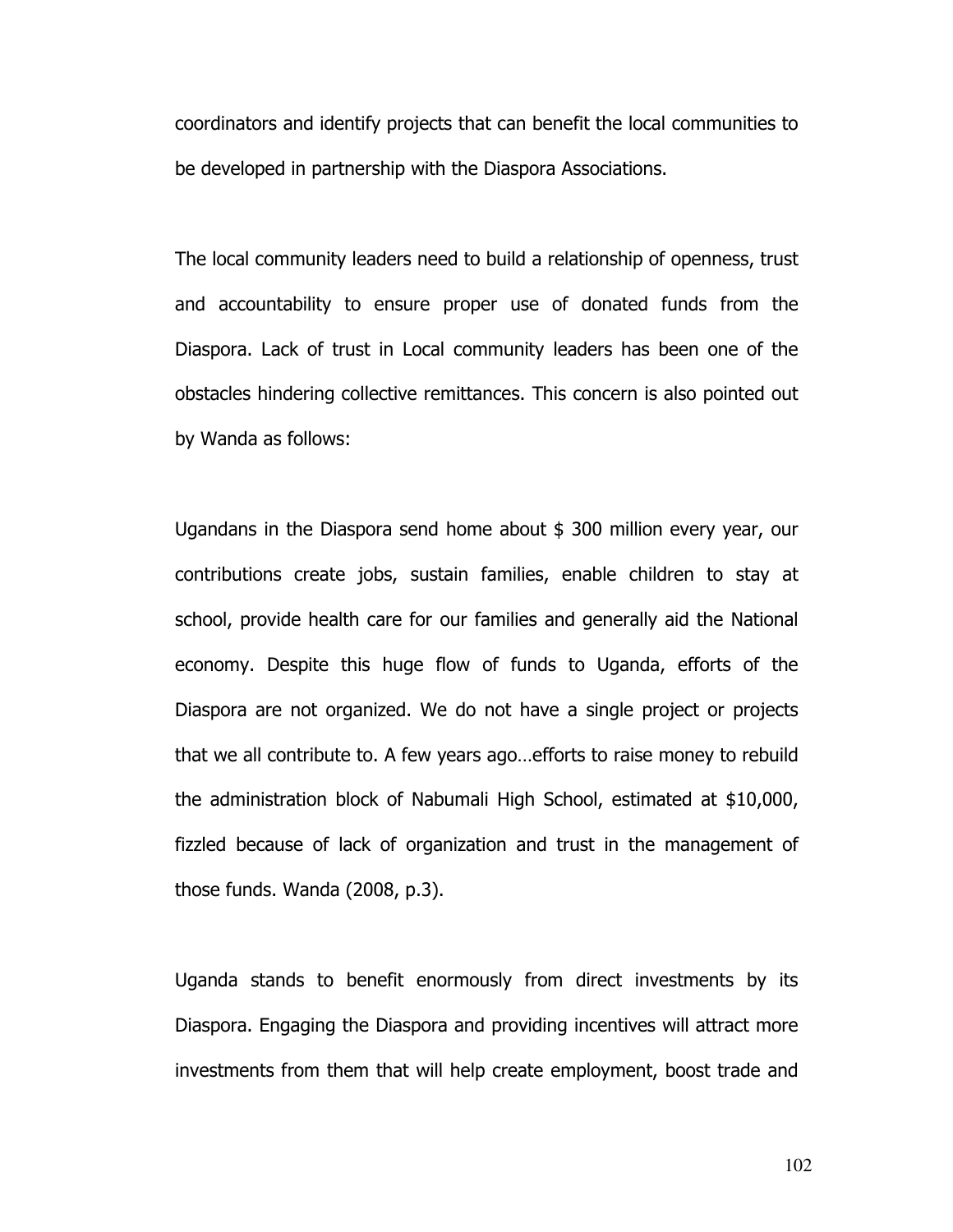technology transfer with host countries thus enabling economic growth and development. Increased inflow of investment from the Diaspora in the Services, manufacturing and value-addition of agricultural products sectors will help diversify Uganda's economy and make it more competitive. Mr. Patrick Bitature, the Uganda Investment Authority (UIA) Board Chairman, in a speech read for him at the opening of the Diaspora Summit meeting held in Gulu town on 27 December 2008, emphasized the importance of Diaspora investments as follows:

Globalization will spare no one in this knowledge based economy. We find ourselves today at an age of muddled concepts, misguided values and pervasive ignorance. More than ever before, we stand in dire need of a fresh vision and we have to re-define our goals to meet our development priorities. I do believe that the Diaspora fraternity can mainstream its investment initiatives and adapt flexibilities in crusading for their country, diffuse new technologies and become better change agents in this highly competitive global environment. Bitature (2008, p.4).

Engaging the Diaspora will provide an opportunity for Uganda government in peace building and national reconciliation. Some of the Ugandans in Diaspora fled the country at the height of civil strife and persecution by past governments that had a bad record of human rights abuses. They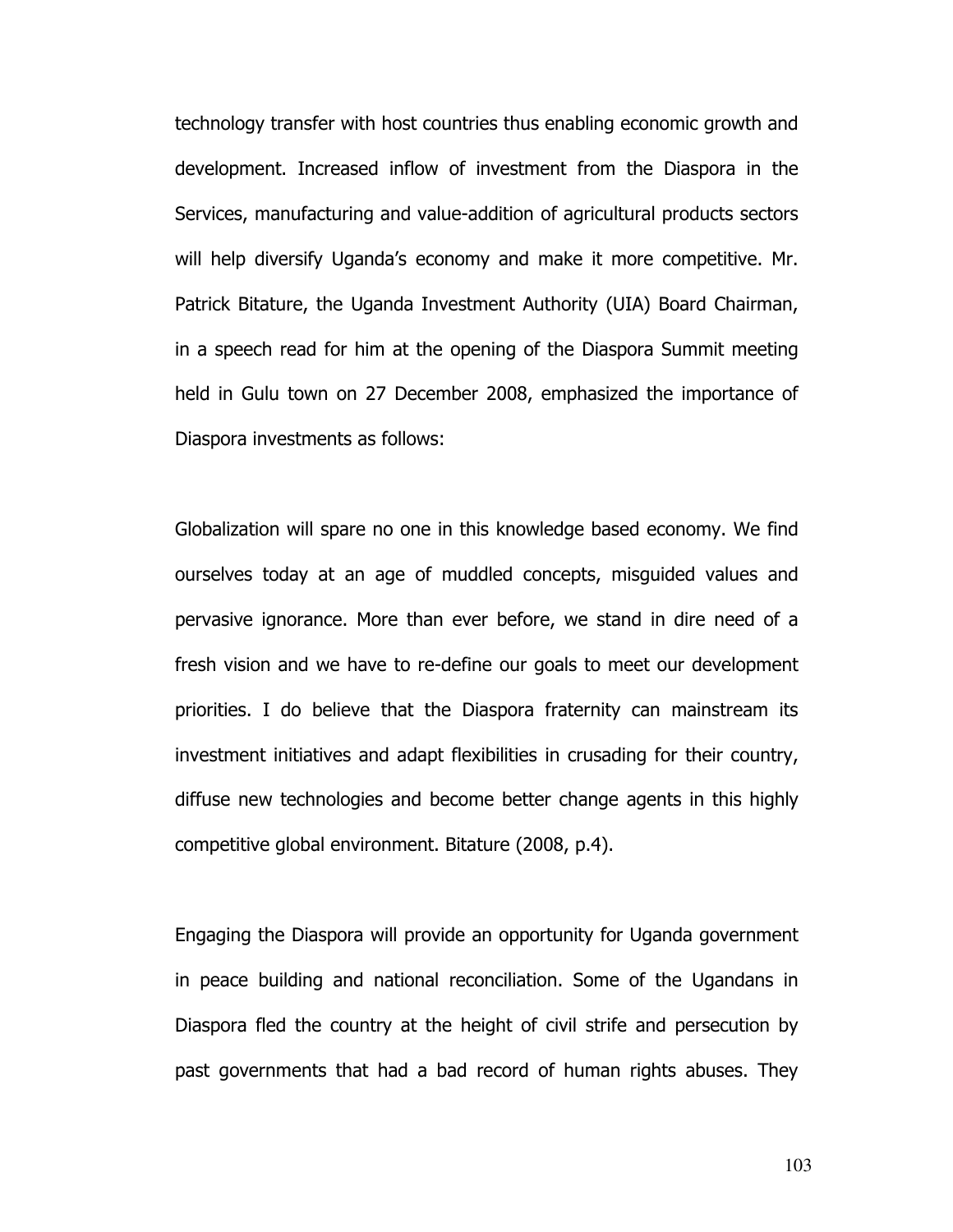need to be given assurance that there is political stability, rule of law and other favorable conditions to convince them to return home. On the other hand, some individuals in the Diaspora are opposed to the government and have been supporting rebel groups seeking to overthrow the government. Reaching out to such groups will be helpful in promoting dialogue to resolve misunderstandings and conflicts hence strengthening National peace and reconciliation.

Ugandans in the Diaspora provide a vital link with the outside world that government can utilize through engaging them. Social and business contacts made by the Diaspora in their host countries can be helpful if made available to Government in accessing and building external partnerships for development. This would otherwise be a big challenge in the absence of participation and presence of the Diaspora. The importance of Diaspora participation in networking and building international partnerships is pointed out and encouraged by Wanda as follows:

We are largely absent from the world scene where important decisions are made. We can't talk of empowerment and participation when we are absent from the room where important decisions are made. We need to be involved in every major event and ensure that we are at the table when the international cake is being distributed. It takes many years to build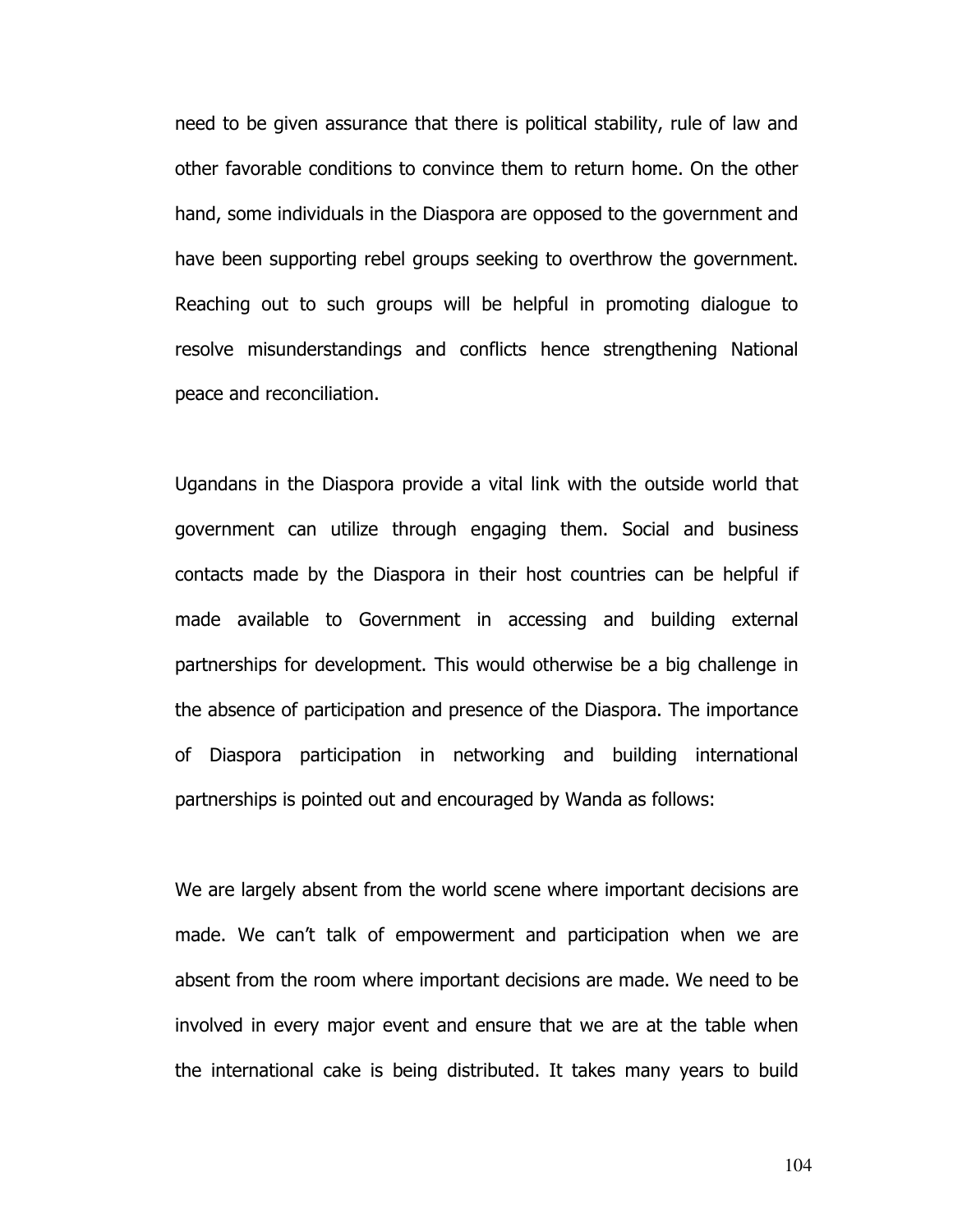networks and relationships that enable you to be invited to these events. It doesn't happen overnight. If we want to be players though, we must be ready to participate. Wanda (2008, p.11).

A developing country like Uganda can also benefit through engagement with the Diaspora to mobilize money for financing development activities by issuing Diaspora bonds. "A Diaspora bond is a debt instrument issued by a country or potentially, by a sub-sovereign entity or by a private corporation to raise financing from its overseas Diaspora", Ratha et al (2008, p.15). According to World Bank estimates, the potential market for Diaspora bonds in Uganda from an estimated Diaspora stock of 155,000 would be approximately US \$ 0.7 billion of potential Diaspora savings. Ugandans in the Diaspora would be attracted by patriotic sentiments to invest in Diaspora bonds as a means of securing savings for future investment back home as stakeholders in National development. This would go a long way in reducing the current over dependence of Uganda's economy on foreign aid.

### CHALLENGES IN ENGAGING THE DIASPORA

Ugandans in the Diaspora come from various ethnic groups, speak different languages, and belong to different social, economic and political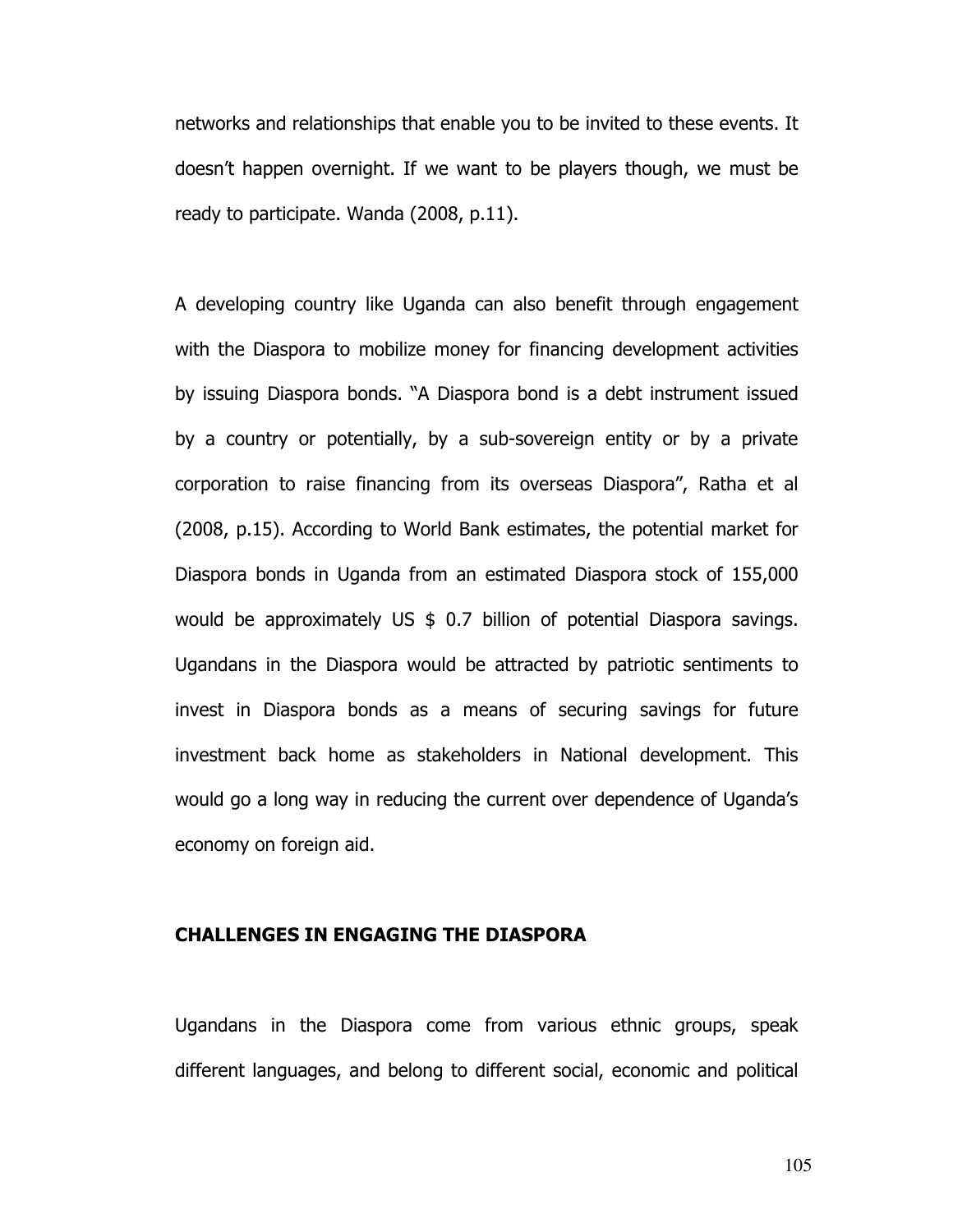groupings. Uganda government therefore faces a challenge of communicating effectively to its Diaspora bearing in mind all these existing differences. This concern is also pointed out by Newland et al (2004, p.3)as follows; " generalizations about Diaspora are perilous, given the tremendous variation in historical experience, relations with authorities in the home country, levels of prosperity and education, religious background and ethnicity both within and among Diaspora communities." There is therefore need for flexibility to accommodate the needs and issues of each category within the Diaspora.

There is also a challenge faced by Ugandans in the Diaspora as they seek to donate items in kind to individuals, society and organizations back home. These items are usually subjected to a stringent taxation system by the Uganda Revenue Authority. This discourages Ugandans in Diaspora from further sending donated items in kind.

There is also a challenge of encouraging Ugandans in Diaspora to return home and fill the skills gap because of the very attractive offers and career opportunities that exist in their host countries. Uganda is a developing country and still evolving in many aspects socially, economically and politically. The longer Ugandans in Diaspora stay in their host countries,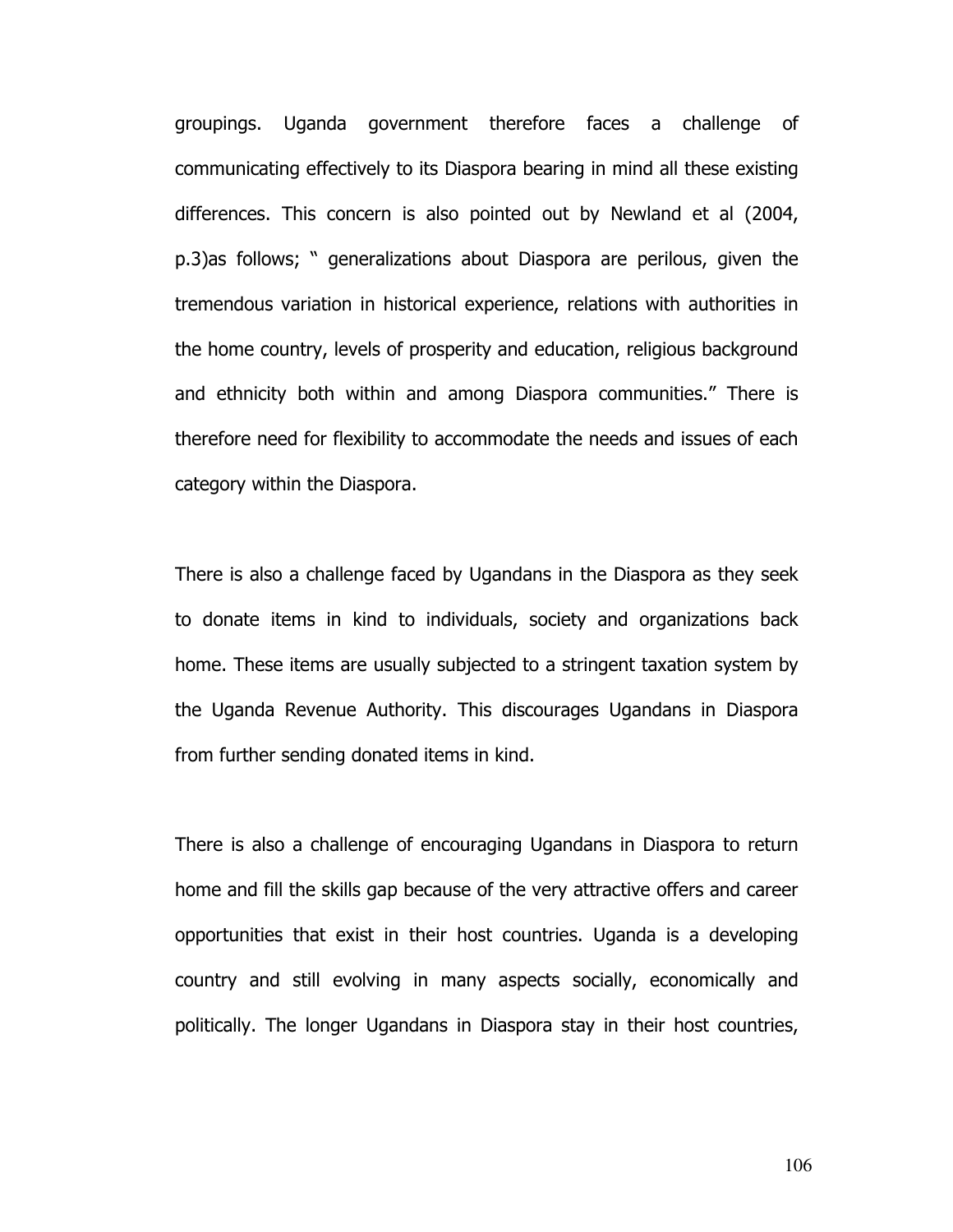the more difficult it becomes for them to return as they lose touch with close relatives and develop stronger attachments to the host country.

There is also a challenge of data collection of Ugandans in the Diaspora. Many Ugandans in the Diaspora do not bother to register with Uganda embassies and consulates abroad. This creates an information gap on the actual numbers of Ugandans in the Diaspora, their location and activities they are involved in. It is mostly when Ugandans in the Diaspora are having difficulties or need consular assistance in their host countries that they approach the Uganda Embassy or Consulate nearest to them.

Some groups in the Diaspora are openly hostile and engage in destructive activities like supporting rebel groups fighting against the government. A case in point is the prolonged insurgency in Northern Uganda by the Lord's Resistance Army (LRA) rebels that has lasted for over twenty years with part of its financial and logistical support coming from some groups of Ugandans in the Diaspora.

There is a challenge of under developed infrastructure, financial system and institutions. This discourages Ugandans in the Diaspora from investing in their country of origin. The absence of a vibrant financial system and institutions reaching out to the most remote areas in the country makes it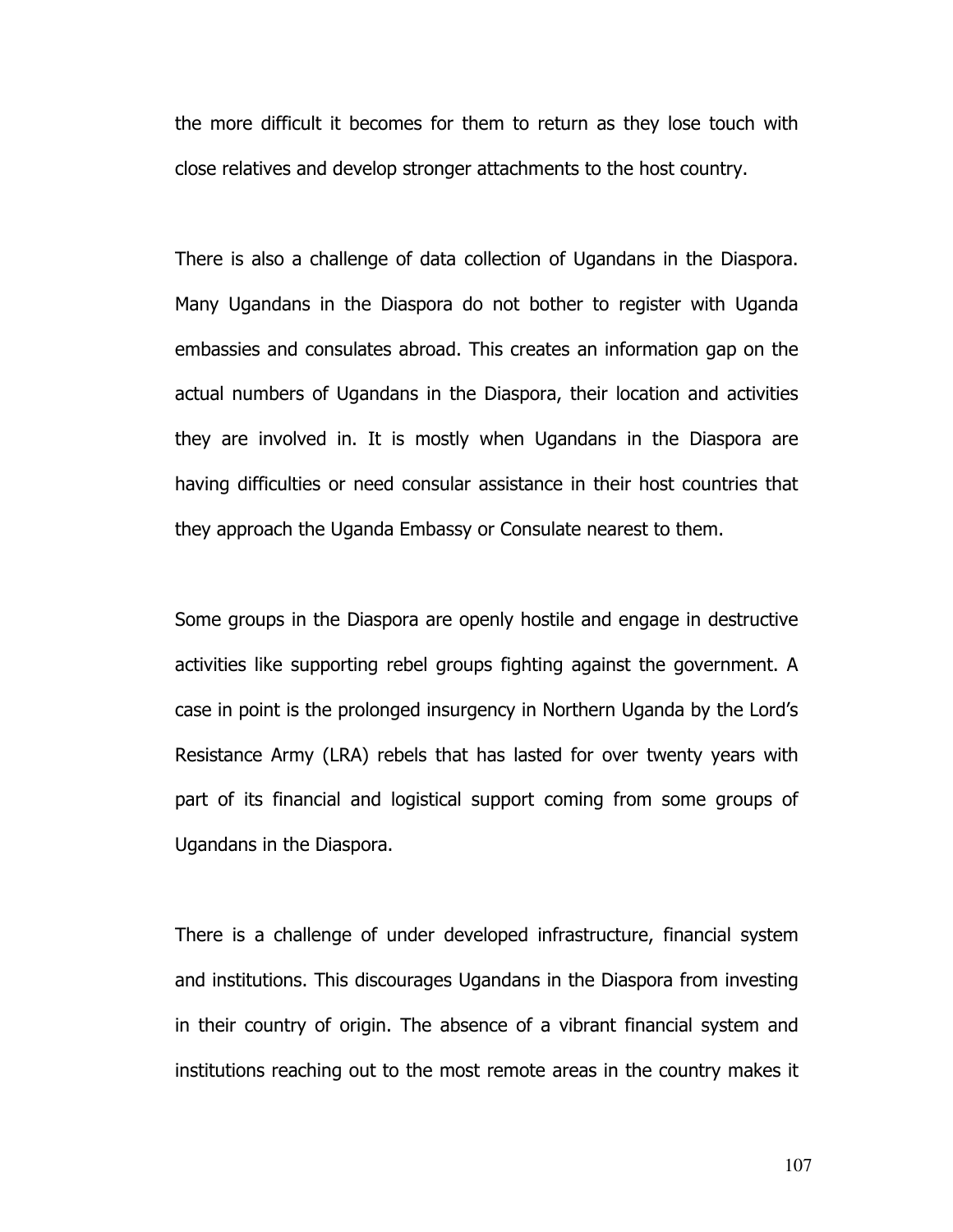expensive and inconveniences Ugandans in the Diaspora in sending remittances back home. Similarly this creates a big challenge in accessing credit for investment.

Engaging the Diaspora is also a challenge for government due to limited resources and capacity to reach out effectively and provide services to all Ugandans in Diaspora. There is no specific fund available to offer protection and provide other vital services to Ugandans in the Diaspora. All the government institutions involved in engaging the Diaspora have to work within very limited resources that are inadequate to effectively engage the Diaspora. This causes frustration on the side of Ugandans in the Diaspora and resentment towards government.

There is also an attitude problem that Ugandans at home have towards their brothers and sisters in the Diaspora. Many Ugandans have taken on a negative attitude of becoming over dependant on remittances and other free handouts from the Diaspora. This has made some people lazy, irresponsible and stifled initiative and creativity. This trend also impacts negatively on Ugandans in the Diaspora from returning home because they feel they are being sought after just for their money and material possessions. This negative perception was also re-confirmed when the author during a discussion with a Senior Official of Uganda Investment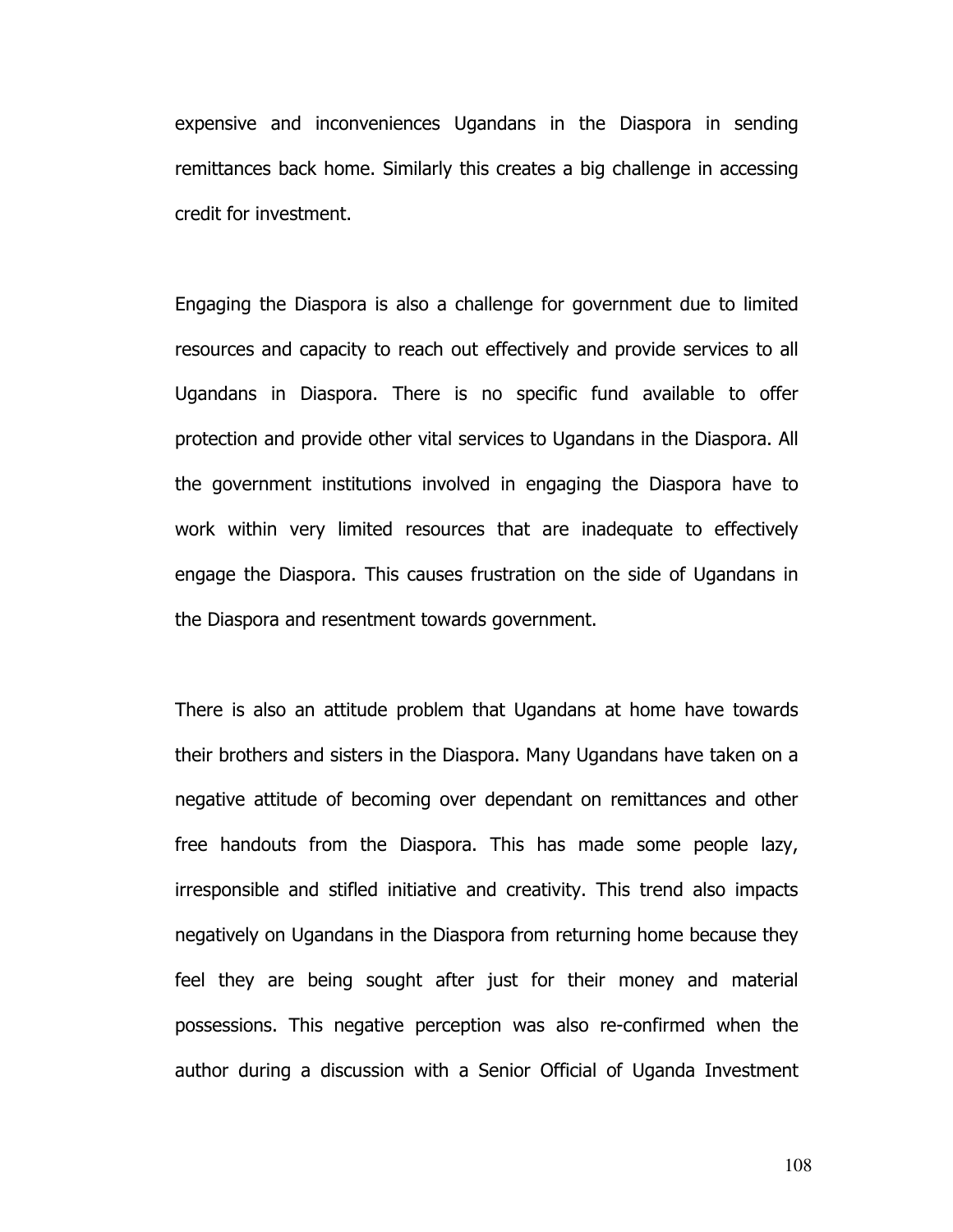Authority asked why some in the Diaspora were reluctant to invest in Uganda. His response was that some Ugandans in the Diaspora were reluctant to invest in their origin country because they feel they are being exploited for their money and that they are not receiving enough support from Uganda government and their relatives in return.

In conclusion, while government has taken some positive steps in reaching out and engaging the Diaspora, there is still need to design and implement appropriate and sustainable policies tailored to suit the needs of the Diaspora to maximize the opportunities and minimize the challenges of engaging them. There is also need to periodically review these policies to assess if they are effective in meeting the desired goals and improvements made where possible.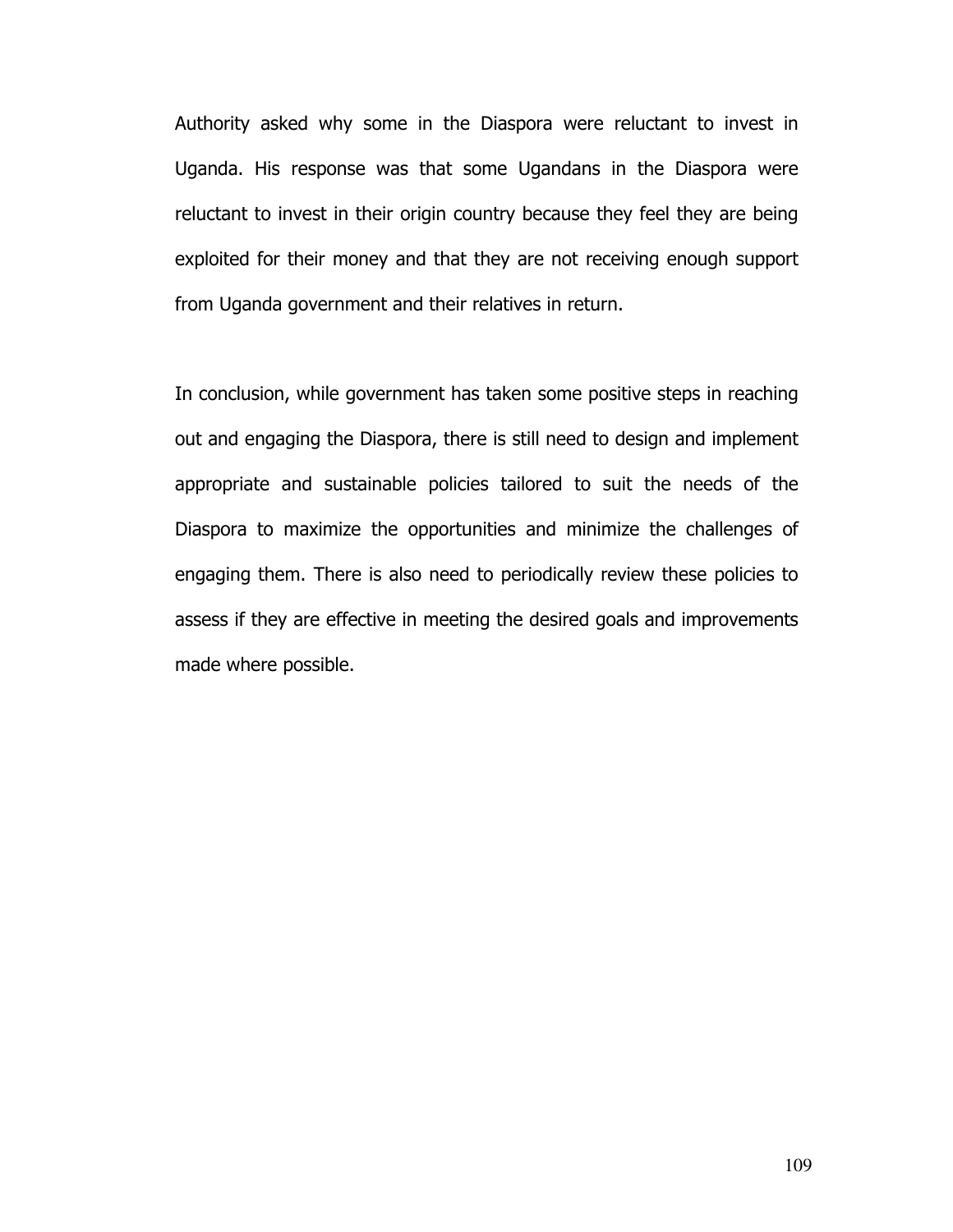### CHAPTER SIX

### OBSERVATIONS, RECOMMENDATIONS AND CONCLUSION

# INTRODUCTION

The growing scale of international migration due to increased global trade, investment, employment opportunities and tourism has made States more interdependent than ever before and the need for cooperation inevitable. The focus in the past regarding Diaspora policy was mainly looked at as a responsibility of the host State but now it is increasingly clear that the origin State also has a big role to play.

The challenge for policy makers is to design appropriate policies that will enable all parties involved that is migrants, the host state and origin state to achieve maximum benefits from migration.

This chapter outlines observations made from the study, proposes some practical recommendations of policies and initiatives that government of Uganda and other stakeholders could consider to strengthen the partnership and engagement with Ugandans in the Diaspora.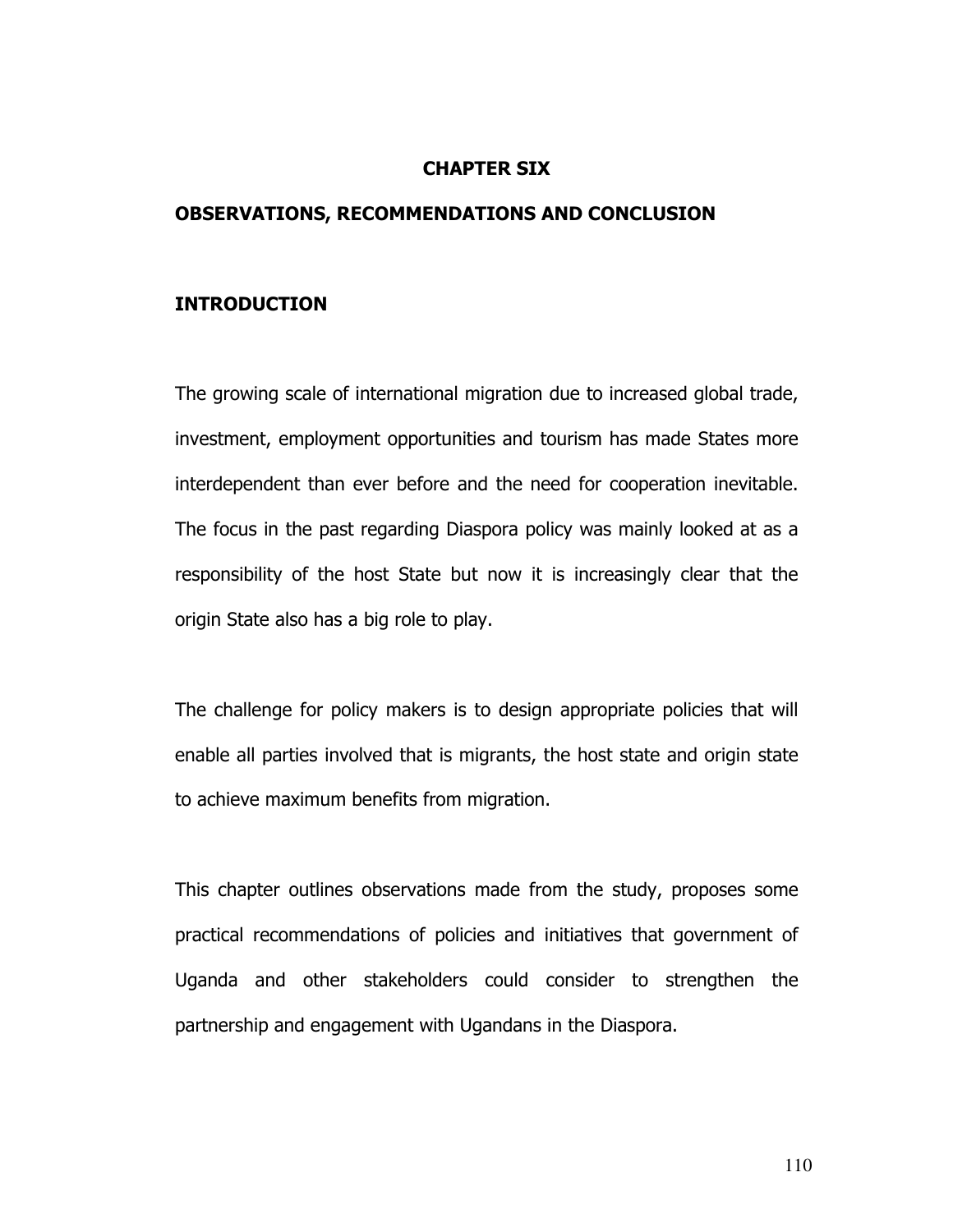### SUMMARY OF FINDINGS

Ugandans in the Diaspora are making significant contributions to the economy through direct investments and have a big potential for growth if given some incentives, a stable political and economic environment. The study has shown that the countries or regions that are main sources of foreign direct investment (FDI) are also host to a significant number of Ugandans in Diaspora. It can therefore be concluded that Ugandans in Diaspora not only contribute directly through investment but also through their networks and business contacts attract other foreign investors from their host countries to invest in Uganda.

The Ugandans in the Diaspora are playing an important role in promoting trade between their host and origin countries. It was observed from the study that the volume of trade increased most between Uganda and her neighbours in the immediate East and Central Africa region due to proximity, historical and cultural links but also this region hosts the largest number of Ugandans in the Diaspora due to regional agreements enabling free movement of people, goods and services. It was also observed that there was increased market access for Ugandan products both within the immediate region and also other trading partners outside the region that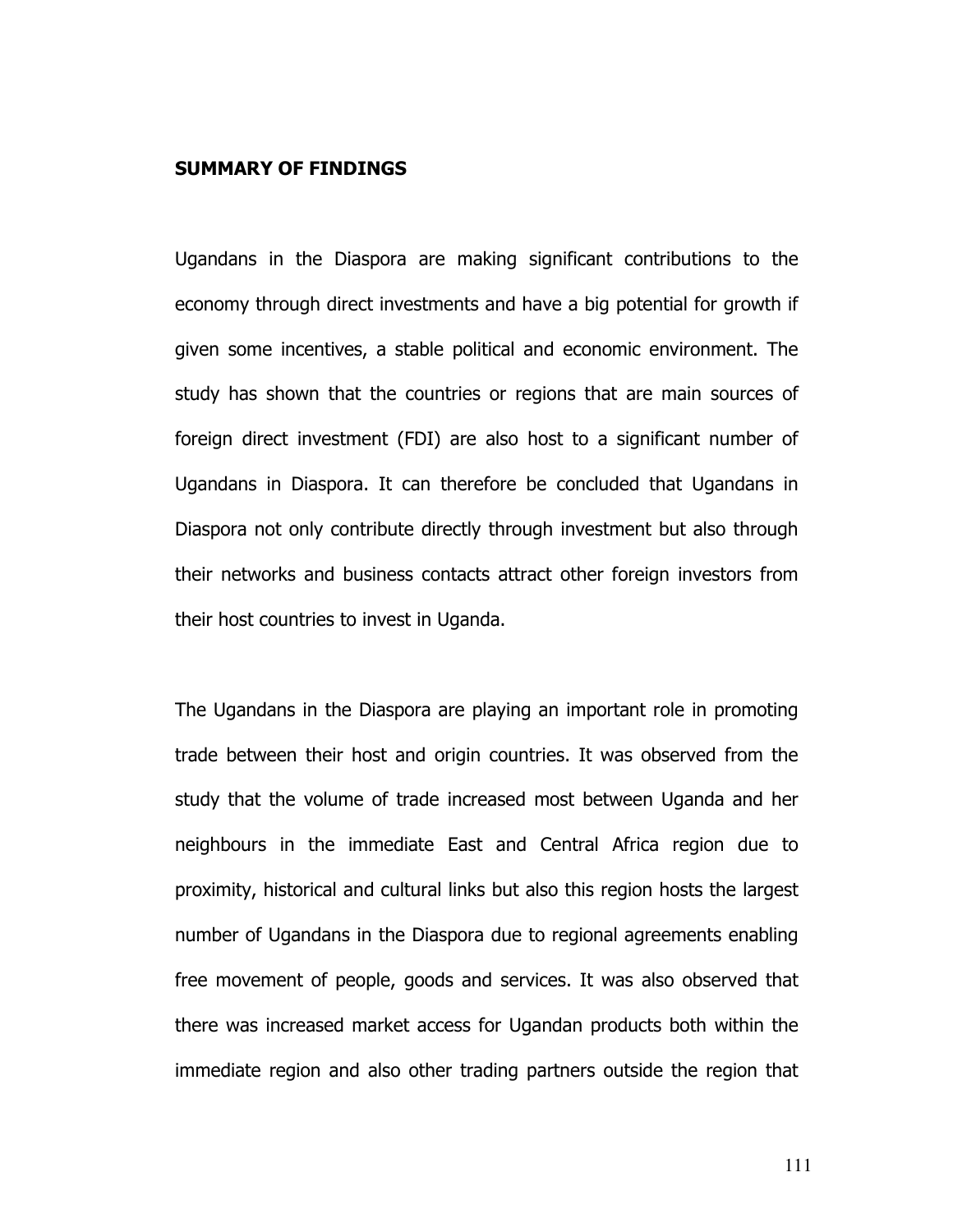host a significant Uganda Diaspora population and have bilateral trade agreements with Uganda.

Ugandans in the Diaspora are making an important contribution to Uganda's economy through remittances sent to their relatives and friends. It is currently estimated by the World Bank that Uganda receives on average about US \$0.9 billion in remittances and this constitutes approximately 8.7% of GDP. Uganda ranks  $5<sup>th</sup>$  in Sub-Saharan Africa in recorded remittances received from the Diaspora after Nigerian, Kenya, Sudan and Senegal respectively. It was observed from the study that the flow of remittances to Uganda follows a seasonal pattern with the months of January and December recording the highest amounts of remittances received. It was also observed that the most common means of sending remittances is through informal channels by friends and acquaintances followed by money transfer operators like Western Union and Money Gram. Most of the money remitted is used for household consumption and investment especially in the housing sector.

Remittances from the Diaspora constitute the second largest source of foreign exchange to Uganda's economy after proceeds from exports. It was also observed that remittances have surpassed Official Development Aid (ODA) as a major source of external financial inflows to the economy. The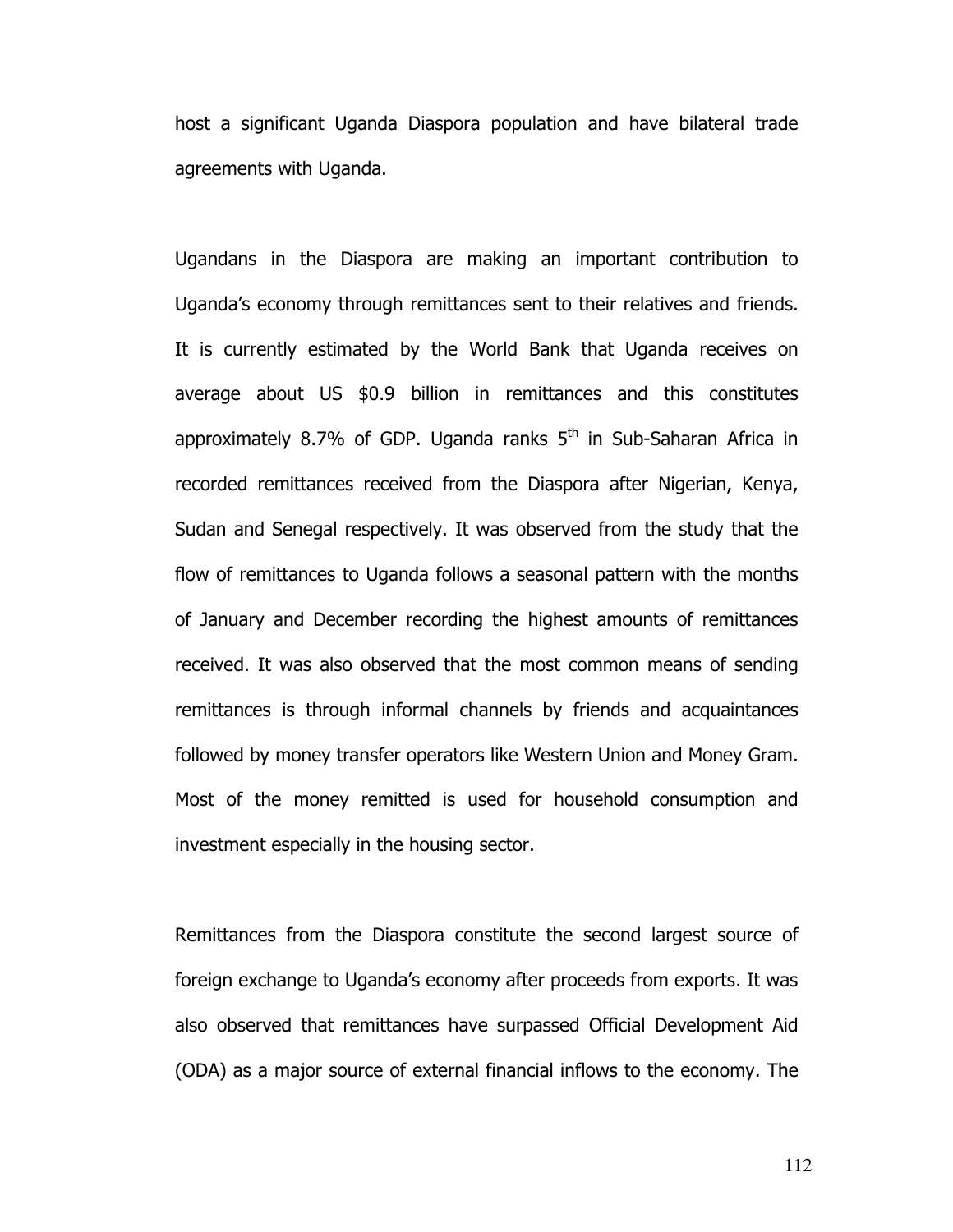three main sources of remittances from the Diaspora by region are Africa, Europe and North America respectively.

It was observed from the study that Ugandans in the Diaspora actively participate in promoting culture, traditions and public diplomacy of their country of origin. This enhances the image and soft power of Uganda internationally. It was observed that the use of modern information and communications technologies like the internet, blackberries, I-pods, Iphones etc in addition to the Media are the main means of communication used by the Diaspora community with the communities of both origin and host countries. It was also observed that Ugandans in the Diaspora are promoting their Cultural identity and image or soft power through religious organizations, performing artists, writers & book publishers, art and sports.

It was observed that mainly highly skilled and trained persons in Uganda have emigrated to developed countries seeking better opportunities. This has caused the "brain-drain" effect and led to critical shortage of vital skills such as Doctors, Nurses, and University Lecturers among others. However, the negative effects of the "brain-drain" are being turned around to "braingain" by Ugandans in the Diaspora contributing through technology transfer, bridging the skills and knowledge gap. It was observed that Ugandans in the Diaspora often share their skills indirectly through internet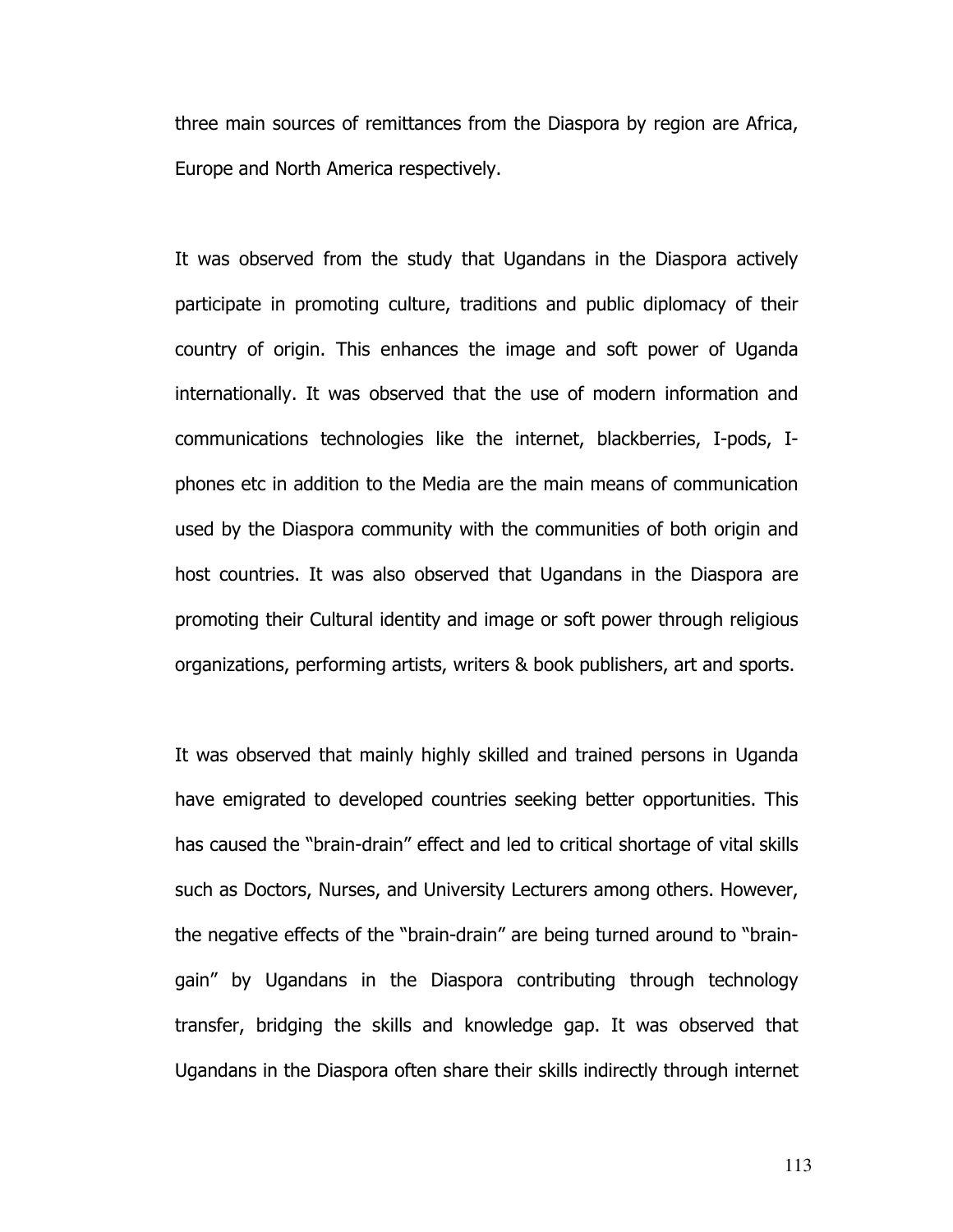or virtual means but also directly by organizing exchange visits and capacity building with their counterparts back home to share knowledge, skills and international best practices.

There is a steady growth of lower skilled temporary migrant works in the Diaspora as a result of bilateral agreements with host countries that import external labour. It was observed that most of the temporary migrant workers are based in the Middle East countries like United Arab Emirates, Iraq and Syria. They are mainly employed in the Services sector.

Ugandans in the Diaspora are playing an important role as philanthropists. The networks and relationships they have built in the host countries are a vital channel of donations both financial and material to the local communities back home in their country of origin. It was observed that most of the donations are individual donations with very few group donations. It was observed that most of the causes that required group donations were not followed through due to poor organization, coordination and mistrust in the Diaspora community of the local leaders in the country of origin entrusted to manage the use of the donations.

Ugandans in the Diaspora are active participants in peace building and efforts aimed at national reconciliation in Uganda. It was observed from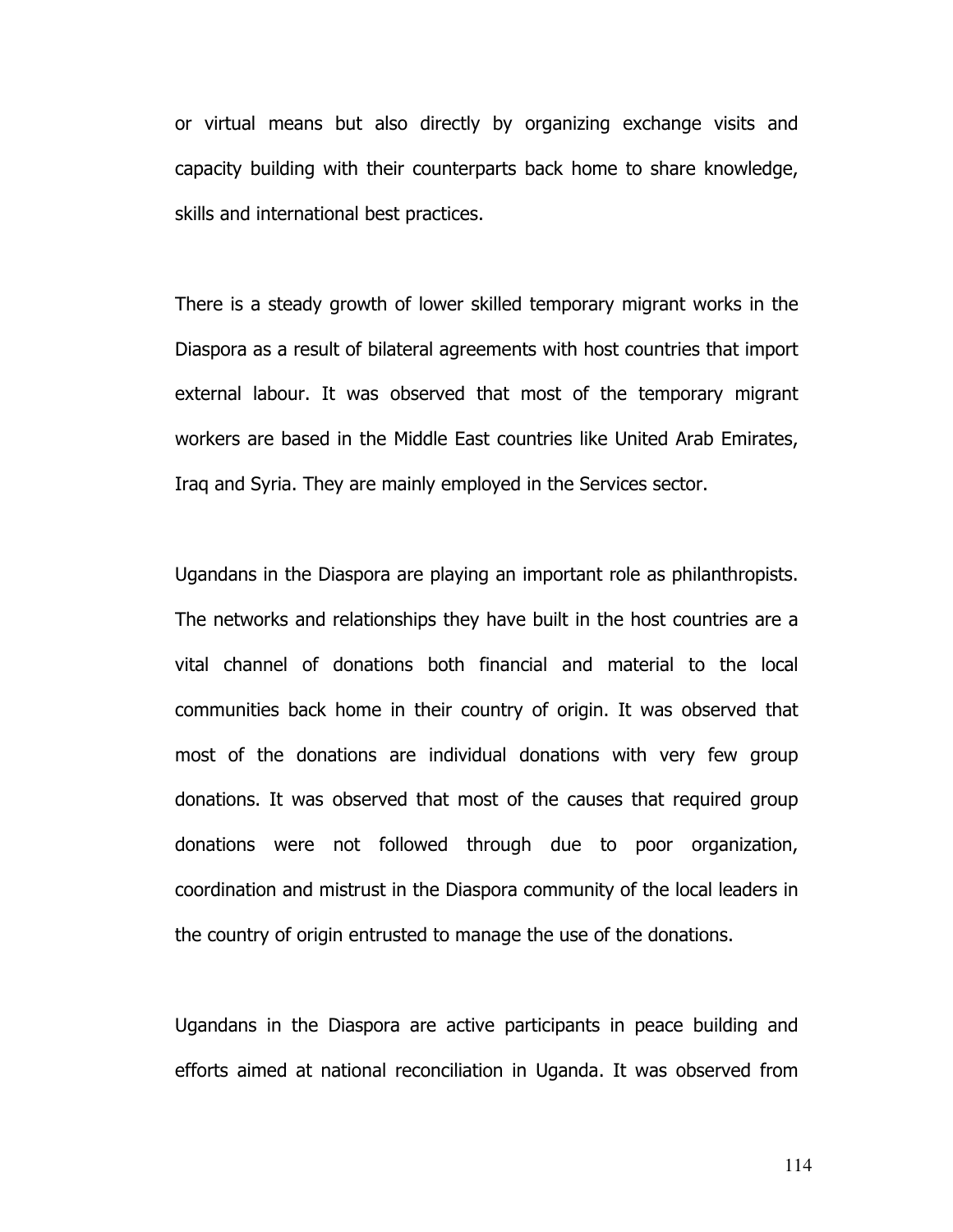the study that the Diaspora community often convenes meetings involving various stakeholders in Government, Civil Society, Think Tanks, Community leaders and other partners to promote dialogue and advocate for peaceful resolution to conflict in Uganda. A case in point is the Kacoke Madit initiative started by the Diaspora community in London, United Kingdom that has played an important role in sharing information, mediation and promoting dialogue between the Uganda Government and the Lord's Resistance Army rebels to reach a peaceful settlement to the conflict in Northern Uganda.

It was observed that Uganda government has taken active steps to engage and work in partnership with its Diaspora by sending delegations to participate in Diaspora Associations' conventions, meetings and activities. Uganda government also in turn hosts an annual Diaspora Summit to encourage the Diaspora community to actively participate in the development of their country of origin. It was observed that Uganda government has established a Diaspora division in the Foreign Ministry to work in partnership with other government and non-government stakeholders to formulate and coordinate the national Diaspora strategy. It was also observed that there is need for regular data collection and establishment of a database of Ugandans in the Diaspora. Currently there is insufficient data on Ugandans in the Diaspora.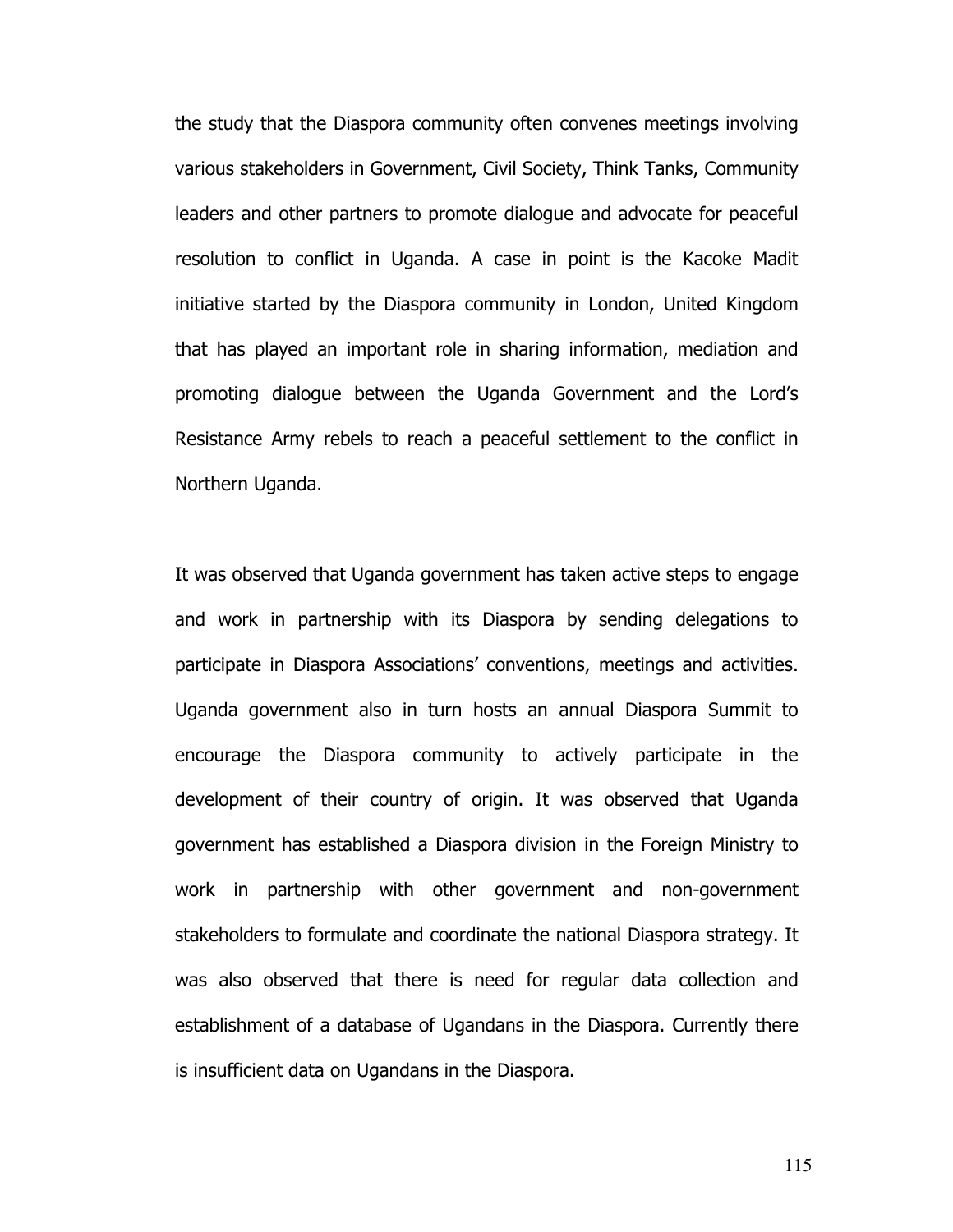### RECOMMENDATIONS

Uganda government needs to work on setting up a data collection mechanism and building up a database for her nationals in the Diaspora. This will help in ascertaining the actual numbers of nationals in the Diaspora, their location, skills and activities they are involved in. The data collection needs to involve all stakeholders both government and private. Regular and efficient data collected will help provide vital information for planning and policy making.

In addition to regular and quality data collection on Ugandans in the Diaspora, further research needs to been done especially in setting-up an efficient multi-stakeholder system or structure for better protection and empowerment of the Diaspora community. Lessons and ideas can be drawn from other countries like the Philippines, India, Mexico, Israel and China that have built-up impressive models from their Diaspora engagement strategies. Improvements and adjustments can then be done to fit within locally available resources in order to address the particular issues faced by Ugandans in the Diaspora.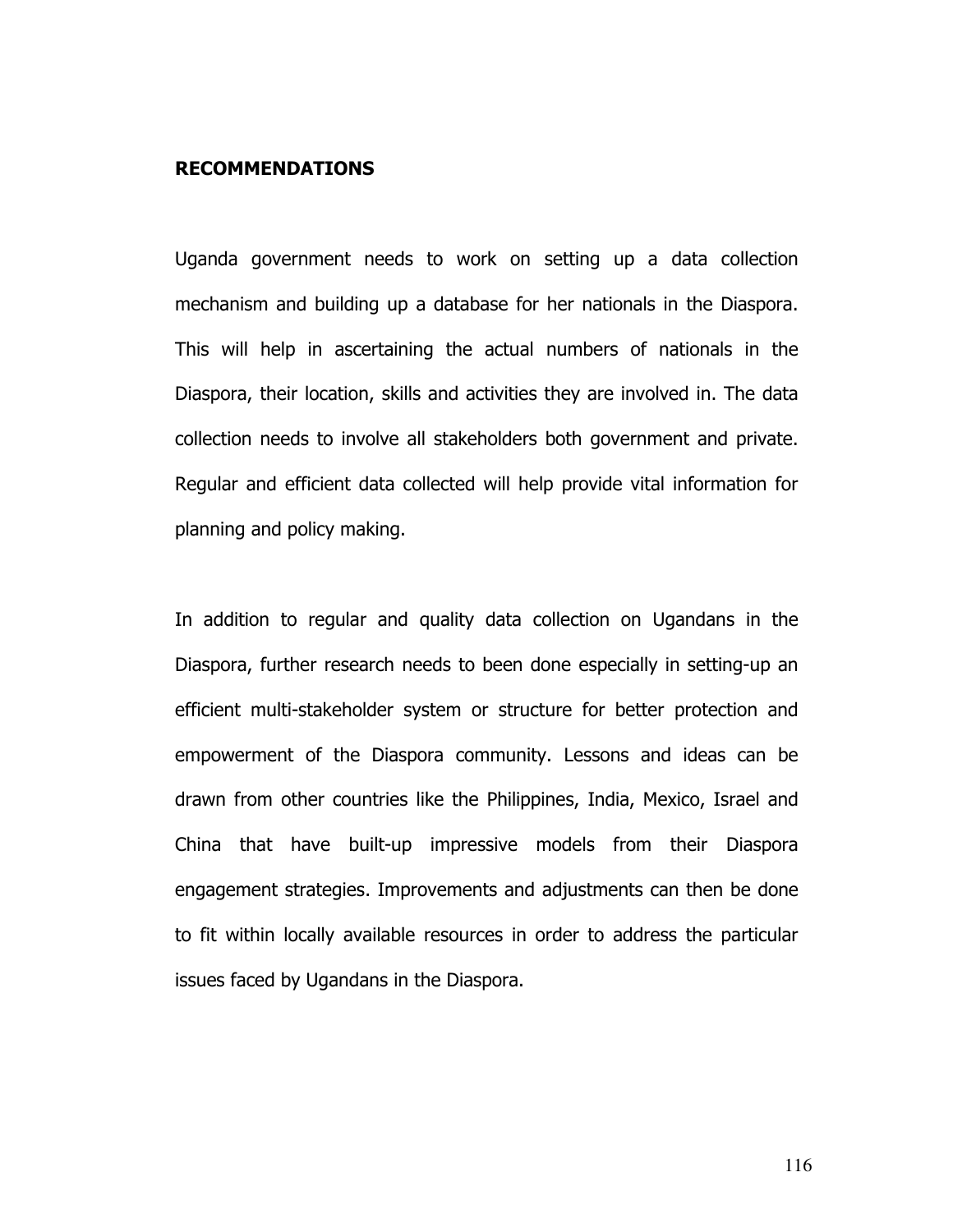Government needs to provide adequate information and sensitization to migrants, pre-departure, about the conditions, rules and obligations required of them in the host countries, information on how to register and access consular services from Uganda Embassies and Consulates abroad. Government can also assist migrants, through bilateral agreements with host countries, in negotiating reasonable employment contracts abroad and protecting them from exploitation.

Ugandans in the Diaspora have goodwill to contribute to the development of Uganda through direct investments, technology transfer, trade and remittances. Uganda government needs to support them obtain legal status in their host countries and also pass a law allowing nationals in the Diaspora to hold duo-citizenship. This will free Ugandans in the Diaspora to move freely back and forth between host and origin country. This promotes circular migration that encourages migrants make significant contributions to both host and origin countries.

There is need for increased capacity building within the various Uganda government institutions and other stakeholders involved in Diaspora policy formulation and implementation. Sharing of knowledge and best practices at bilateral level between host and origin countries and at multilateral level through forums like the Global Forum on Migration and Development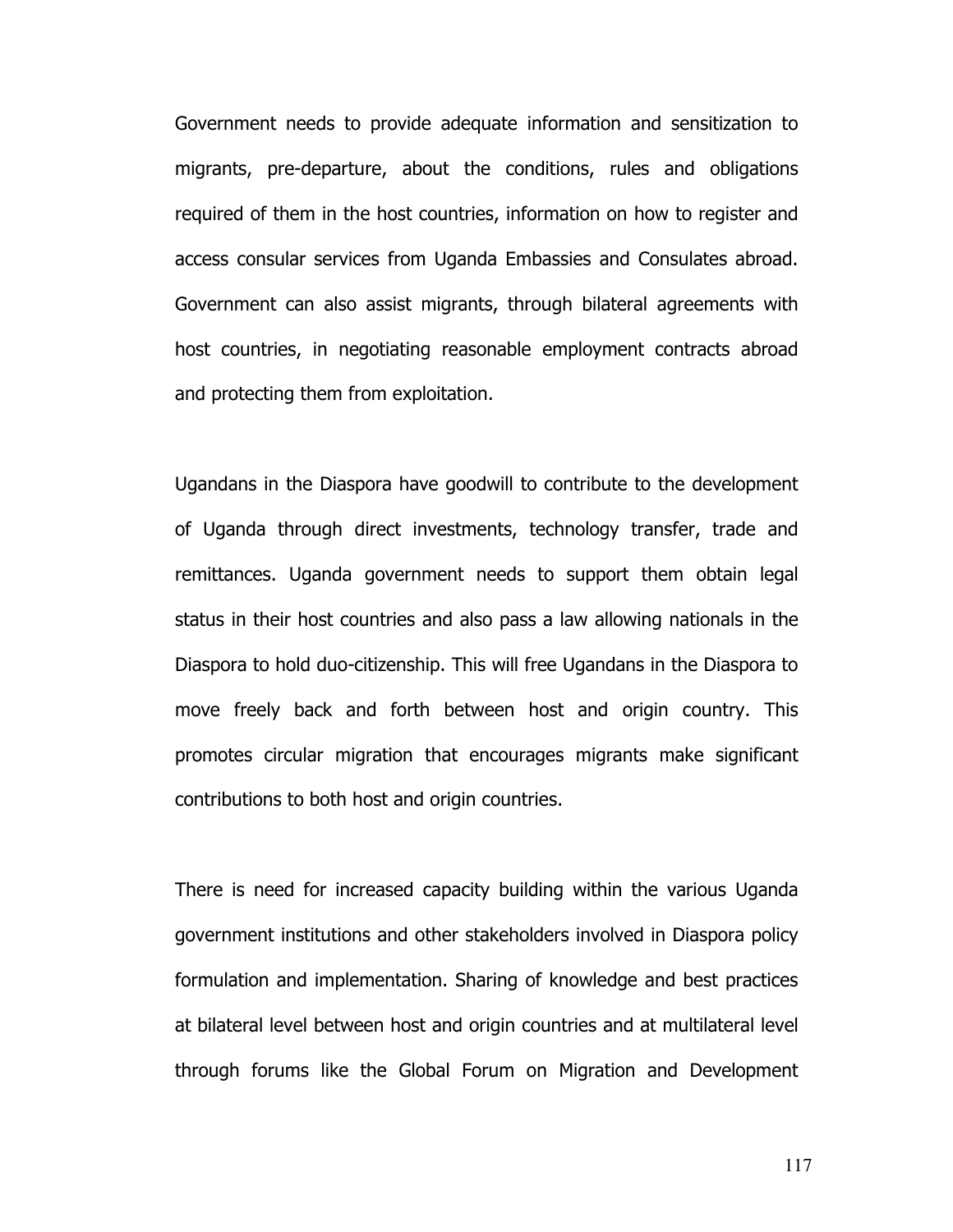(GFMD), the African Union (AU), and the United Nations (UN) will be helpful in improving and enriching Uganda's Diaspora engagement strategy.

In addition to the annual Uganda "Home is Best" Diaspora Meeting that gives an opportunity for Ugandans in the Diaspora to return home and connect with their country of origin, government should ensure that it is represented and actively participates in other events organized through the Diaspora Associations abroad. Every opportunity should be utilized by government, Civil Society and business leaders to interact, bond and network with Ugandans in the Diaspora.

Uganda government needs to put in place appropriate economic policies and reforms that will help reduce the cost of sending remittances from nationals in the Diaspora. This may include encouraging and licensing more private financial institutions to provide remittance services, increase competition and hence lowering of costs. This will also encourage more people to send remittances through formal channels. Currently a large amount of remittances from the Diaspora goes unrecorded because of the preference of sending through informal channels. This distorts data collection and makes it difficult for policy makers to plan appropriately for better management of remittances.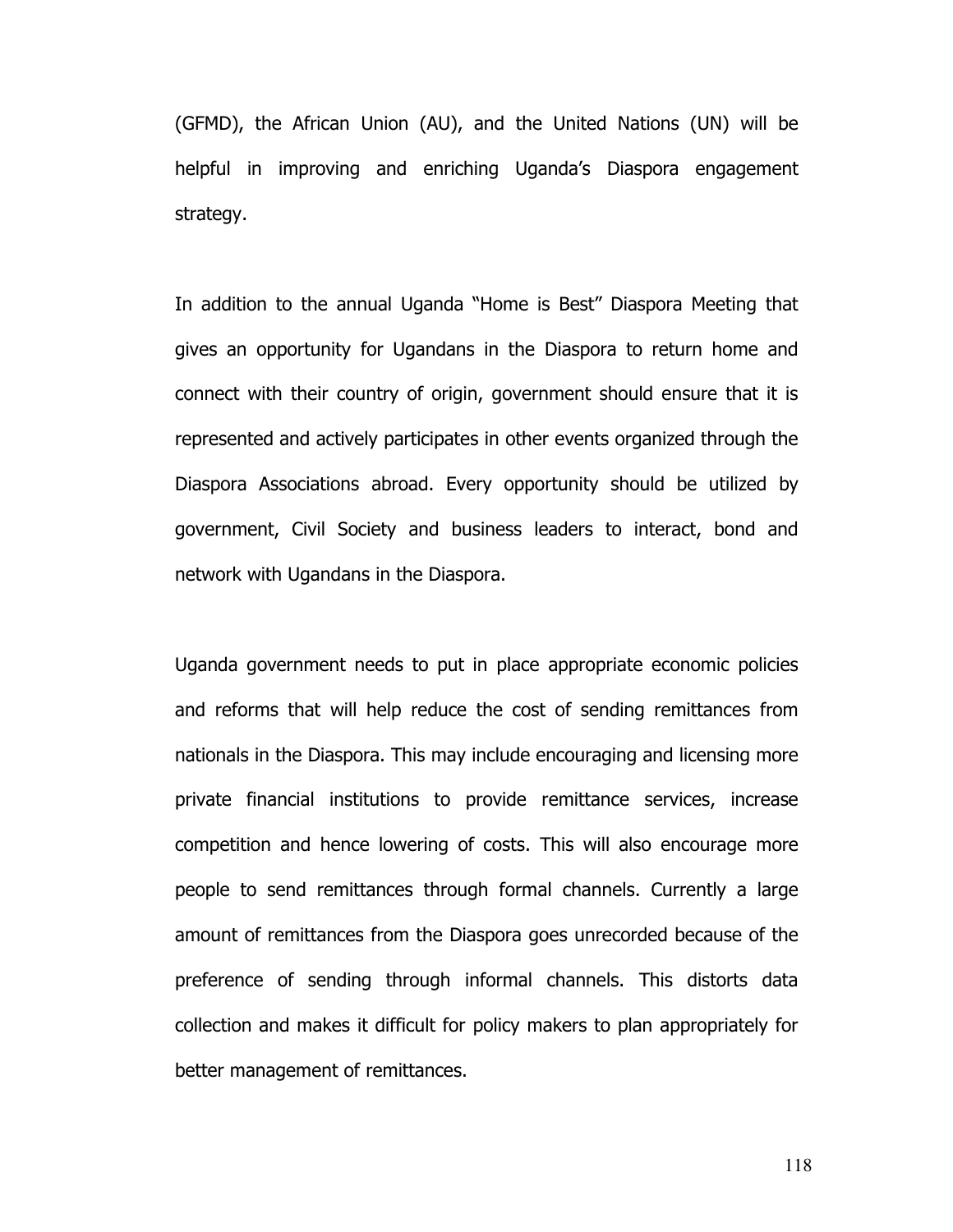Government needs to offer Ugandans in the Diaspora some incentives like provision of land, access to credit from financial institutions and tax holidays among others to encourage them to make direct investments at home. The Diaspora investors are generally more stable and risk averse in regard to their country of origin due to historical links, family ties, patriotic sentiments and generally home bias as compared to other foreign investors.

Government can encourage philanthropy and increase in charitable donations from Ugandans in the Diaspora by removing or significantly lowering the tax charged on donated items. Government can also take the initiative by working with local community leaders to identify community development projects that can be implemented with the support and partnership of Ugandans in the Diaspora. In addition, government needs to put in place and enforce appropriate laws that will curb the vice of corruption in public offices, protect donations, ensure proper utilization of donated funds and build trust with partners in the Diaspora.

Government needs to support and encourage Ugandans in the Diaspora in their efforts to promote language, culture and public diplomacy. This could be done by providing some financial assistance and networking with both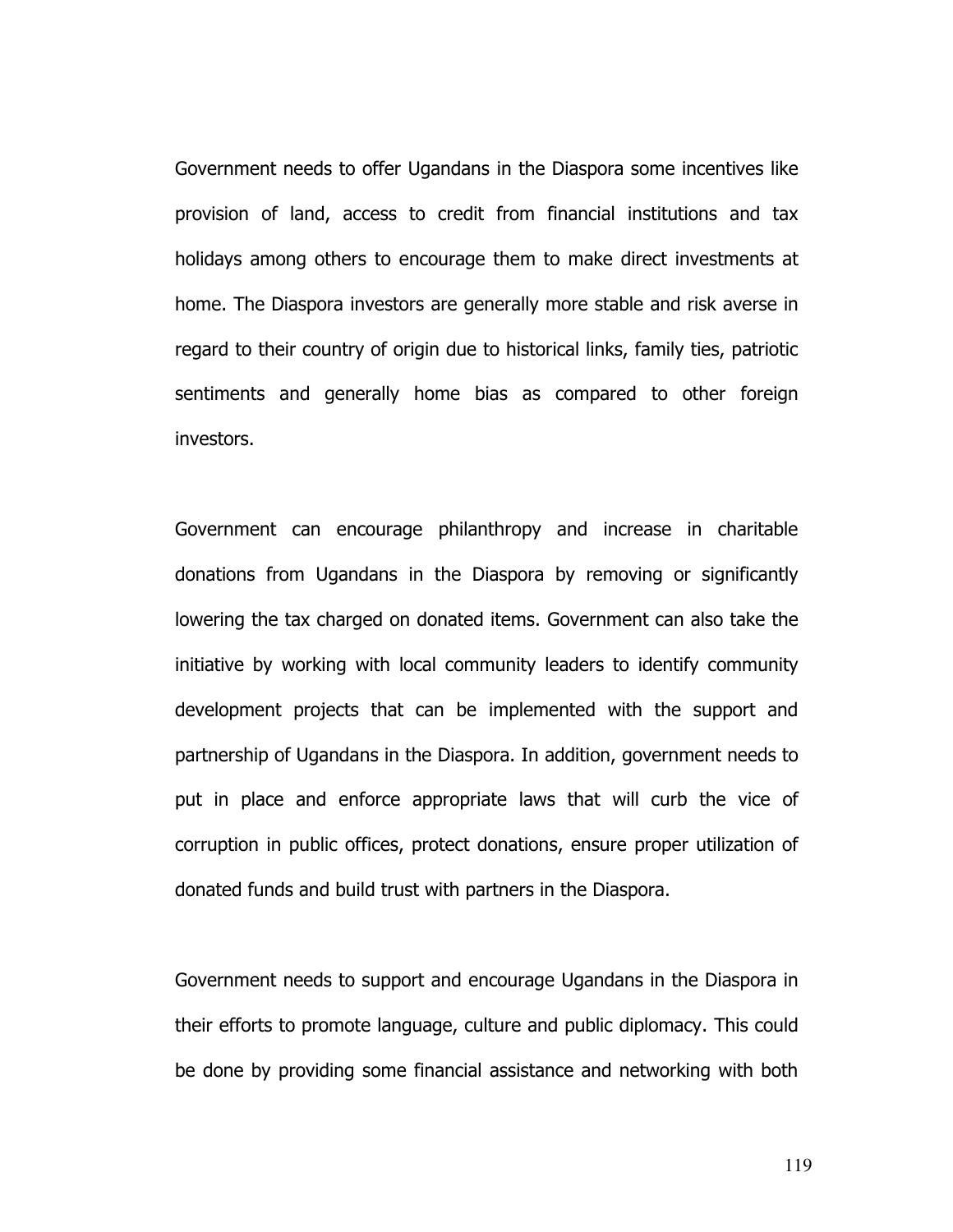government and private institutions to promote Uganda's soft power. The Ministry responsible for Cultural development in partnership with Missions abroad and the Diaspora communities need to utilize all opportunities for cultural promotion and exchanges with the host countries and in so doing promote the image of Uganda and open doors for cooperation in other sectors mutually beneficial to both countries. Promotion of culture and national image will also help to attract tourists as foreign publics get more interested in experiencing Uganda's rich cultural heritage.

There is need to promote and develop indigenous knowledge and research. Traditional knowledge and skills such as making of bark cloth, art crafts, herbal medicines and alternative treatments. This knowledge should to be properly documented to enable it be taught and shared both by nationals at home and by members of the Diaspora community. This will promote creativity and innovation which are vital for improvements in production and provision of better livelihoods of people in society.

Uganda government in partnership with Diaspora Associations and the host countries need to establish a migrant welfare fund to help protect and empower migrants. This fund will be helpful in providing assistance to migrants like providing health care, repatriation in case of death or natural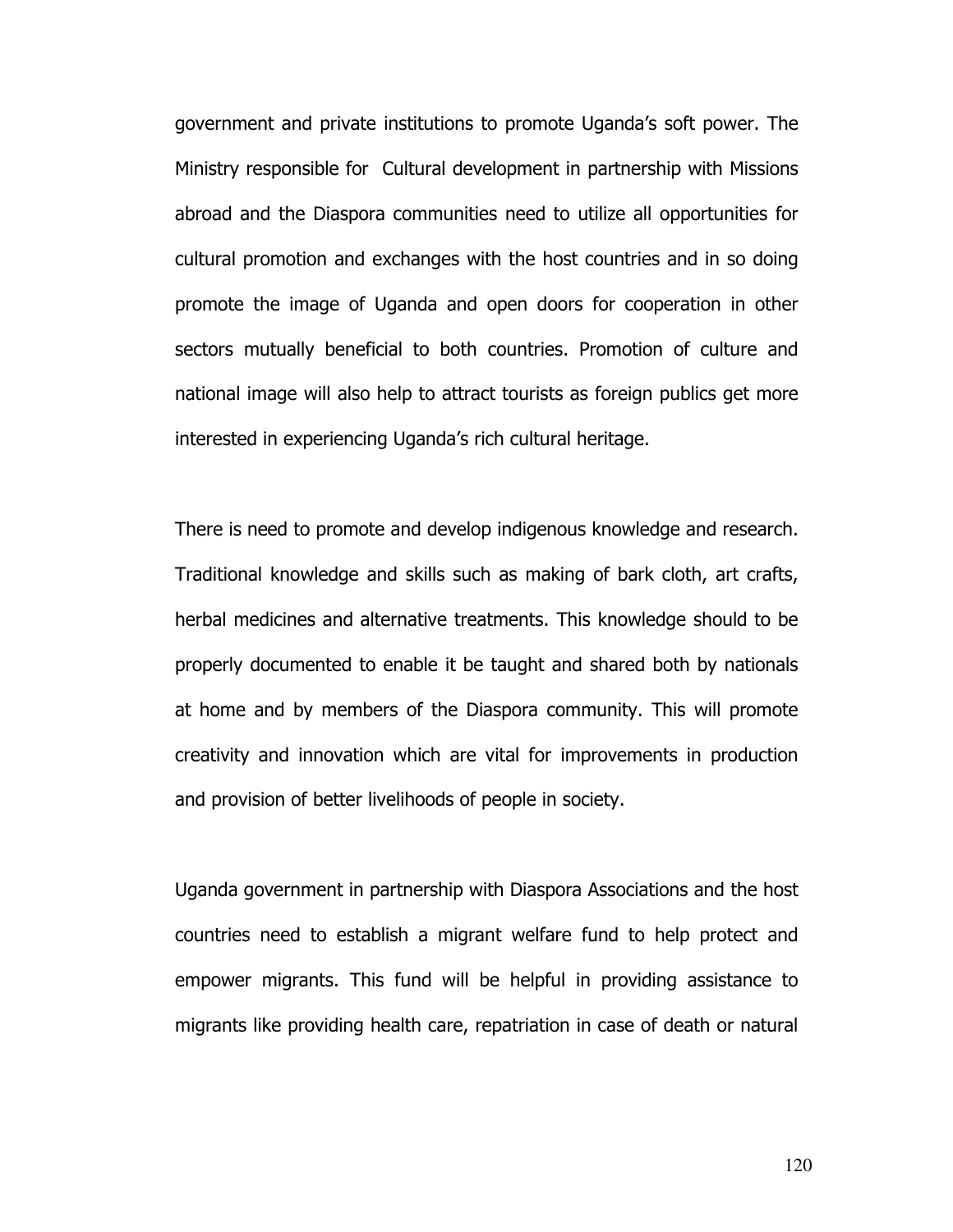disasters and generally cater for those essential needs that would have been difficult for migrants to provide themselves.

### **CONCLUSION**

 Ugandans in the Diaspora represent a vital resource that needs to be fully tapped and encouraged to participate in the development of their country of origin. A productive human resource is an important aspect for the development of a country. It is estimated that there are about 2.2% or approximately 660,000 Ugandans in the Diaspora. The Diaspora community consists of some of the most educated and highly skilled persons that can create a significant impact if they could transfer some of that knowledge and expertise back home to develop Uganda.

Ugandans in the Diaspora are also playing an important role in the development of their country of origin through remittances, foreign direct investment (FDI), philanthropy, trade and culture promotion. Uganda government increasingly recognizes the contribution they make in poverty alleviation and economic development of their home country and has taken some positive steps to engage the Diaspora.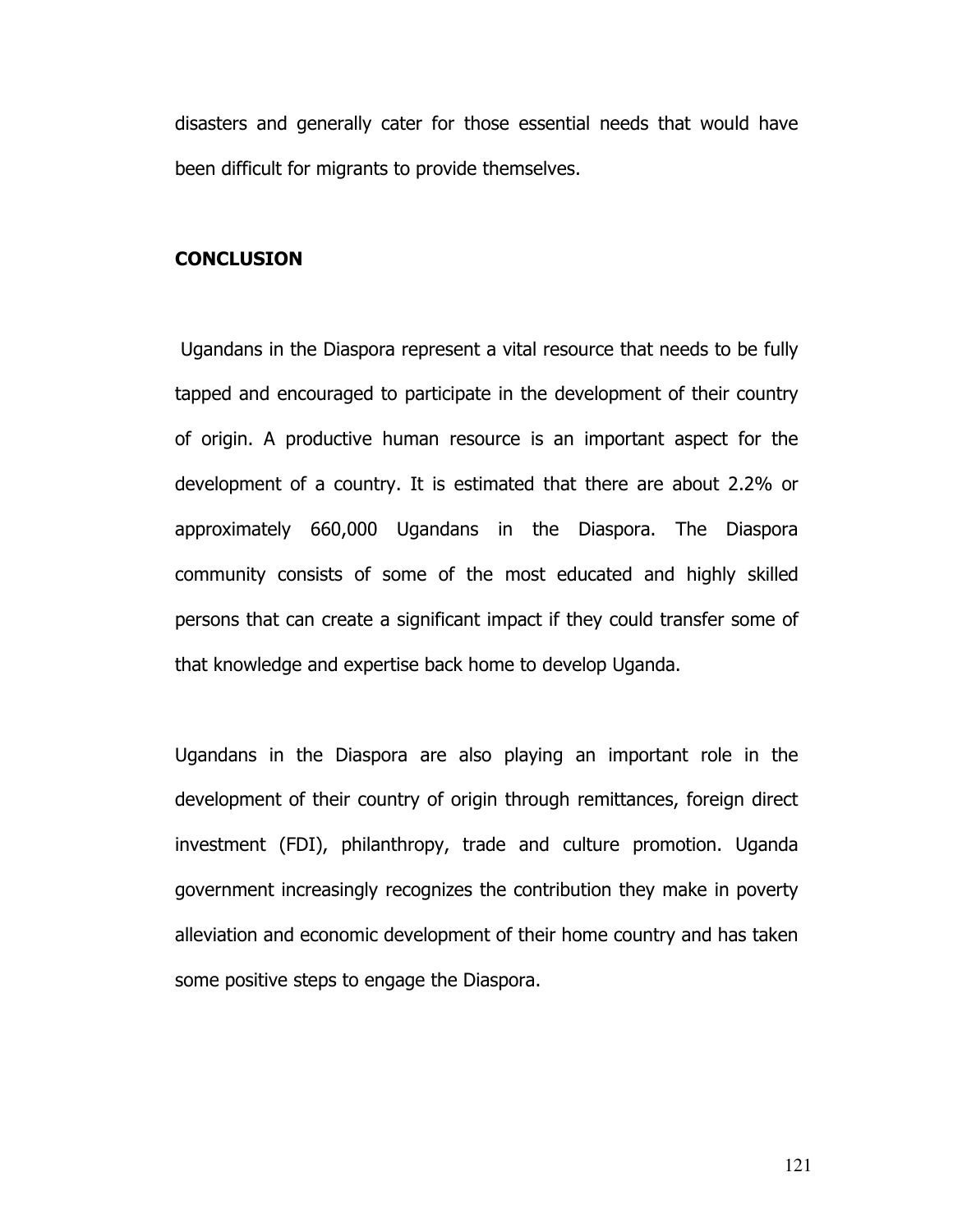While there are enormous opportunities available as a result of strengthening the partnership with the Diaspora, some challenges are still being faced that need to be addressed taking into consideration the interests of all concerned parties i.e. the migrants, host country and origin country. There is need to emphasize shared responsibility for all stakeholders in protecting migrants and putting in place favorable policies to ensure that the benefits of migration are also shared.

It is important that governments take the lead but work in partnership with other non-government stakeholders in designing policies of engaging the Diaspora. This is because the process of managing migration involves people crossing State borders to access opportunities that enhance their livelihood. Hence States are in better position to provide protection to migrants.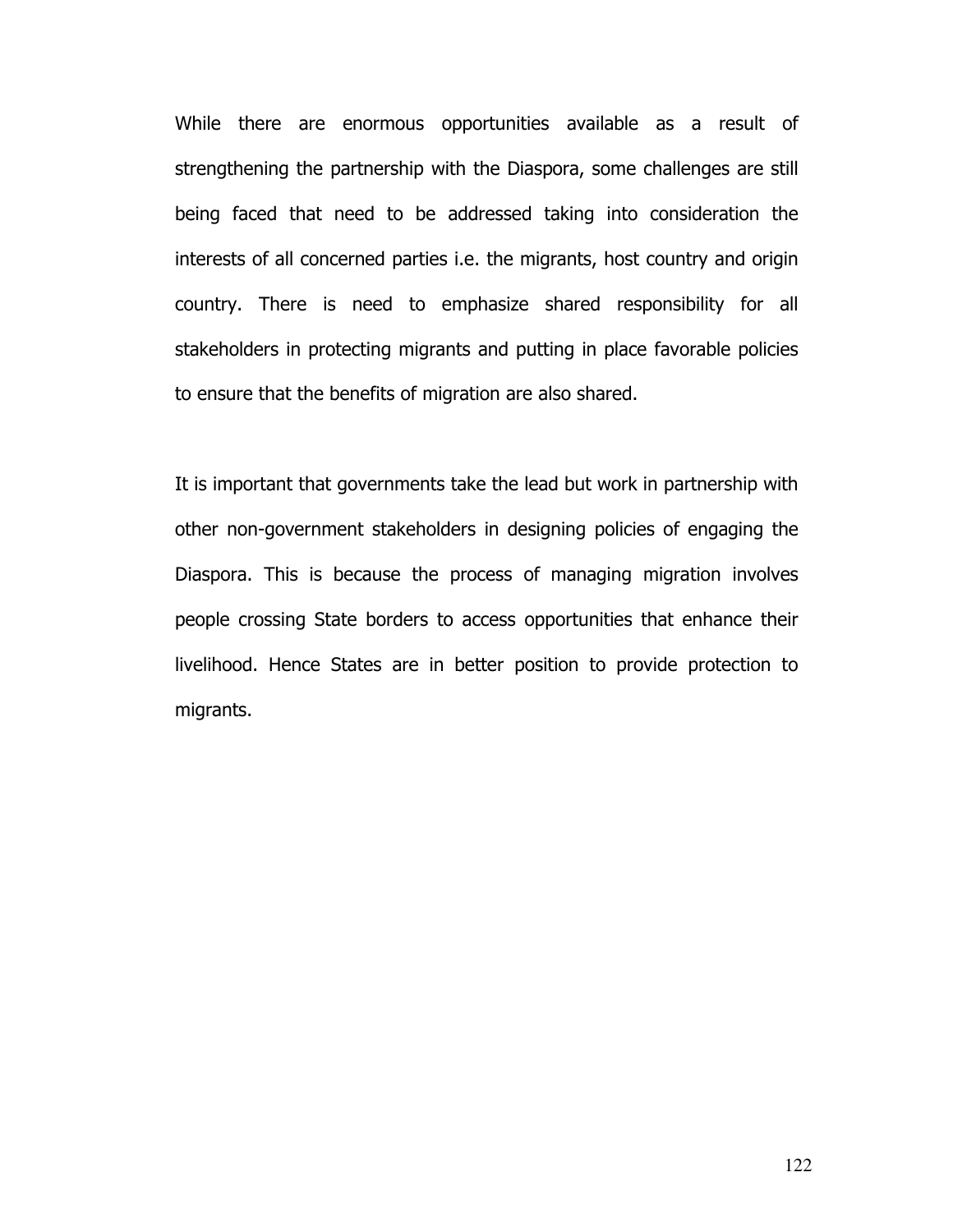# BIBLIOGRAPHY

Bank of Uganda, Uganda Bureau of Statistics, GTZ (2006) *Inward* remittances survey report. Bank of Uganda, Kampala.

Batalova, et al (2008). Uneven progress. The employment pathways of skilled immigrants in the United States [online]. Washington D.C.: Migration Policy Institute. Available at:

http://www.migrationpolicy.org/pubs/BrainWasteOct08.pdf [Accessed 20 July 2009].

Bátora, J. (2005) Public diplomacy in small and medium-sized states: Norway and Canada [online]. Netherlands Institute of International Relations. Clingendael. Available from:

http://www.clingendael.nl/publications/2005/20050300\_cli\_paper\_dip\_issu e97.pdf [Accessed 18 May 2009].

Bitature, P. (2008) Chairman Uganda investment authority (UIA) board, address to Uganda diaspora summit: Home is best -2. Presented by Mr. Omar Kassim, 27 December 2008, Acholi Inn Gulu. Uganda Investment Authority, Kampala.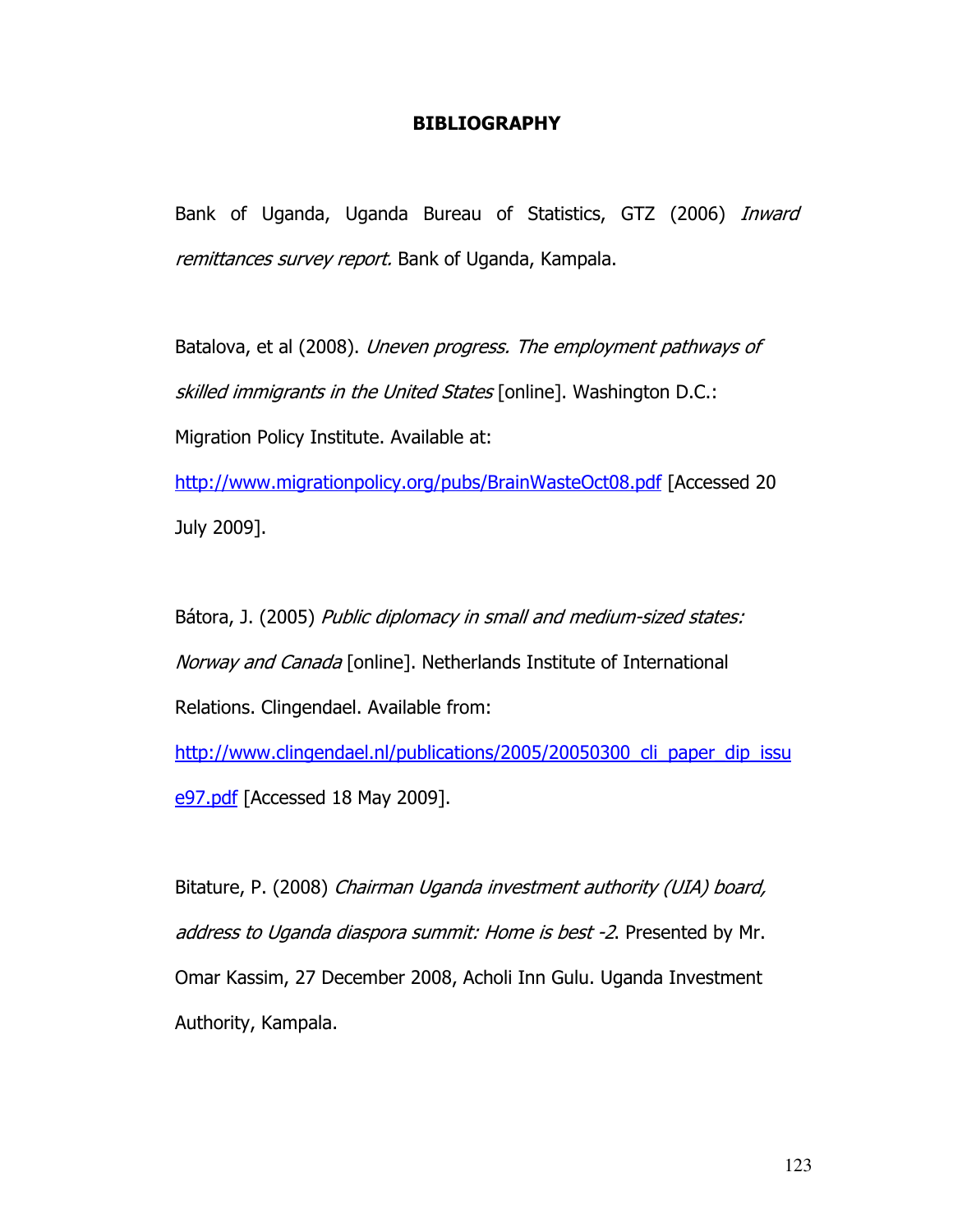Carstarphen, N. (2004). Making the "other" human: The role of personal stories to bridge deep differences. In: H. Slavik. (ed) Intercultural communication and diplomacy. DiploFoundation. Msida, Malta , pp.177- 196.

Churchill, W. (1908) My African journey. London: Hodder and Stoughton

Cross Cultural Foundation of Uganda(2007) Annual Report 2007. Promoting the recognition of culture as vital for human development that responds to our national identity and diversity [online]. Kampala:, Available from: http://www.crossculturalfoundation.or.ug/Annual%20Report-2007.doc [Accessed 18 May 2009]

Drani, E. (2007) Development from a cultural perspective in a culturally diverse African country: Understanding culture and development in Uganda. [online]. Kampala: The Cross Cultural Foundation of Uganda (CCFU). Available from:

http://www.crossculturalfoundation.or.ug/Development%20from%20a%20 Cultural%20Perspective.doc [Accessed 18 May 2009].

Feldman, J.M. (2006). Limits and possibilities of ethnic entrepreneurship: The case of ICT firms in Sweden. UNESCO international journal on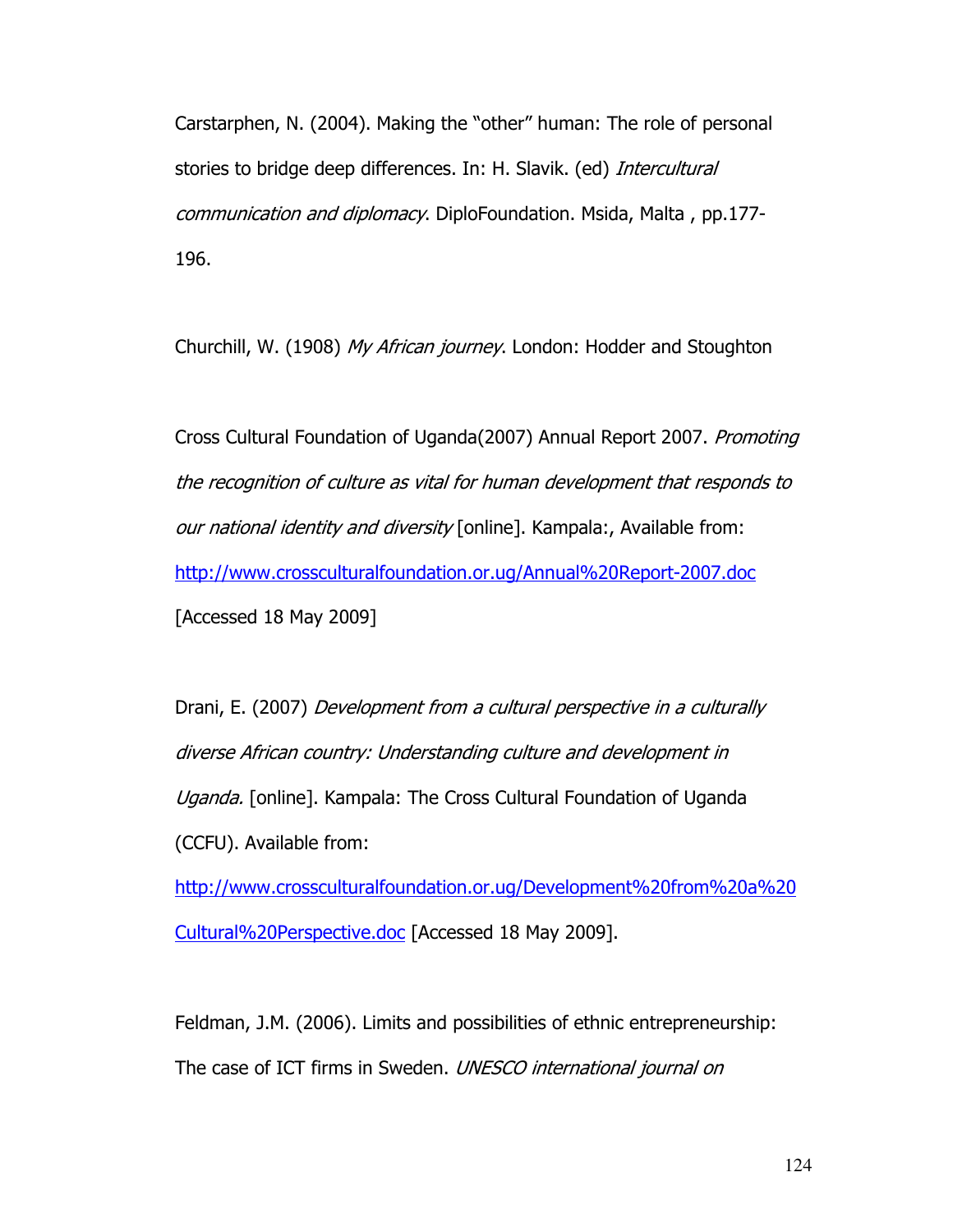multicultural societies (IJMS) [online].Vol.8, No.1, 2006, pp.84-101. Available from:

http://unesdoc.unesco.org/images/0014/001490/149086e.pdf [Accessed 18 May 2009]

Hofstede, G. (2004), Diplomats as cultural bridge builders. In: H, Slavik. (ed). Intercultural communication and diplomacy. DiploFoundation. Msida, Malta, pp. 25-38.

Kashaka, U. (2009). Amin haunts Uganda – Wildlife Authority. The New Vision [online]. Thursday 16 July 2009, Kampala. Available from: http://www.newvision.co.ug/D/8/13/688184 [Accessed 20 July 2009].

Kasibante, A. (2009). The Uganda diaspora in Britain and their quest for cultural expression within the church of England. Journal of Anglican studies (JAS) [online]. Vol.7 (1), pp. 79-86. Available from: http://journals.cambridge.org/download.php?file=%2FAST%2FAST7\_01% 2FS1740355309000163a.pdf&code=eb27ac8a095aa0039ea5e022a6df2e32 [Accessed 08 May 2009].

Kihangire, D. and Katarikawe, M. (2008) The Impact of remittances on macro economic stability and financial sector deepening: Opportunities and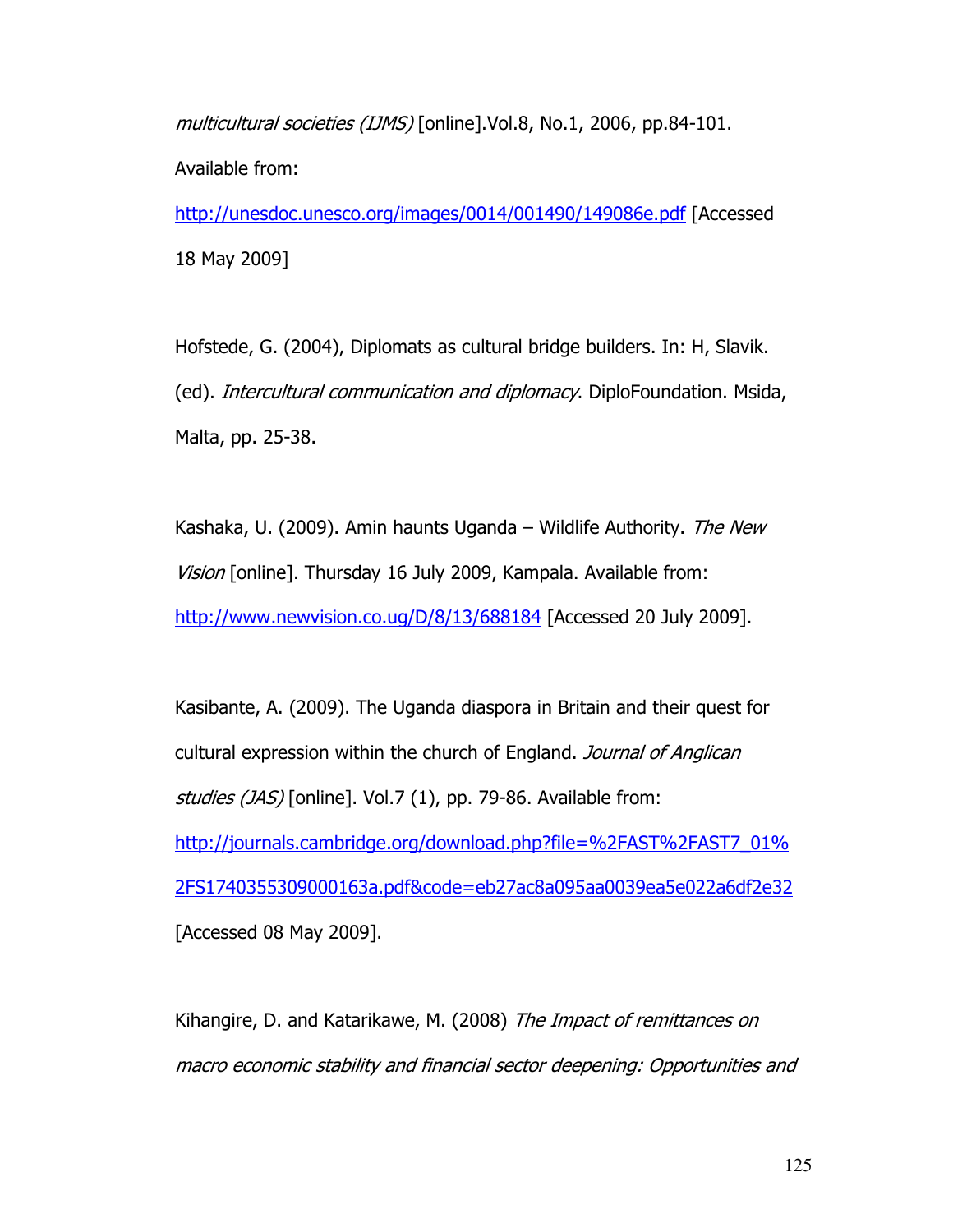challenges for Uganda. Working Paper BOUWP/02/08, Bank of Uganda. Kampala.

Kolker, J. (2005). Keynote address [online]. Uganda North America Association Meeting. September 3, 2005. Available from: http://kampala.usembassy.gov/kolkerunaaspeech.html [Accessed 01 May 2009].

Mahroum, S. et al (2006). Transnational diaspora options: How developing countries could benefit from their immigrant populations. UNESCO international journal on multicultural societies (IJMS) [online]. Vol.8, No.1, 2006, pp.25-42. Available from:

http://unesdoc.unesco.org/images/0014/001490/149086e.pdf [Accessed 01 July 2009].

Mandy, F. (2008) Challenges of education management and investment opportunities in Uganda. A presentation made at Uganda Diaspora "Home is Best" Summit 2. December 28-30, 2008, Kampala.

Matteucci, A. (2007) *International migrations: A challenge for the XXIst* century [online]. A paper presented at the conference, Foreign Ministries: Adaptation to a Changing World. June 14-15, 2007, Bangkok.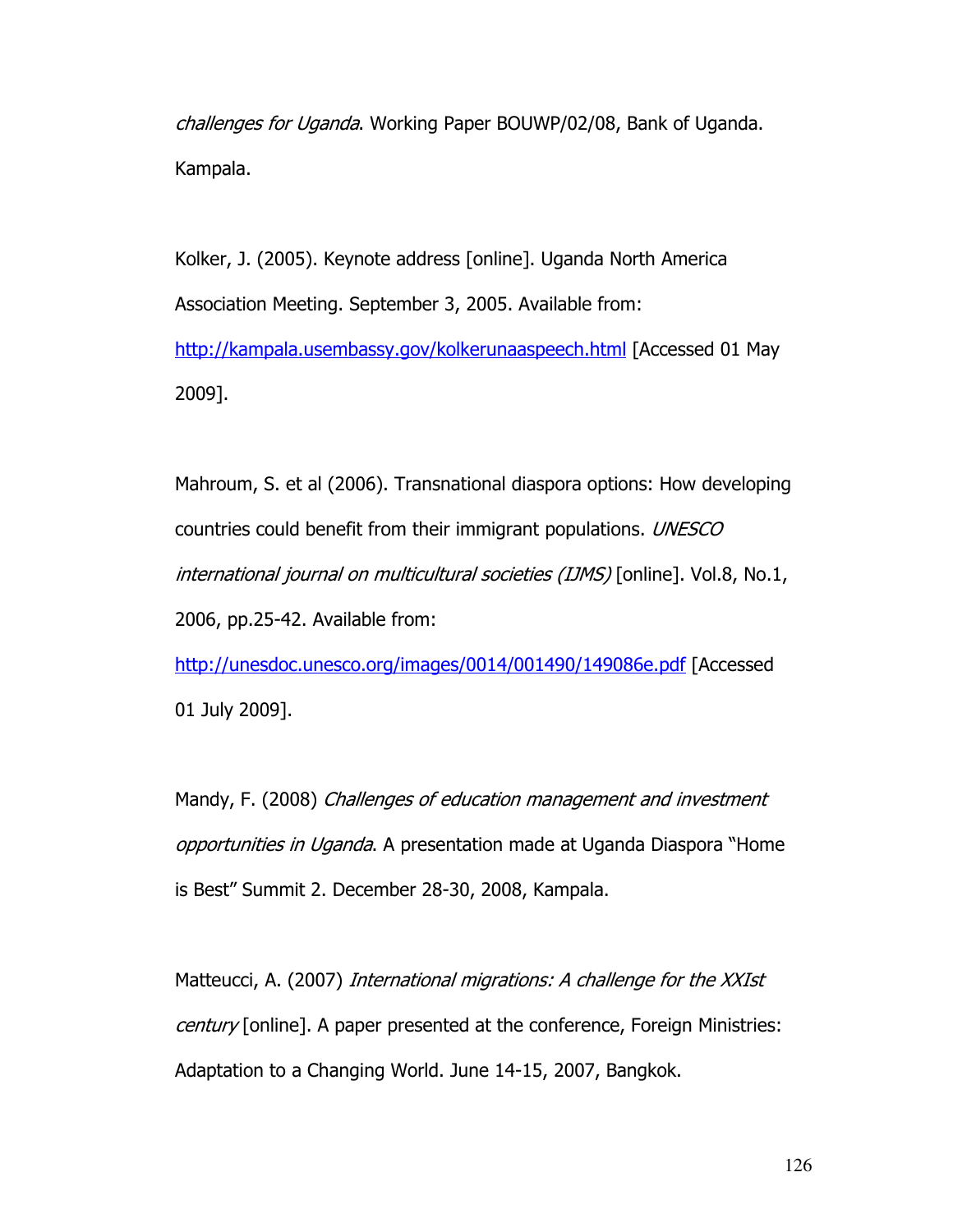DiploFoundation. Available from:

http://www.diplomacy.edu/conferences/mfa2007/papers/matteucci.pdf [Accessed 30 June 2009].

Meyer, J. B. et al (2006) Diaspora knowledge networks: Vanishing doubts and increasing evidence. UNESCO international journal on multicultural societies (IJMS) [online]. Vol.8, No. 1, 2006, pp.4-24. Available from: http://unesdoc.unesco.org/images/0014/001490/149086e.pdf [Accessed 01 July 2009].

Muwanga-Zake (2004). Transfering funds to Uganda. The current legal ways and issues [online]. Working Paper WP/04/02, Bank of Uganda, Kampala. A Paper presented at the Uganda North America Association, Seattle-USA. Available from: http://www.bou.or.ug/TRANSFERINGFUNDS.pdf [Accessed 01 May 2009].

Newland, K. and Patrick, E. (2004). Beyond remittances: The role of diaspora in poverty reduction in their countries of origin [online]. Migration Policy Institute, Washington D.C.: A scoping study for the Department of International Development. Available from:

http://www.gdrc.org/icm/remittance/MPIDiaspora.doc [Accessed 01 May 2009].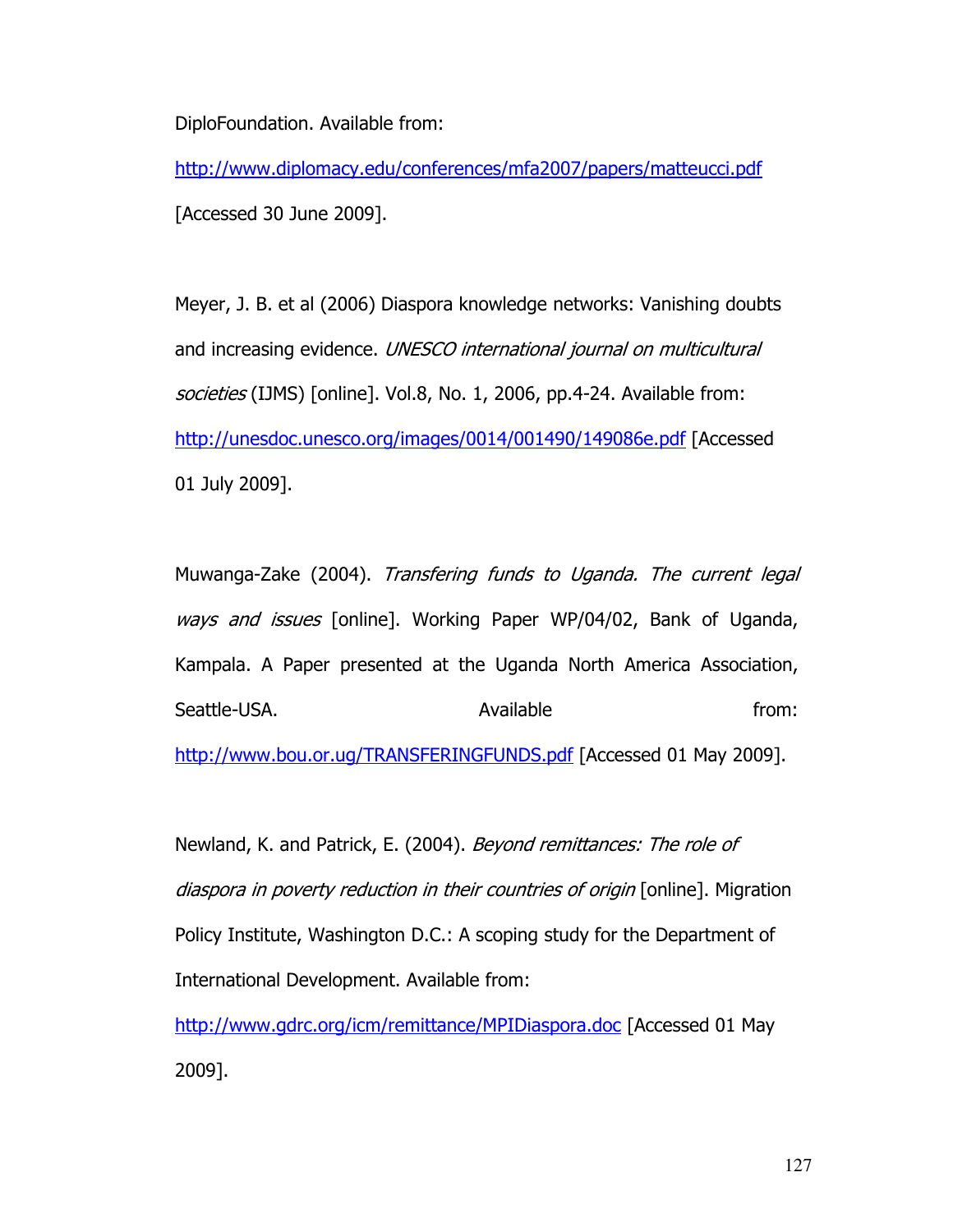Newland, K. et al (2008) Learning by doing: Experiences of circular migration [online]. Migration Policy Institute, Washington D.C.: Insight Program on Migrants, Migration and Development. Available from: http://www.migrationpolicy.org/pubs/Insight-IGC-Sept08.pdf [Accessed 30 June 2009].

Nyeko, C. P.(2002) Kacoke Madit: A diaspora role in promoting peace [online]. Conciliation Resources, London. Available from: http://www.cr.org/our-work/accord/northern-uganda/kacoke-madit.php [Accessed 20 July 2009].

Odomaro, M. (2008), The Ugandan catholic community celebrates the Uganda martyrs feast in Boston [online]. Available from: http://www.ugandanlink.com/index2.php?option=com\_content&do\_pdf=1 &id=904 [Accessed 18 May 2009].

Ratha, D (2005). Workers' remittances: An important and stable source of external development finance. In: Maimbo, S.M and Ratha, D (ed).Remittances: development impact and future prospects [online]. The World Bank, pp.41-73. Available from:

http://siteresources.worldbank.org/EXTDECPROSPECTS/Resources/476882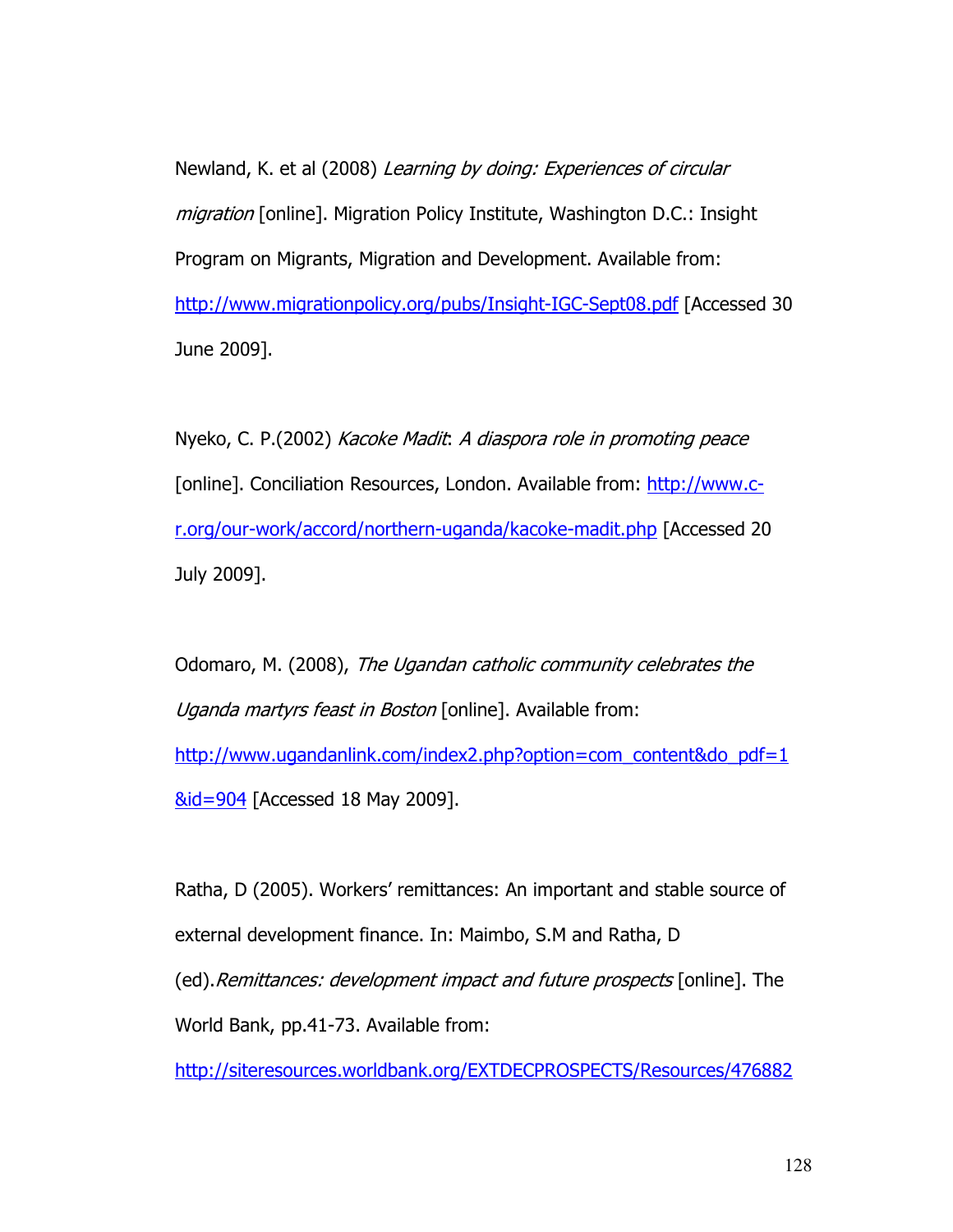-1157133580628/Remittances-

DevelopmentImpcat&FutureProspects.pdf?resourceurlname=Remittances-DevelopmentImpcat&FutureProspects.pdf [Accessed 01 May 2009].

Ratha, D. et al (2008) Beyond aid: New sources and innovative mechanisms for financing development in sub-saharan Africa [online]. The World Bank, Policy Research Working Paper 4609, April 2008. Available from:

http://siteresources.worldbank.org/INTPROSPECTS/Resources/334934- 1110315015165/wps4609\_BeyondAid.pdf [Accessed 01 May 2009].

Sander ,C. and Maimbo, S.M (2005) Migrant Remittances in Africa: A Regional Perspective. In: Maimbo, S.M and Ratha, D. (ed). Remittances: Development impact and future prospects [online]. The World Bank, pp.75-101. Available from:

http://siteresources.worldbank.org/EXTDECPROSPECTS/Resources/476882 -1157133580628/Remittances-

DevelopmentImpcat&FutureProspects.pdf?resourceurlname=Remittances-DevelopmentImpcat&FutureProspects.pdf [Accessed 01 May 2009].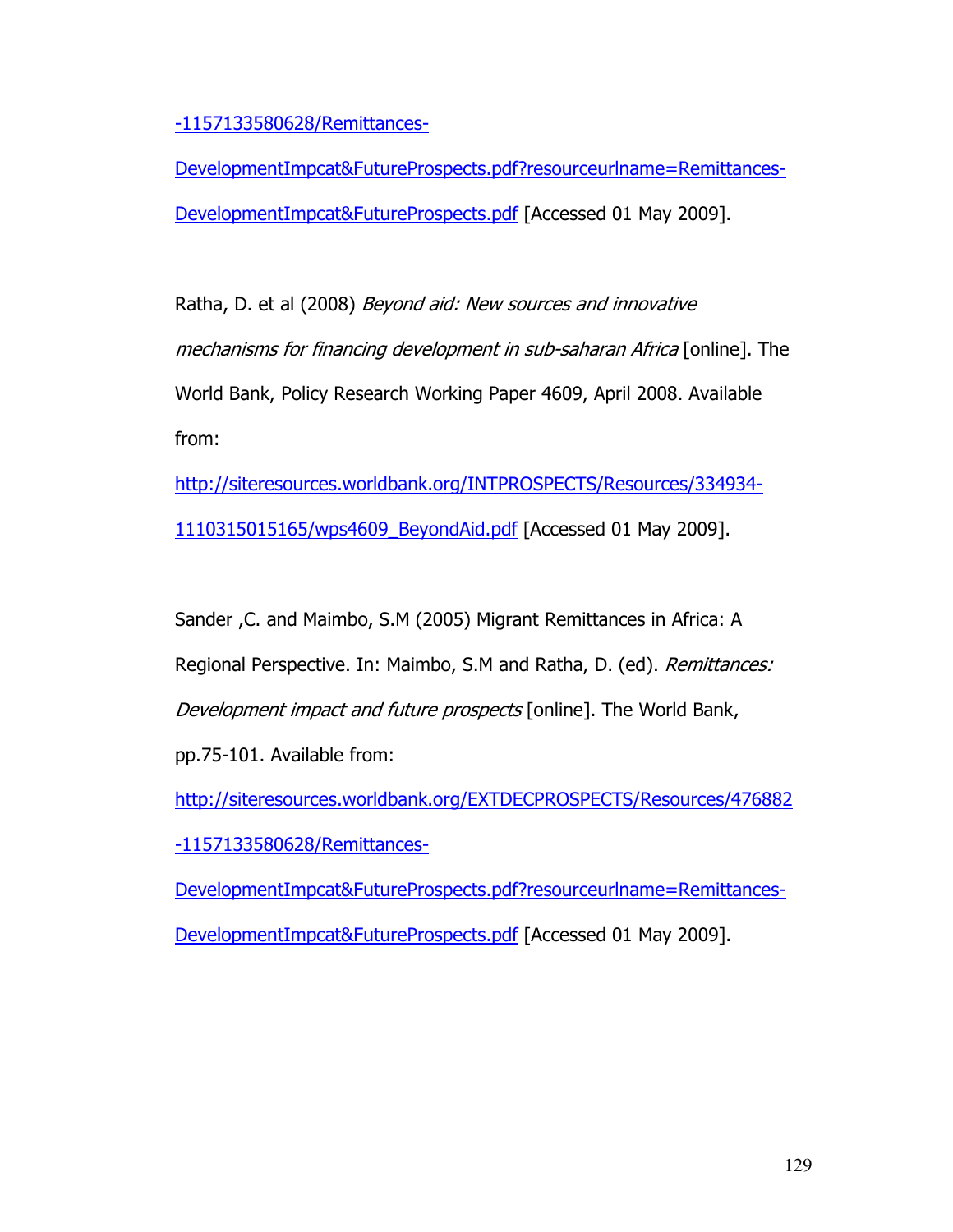Sheffer, G. (1986). Modern Diasporas in international politics. In G. Sheffer (ed). *Modern diasporas in international politics*. London: Croom Helm.

Ssenkaaba, S. (2009) Ugandan artist shines at Commonwealth exhibit. The New Vision [online]. Thursday 14 May 2009, Kampala. Available from: http://www.newvision.co.ug/D/9/44/681285 [Accessed 18 May 2009].

Uganda Government. Ministry of Finance, Planning and Economic Development (2008) Budget speech, financial year 2008/09. Strategic priorities to accelerate prosperity for all [online]. Kampala. Available from: http://www.finance.go.ug/docs/BudgetSpeechFY202008\_09\_12thJune2008 Final.pdf [Accessed 01 May 2009].

Uganda Government. Ministry of Gender, Labour and Social Development (2006) The Uganda national culture policy: A culturally vibrant, cohesive, progressive nation [online]. Kampala. Available from: http://ocpa.irmo.hr/resources/policy/Uganda\_Culture\_Policy-en.pdf [Accessed 30 June 2009].

Van de Vijver et al (2006) Cracks in the wall of multiculturalism? A review of attitudinal studies in the Netherlands. UNESCO international journal on